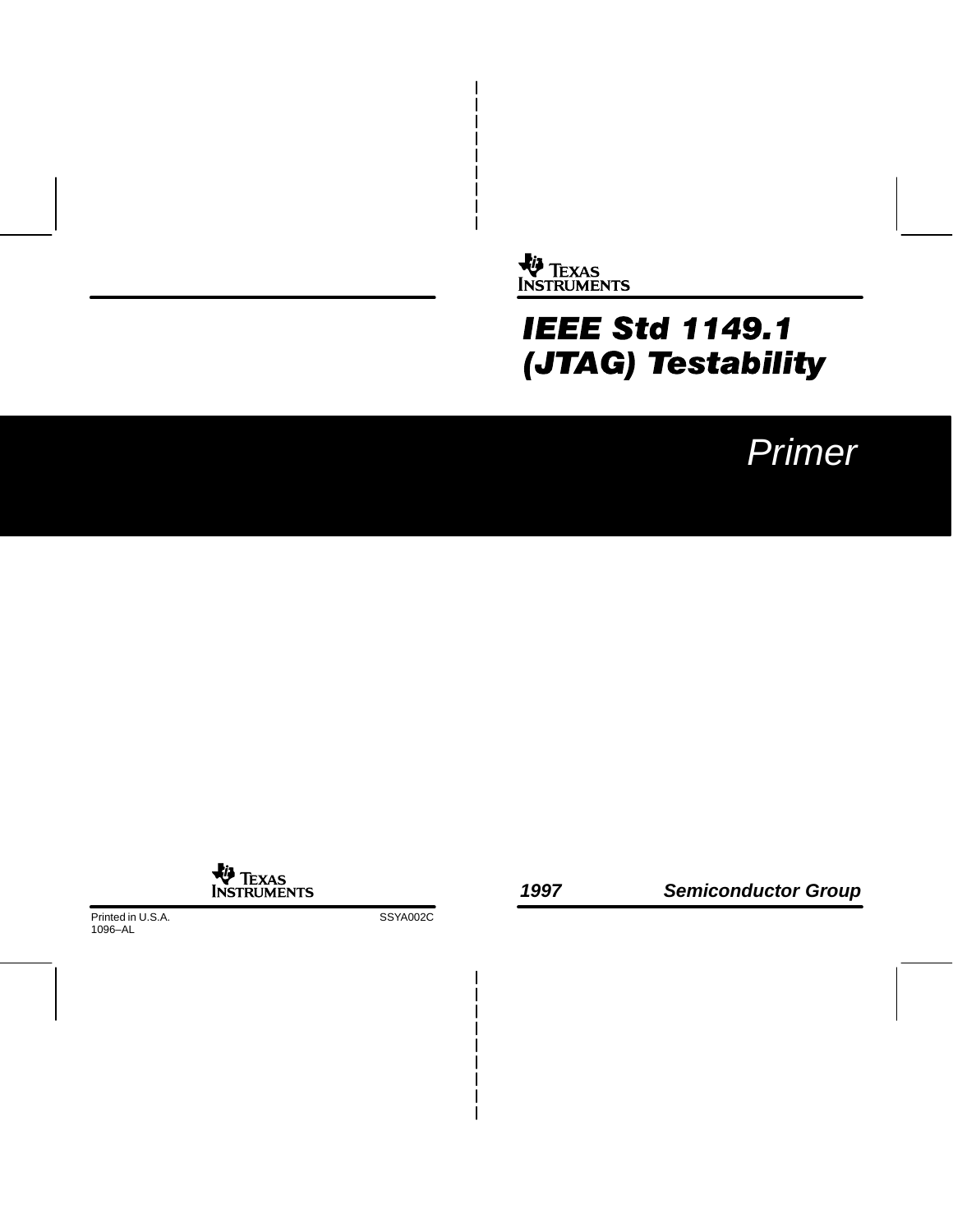## **IEEE Std 1149.1 (JTAG) Testability Primer**

SSYA002C

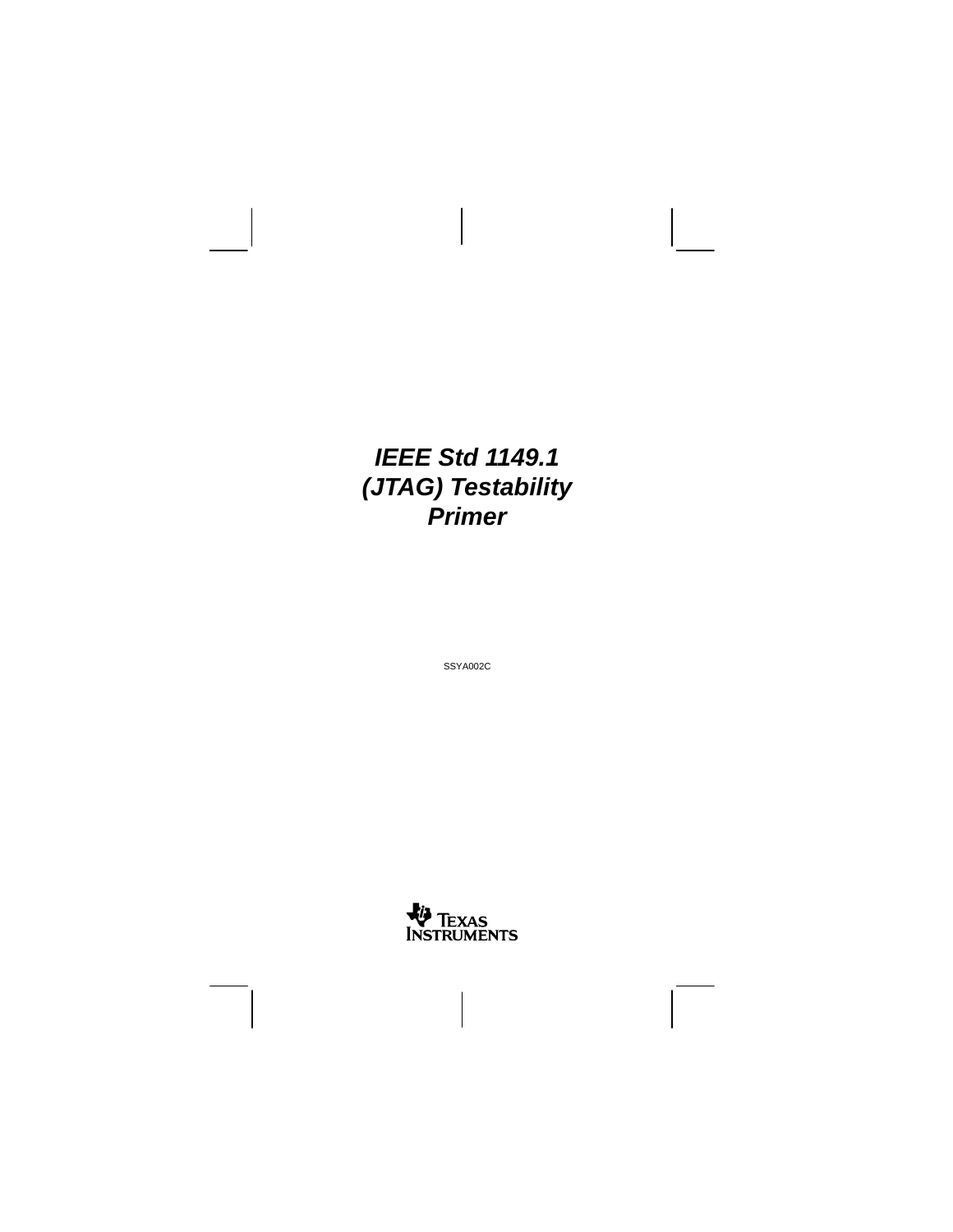#### **IMPORTANT NOTICE**

Texas Instruments (TI) reserves the right to make changes to its products or to discontinue any semiconductor product or service without notice, and advises its customers to obtain the latest version of relevant information to verify, before placing orders, that the information being relied on is current.

TI warrants performance of its semiconductor products and related software to the specifications applicable at the time of sale in accordance with TI's standard warranty. Testing and other quality control techniques are utilized to the extent TI deems necessary to support this warranty. Specific testing of all parameters of each device is not necessarily performed, except those mandated by government requirements.

Certain applications using semiconductor products may involve potential risks of death, personal injury, or severe property or environmental damage ("Critical Applications").

TI SEMICONDUCTOR PRODUCTS ARE NOT DESIGNED, INTENDED, AUTHORIZED, OR WARRANTED TO BE SUITABLE FOR USE IN LIFE-SUPPORT APPLICATIONS, DEVICES OR SYSTEMS OR OTHER CRITICAL APPLICATIONS.

Inclusion of TI products in such applications is understood to be fully at the risk of the customer. Use of TI products in such applications requires the written approval of an appropriate TI officer. Questions concerning potential risk applications should be directed to TI through a local SC sales office.

In order to minimize risks associated with the customer's applications, adequate design and operating safeguards should be provided by the customer to minimize inherent or procedural hazards.

TI assumes no liability for applications assistance, customer product design, software performance, or infringement of patents or services described herein. Nor does TI warrant or represent that any license, either express or implied, is granted under any patent right, copyright, mask work right, or other intellectual property right of TI covering or relating to any combination, machine, or process in which such semiconductor products or services might be or are used.

Copyright © 1996, Texas Instruments Incorporated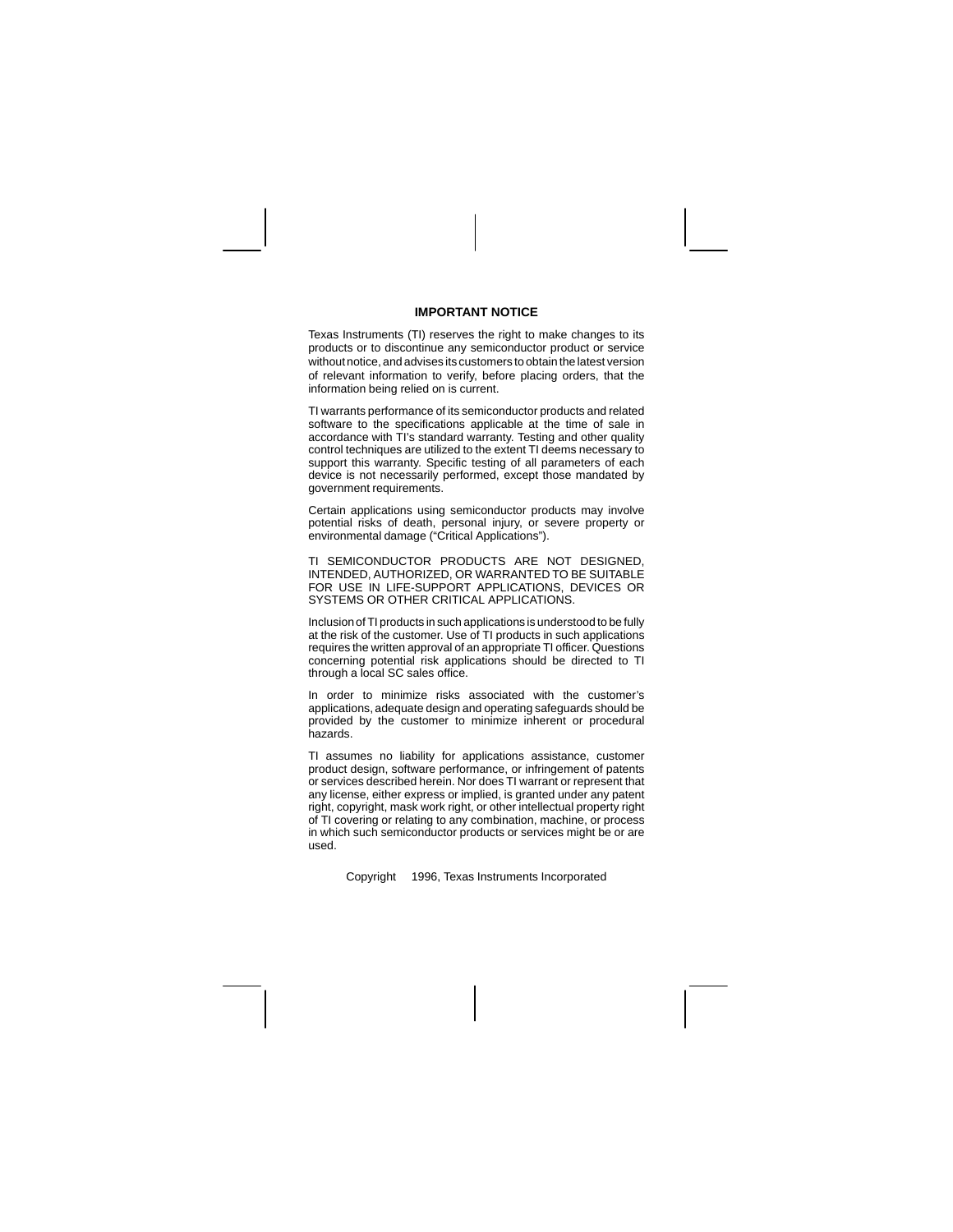#### **TRADEMARKS**

ASSET is a trademark of ASSET InterTech Incorporated.

DEC is trademark of Digital Equipment Corporation.

Ethernet is a trademark of Xerox Corporation.

IBM is a trademark of International Business Machines Corporation.

Microsoft is a registered trademark of Microsoft Corporation.

Scan Engine, ThunderCELL, ThunderLAN, TI, UBT, and Widebus are trademarks of Texas Instruments Incorporated.

UNIX is a registered trademark in the United States and other countries, licensed exclusively through X/Open Company Limited.

#### **SUPPORT**

Device Boundary-Scan Description Language (BSDL) files and other information regarding Texas Instruments IEEE Std 1149.1/JTAG/boundary-scan products are maintained on the World-Wide Web at URL http://www.ti.com/sc/docs/jtag/ jtaghome.htm; or, on the main Texas Instruments home page at URL http://www.ti.com. Search for keywords JTAG and testability.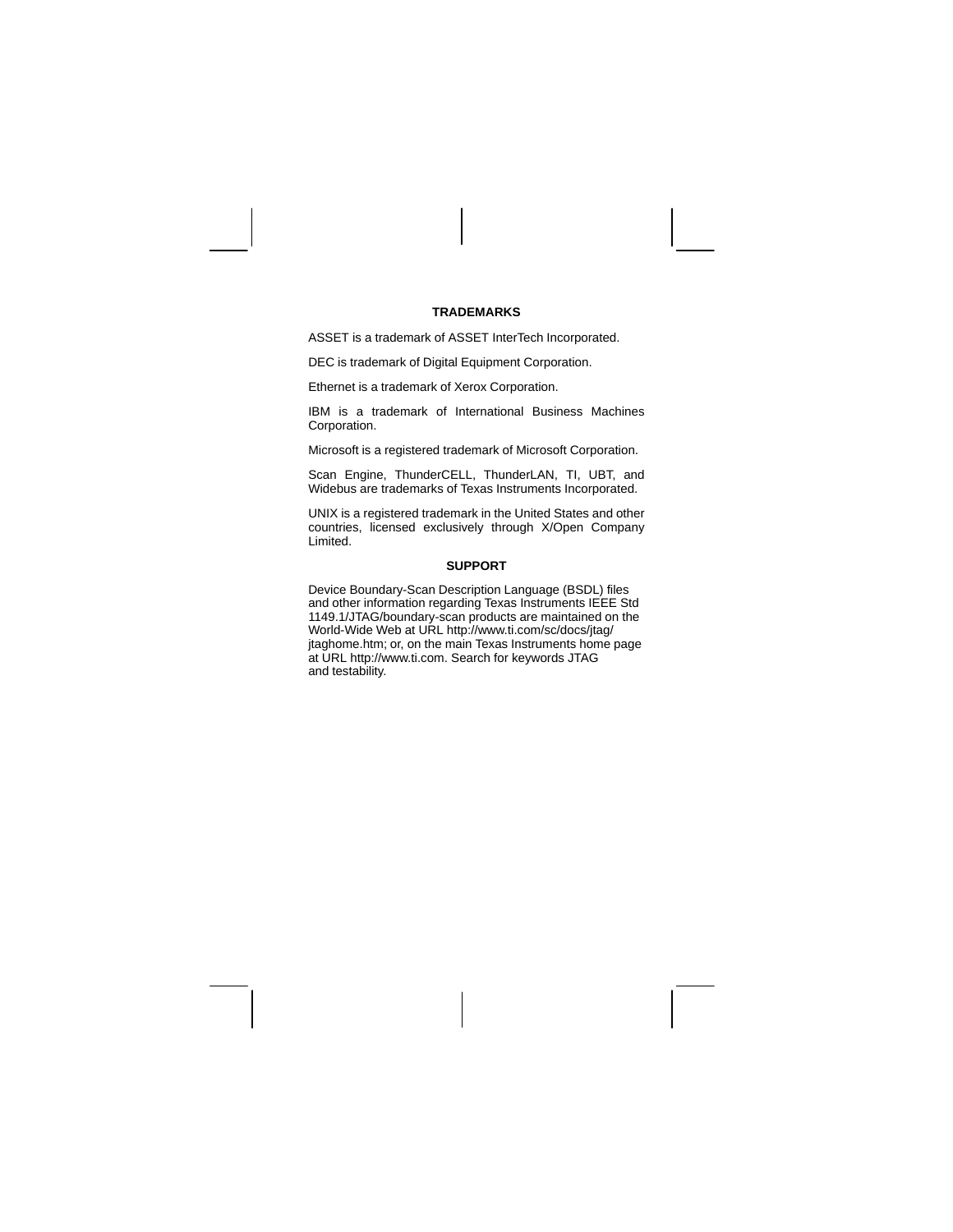## **Contents**

<span id="page-4-0"></span>

|                                                                     | $1 - 1$  |
|---------------------------------------------------------------------|----------|
| Overall Rationale for Design for Test                               | $1 - 2$  |
| Reduced Cost and Higher Quality                                     | $1 - 3$  |
| Benefits Over Standard Test Methods                                 | $1 - 3$  |
| Standard Test Solutions Versus Proprietary Solutions                | $1 - 5$  |
| An Industry Standard - IEEE Std 1149.1-1990                         | $1 - 5$  |
| Benefits of Testability  2-1                                        |          |
|                                                                     |          |
|                                                                     |          |
|                                                                     |          |
| Production Time Savings  2-2                                        |          |
| Easier Board-Level Isolation  2-2                                   |          |
|                                                                     |          |
| <b>Boundary-Scan Architecture</b><br>and IEEE Std 1149.1            | $3 - 1$  |
|                                                                     | $3 - 2$  |
| Test Interface and Boundary-Scan Architecture                       | $3 - 3$  |
| Test Access Port and Operation  3-5                                 |          |
|                                                                     |          |
| Instruction Register (Required)  3-8                                |          |
| Data Registers                                                      | $3-9$    |
| IEEE Std 1149.1 Required Instructions  3-12                         |          |
| BYPASS Instruction  3-12                                            |          |
| SAMPLE/PRELOAD Instruction  3-12                                    |          |
| EXTEST Instruction                                                  | $3 - 13$ |
| IEEE Std 1149.1 Optional Instructions                               | $3 - 13$ |
| $INTEST$ Instruction $\ldots \ldots \ldots \ldots \ldots \ldots$    | $3 - 13$ |
| RUNBIST Instruction                                                 | $3 - 13$ |
| CLAMP Instruction                                                   | $3 - 13$ |
| HIGHZ Instruction                                                   | $3 - 14$ |
| <i>IDCODE</i> Instruction                                           | $3 - 14$ |
| USERCODE Instruction $\ldots, \ldots, \ldots, \ldots, \ldots, 3-14$ |          |
| Obtaining IEEE Std 1149.1-1990                                      | $3 - 15$ |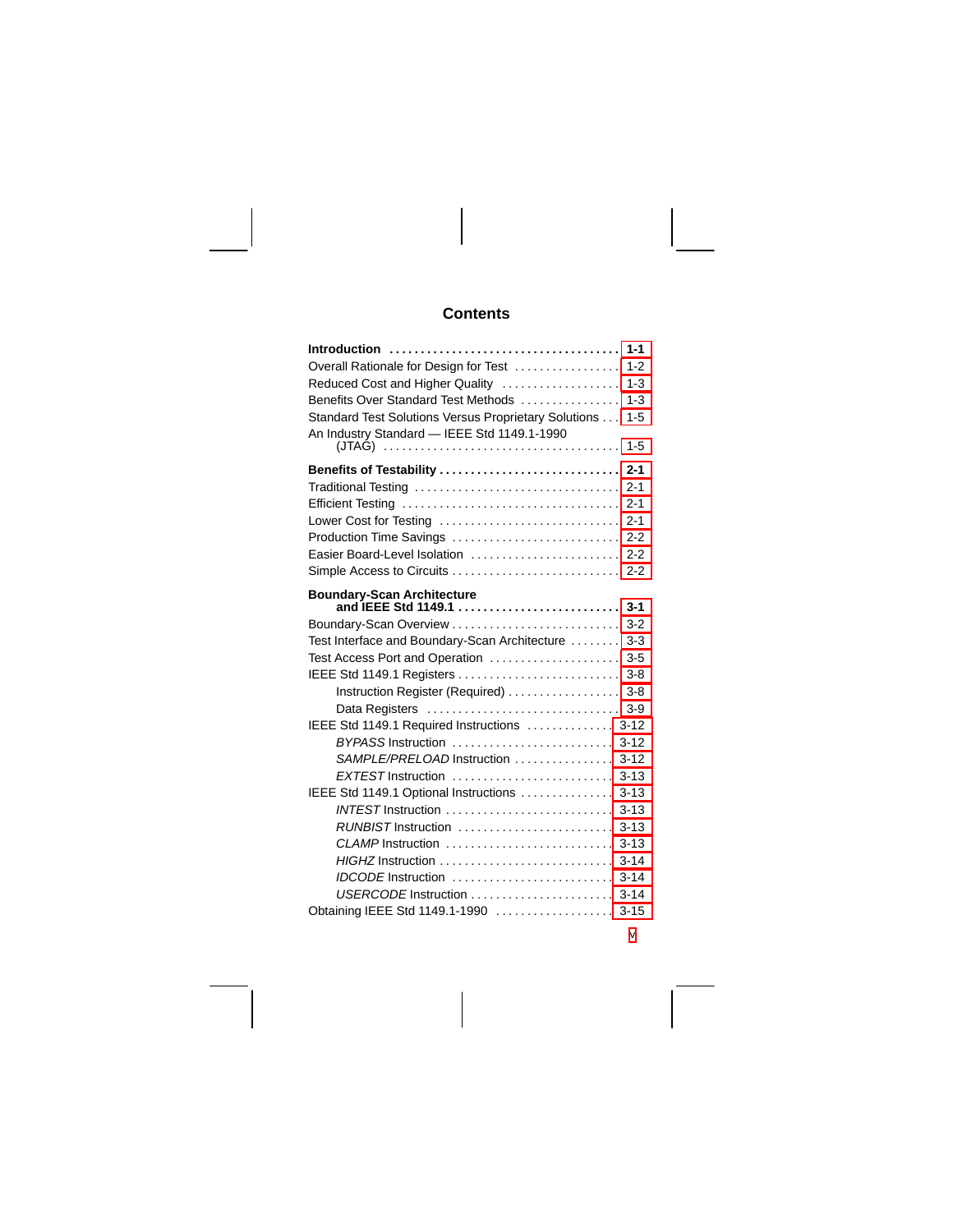| Using DFT in ASICs  4-1                            |         |
|----------------------------------------------------|---------|
| Design-for-Test Considerations  4-1                |         |
| The Need for Testability                           | $4 - 2$ |
|                                                    | $4 - 3$ |
|                                                    | $4 - 3$ |
| Fault Coverage and Cost of Ownership               | $4 - 5$ |
| Developing Testability Strategies                  | $4 - 8$ |
|                                                    |         |
| Boundary-Scan Description Language (BSDL)          | $5 - 1$ |
| How BSDL Is Used                                   | $5 - 1$ |
| Elements of BSDL                                   | $5 - 2$ |
| Verifying BSDL Accuracy                            | $5 - 4$ |
| Potential BSDL Errors                              | $5-5$   |
| How to Receive the BSDL Specification  5-5         |         |
| Obtaining BSDL for TI Devices                      | $5 - 5$ |
| Hierarchical Scan Description Language (HSDL)  5-6 |         |
| Elements of HSDL                                   | $5-6$   |
| How to Receive the HSDL Specification  5-8         |         |
|                                                    |         |
| SVF Structure  5-10                                |         |
| Default State Transitions  5-12                    |         |
| SVF Example  5-15                                  |         |
| How to Receive the SVF Specification  5-16         |         |
| Suggested Design-for-Test Flow                     | $6-1$   |
| Test Requirements                                  | $6 - 2$ |
| Built-In Self-Test (BIST) Methodology              | $6 - 3$ |
| Internal Scan Test Methodology                     | $6 - 3$ |
|                                                    | $6 - 4$ |
| IC Design Implementation                           | $6 - 4$ |
| IC Simulation                                      | $6-6$   |
| Using SVF for IC Design Validation                 | $6-6$   |
| Data Passed to Board Designer                      | $6 - 7$ |
|                                                    | $6 - 8$ |
|                                                    |         |
| Partitioned Scan Path                              | $6 - 8$ |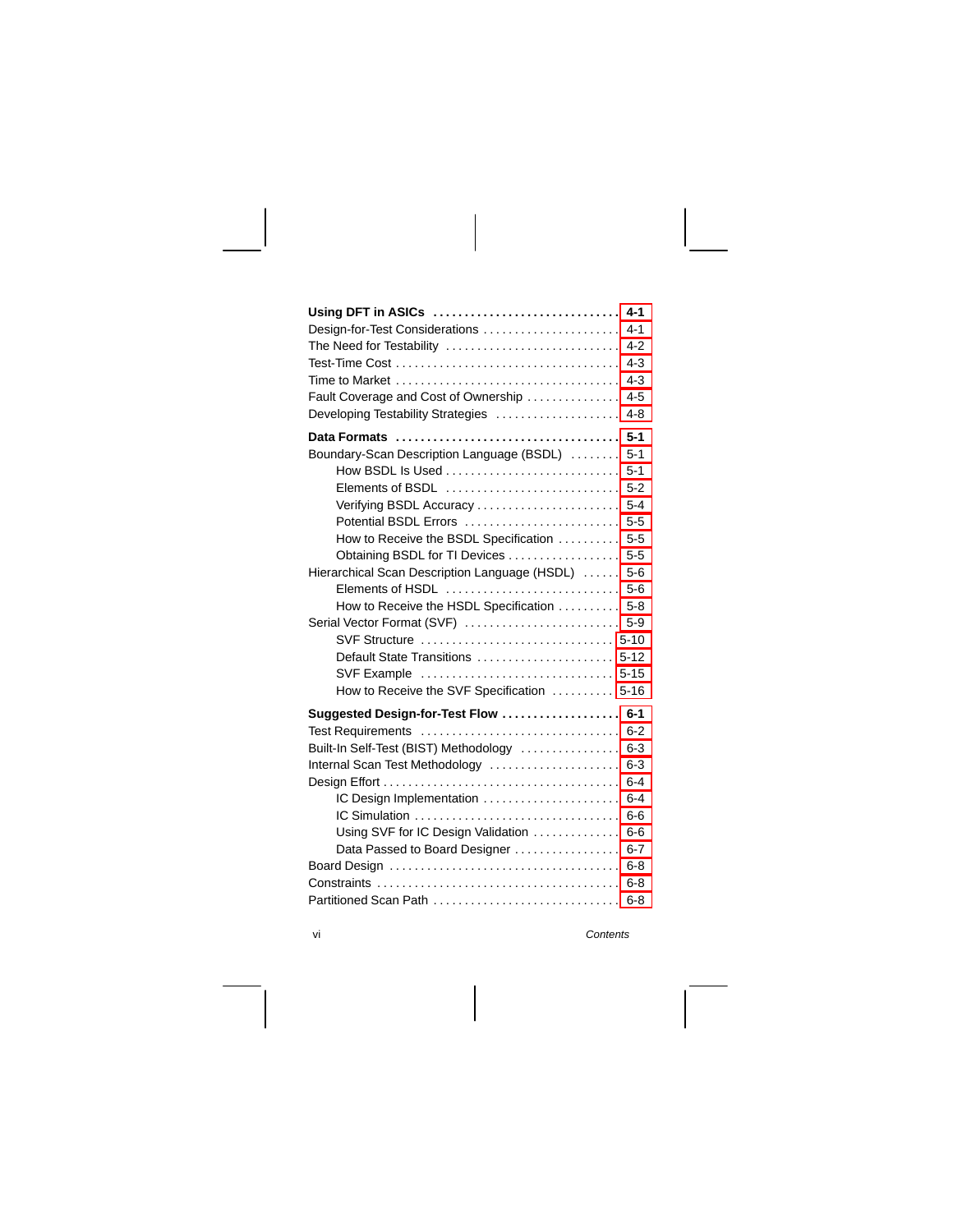| Board Validation/Manufacturing Test  6-9                                              |
|---------------------------------------------------------------------------------------|
|                                                                                       |
| $7-1$                                                                                 |
| Board-Etch and Solder-Joint Testing<br>$7 - 1$                                        |
| $7 - 1$                                                                               |
| Detailed Description<br>$7 - 2$                                                       |
| $7 - 4$                                                                               |
| $7 - 5$                                                                               |
| $7 - 5$                                                                               |
| $7 - 5$<br>Detailed Description                                                       |
| $7 - 6$                                                                               |
| Board-Edge Connector Testing<br>$7 - 7$                                               |
| $7 - 7$                                                                               |
| $7 - 7$<br>Detailed Description                                                       |
| $7 - 9$                                                                               |
| ASIC Verification<br>$7 - 10$                                                         |
| $7 - 10$                                                                              |
| Detailed Description<br>$7 - 10$                                                      |
| $7 - 11$<br>Summary                                                                   |
| Memory-Testing Techniques<br>$7 - 12$                                                 |
| $7 - 12$                                                                              |
| $7 - 12$<br>Detailed Description                                                      |
| $7 - 16$<br>Summary                                                                   |
| Backplane Multidrop Environment<br>$7 - 17$                                           |
| $7 - 19$                                                                              |
| $7 - 20$<br>Detailed Description                                                      |
| $7 - 21$<br>Summary                                                                   |
| Embedded Applications<br>$7 - 21$                                                     |
| $7 - 21$                                                                              |
| Detailed Description<br>$7 - 21$                                                      |
| $7 - 23$<br>Summary                                                                   |
| Boundary-Scan Test Flow<br>$7 - 24$                                                   |
| Solution $\ldots \ldots \ldots \ldots \ldots \ldots \ldots \ldots \ldots$<br>$7 - 24$ |
| Detailed Description<br>$7 - 24$                                                      |
| $7 - 28$<br>Summary                                                                   |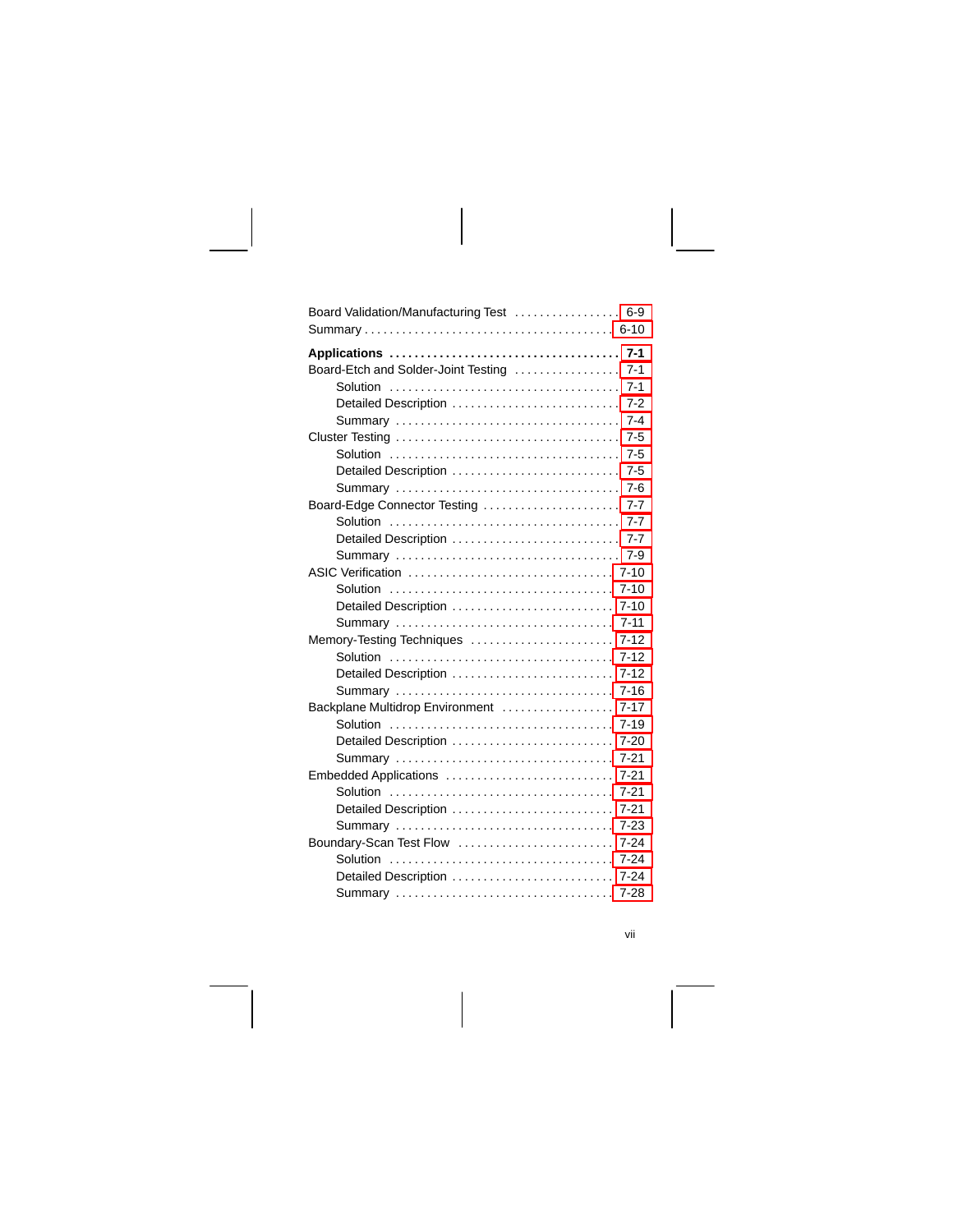| Product Summary  8-1                                                                 |         |
|--------------------------------------------------------------------------------------|---------|
| IEEE Std 1149.1-Compatible Components                                                | $8 - 1$ |
|                                                                                      | $8 - 1$ |
| IEEE Std 1149.1 (JTAG) Boundary-Scan Logic                                           | $8 - 2$ |
| Bus Interface                                                                        | 8-3     |
| Universal Bus Transceiver (UBT™)                                                     | 8-4     |
| Scan Support $\ldots \ldots \ldots \ldots \ldots \ldots \ldots \ldots \ldots \ldots$ | $8 - 5$ |
| Other Support and Learning Products  9-1                                             |         |
|                                                                                      | $9 - 1$ |
|                                                                                      | $9 - 1$ |
|                                                                                      | $9 - 2$ |
| Compatibility                                                                        | $9 - 3$ |
| Supporting Documentation Included                                                    | $9 - 3$ |
|                                                                                      | $9 - 3$ |
| Testability Video Tape                                                               | $9 - 4$ |
| Appendix A - Abbreviations/Acronyms  A-1                                             |         |
| Appendix B - Glossary  B-1                                                           |         |
| Appendix C - References  C-1                                                         |         |
| Appendix D - Internet Starting Points  D-1                                           |         |
|                                                                                      |         |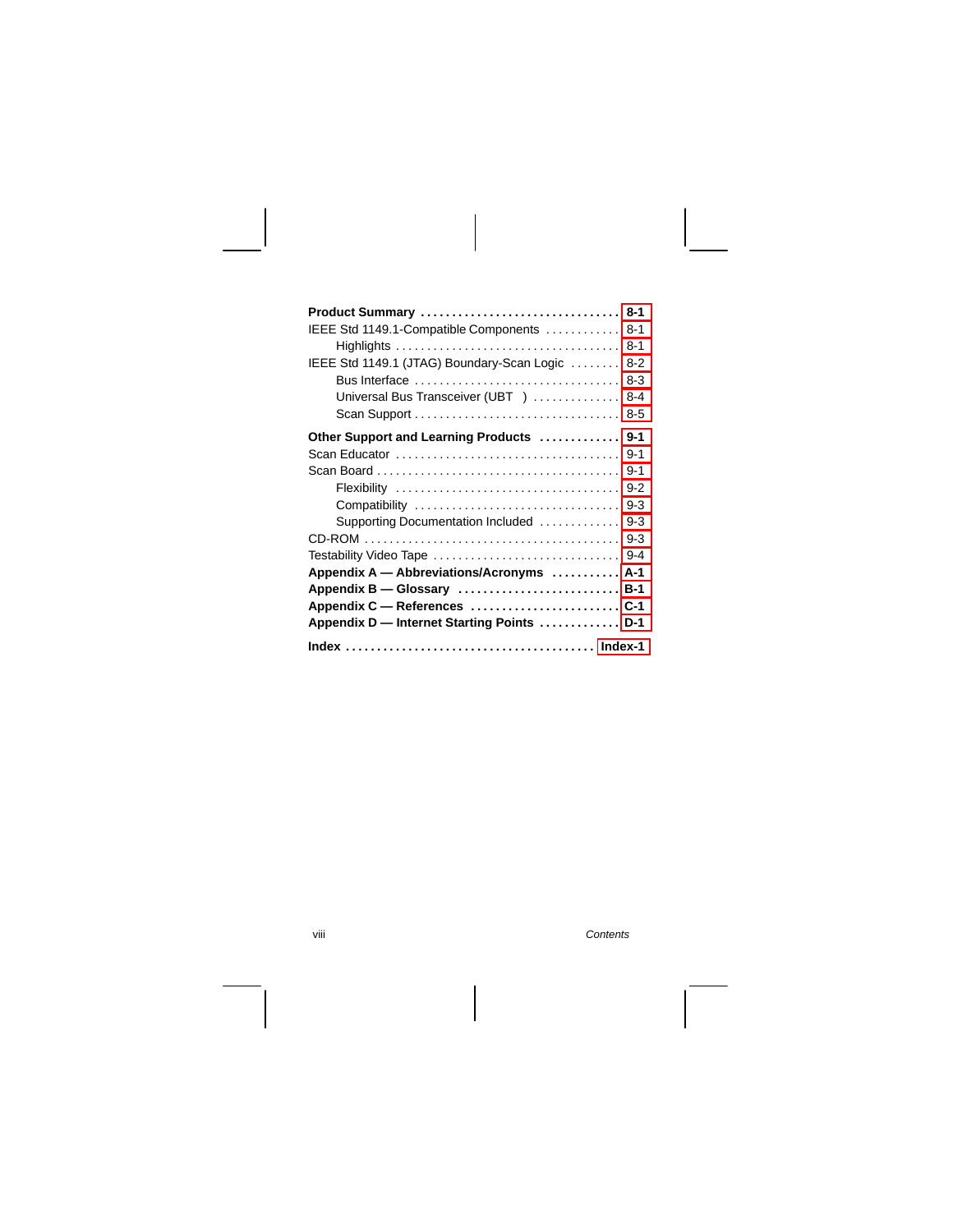## **Illustrations**

| $1 - 1$  | Chip Through System-Level Test<br>$1 - 1$                                        |
|----------|----------------------------------------------------------------------------------|
| $2 - 1$  | Boundary-Scan Testing Using the<br>IEEE Std 1149.1 Bus<br>$2 - 3$                |
| $3 - 1$  | Boundary-Scan Example<br>$3 - 2$                                                 |
| $3-2$    | Boundary-Scan Architecture<br>$3 - 4$                                            |
| $3-3$    | TAP Controller State Diagram<br>$3-5$                                            |
| $3-4$    | TAP Control Output Interconnect Diagram<br>$3 - 7$                               |
| 3-5      | General Instruction Register Architecture<br>$3-8$                               |
| 3-6      | Test Data Register Architecture  3-10                                            |
| $3 - 7$  | Conceptual View of a<br>Control-and-Observe BSC<br>$3 - 11$                      |
| $3 - 8$  | Device Identification Register Structure<br>$3 - 11$                             |
| $4 - 1$  | Fault Grade Versus Development Time<br>$4 - 3$                                   |
| 4-2      | Economic Trade-Off for a Testable Design<br>$4 - 4$                              |
| 4-3      | Defect Level Versus Fault Coverage<br>$4 - 5$                                    |
| $4-4$    | Motorola and Delco Study Results<br>4-6                                          |
| $4 - 5$  | ASIC ppm Versus PCB ppm Rate<br>$4 - 7$                                          |
| 4-6      | Cost of Ownership<br>$4 - 8$                                                     |
| $4 - 7$  | Testability Development Flow<br>$4 - 11$                                         |
| $5-1$    | Scan Path of Six ICs<br>$5 - 10$                                                 |
| $6 - 1$  | Initial DFT Concerns $\ldots, \ldots, \ldots, \ldots, \ldots, \ldots$<br>$6 - 1$ |
| $6 - 2$  | Designing Testability for ASICs and Boards<br>$6 - 4$                            |
| $6 - 3$  | Debug and Verification of a<br>$6 - 7$                                           |
| $7 - 1$  | Etch/Interconnect Testing<br>$7 - 2$                                             |
| $7 - 2$  | Open-Etch Condition<br>$7 - 3$                                                   |
| $7-3$    | Open-Solder-Joint Condition<br>$7-3$                                             |
| 7-4      | $7-3$<br>Short-to-Ground Condition                                               |
| 7-5      | $7 - 4$<br>Bond-Wire Testing                                                     |
| 7-6      | $7 - 5$<br>Cluster Testing                                                       |
| $7 - 7$  | Backplane Open-Circuit Fault<br>$7 - 8$                                          |
| 7-8      | PWB Connector Fault<br>$7-8$                                                     |
| 7-9      | Backplane Short-to-Ground Fault<br>$7-9$                                         |
| $7 - 10$ | <b>Block Diagram of Simplified</b><br>Boundary-Scannable RAM Interface  7-13     |
| $7 - 11$ | Testing Embedded RAM  7-15                                                       |
|          |                                                                                  |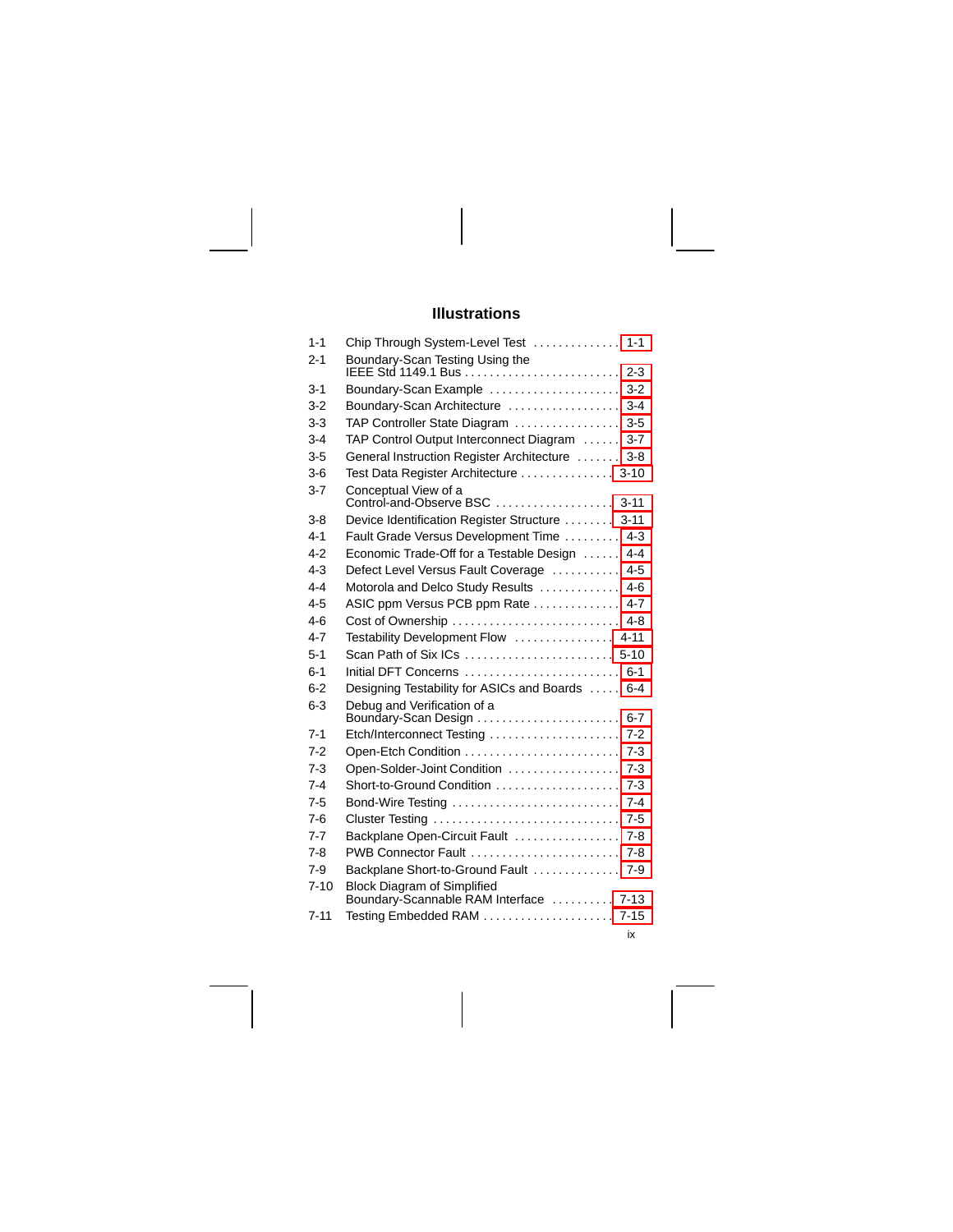| 7-18 Automated Functional Verification and |                                                                                                                                                                                                                                                                                                                                          |
|--------------------------------------------|------------------------------------------------------------------------------------------------------------------------------------------------------------------------------------------------------------------------------------------------------------------------------------------------------------------------------------------|
|                                            |                                                                                                                                                                                                                                                                                                                                          |
|                                            |                                                                                                                                                                                                                                                                                                                                          |
|                                            |                                                                                                                                                                                                                                                                                                                                          |
|                                            | 7-12 Testing Embedded ROM  7-16<br>7-13 Backplane Ring Configuration  7-18<br>7-15 Backplane With ASP-Equipped Boards  7-20<br>7-16 General Boundary-Scan Test  7-25<br>7-17 Assembly Verification Flow  7-26<br>Interactive Verification and Fault Isolation  7-28<br>Tl's Family of IEEE Std 1149.1 (JTAG)<br>Boundary-Scan Logic  8-2 |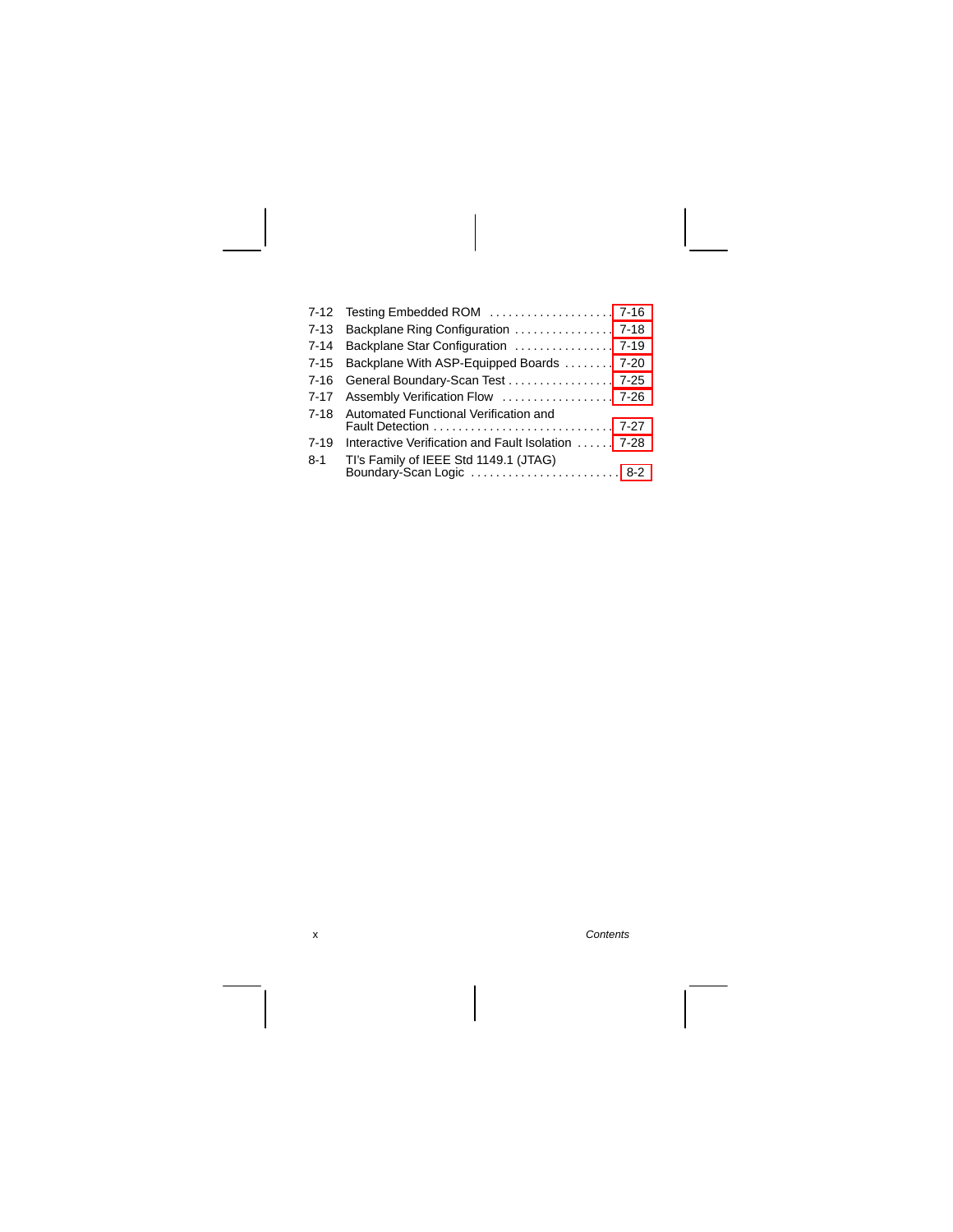## **Tables**

| 1-1 High-Technology Product Scenarios  1-3            |
|-------------------------------------------------------|
| 1-2 Time to Develop Test Programs (in Man-Months) 1-4 |
| 5-1 SVF TAP State Names  5-13                         |
| 5-2 Stable-State Path Examples  5-14                  |
| 7-1 Access Rates of IEEE Std 1149.1 Devices           |
| 8-1 IEEE Std 1149.1 UBTs Replace                      |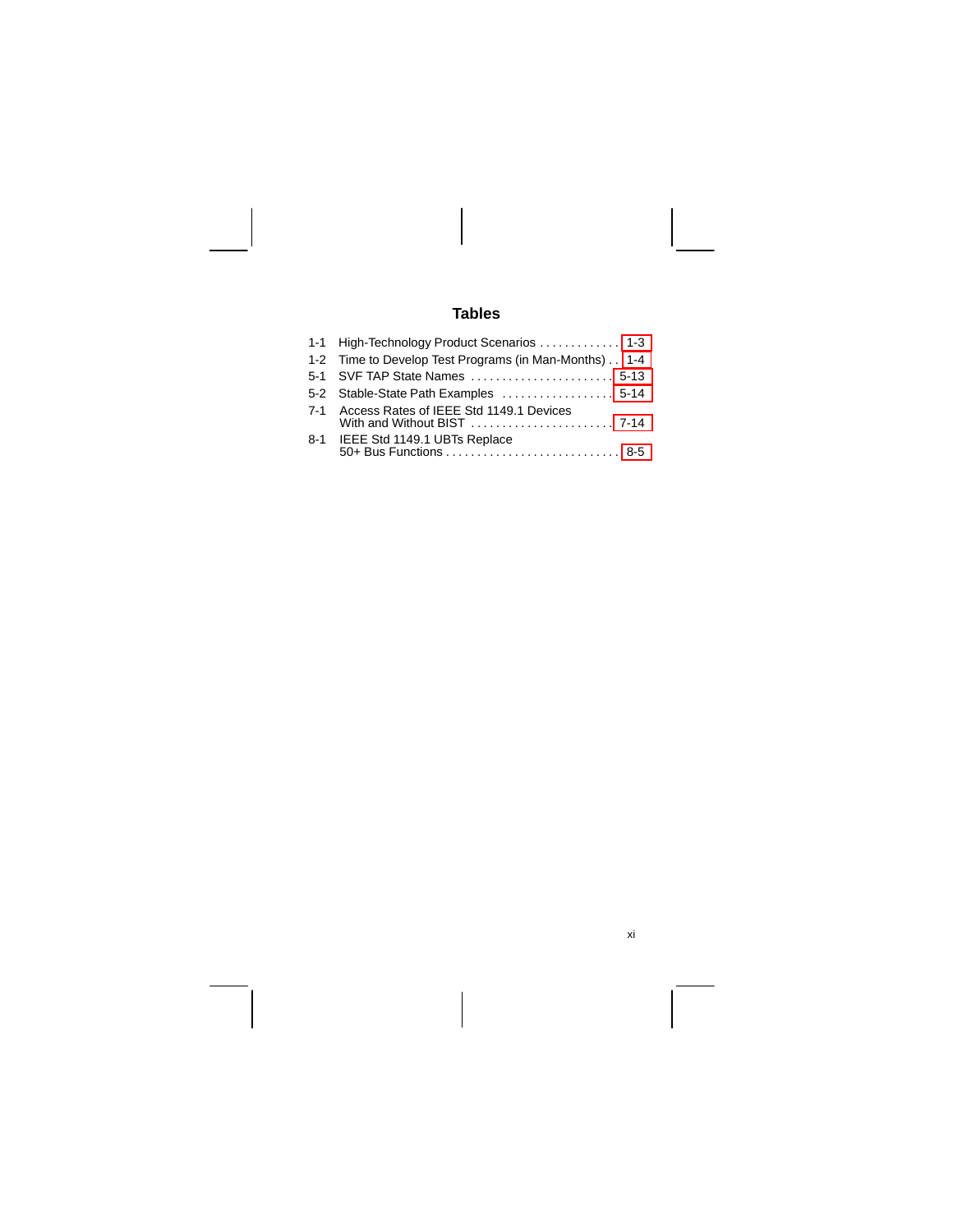## **Chapter 1 Introduction**

<span id="page-11-0"></span>Design for test (DFT), also known as design for testability, is a process that incorporates rules and techniques in the design of a product to make testing easier.

Structured design for test is a system methodology rather than a collection of discrete techniques. This methodology impacts all phases of a product's life, from device circuit design through field service. Design for test is used to manage complexity, minimize development time, and reduce manufacturing costs.

Testing has two major aspects: control and observation. To test any system it is necessary to put the system into a known state, supply known input data (test data), and observe the system to see if it performs as designed and manufactured. If control or observation cannot be carried out, there is no way to know empirically if the system performs as it should.

During the normal product development flow, testing (it may be known by different names) takes place at many points during the process. If testing is considered at the chip design level, its benefits can be used at all levels of electronic assembly, from chip through system level. See Figure 1-1.



**Figure 1-1. Chip Through System-Level Test**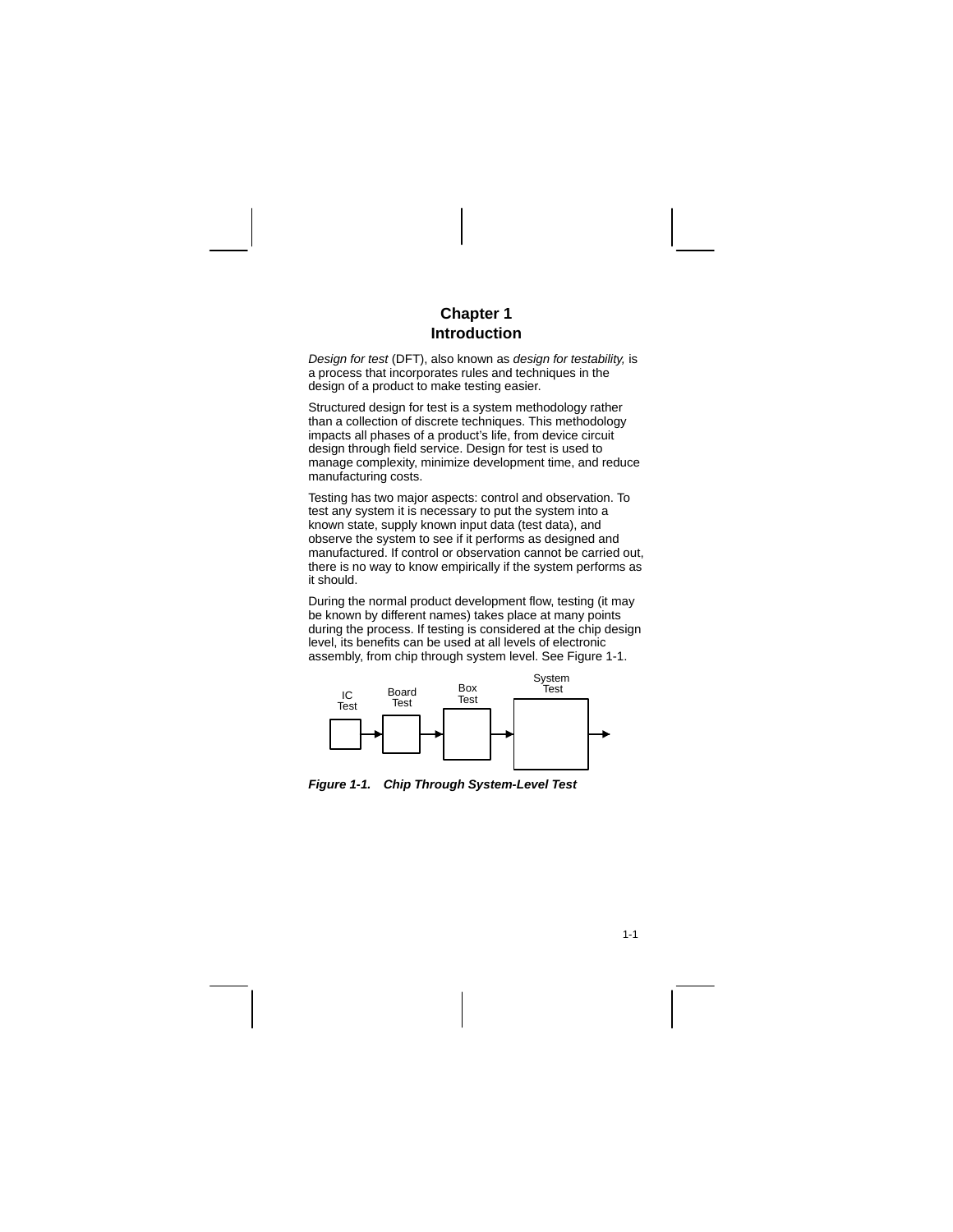<span id="page-12-0"></span>Designers usually test various functions to validate their design. Manufacturing and customer groups subject the design to an assortment of unique criteria to see if the concept works in practice. Is it manufacturable? Will it stand up to real-world operating conditions? Will repair be cost efficient? In addition to direct testability considerations, production managers want features designed into the product to help them minimize scrap and manufacturing costs. Good system-testability methodology provides an integrative function throughout the product development cycle and allows materials created during an early phase of development to be reused in later phases. Various chip designers have used this integration feature as a tool to help manage the development of complex products.

Testability provides companies with a firmer grasp on the economic and market-window constraints due to product development. One major workstation manufacturer claimed:

- Test program development would have been nearly impossible without scan techniques.
- Chip-level test development time fell from 1 man-year to about 20 hours.
- Board-level test development time fell from multiple man-years to about a week.
- Three months were cut off development time.

## **Overall Rationale for Design for Test**

Manufacturers of state-of-the-art electronic products face a unique set of problems. Although modern circuit density, high device speed, surface-mount packaging, and complex board-interconnect technology have a positive influence on state-of-the-art electronic systems, these factors can adversely affect ability to verify correct design and operation. Increased complexity and lack of physical access to circuitry makes for costly and time-consuming testing using traditional test techniques.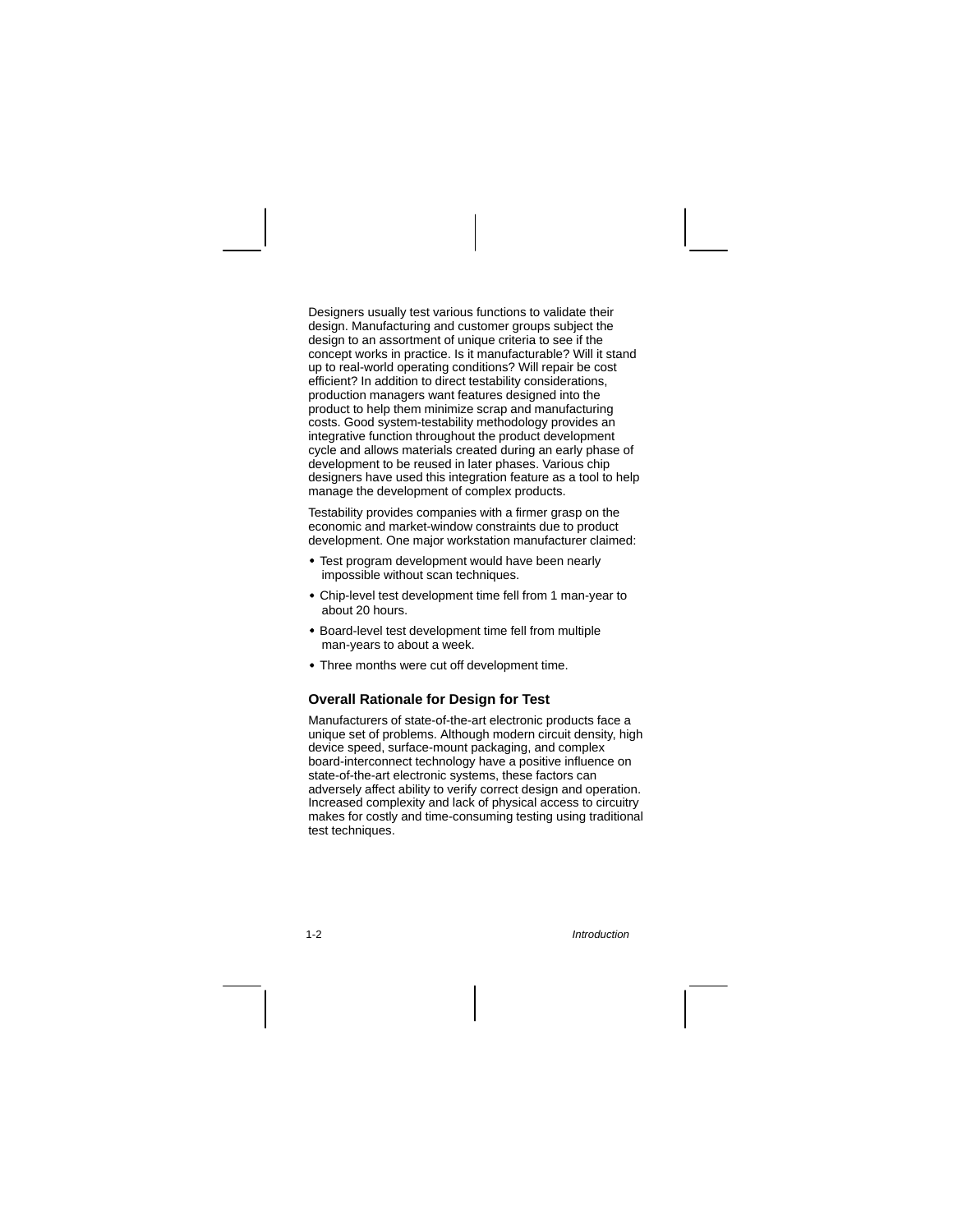## <span id="page-13-0"></span>**Reduced Cost and Higher Quality**

Reacting to this complexity, with an eye on the bottom line, manufacturers may opt to perform less rigorous testing. Manufacturers who choose the less rigorous testing as an expeditious alternative to the expense of full testing gamble their technical credibility in the marketplace and expose themselves to the high cost of product returns. In today's global electronics marketplace, a manufacturer who delivers poorly tested products does not remain competitive. The cost for detecting and identifying faults using traditional test methods increases by an order of magnitude as a circuit's level of complexity increases. These increased costs and development time reduce profit margins, delay product introduction, and reduce time-to-market windows. An increasing number of companies have simultaneously improved their product quality and profit margins by adopting system-level (integrative) design methods. Design for test is one such system-level approach.

## **Benefits Over Standard Test Methods**

Time to market is more important than ever in the high technology marketplace. Companies that can produce quality products with a short product development cycle-time have a competitive advantage. Designing testability into a system can play an important role in introducing a new high-technology product with an expected five-year life cycle to market on time. Table 1-1 shows various product development time/budget scenarios and the resulting project profitability.

|                                   | Product<br>А | Product<br>в | Product<br>C  |
|-----------------------------------|--------------|--------------|---------------|
| To Market:                        | on time      | on time      | 6 mos. late   |
| Budget:                           | on           | 50% over     | <sub>on</sub> |
| Available Profit<br>Over 5 Years: | 100%         | 96%          | 66%           |

| Table 1-1. High-Technology Product Scenarios + |
|------------------------------------------------|
|                                                |

Source:McKinsey & Company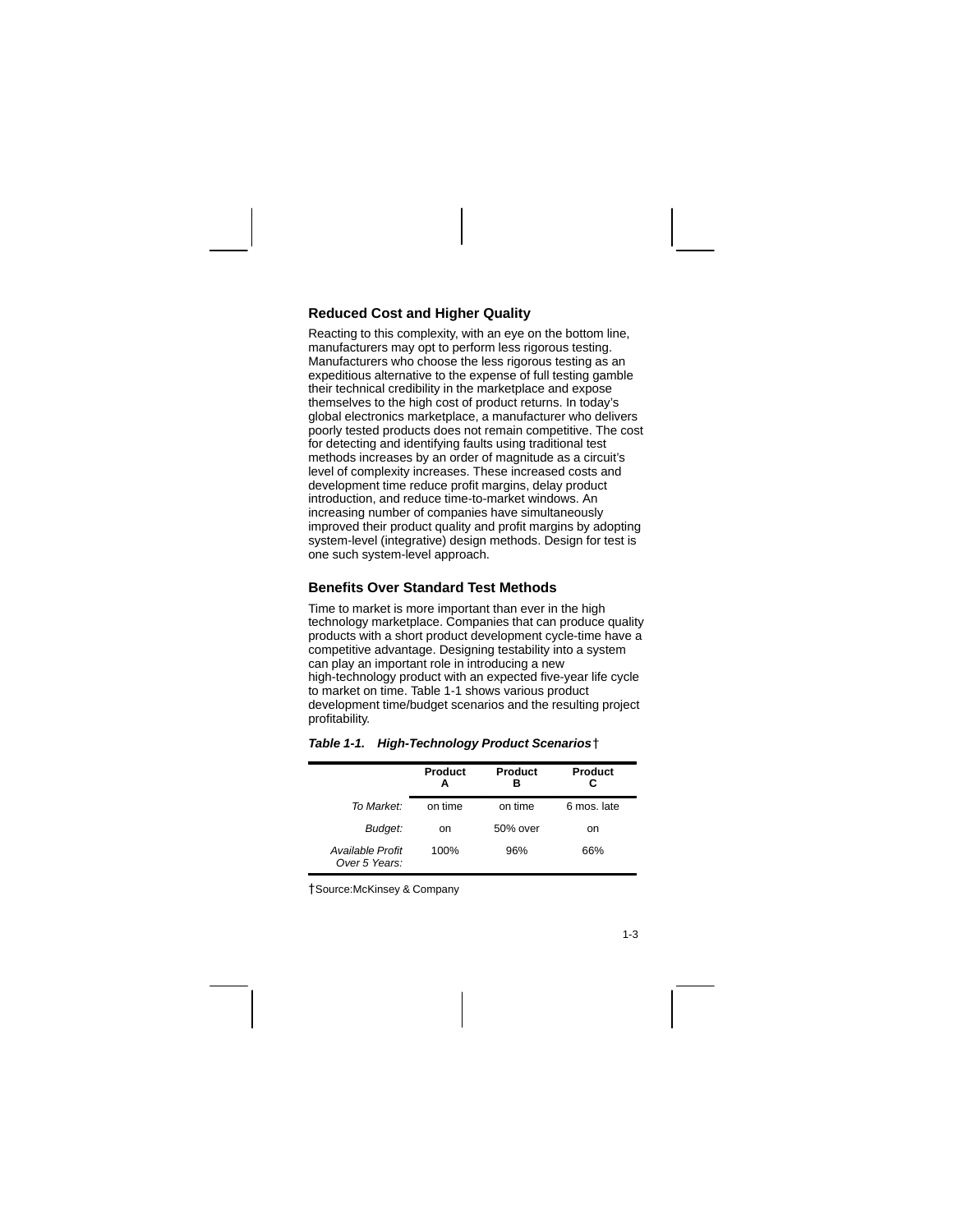<span id="page-14-0"></span>Adding testability to a product increases design time and costs, while reducing costs of design validation, manufacturing test, and system maintenance.

The system design phase of product development represents only 15 percent of a product's total life-cycle cost. However, the system design phase has a 70-percent impact on a product's operation and support costs over the product's total life (source: Mitre Corporation, 1987 Government Microcircuit Applications Conference).

The majority of faults found on boards, such as solder joints (shorts and opens), components (wrong device, missing device, wrong orientation, wire-bond failure, and stuck pins), etch integrity, and connector faults, make up over 95 percent of failures found. A structured technique such as boundary-scan testing allows for pins-out testing to easily detect these failures (source: Teradyne).

The additional cost of designing testability into a system during the system design phase can be more than offset over the product's total life.

Design cycle times have shortened significantly over the years while test program development time has increased, necessitating that companies adopt structured or repeatable methodologies. Table 1-2 documents the increase in test program development time as test requirements increase.

#### **Table 1-2. Time to Develop Test Programs (in Man-Months)**†

| 1987-1980 | 3–6 months       |
|-----------|------------------|
| 1981-1983 | 6-12 months      |
| 1984-1986 | 9-18 months      |
| 1987-1990 | $12 - 24$ months |

†Source: Texas Instruments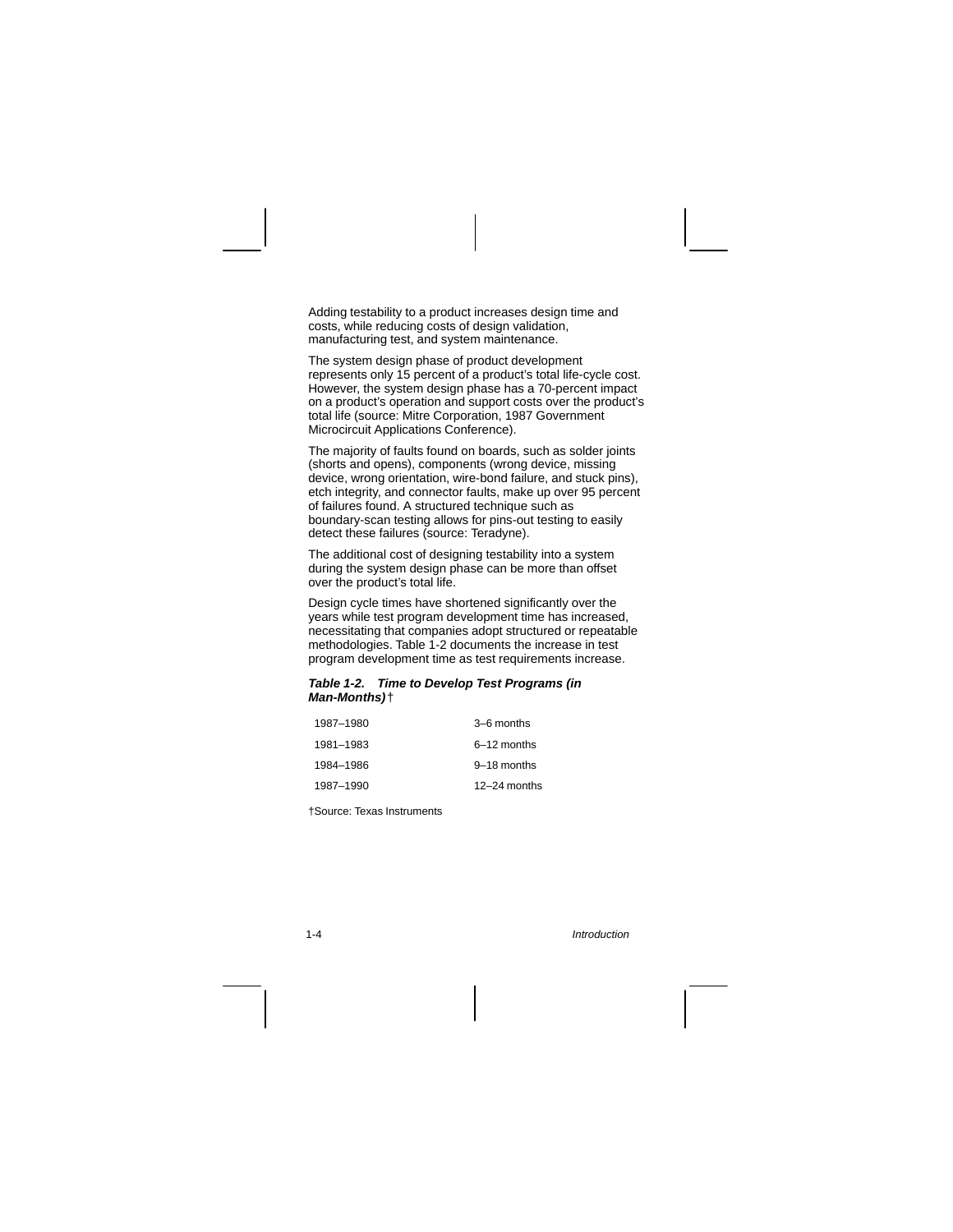#### <span id="page-15-0"></span>**Standard Test Solutions Versus Proprietary Solutions**

Embedded test, emulation, and maintenance circuitry are well defined and understood within the test community. Previously, the lack of standards caused these structures to be implemented in an ad hoc and proprietary manner. Since proprietary solutions are usually more expensive and labor intensive, the added costs further limited the use of these test circuits. Boundary-scan testing combined with a common test bus interface and test protocol has these benefits:

- Provides a standard and cost-effective solution to traditional test problems
- Opens new applications

The ability to reuse previously developed test data and to use less costly test equipment means that this approach yields products that are less expensive to manufacture.

#### **An Industry Standard — IEEE Std 1149.1-1990 (JTAG)**

In 1985, an ad hoc group composed of key electronic manufacturers joined to form the Joint Test Action Group (JTAG). JTAG had over 200 members around the world, including major electronics and semiconductor manufacturers. This group met to establish a solution to the problems of board test and to promote a solution as an industry standard. The solution, which became IEEE Std 1149.1-1990, IEEE Standard Test Access Port and Boundary-Scan Architecture, is the basis for Texas Instruments (TI™) testability products. IEEE Std 1149.1 allows test instructions and data to be serially loaded into a device and enables the subsequent test results to be serially read out.

Every IEEE Std 1149.1-compatible device has four additional pins — two for control and one each for input and output serial test data. To be compatible, a component must have certain basic test features, but IEEE Std 1149.1 allows designers to add test features to meet their own unique requirements. The specification was adopted as an IEEE standard in February 1990.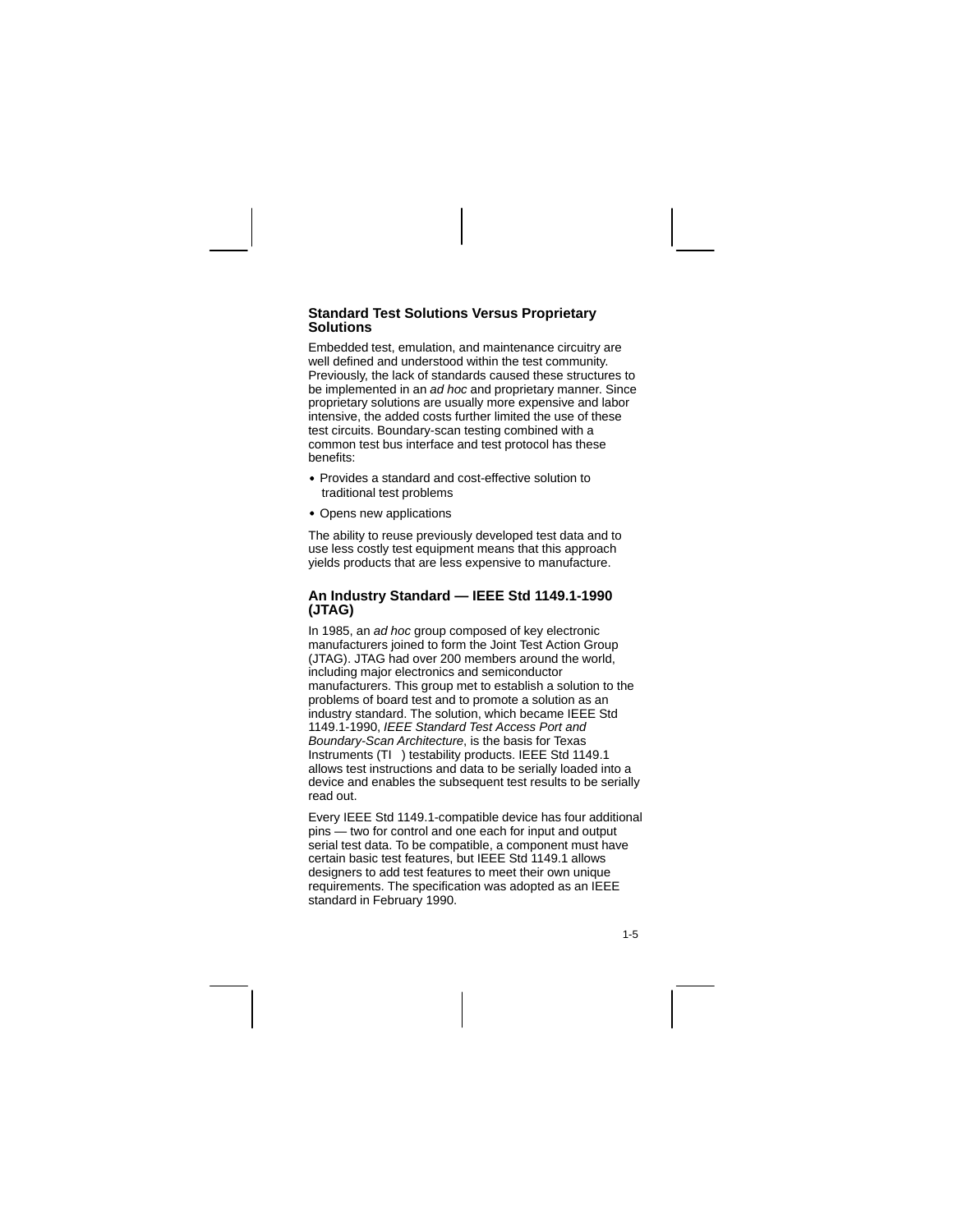## **Chapter 2 Benefits of Testability**

<span id="page-16-0"></span>This chapter explains how designing testability into devices eliminates problems associated with traditional testing and improves quality and efficiency.

## **Traditional Testing**

Traditional board-level and device-level testing consumes a great deal of time and requires special hardware and complex automatic test equipment (ATE) for each type of board or device. This results in increased costs and development time. In addition, extensive testing is necessary for the evermore stringent reliability standards and performance standards in the defense, aerospace, automotive, computer, and communications industries. These extensive tests can delay the market introduction of products, disrupt just-in-time (JIT) manufacturing flows, and limit the productivity of standard ATE operations. This creates numerous problems because time to market is more important than ever in the high-technology marketplace. Companies that produce quality products with a short product-development cycle time have a competitive advantage.

## **Efficient Testing**

An innovative approach to the problems inherent with traditional testing is to incorporate design-for-test techniques that allow embedded testing to be performed. For example, data can be scanned in to stimulate internal system nodes while the component or circuit is embedded within the system. During the same scan, the previous condition of each node is scanned out. This saves test time and reduces the number of test vectors needed.

## **Lower Cost for Testing**

The additional cost of designing testability into a system during the design phase is more than offset over the product's total life. This is accomplished by reducing the test program development time, minimizing fixture complexity, and allowing for the use of lower-cost ATE solutions. Another cost benefit is the economy of scale gained by having a standard test approach that spans design, test, manufacture, field repairs, and maintenance.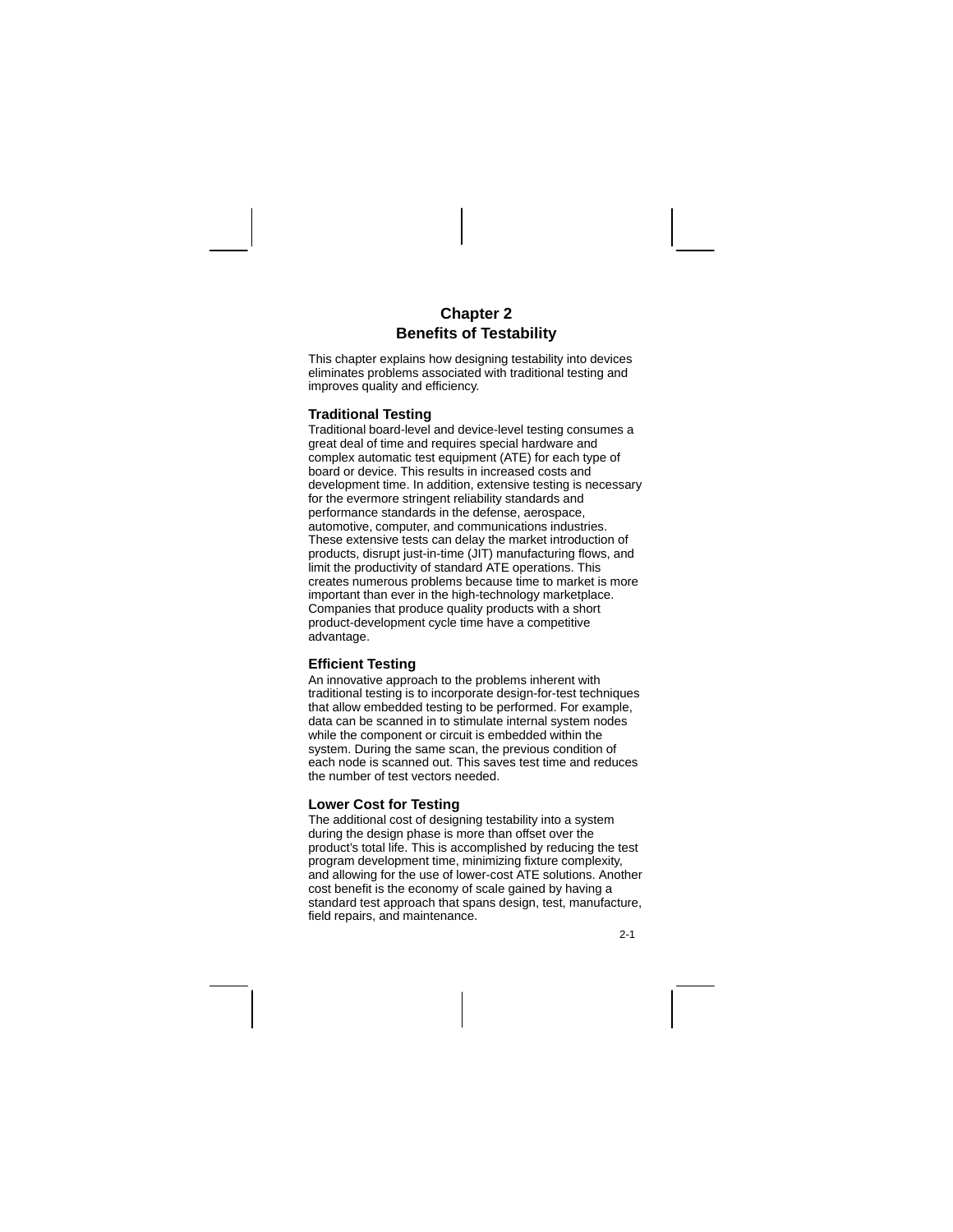## <span id="page-17-0"></span>**Production Time Savings**

Board-level boundary-scan testing is easily implemented using TI's line of IEEE Std 1149.1 testability devices, such as:

- $\bullet$  Widebus<sup> $m$ </sup> and octal bus interfaces
- Scan-support devices
- ASIC and DSP

These IEEE Std 1149.1-compliant devices are included in board design with little modification to existing circuitry. Embedded testability greatly reduces the need for other test points on the board, and offers these advantages:

- Greatly simplified test fixtures
- Reduced fixture construction time
- Sophisticated built-in test and debug operations

Many ICs or boards can be tested together using the serial IEEE Std 1149.1 test bus under the control of boundary-scan test software.

#### **Easier Board-Level Isolation**

Fault isolation on a printed circuit board can be greatly improved by electronically isolating suspect areas using boundary-scannable devices. The IEEE Std 1149.1 test bus controls boundary-scannable devices to place them in EXTEST for pins-out testing. This effectively partitions or isolates circuitry for separate testing. Partitioning a system using IEEE Std 1149.1-compliant devices reduces the number of patterns required for testing each circuit area. See Figure 2-1 for an example of a design than can be partitioned.

#### **Simple Access to Circuits**

Highly integrated, modern, multilayer systems or lCs with fine-pitch pins are virtually impossible to access using manual probes or ATE. Some boards require extensive fixturing or redesign before they can be tested effectively. TI's testability devices with boundary-scan architecture eliminate physical access problems. These parts provide the designer with testability for the most complex and hard-to-access circuits, and add controllability of test circuits. In addition, a designer can easily observe and control internal device functions.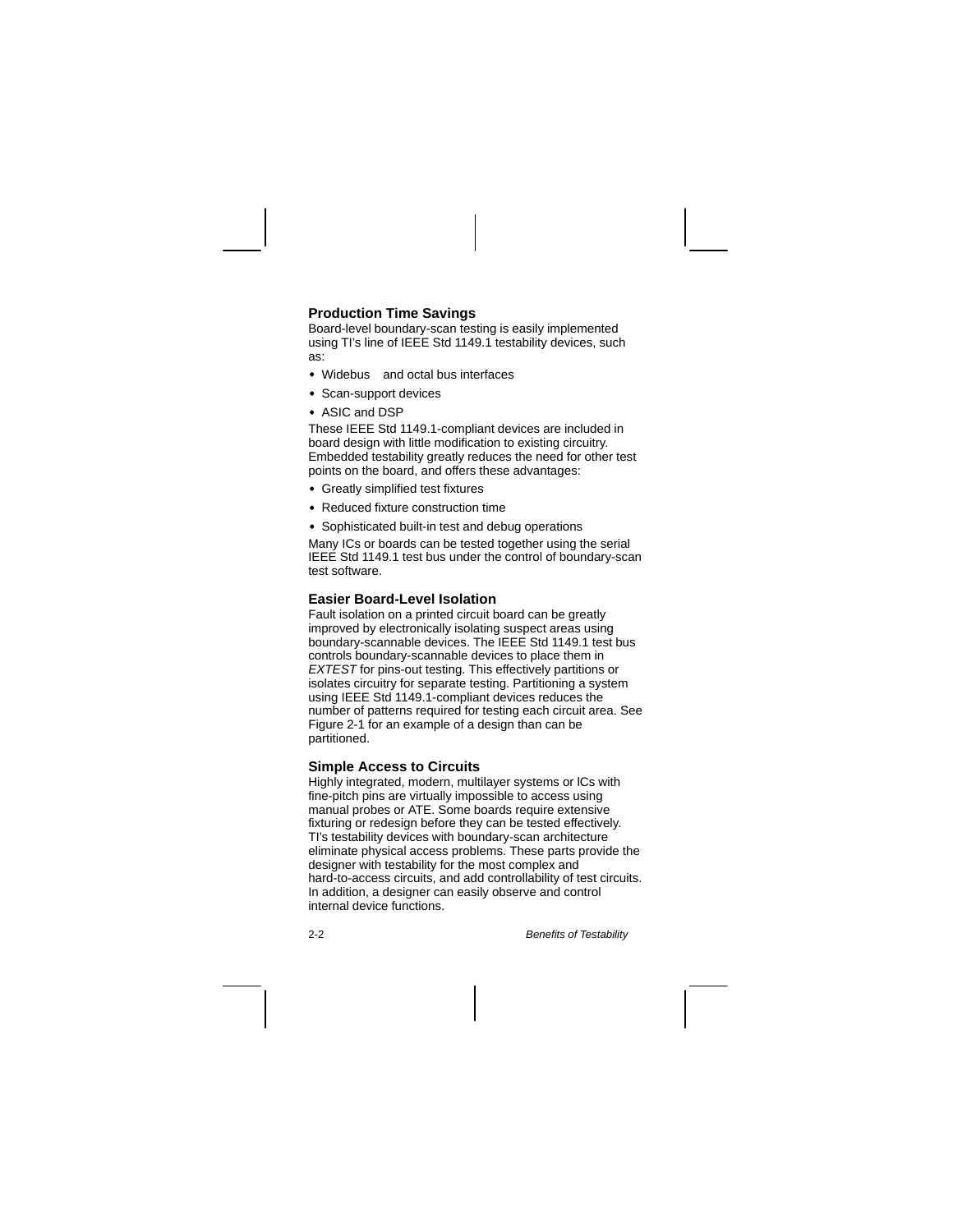<span id="page-18-0"></span>

**Figure 2-1. Boundary-Scan Testing Using the IEEE Std 1149.1 Bus**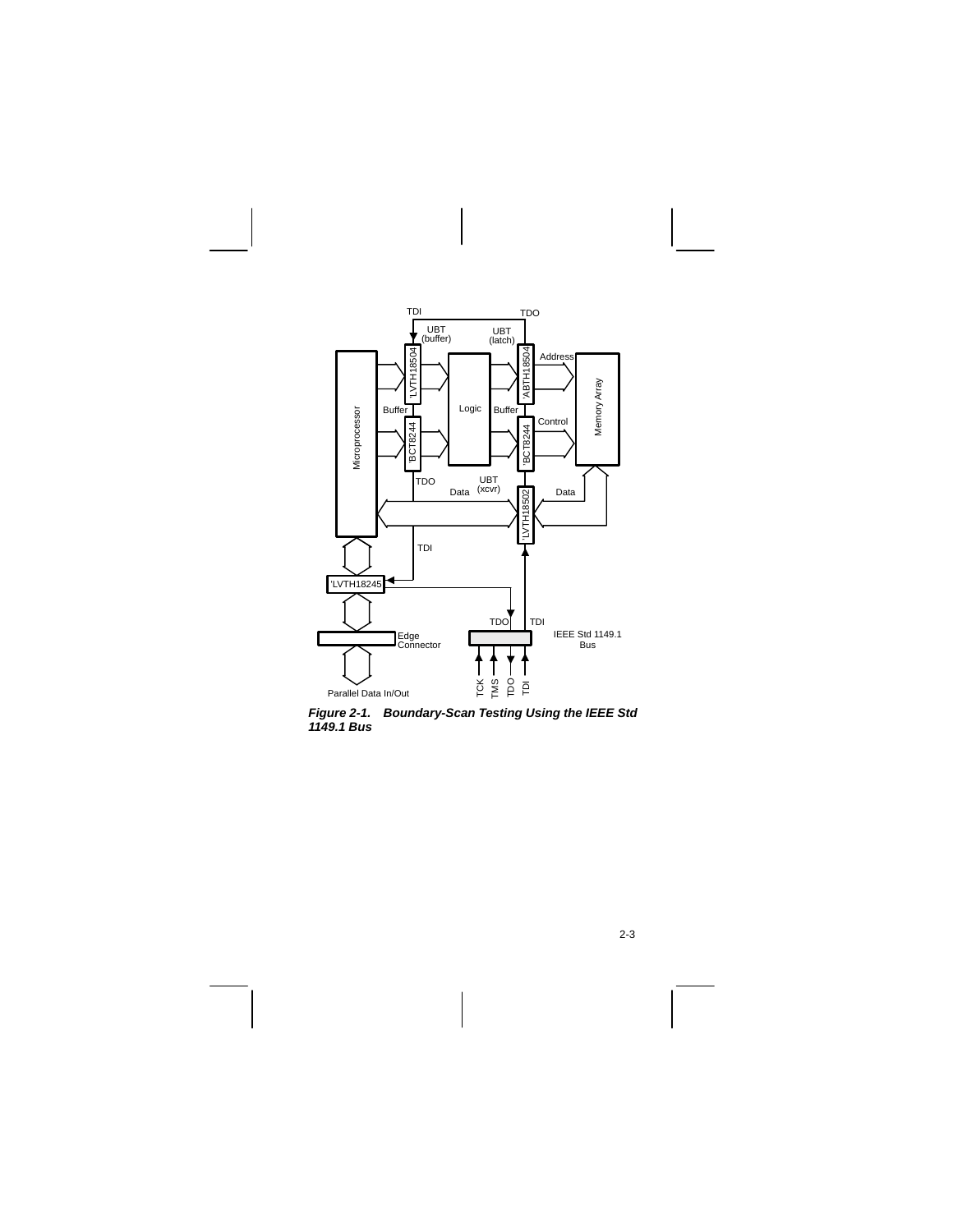## <span id="page-19-0"></span>**Chapter 3 Boundary-Scan Architecture and IEEE Std 1149.1**

Boundary scan is a special type of scan path with a register added at every I/O pin on a device. Although this requires the addition of a special test latch on some pins, the technique offers several important benefits. The most obvious benefit offered by the boundary-scan technique is allowing fault isolation at the component level. Such an isolation requirement is common in telecomunications switching environments where prompt field repair is critical.

A major problem driving the development of IEEE Std 1149.1 boundary scan is the adverse effect of surface-mount technology. The inclusion of a boundary-scan path in surface-mount components, in many cases, affords the only way to perform continuity tests between devices. By placing a known value on an output buffer of one device and observing the input buffer of another interconnected device, it is easy to see if the printed wiring board (PWB) net is electrically connected. Failure of this simple test indicates broken circuit traces, cold solder joints, solder bridges, or electrostatic-discharge (ESD) induced failures in an IC buffer — all common problems on PWBs.

A less-obvious advantage of the boundary-scan methodology is the ability to apply predeveloped functional pattern sets to the I/O pins of the IC by way of the scan path. IC manufacturers and ASIC developers create functional pattern sets for DC test purposes. Subsets of these patterns can be reused for in-circuit functional IC testing. Reusing existing patterns in the development of system diagnostics can save large amounts of development resources, especially if many of the ICs in a system have embedded boundary-scan paths.

IEEE Std 1149.1 is a common protocol and boundary-scan architecture developed into an industrial standard after thousands of man hours of cooperative development by approximately 200 major international electronics firms. Early contributors in the development of IEEE Std 1149.1 were AT&T, DEC™, Ericsson, IBM™, Nixdorf, Philips, Siemens, and TI. These companies recognized that only a nonproprietary architecture would encourage companies to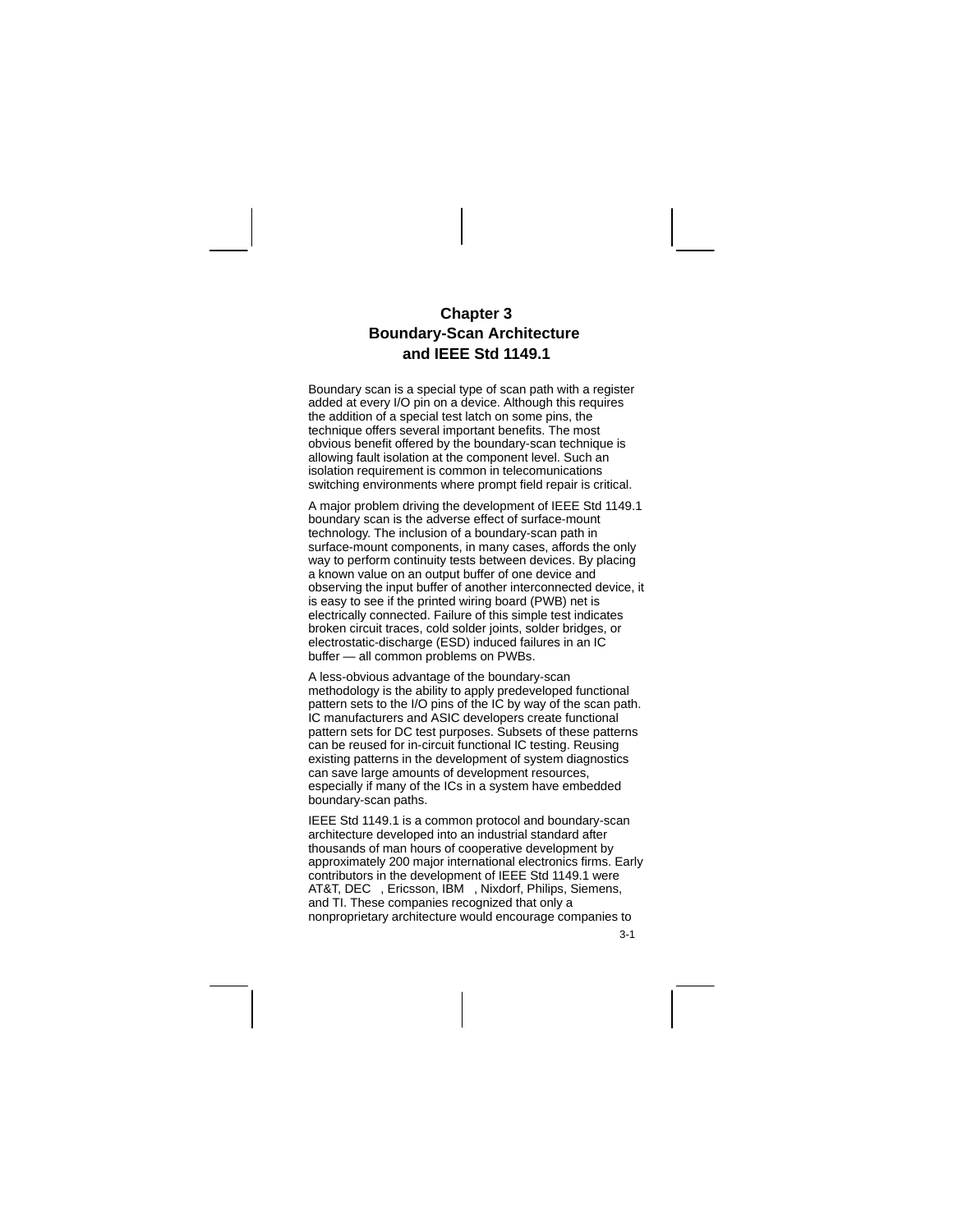<span id="page-20-0"></span>offer the compatible integrated circuits, test equipment, and CAD software needed to bring product development, manufacturing, and test costs under control in today's competitive electronics marketplace. Many people believe that boundary-scan architecture will do for development, manufacturing, and test what the RS-232C standard did for computer peripherals.

#### **Boundary-Scan Overview**

Boundary scan is the application of a scan path at the boundary (I/O) of ICs to provide controllability and observability access via scan operations. Figure 3-1 shows an IC with an application-logic section and related input and output, and a boundary-scan path consisting of a series of boundary-scan cells (BSCs), in this case one BSC per IC function pin.



#### **Figure 3-1. Boundary-Scan Example**

The BSCs are interconnected to form a scan path between the host IC's test data input (TDI) pin and test data output (TDO) pin. During normal IC operation, input and output signals pass freely through each BSC, from the normal data input (NDI), to the normal data output (NDO). However, when the boundary-test mode is entered, the IC's boundary is controlled in such a way that test stimulus can be shifted in and applied from each BSC output (NDO), and test response can be captured at each BSC input (NDI) and shifted out for inspection. External testing of wiring interconnects and neighboring ICs on a board assembly is accomplished by applying test stimulus from the output BSCs and capturing test response at the input BSCs. As an option, internal testing of the application logic can be accomplished by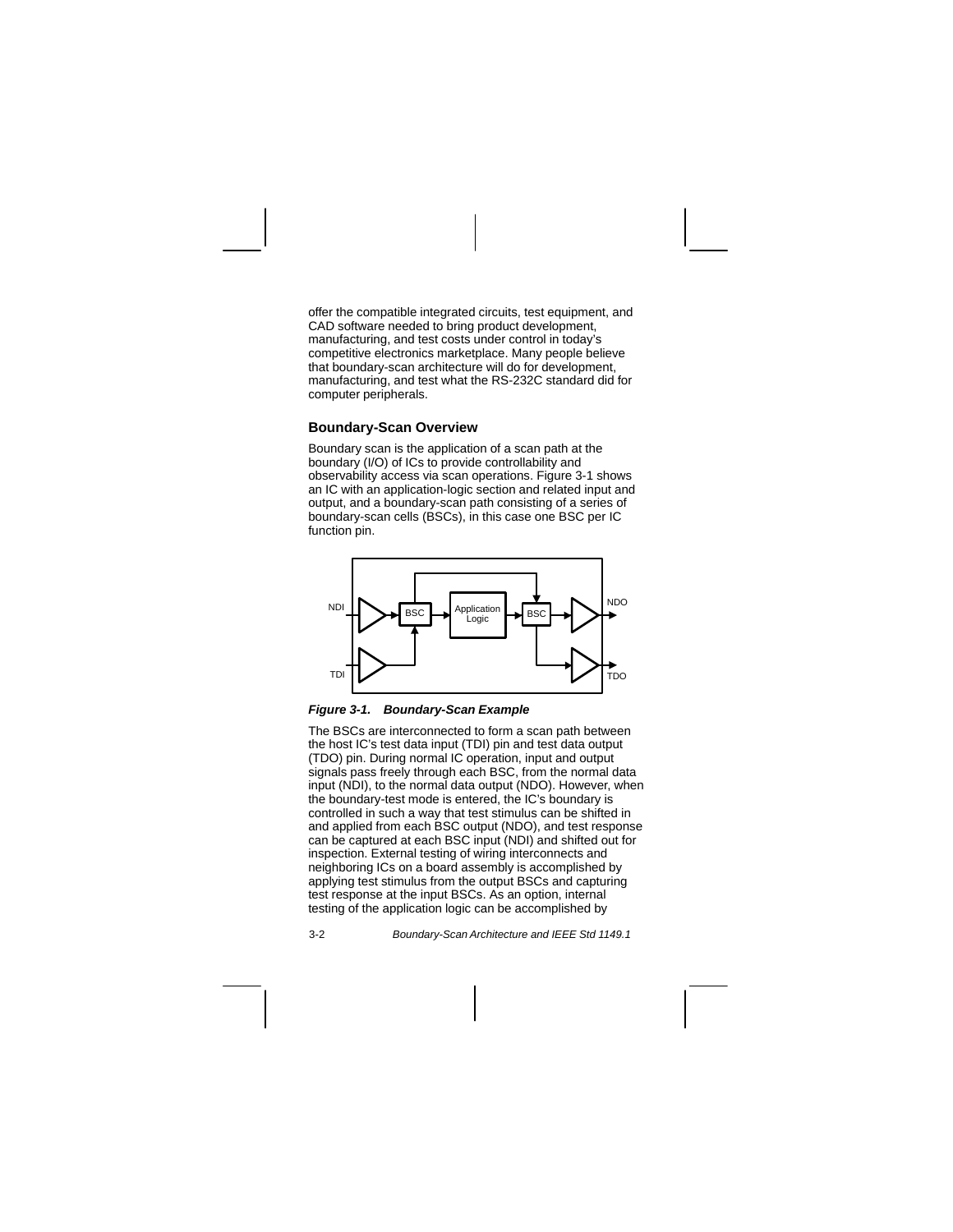<span id="page-21-0"></span>applying test stimulus from the input BSCs and capturing test response at the output BSCs. The implementation of a scan path at the boundary of IC designs provides an embedded testing capability that can overcome the physical access problems in current and future board designs.

#### **Test Interface and Boundary-Scan Architecture**

Figure 3-2 shows the IEEE Std 1149.1 architecture. The architecture consists of an instruction register, a bypass register, a boundary-scan register (highlighted), optional user data register(s), and a test interface referred to as the test access port (TAP). In Figure 3-2, the boundary-scan register (BSR), a serially accessed data register made up of a series of boundary-scan cells (BSCs), is shown at the input and output boundary of the IC.

The instruction register and data registers are separate scan paths arranged between the primary test data input (TDI) pin and primary test data output (TDO) pin. This architecture allows the TAP to select and shift data through one of the two types of scan paths, instruction or data, without accessing the other scan path.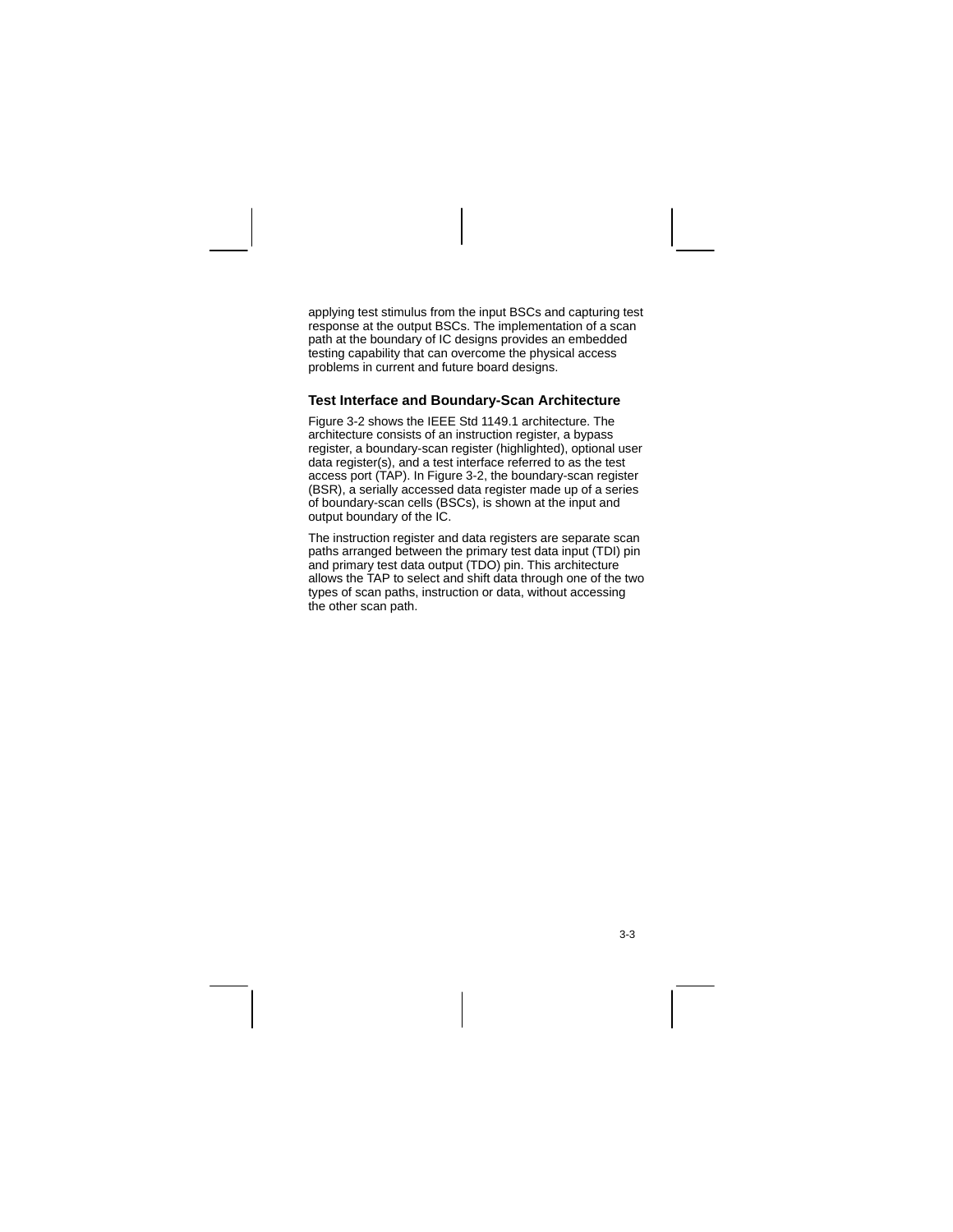<span id="page-22-0"></span>



#### **Figure 3-2. Boundary-Scan Architecture**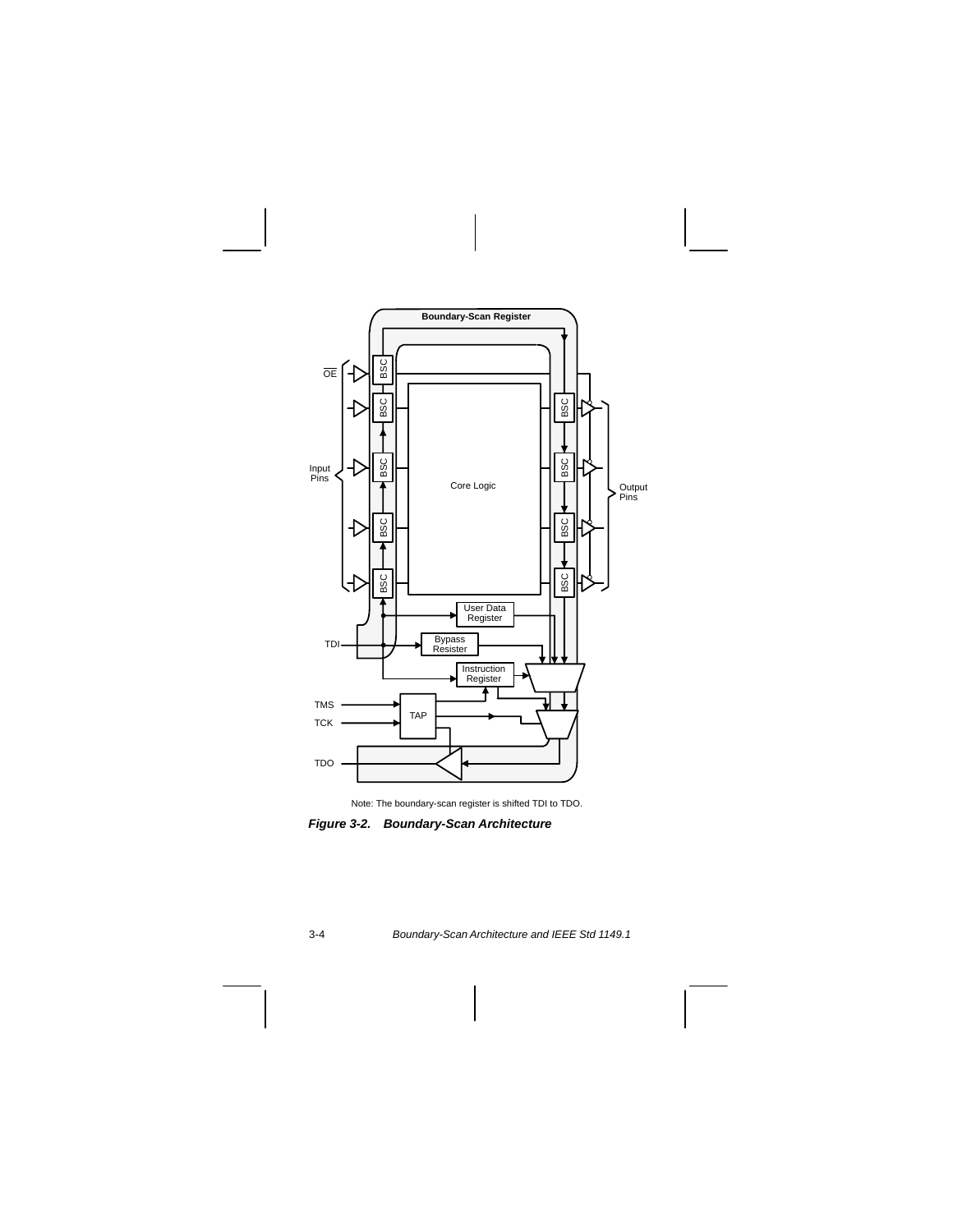#### <span id="page-23-0"></span>**Test Access Port and Operation**

The TAP is controlled by the test clock (TCK) and test mode select (TMS) inputs. These two inputs determine whether an instruction register scan or data register scan is performed. The TAP consists of a small controller design, driven by the TCK input, which responds to the TMS input as shown in the state diagram in Figure 3-3. The IEEE Std 1149.1 test bus uses both clock edges of TCK. TMS and TDI are sampled on the rising edge of TCK, while TDO changes on the falling edge of TCK.



Note: The value shown adjacent to each state transition in this figure represents the signal present at TMS at the rising edge of TCK.

#### **Figure 3-3. TAP Controller State Diagram**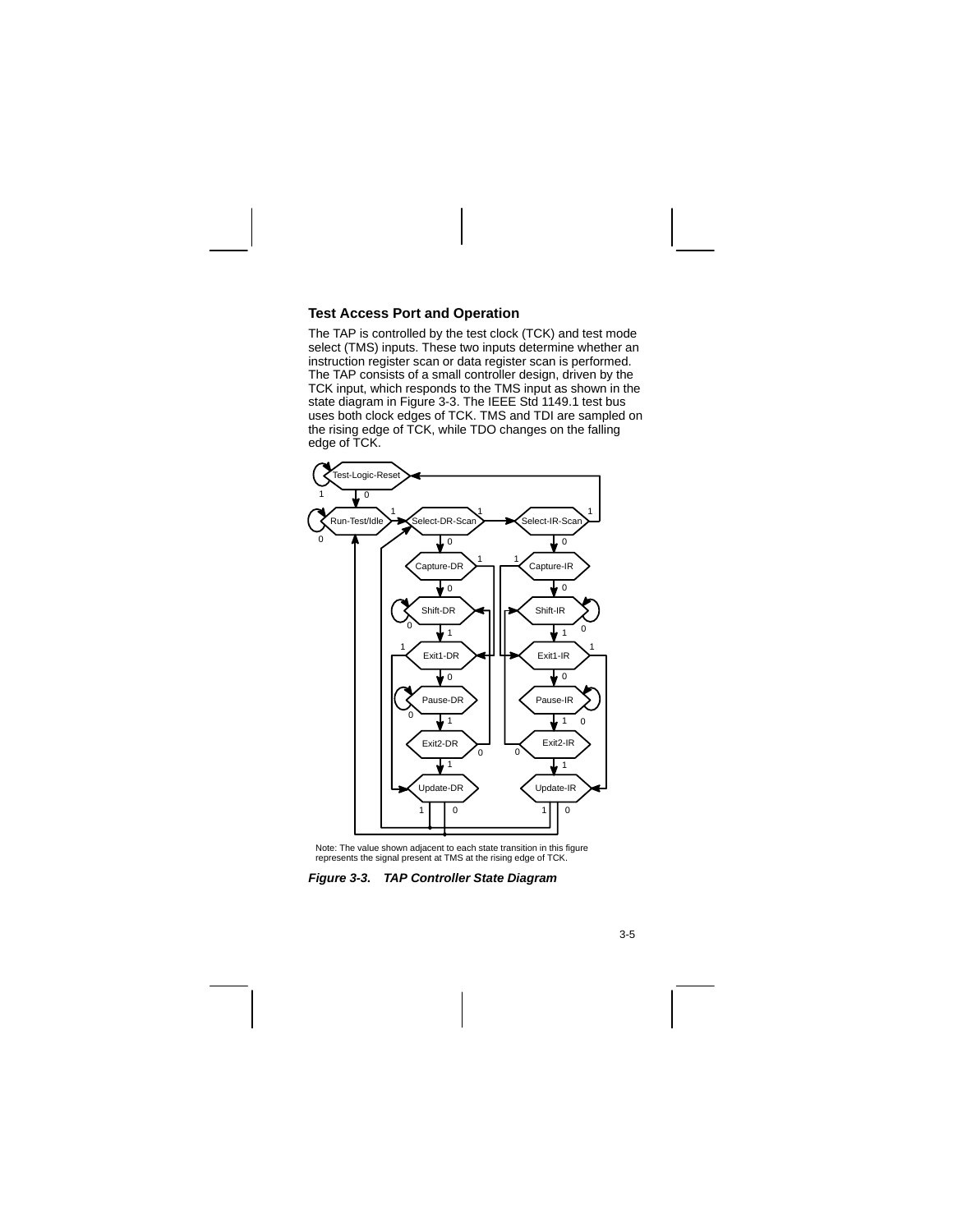The main state diagram consists of six steady states: Test-Logic-Reset, Run-Test/Idle, Shift-DR, Pause-DR, Shift-IR, and Pause-IR. A unique feature of this protocol is that only one steady state exists for the condition when TMS is set high: the Test-Logic-Reset state. This means that a reset of the test logic can be achieved within five TCKs or less by setting the TMS input high.

At power up, or during normal operation of the host IC, the TAP is forced into the Test-Logic-Reset state by driving TMS high and applying five or more TCKs. In this state, the TAP issues a reset signal that places all test logic in a condition that does not impede normal operation of the host IC. When test access is required, a protocol is applied via the TMS and TCK inputs, causing the TAP to exit the Test-Logic-Reset state and move through the appropriate states. From the Run-Test/Idle state, an instruction register scan or a data register scan can be issued to transition the TAP through the appropriate states shown in Figure 3-3.

The states of the data register scan and instruction register scan blocks are mirror images of each other, adding symmetry to the protocol sequences. The first action that occurs when either block is entered is a capture operation. For the data registers, the Capture-DR state is used to capture (or parallel load) the data into the selected serial data path. If the BSR is the selected data register, the normal data inputs (NDIs) are captured during this state. In the instruction register, the Capture-IR state is used to capture status information into the instruction register.

From the Capture state, the TAP transitions to either the Shift or Exit1 state. Normally, the Shift state follows the Capture state so that test data or status information can be shifted out for inspection and new data shifted in. Following the Shift state, the TAP either returns to the Run-Test/Idle state via the Exit1 and Update states or enters the Pause state via Exit1. The reason for entering the Pause state is to temporarily suspend the shifting of data through either the selected data register or instruction register while a required operation, such as refilling a tester memory buffer, is performed. From the Pause state, shifting can resume by re-entering the Shift state via the Exit2 state or be terminated by entering the Run-Test/Idle state via the Exit2 and Update states.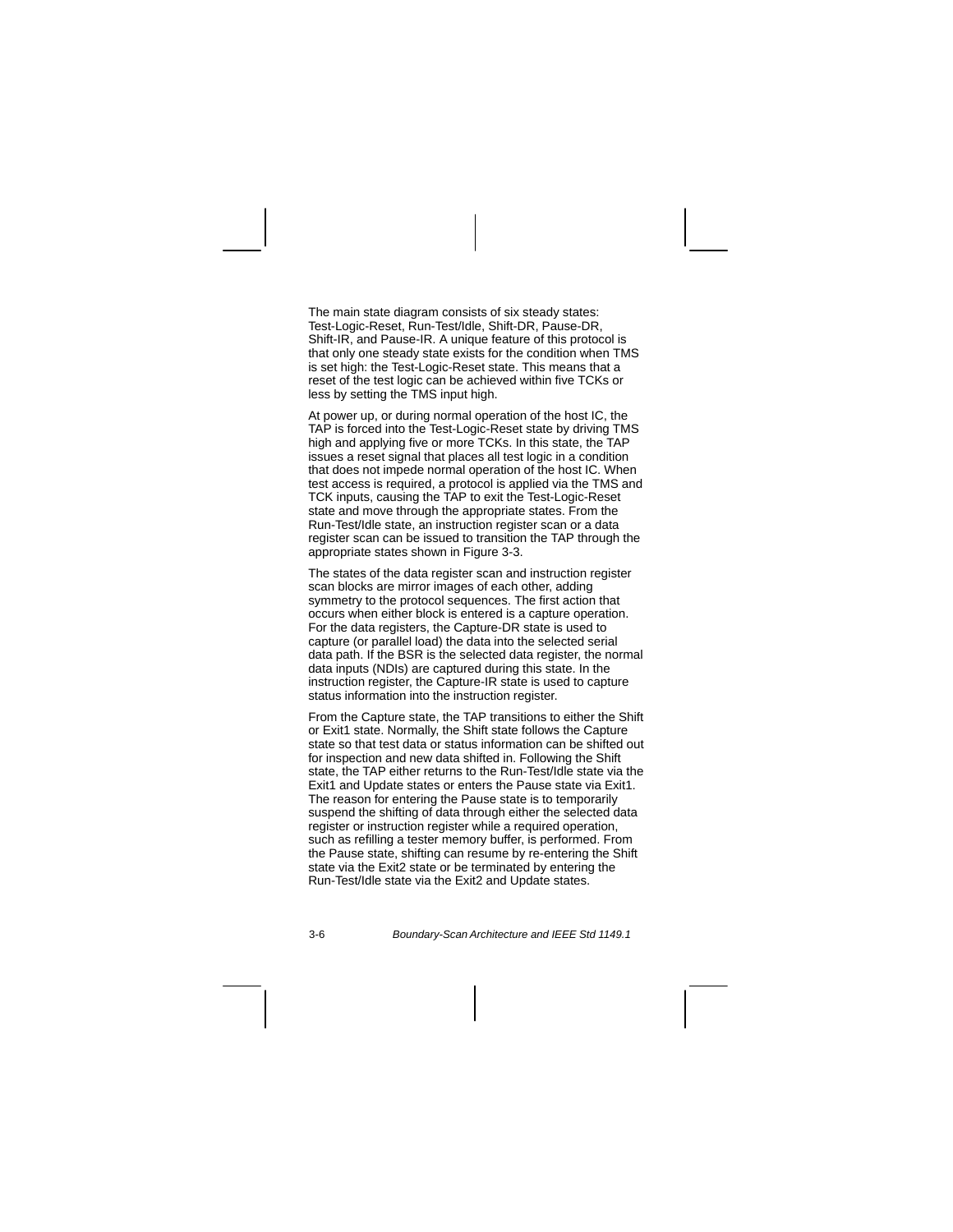<span id="page-25-0"></span>Upon entering the data register scan or instruction register scan blocks, shadow latches in the selected scan path are forced to hold their present state during the capture and shift operations. The data being shifted into the selected scan path is not output through the shadow latch until the TAP enters the Update-DR or Update-IR state. The Update state causes the shadow latches to update (or parallel load) with the new data that has been shifted into the selected scan path.

Figure 3-4 shows the TAP control output signals, along with the instruction register and data register interconnects.



**Figure 3-4. TAP Control Output Interconnect Diagram**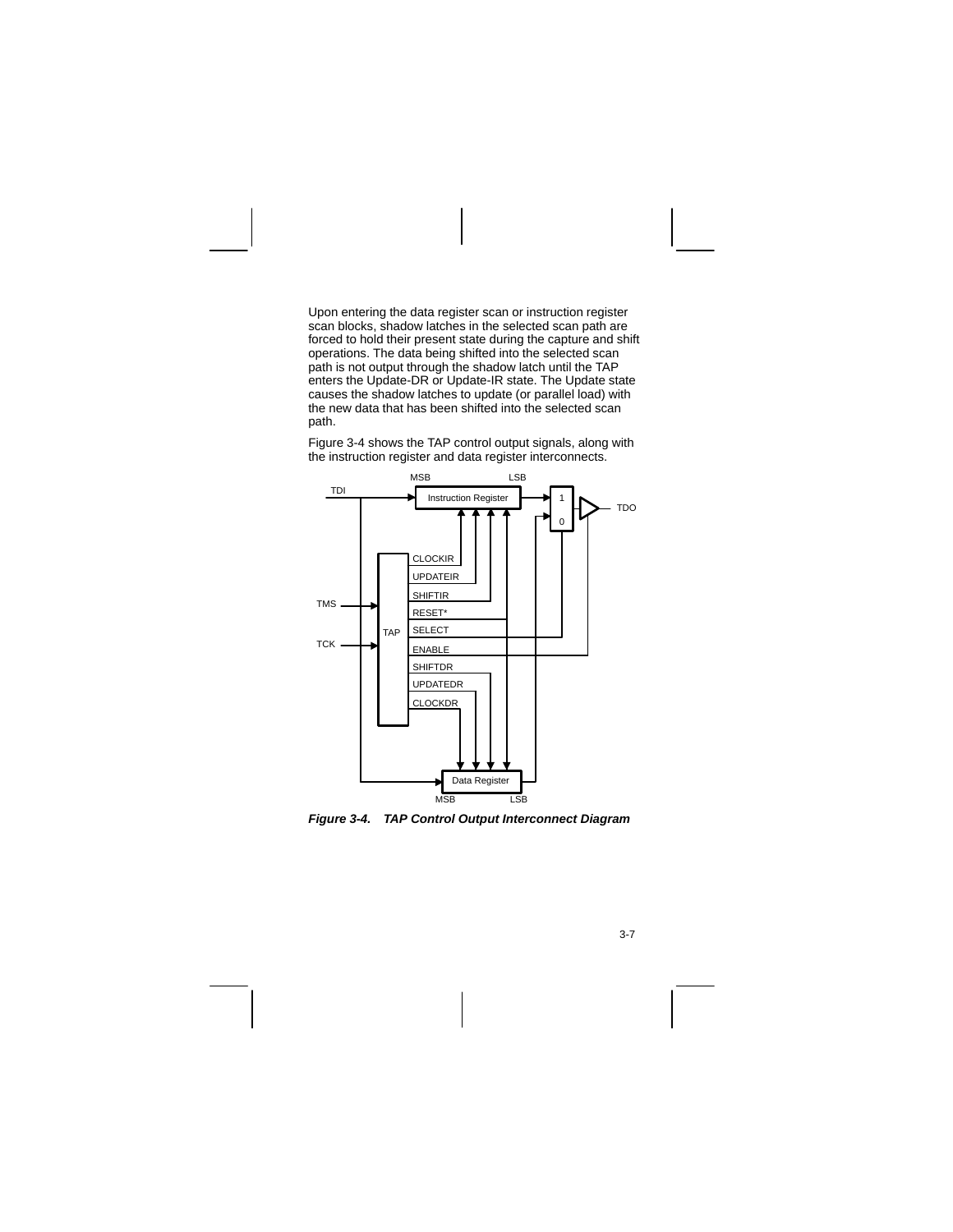## <span id="page-26-0"></span>**IEEE Std 1149.1 Registers**

This section contains descriptions of the required and optional registers specified in IEEE Std 1149.1-1990.

#### **Instruction Register (Required)**

The instruction register is responsible for providing the address and control signals required to access a particular data register in the scan path. The instruction register is accessed when the TAP receives an instruction register scan protocol. During an instruction register scan operation the SELECT output from the TAP (Figure 3-4) selects the output of the instruction register to drive the TDO pin. A general instruction register architecture is shown in Figure 3-5.



#### **Figure 3-5. General Instruction Register Architecture**

The instruction register consists of an instruction shift register and an instruction shadow latch. The instruction shift register (Figure 3-5) consists of a series of shift register bits arranged to form a single scan path between the TDI and TDO pins of the host IC. During instruction register scan operations, the TAP exerts control via the instruction register shift enable (SHIFTIR) and instruction register clock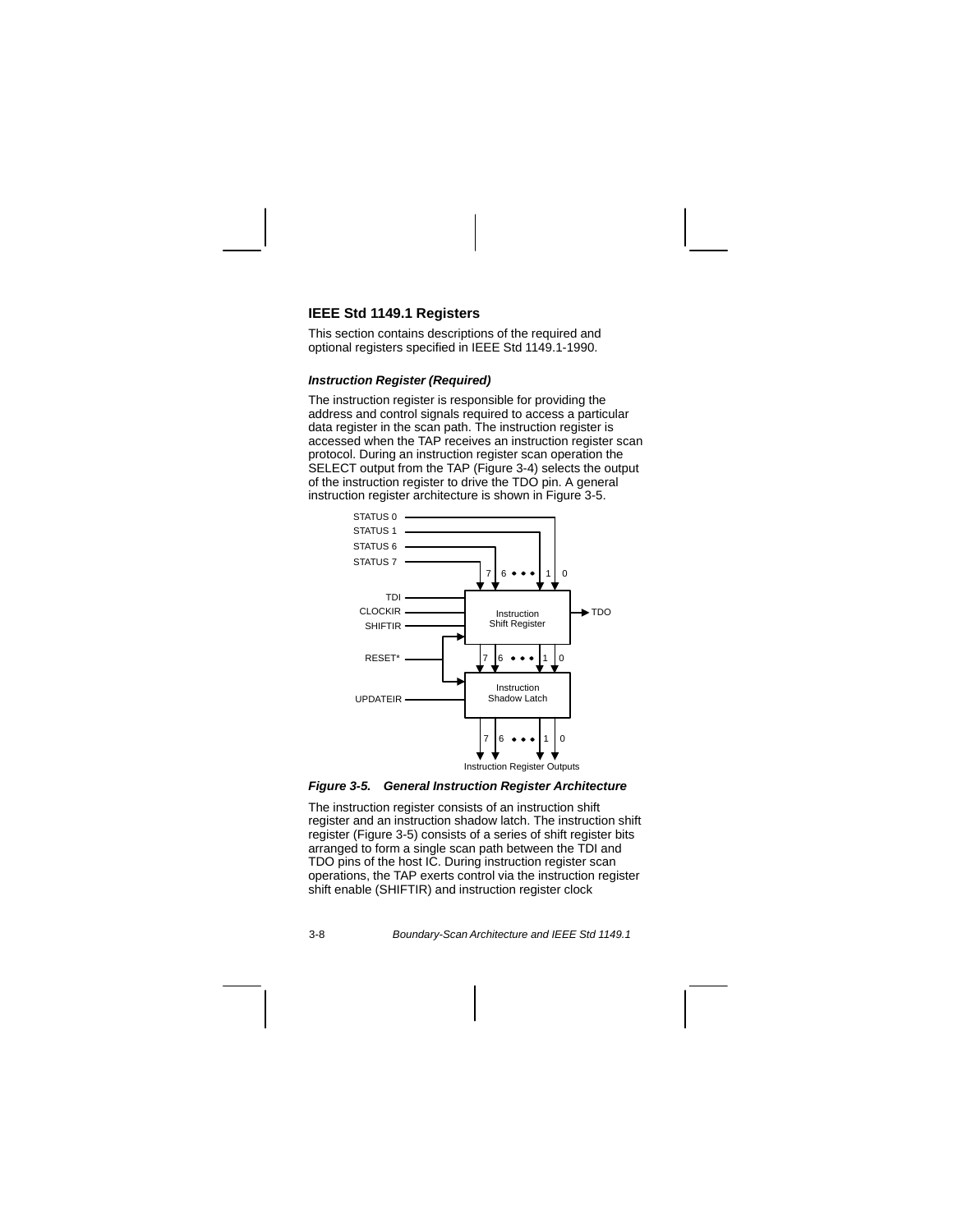<span id="page-27-0"></span>(CLOCKIR) signals to cause the instruction shift register to preload status information and shift data from TDI to TDO. Both the preload and shift operations occur on the rising edge of TCK; however, the data shifted out from the host IC from TDO occurs on the falling edge of TCK. The status inputs are user-defined observability inputs, except for the two least-significant bits, which are always 01 for scan-path testing purposes. (The instruction register has a minimum length of two bits.)

The instruction shadow register (Figure 3-5) consists of a series of latches, one latch for each instruction shift register bit. During an instruction register scan operation, the latches remain in their present state. At the end of the instruction register scan operation, the instruction register update (UPDATEIR) input updates the latches with the new instruction installed in the instruction shift register. When activated, the RESET\* input sets the instruction shadow register to the value of the BYPASS instruction (or IDCODE instruction, if it is supported). This forces the device into its normal functional mode and selects the bypass register (or device identification register, if one is present).

#### **Data Registers**

IEEE Std 1149.1 requires two data registers; boundary-scan register and bypass register, with a third, optional, device identification register. Additional user-defined data registers can be included. The data registers are arranged in parallel from the primary TDI input to the primary TDO output. The instruction register supplies the address that allows one of the data registers to be accessed during a data register scan operation. During a data register scan operation, the addressed scan register receives TAP control via the data register shift enable (SHIFTDR) and data register clock (CLOCKDR) inputs to preload test response and shift data from TDI to TDO. During a data register scan operation, the SELECT output from the TAP (Figure 3-4) selects the output of the data register to drive the TDO pin. When one scan path in the data register is being accessed, all other scan paths remain in their present state.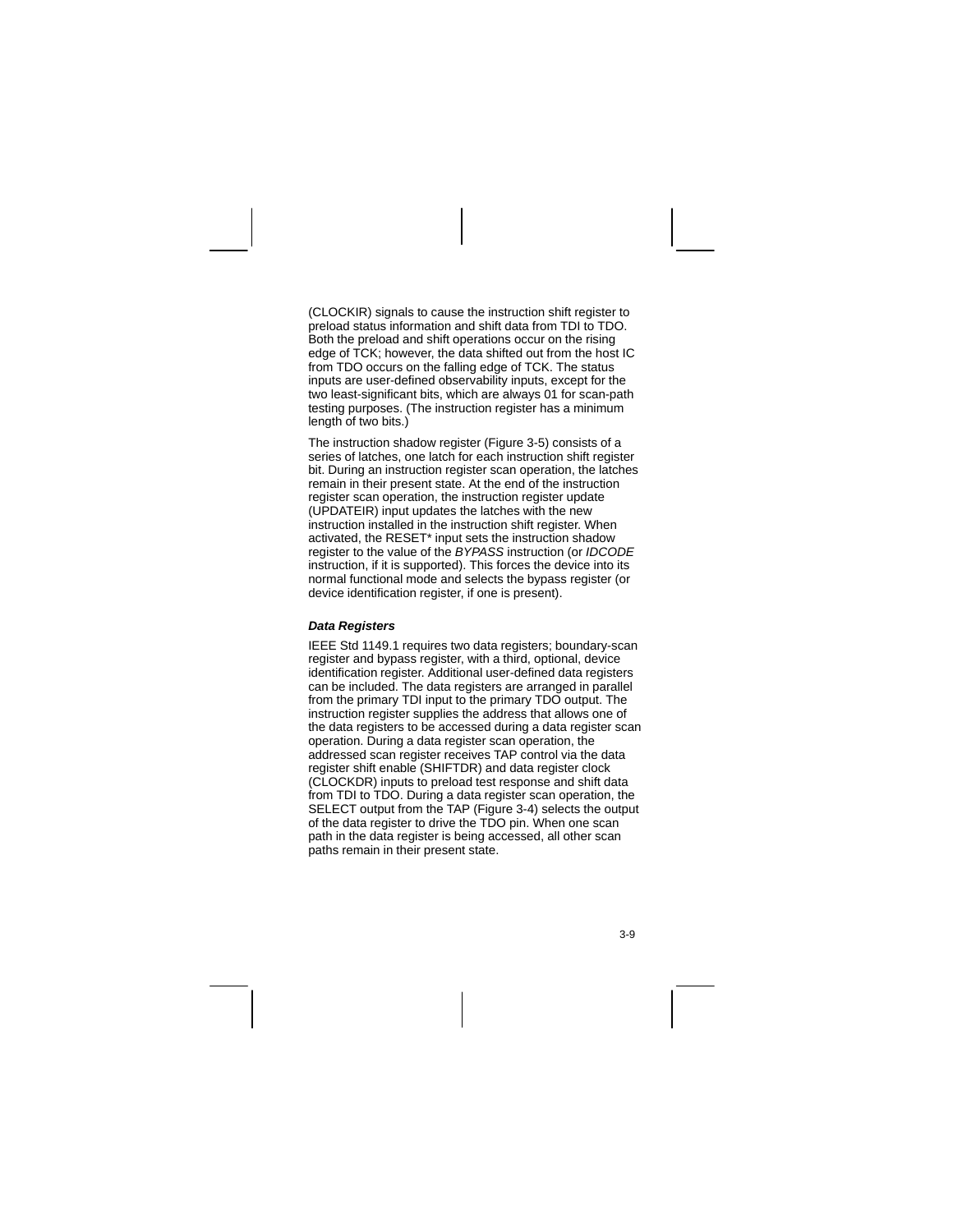<span id="page-28-0"></span>

#### **Figure 3-6. Test Data Register Architecture**

Boundary-Scan Register — The boundary-scan register (BSR) consists of a series of boundary-scan cells (BSCs) arranged to form a scan path around the boundary of the host IC. The BSCs provide the controllability and observability features required to perform boundary-scan testing as described in the Boundary-Scan Overview section of this chapter. Shadow latches in the BSCs, driving the NDO outputs remain in their present state during a data register scan operation. At the end of a data register scan operation, the data register update (UPDATEDR) input updates the shadow latches with the new boundary test pattern to be applied from the NDO outputs of the BSCs. Figure 3-7 shows a conceptual view of a control-and-observe BSC.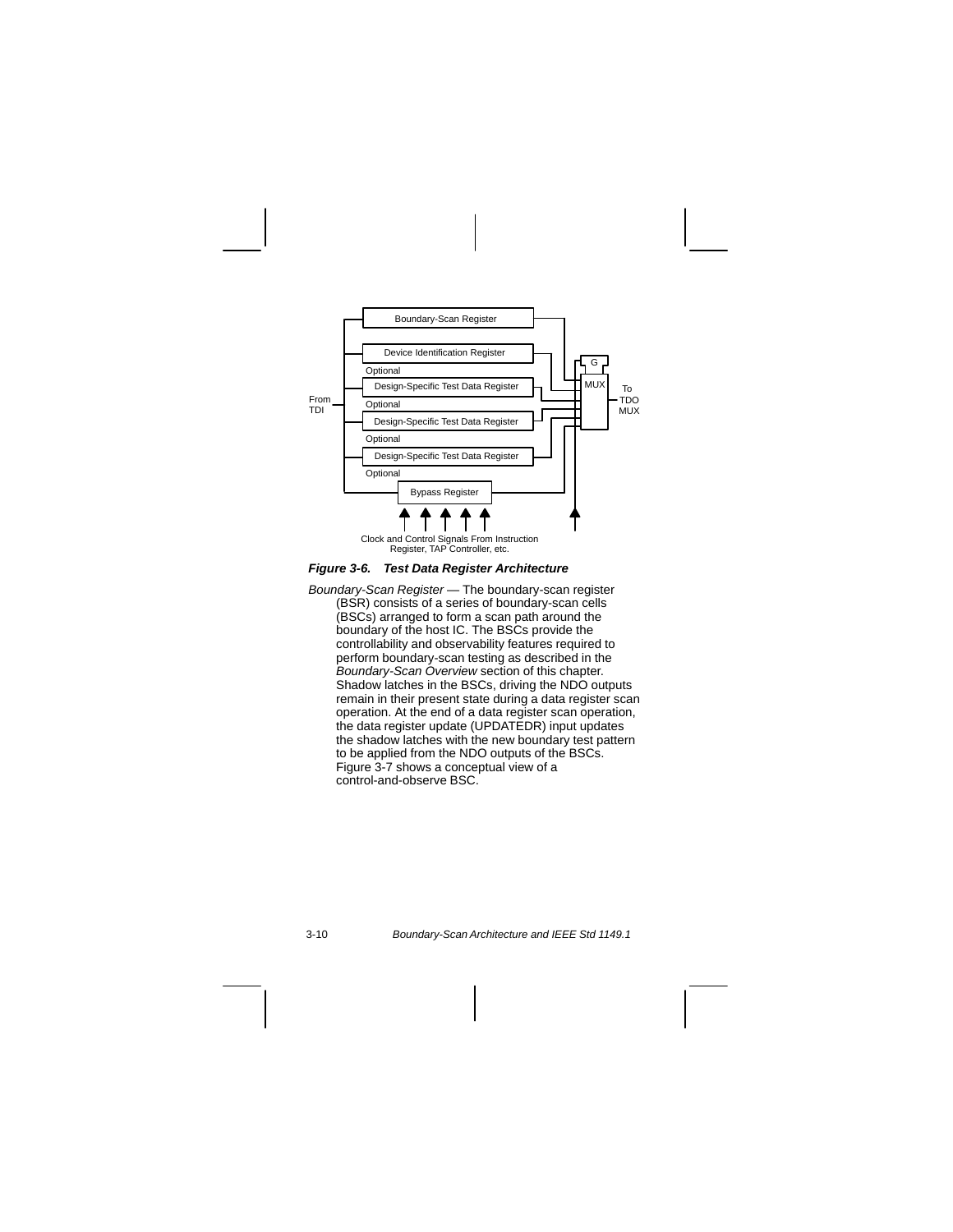<span id="page-29-0"></span>

#### **Figure 3-7. Conceptual View of a Control-and-Observe BSC**

- Bypass Register (Required) The bypass register consists of a single scan register bit. When selected, the bypass register provides a single-bit scan path between TDI and TDO. Thus, the bypass register allows abbreviating the scan path through devices that are not involved in the test. The bypass register is selected when the instruction register is loaded with a pattern of all ones to satisfy the IEEE Std 1149.1 BYPASS instruction requirement.
- Device Identification Register (Optional) The device identification register is an optional register, defined by IEEE Std 1149.1, to identify the device's manufacturer, part number, revision, and other device-specific information. Figure 3-8 shows the bit assignments defined for the device identification register. These bits can be scanned out of the device identification register after its selection.



#### **Figure 3-8. Device Identification Register Structure**

Although the device identification register is optional, IEEE Std 1149.1 has dedicated an instruction to select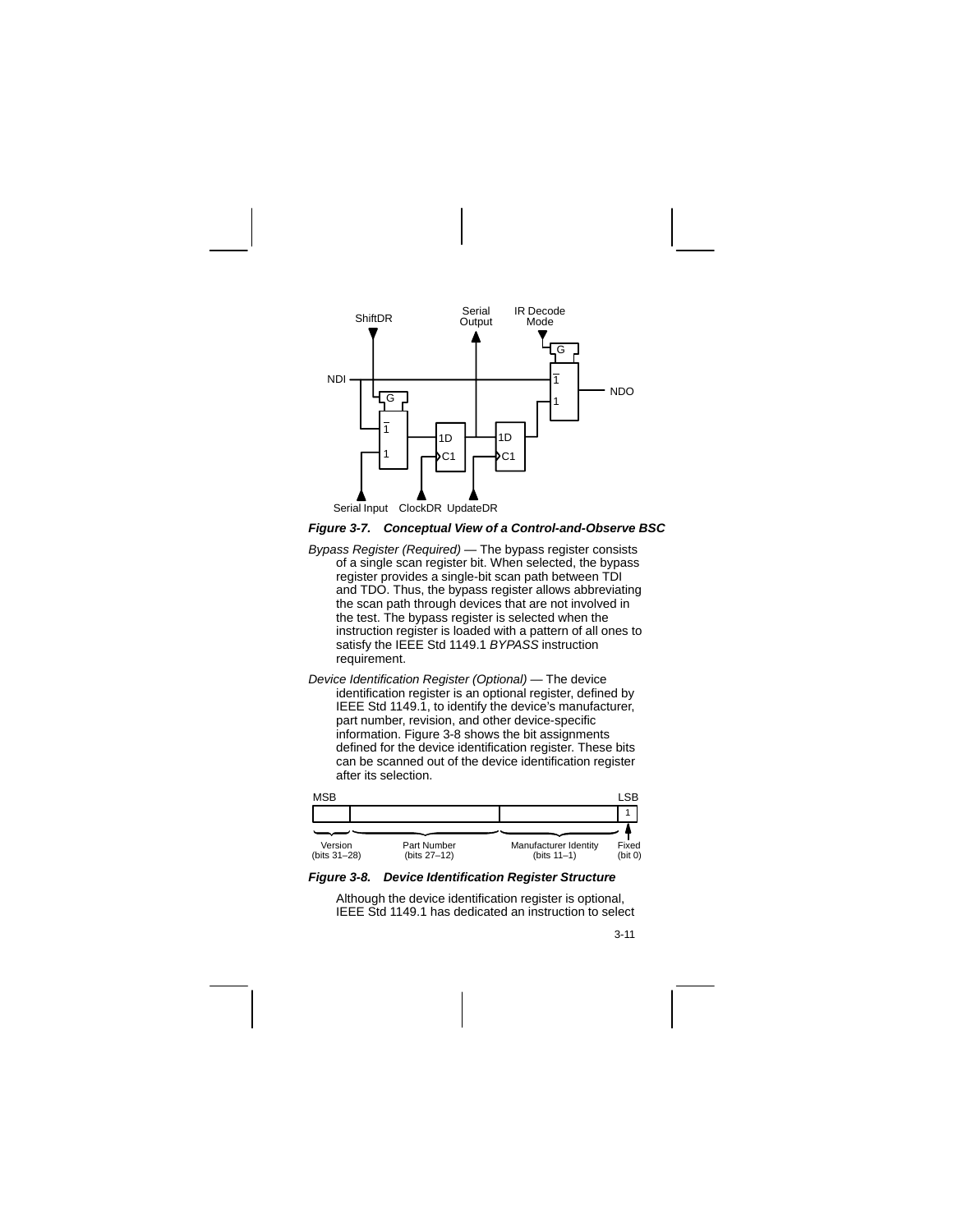<span id="page-30-0"></span>this register. The device identification register is selected when the instruction register is loaded with the IDCODE instruction, the bit code of which is defined by the vendor.

Manufacturer's identity codes (bit1 through bit11) are assigned, maintained, and updated by the EIA/JEDEC office. Any company can be added to the JEDEC Standard Manufacturer's Identification Code (Publication JEP106) by request to the JEDEC office at 202-457-4973.

## **IEEE Std 1149.1 Required Instructions**

IEEE Std 1149.1 defines nine test instructions. Of the nine instructions, three are required and six are optional. The following subsections contain brief descriptions of each required test instruction.

#### **BYPASS Instruction**

The required BYPASS instruction allows the IC to remain in a functional mode and selects the bypass register to be connected between TDI and TDO. The BYPASS instruction allows serial data to be transferred through the IC from TDI to TDO without affecting the operation of the IC. The bit code of this instruction is defined as all ones by IEEE Std 1149.1.

#### **SAMPLE/PRELOAD Instruction**

The required SAMPLE/PRELOAD instruction allows the IC to remain in its functional mode and selects the boundary-scan register to be connected between TDI and TDO. During this instruction, the boundary-scan register can be accessed via a data scan operation, to take a sample of the functional data entering and leaving the IC. This instruction is also used to preload test data into the boundary-scan register before loading an **EXTEST** instruction. The bit code for this instruction is defined by the vendor.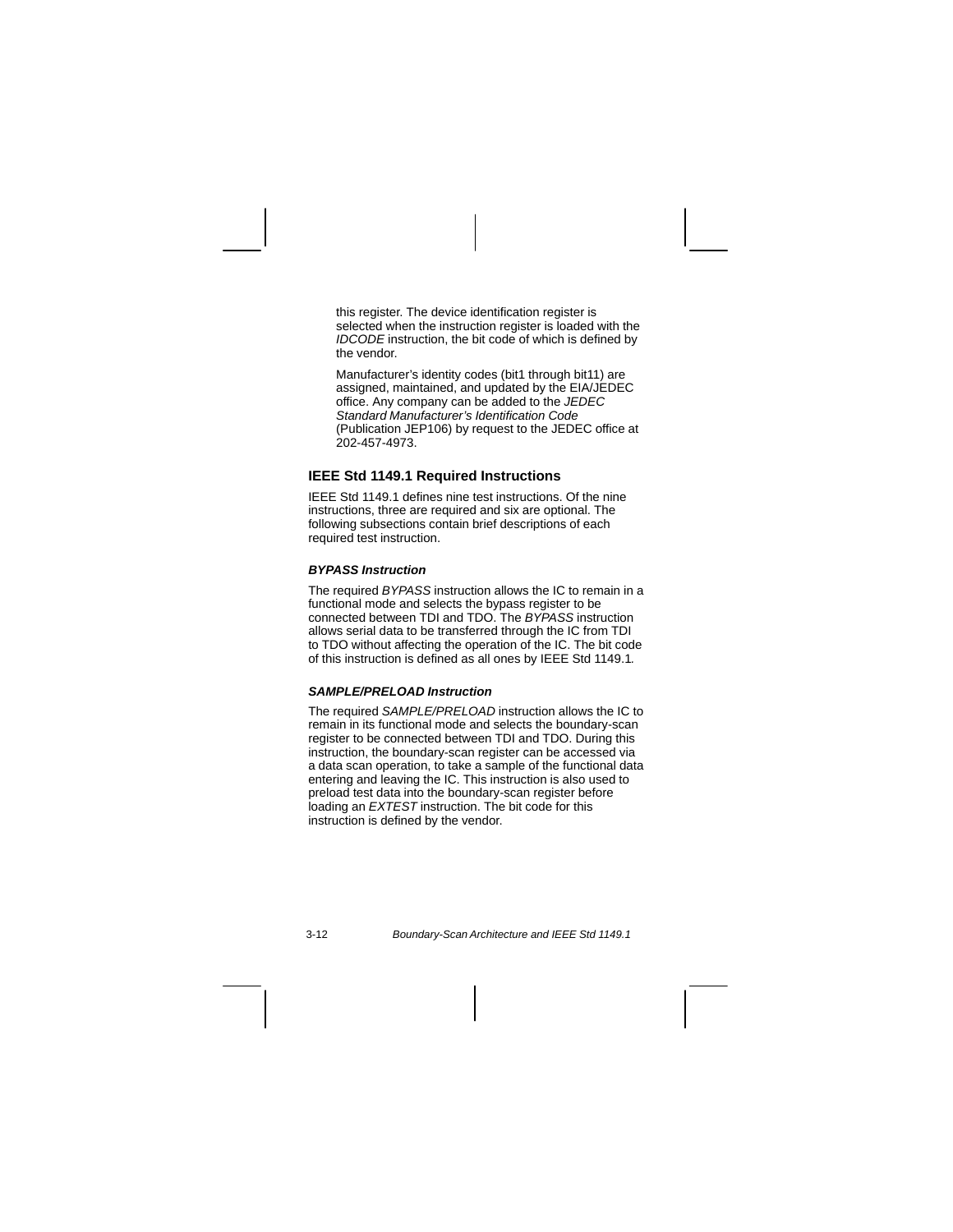#### <span id="page-31-0"></span>**EXTEST Instruction**

The required EXTEST instruction places the IC into an external boundary-test mode and selects the boundary-scan register to be connected between TDI and TDO. During this instruction, the boundary-scan register is accessed to drive test data off-chip via the boundary outputs and receive test data off-chip via the boundary inputs. The bit code of this instruction is defined as all zeroes by IEEE Std 1149.1.

## **IEEE Std 1149.1 Optional Instructions**

The following subsections contain brief descriptions of the optional IEEE Std 1149.1 instructions.

#### **INTEST Instruction**

The optional INTEST instruction places the IC in an internal boundary-test mode and selects the boundary-scan register to be connected between TDI and TDO. During this instruction, the boundary-scan register is accessed to drive test data on-chip via the boundary inputs and receive test data on-chip via the boundary outputs. The bit code of this instruction is defined by the vendor.

#### **RUNBIST Instruction**

The optional RUNBIST instruction places the IC in a self-test mode, enables a comprehensive self-test of the IC's core logic, and selects a user-specified data register to be connected between TDI and TDO. During this instruction, the boundary outputs are controlled so that they cannot interfere with neighboring ICs during the RUNBIST operation. Also, the boundary inputs are controlled so that external signals cannot interfere with the RUNBIST operation. The bit code of this instruction is defined by the vendor.

#### **CLAMP Instruction**

The optional CLAMP instruction sets the outputs of an IC to logic levels determined by the contents of the boundary-scan register and selects the bypass register to be connected between TDI and TDO. Before loading this instruction, the contents of the boundary-scan register can be preset with the SAMPLE/PRELOAD instruction. During this instruction, data can be shifted through the bypass register from TDI to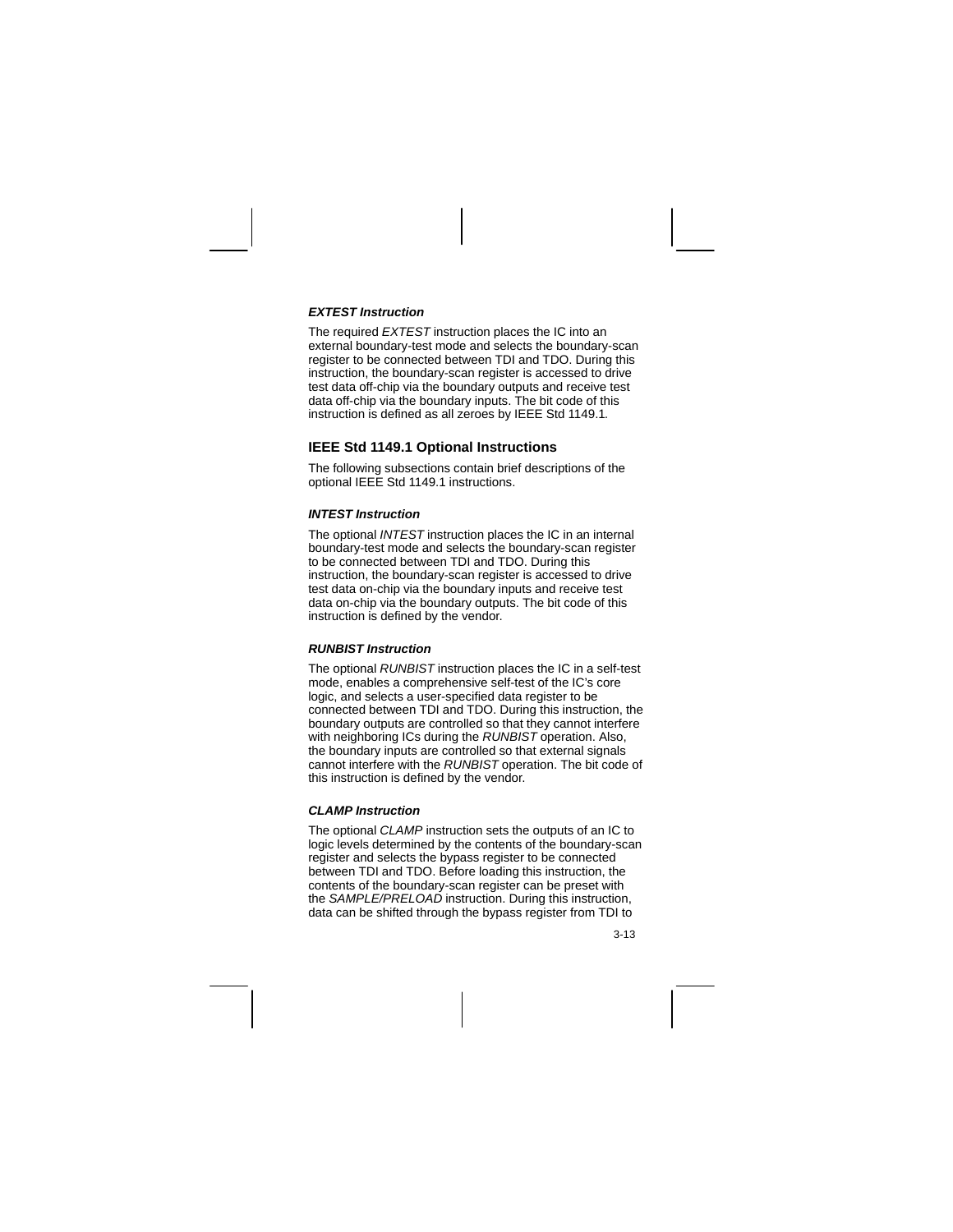<span id="page-32-0"></span>TDO without affecting the condition of the outputs. The bit code of this instruction is defined by the vendor.

#### **HIGHZ Instruction**

The optional HIGHZ instruction sets all outputs (including two-state as well as three-state types) of an IC to a disabled (high-impedance) state and selects the bypass register to be connected between TDI and TDO. During this instruction, data can be shifted through the bypass register from TDI to TDO without affecting the condition of the IC outputs. The bit code of this instruction is defined by the vendor.

#### **IDCODE Instruction**

The optional IDCODE instruction allows the IC to remain in its functional mode and selects the optional device identification register to be connected between TDI and TDO. The device identification register (see Figure 3-8) is a 32-bit shift register containing information regarding the IC manufacturer, device type, and version code. Accessing the device identification register does not interfere with the operation of the IC. Also, access to the device identification register should be immediately available, via a TAP data-scan operation, after power-up of the IC or after the TAP has been reset using the optional TRST\* pin or by otherwise moving to the Test-Logic-Reset state. The bit code of this instruction is defined by the vendor.

#### **USERCODE Instruction**

The optional USERCODE instruction allows the IC to remain in its functional mode and selects the device identification register to be connected between TDI and TDO. During the USERCODE instuction, the optional 32-bit device identification register captures user-defined information about the IC. Accessing the device identification register does not interfere with the operation of the IC. The bit code of this instruction is defined by the vendor.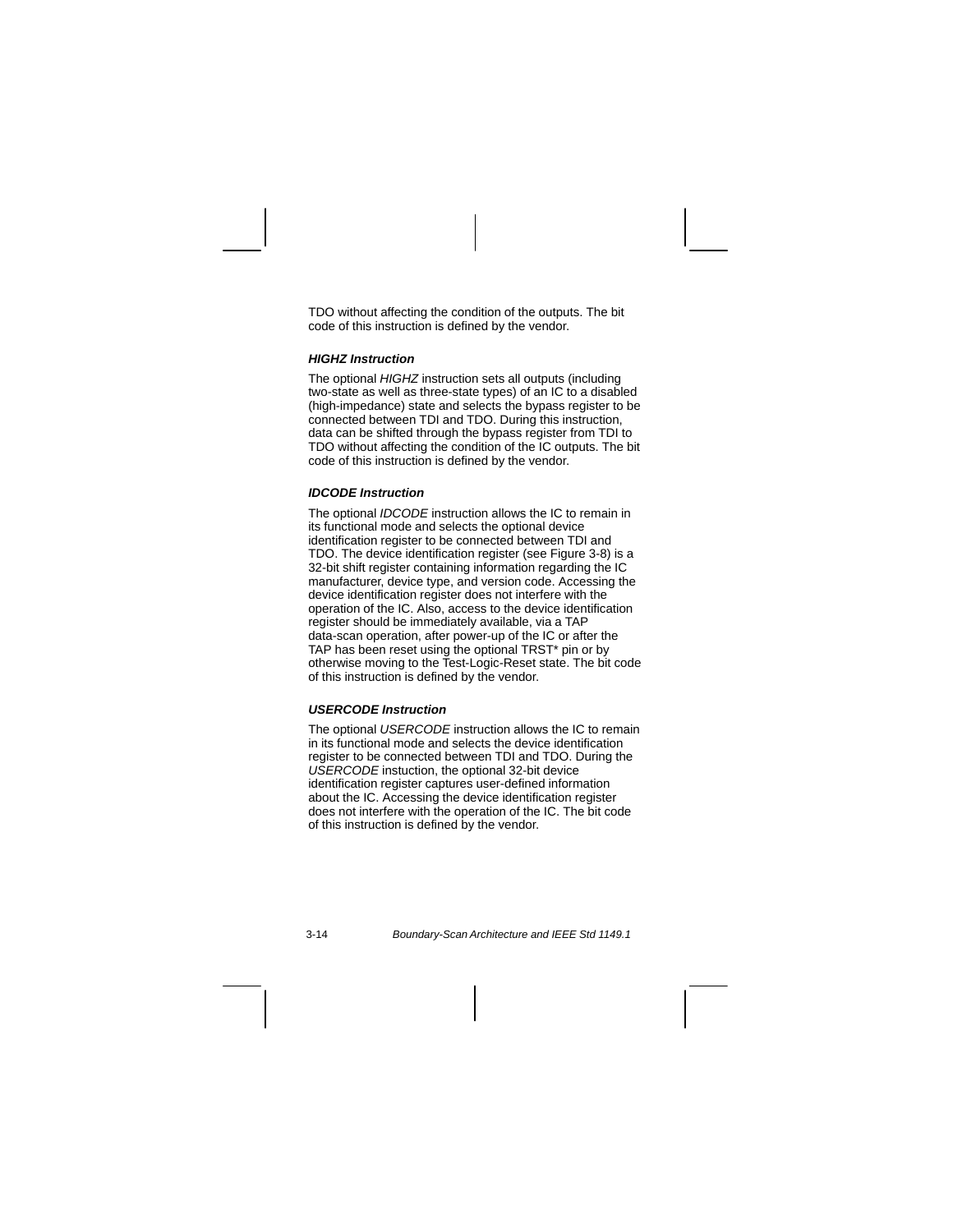## <span id="page-33-0"></span>**Obtaining IEEE Std 1149.1-1990**

To learn more about IEEE Std 1149.1, please refer to the publications, IEEE Standard Test Access Port and Boundary-Scan Architecture, IEEE Std 1149.1-1990 (includes IEEE Std 1149.1a-1993) and Supplement to IEEE Std 1149.1-1990, IEEE Standard Test Access Port and Boundary-Scan Architecture, IEEE Std 1149.1b-1994. These documents are available through IEEE (1-800-678-IEEE). IEEE Std 1149.1-1990/IEEE Std 1149.1a-1993 is also available from Texas Instruments on CD-ROM (see Chapter 9, Other Support and Learning Products).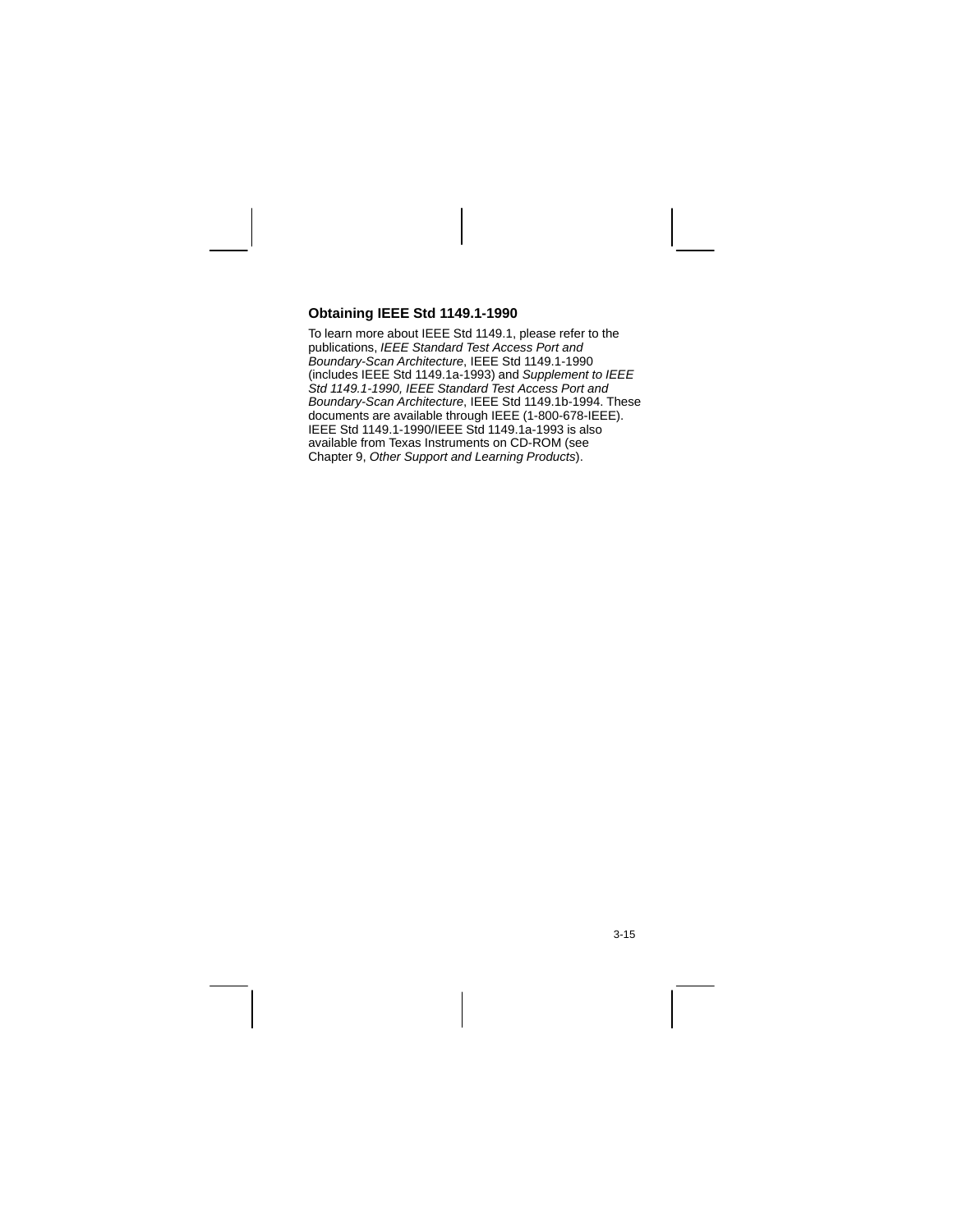## **Chapter 4 Using DFT in ASICs**

<span id="page-34-0"></span>The concern most often voiced by application-specific integrated circuit (ASIC) users is that of testability. This chapter is intended to provide an understanding of ASIC testability that can be used for developing test strategies when designs are being initiated.

#### **Design-for-Test Considerations**

Designing testability into any circuit affects the hardware to some degree. Additional logic will probably have to be added. This additional logic increases the amount of silicon required to implement the design. The savings from enhanced testability do not usually show up until the cycle time and testing cost of the circuit and its end system are analyzed.

Fault simulation is an important part of designing for testability. This technique enables you to evaluate your test patterns to determine whether these patterns detect faults. Faults may occur during either the design-tooling stage or the circuit-fabrication stage. A fault simulator uses fault models, such as a node shorted to power (stuck-at-one) or a node shorted to ground (stuck-at-zero), and compares the response of a fault-free circuit with the response of a faulty circuit. If the response of the fault-free circuit is different than the response of the faulty circuit, then the test patterns have detected the fault.

By faulting all the nodes in the circuit, the fault simulator produces the test-pattern fault grade or fault coverage. The fault coverage is the percentage of faults detected among the total faults. The higher the fault coverage, the better the test pattern set separates a faulty circuit from a fault-free circuit. After determining which faults have not been detected by the current set of test patterns, additional test patterns can be generated to detect those faults.

Adoption of design-for-test principles early in the design process ensures the maximum testability for the minimum effort. These guidelines emphasize that test is a part of the design flow, not a process that is done at the end of the design cycle.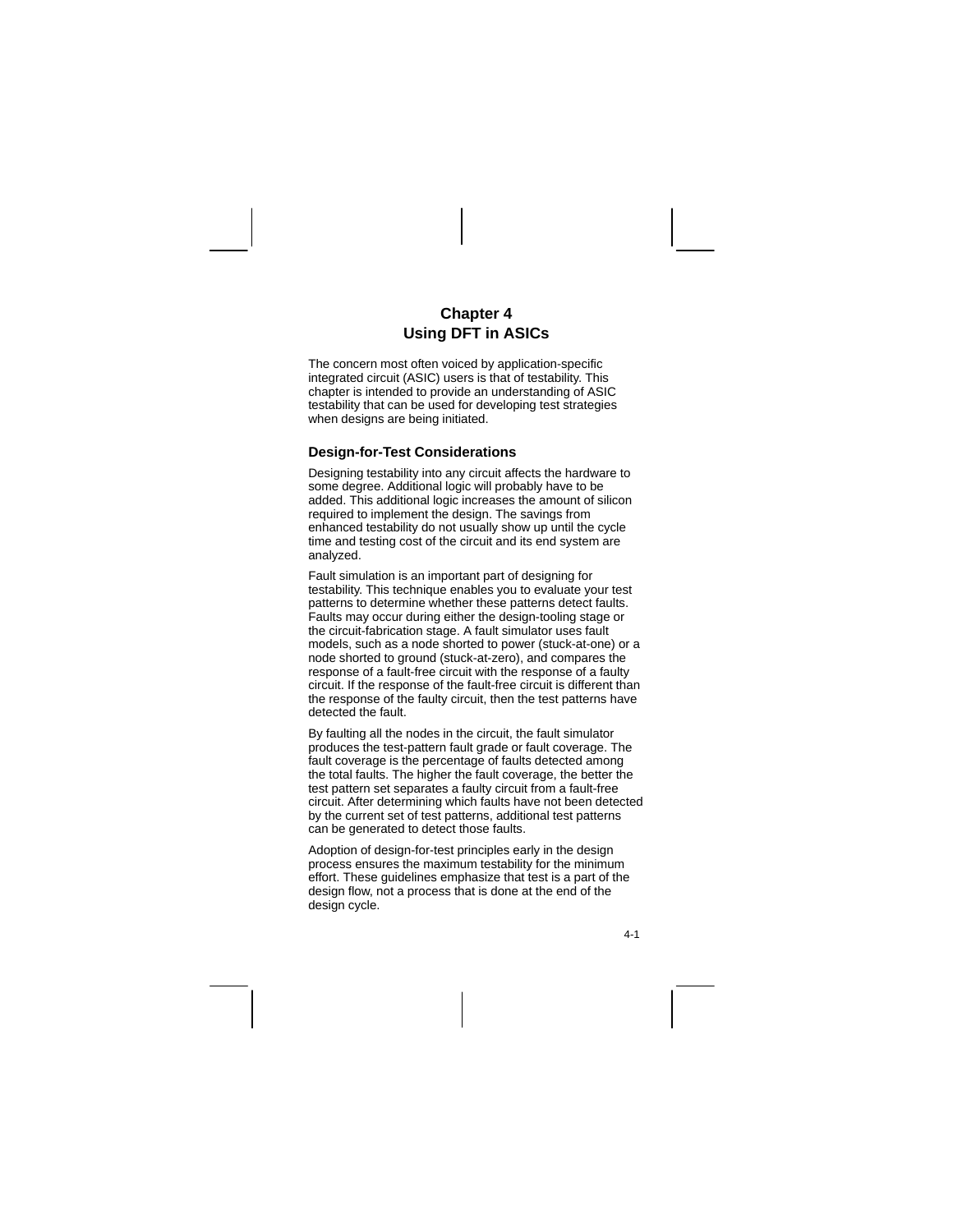<span id="page-35-0"></span>Three basic elements must come together to make a successful ASIC circuit:

- Logic design, including schematic capture, library selection, synthesis, and simulation
- Logic testability, including fault-detection and test-application criteria within predefined cost and time-scale budgets
- Vendor's manufacturing capability, including processing and packaging

## **The Need for Testability**

Most engineers involved in the design of ASIC devices are familiar with the trade-offs between gate arrays, standard cells, and full custom devices. They are also familiar with the vendor selection process. The aspect of test capability and testability is often overlooked.

Testability could be ignored when typical designs were only a few thousand gates. These designs were implemented first and then turned over to a test engineer or to a vendor to create a test program for production. As design complexities increased, this approach to testing became futile. Successful high-density ASIC design and manufacturing demand that circuits be built with testability incorporated into the design process.

Although testability imposes additional constraints in the design phase, design verification and test can be unmanageable, if ignored until the design is completed and testability is handled as a postdesign insertion. In fact, the design constraints are overwhelmingly balanced by improved testability, which adds value to the device throughout manufacturing and system life.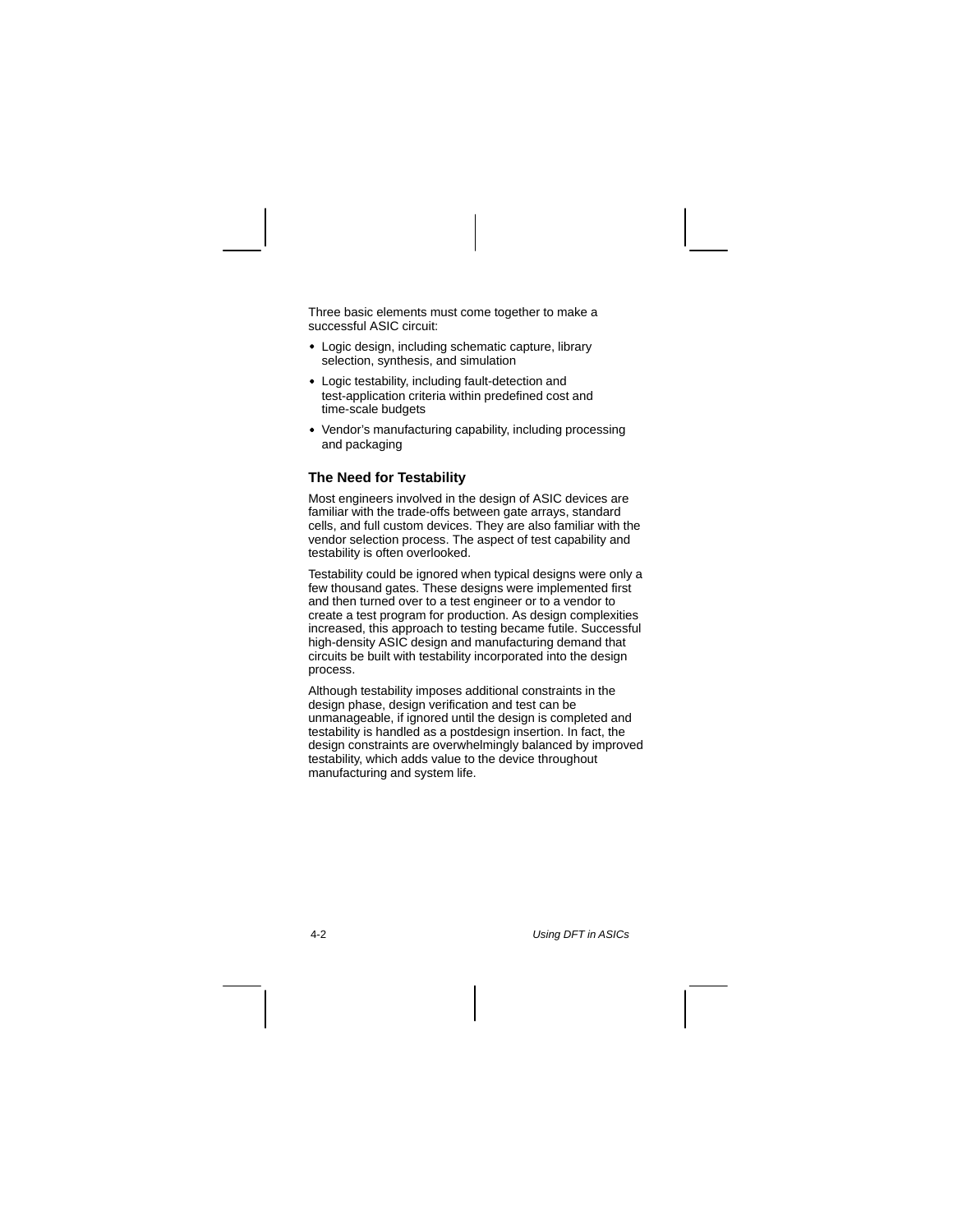## **Test-Time Cost**

Test cost, as it relates to time, is a simple calculation. Most commercial testers cost between \$2 million and \$3 million. Under normal circumstances, the tester depreciation, plant, operator, and support personnel costs are between 10 and 20 cents per test second.

Brute-force test approaches often generate a large number of test patterns. Since test patterns are run at multiple power-supply values and possibly at multiple temperatures, inefficient pattern sets can severely impact the test costs of a complex ASIC device.

## **Time to Market**

Surveys indicate that 40 percent of the development cycle time for an ASIC device is required for test insertion and test-pattern generation. This figure is expected to increase as device complexity increases. The intent of a design-for-test strategy is to achieve high fault-detection test programs in reduced time (Figure 4-1). The obvious cycle-time reductions result from designed-in testability (elimination of iterative redesigns resulting from poor design practices), and from automatic test-pattern generation (ATPG).



**Figure 4-1. Fault Grade Versus Development Time**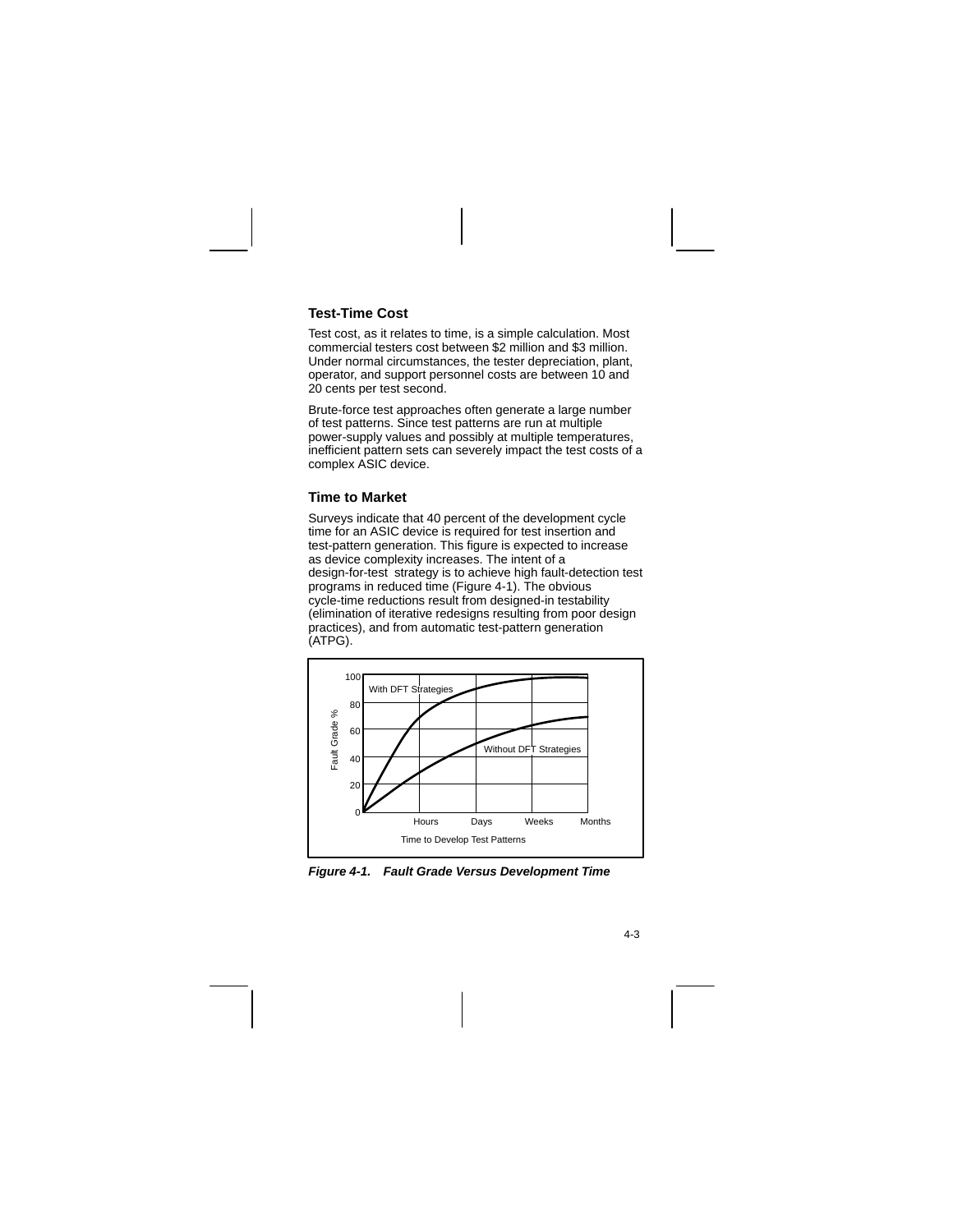Figure 4-2 shows the economic relationship between time to market and system manufacturing and field maintenance costs. Point 1 represents the case where market-entry timing forces a constraint on the development time. Since 40 percent of this time is expended in inserting testability, the temptation is to rush to market with devices that are not completely testable or tested. The result is a higher-than-desirable manufacturing and field-maintenance cost. Point 2 represents the case where DFT and ATPG techniques are employed to develop devices that are completely tested. This situation allows an economic optimum that is more favorable to long-term manufacturing and maintenance costs.



### **Figure 4-2. Economic Trade-Off for a Testable Design**

A less obvious result of a DFT strategy is the reduction of debug time. The designer must make certain assumptions about system requirements. Often, a new device does not work in the system environment and requires debugging. If the device is designed for controllability and observability access, the debugging process is enhanced. Conversely, if these two features are overlooked, debugging and manufacturing can be significantly harder to accomplish, if not impossible. Oscilloscopes and logic analyzers are not very effective in debugging systems utilizing complex ASIC devices in a surface-mount environment.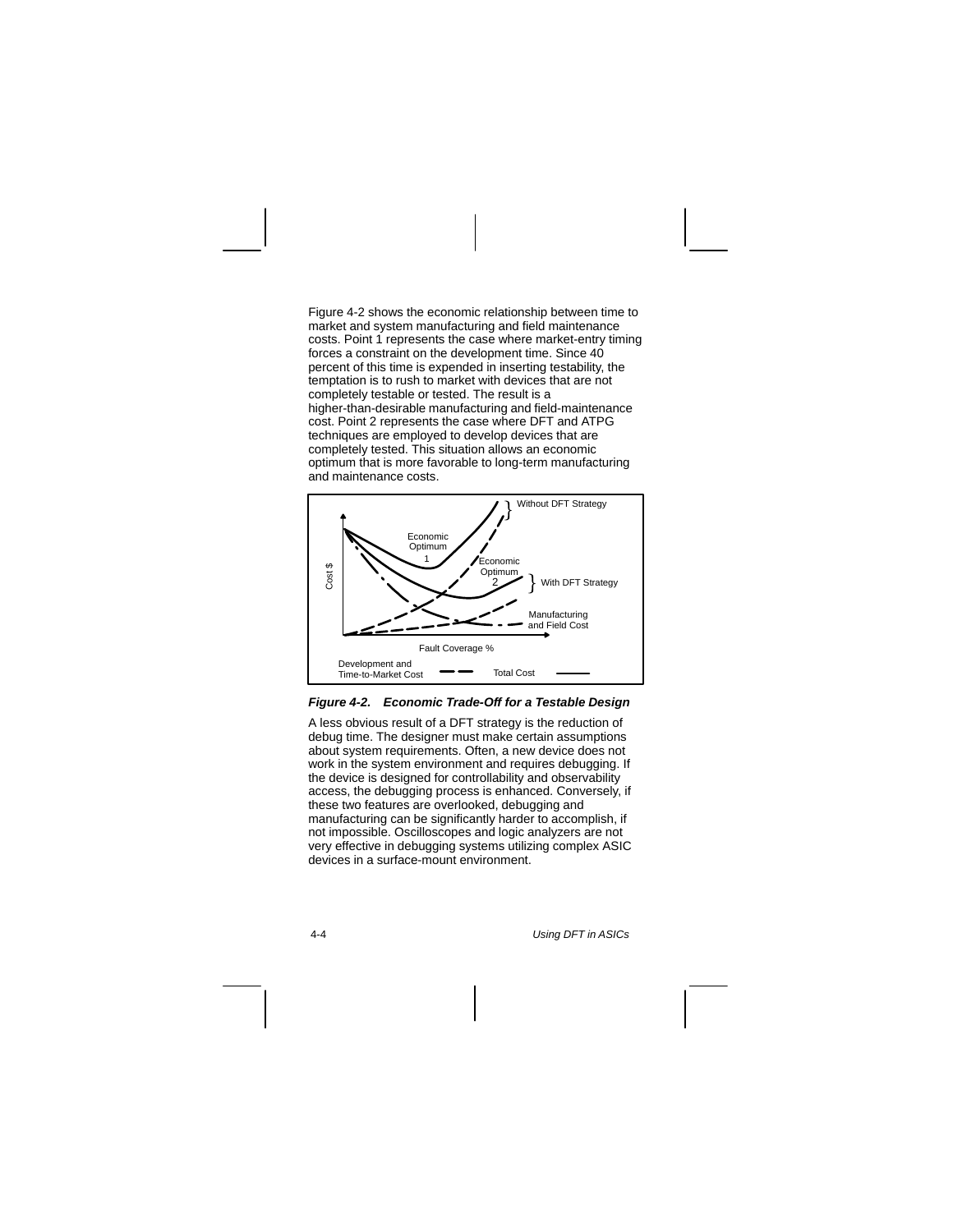## **Fault Coverage and Cost of Ownership**

Figure 4-3 shows the trade-off between time to market and manufacturing and field-maintenance costs. The horizontal factor on this figure is fault coverage. The relationship between fault coverage and device defect level is well documented.

Figure 4-3 is a plot of the relationship modeled by T. W. Williams for fault coverages of 90 percent, or greater.

The Williams model is:

$$
D = [1 - Y^{(1 - T)}] x100
$$

Where:

- $\bullet$  D = Defect level in percent
- $\bullet$  Y = Theoretical functional process yield
- $\bullet$  T = Fault coverage of the test program used



## **Figure 4-3. Defect Level Versus Fault Coverage**

To briefly explore the Williams model, assume that the ASIC vendor has a silicon and assembly process yield that is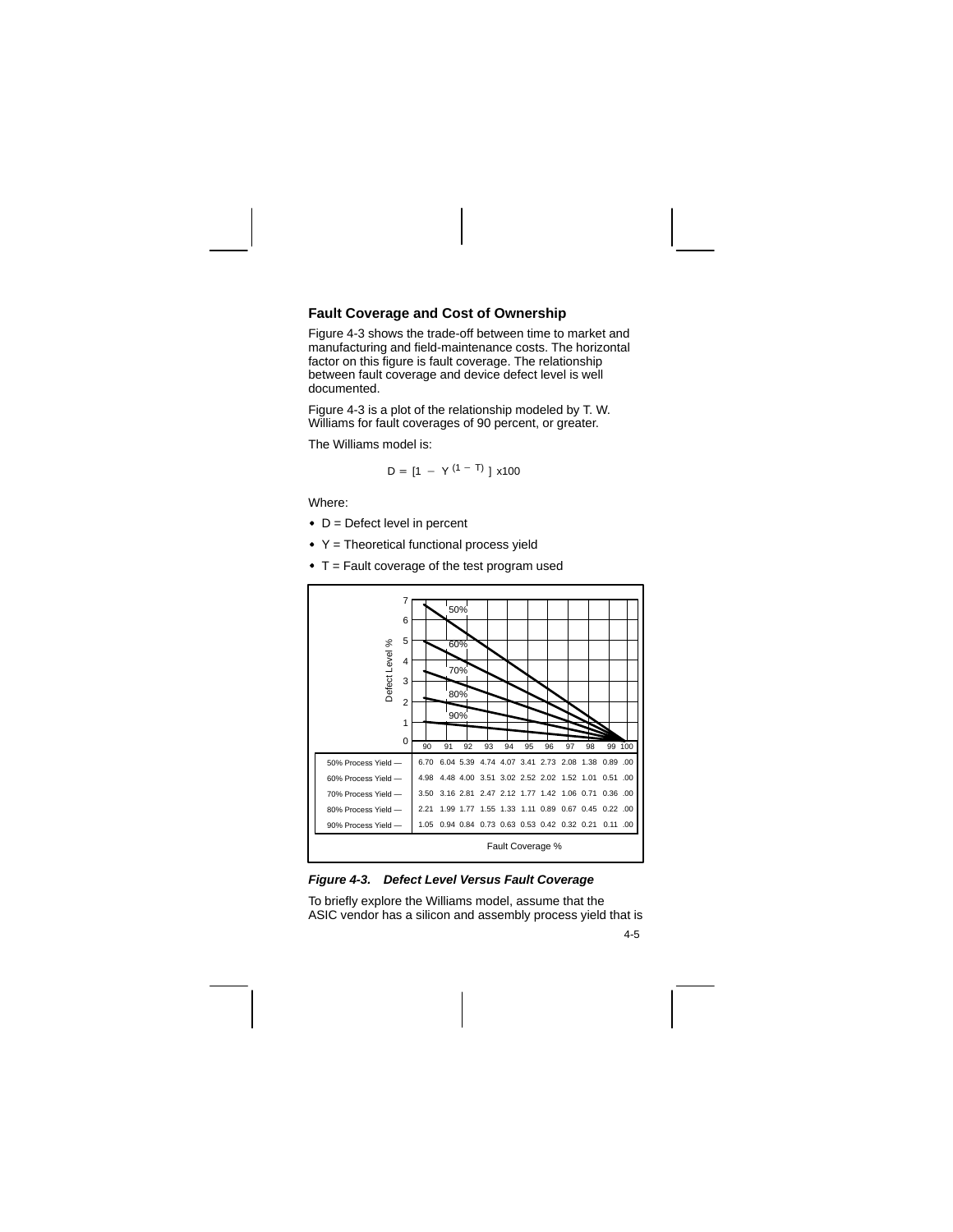70 percent. If the fault grade of the test program is also 70 percent, the defect level is projected to be 10.1 percent, or 101,000 ppm (this is outside the limits of the chart and was calculated). At a fault grade of 90 percent, the defect level is projected to be 3.5 percent or 35,000 ppm.

A study of the model shows that the process yield becomes an insignificant term when the fault coverage of the test program is very close to 100 percent.

Motorola and Delco performed a study in 1980 that supports the Williams model. Their experimental results are shown in Figure 4-4. A fault coverage of 99.9 percent was required to obtain defect levels in the range of 100 ppm.



#### **Figure 4-4. Motorola and Delco Study Results**

Figure 4-5 shows the maximum allowable ASIC defect rate to achieve a goal PCB defect rate as a function of the number of ASIC devices per board assembly. Note that for multiple-device PCB designs, a goal of 500 ppm requires ASIC defect levels in the range of 100 to 200 ppm.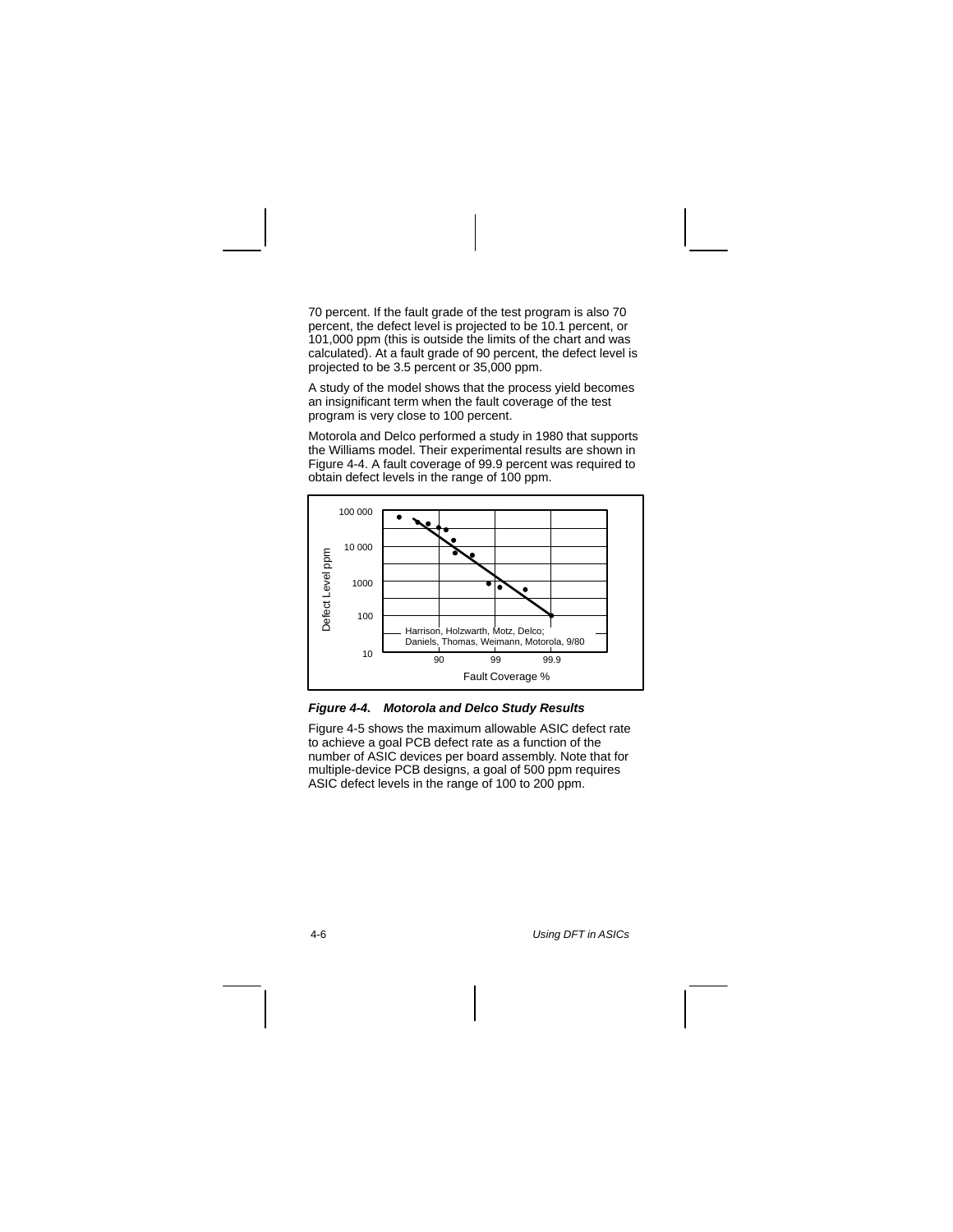

**Figure 4-5. ASIC ppm Versus PCB ppm Rate**

Theoretical and experimental studies conclude that a high-fault-grade test-pattern set is required for low-defect-level ASIC devices. This type of pattern set is nearly impossible to obtain through brute force. The requirements for a high-fault-grade pattern set are:

- ATPG tool
- Fault grader
- A testable design meeting the constraints of the ATPG tool

As stated earlier, a design-for-test strategy has performance and area costs. Now, the cost of new tools has been added. Benefits such as lower test costs and reduced time to market have been mentioned. These benefits are real, but often hard to quantify. Reduced cost of ownership is another major benefit and is easy to quantify.

Figure 4-6 shows what is commonly referred to as the "cost-of-ownership, order-of-magnitude relationship". It shows that each company has a cost associated with finding a defect in a packaged device before it has entered the assembly process. This cost can be calculated easily. The cost of finding a defective device after assembly onto a PCB is an order-of-magnitude more than before assembly. This continues until the cost to discover a defective device in a system at a customer's site is three orders-of-magnitude higher than that of discovery before assembly on to a PCB.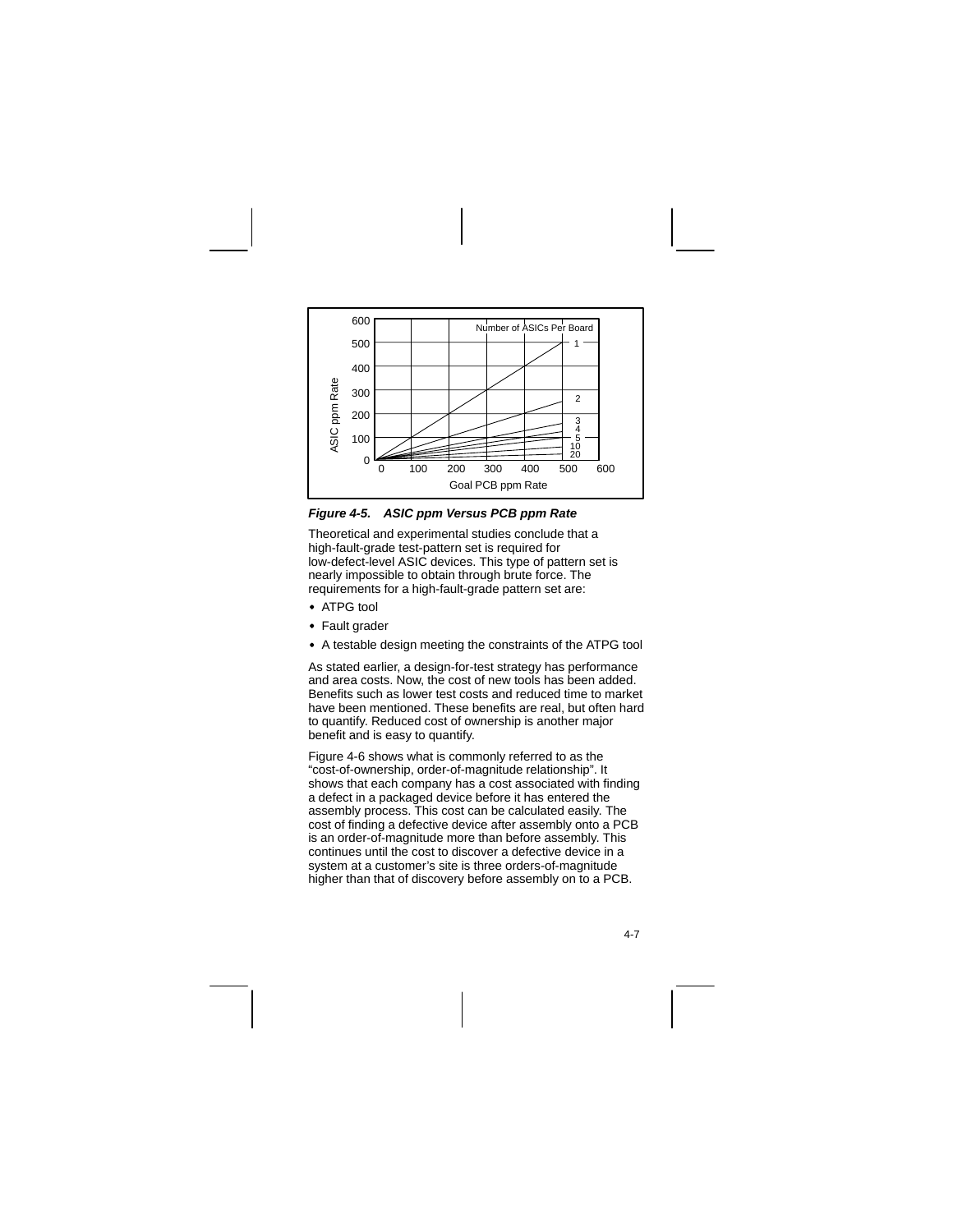The lowest cost of ownership is achieved by finding defective units before they are shipped from the vendor.



### **Figure 4-6. Cost of Ownership**

The previous discussions lead to the conclusion that the lowest cost of ownership can be obtained by providing the ASIC vendor with an efficient, high-fault-detection set of test vectors. These DFT methodologies provide lower cost of ownership with the added benefit of reduced time to market.

## **Developing Testability Strategies**

The following strategies outline the process of design for test.

1. Select a technology.

When selecting a technology or vendor, make sure there is enough performance and gate-count margin to allow the insertion of testability.

2. Commit to testability design practices.

Testability design practices work. Commit to use them, and review them with the design team before the design begins. Add a testability commitment to the design requirements document developed for the design project. Make testability audits part of the design review process.

3. Establish a fault-grade requirement.

The fault-grade requirement usually can be provided by the manufacturing or quality organization. Establish this requirement before the first design review. Add the fault-grade requirement to the design requirements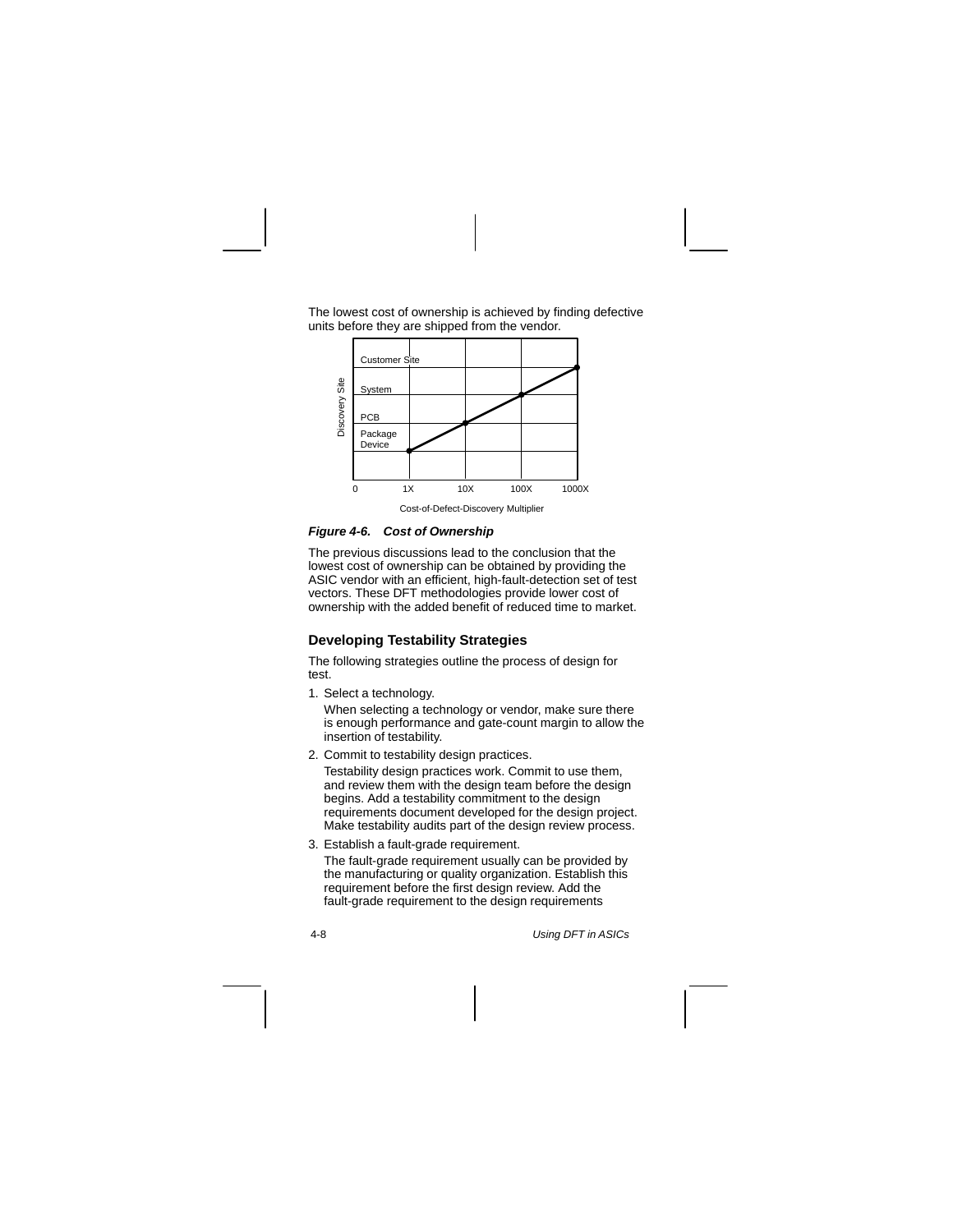document. This requirement drives many of the decisions that follow in the development of the test strategy.

Many companies consider the fault-grade requirement to be an index of device cost of ownership. Failure to achieve it impacts profits throughout the lifetime of the device.

- 4. Decide if IEEE Std 1149.1 is a system requirement. When implemented in an ASIC device, IEEE Std 1149.1 allows test of the interconnect between devices on a PCB through a four-pin test bus. If IEEE Std 1149.1 is selected, the four dedicated test pins also can be used to control core-logic test techniques such as built-in self-test (BIST), internal scan, on-chip emulation, and boundary-scan through the test access port (TAP) and instruction register.
- 5. Select an ASIC testability approach based on gate density.
	- Designs with fewer than 10K gates

Designs with fewer than 10K gates are not generally complex enough to require structured test approaches. The overhead impact is usually too high to justify them. Nonstructured, good design practices are usually sufficient.

Designs with more than 10K gates, but fewer than 20K gates

Structured techniques should be considered for designs in this density. Nonstructured, good design practices are probably sufficient for highly combinatorial circuits without memory. Structured approaches should be considered as complexity is increased by the addition of sequential circuits, feedback, and memory. Consider boundary-scan testing for reduced cycle times and high fault grades.

Designs with more than 20K gates

The complexity of circuits this dense usually requires structured approaches to achieve high fault grades. At this density, it is often hard to control or observe deeply embedded circuits. The overhead associated with structured testability approaches is acceptable at this density.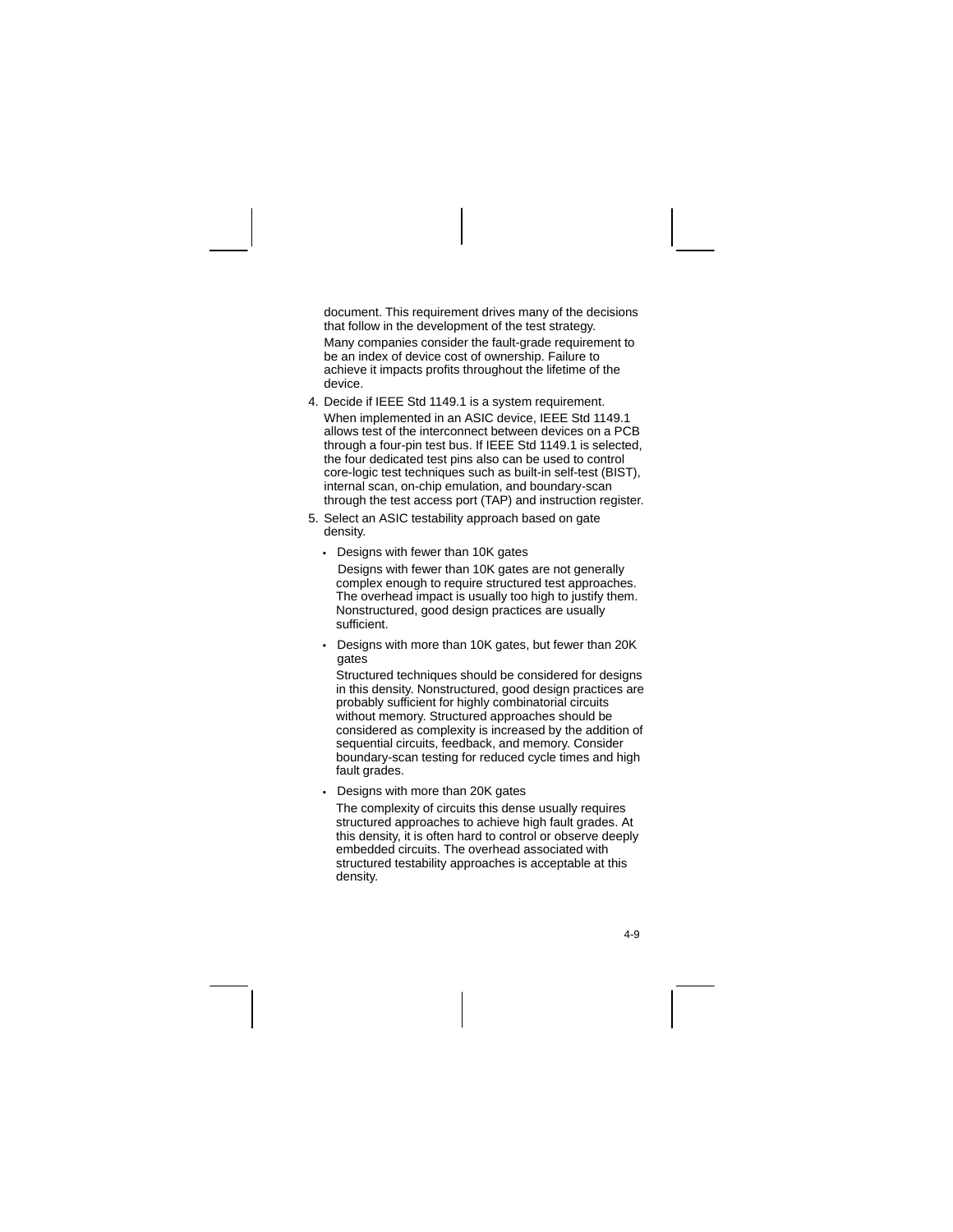6. Choose structured tools.

Scan testing is typically the preferred structured approach for sequential logic. The available scan choices are:

- Clocked scan
- Multiplexed flip-flop scan
- Level-sensitive scan-design (LSSD)
- Parallel scan chains
- Partial scan
- 7. Establish a diagnostic functional-pattern set to expedite debug.

This is an important step in decreasing the time to market for an ASIC device. The purpose of this pattern set is to isolate circuitry for analysis.

8. Generate high fault-grade test patterns.

The fault grade of a test pattern set determines the best possible quality level attainable with that set of patterns.

9. Simulate test patterns and timing.

Two types of simulation are required during development. Logic simulation verifies both functionality and performance of the device. Test-pattern simulation produces the information needed to verify the test patterns in a tester environment.

Figure 4-7 contains a flow chart that steps through the design-for-test process.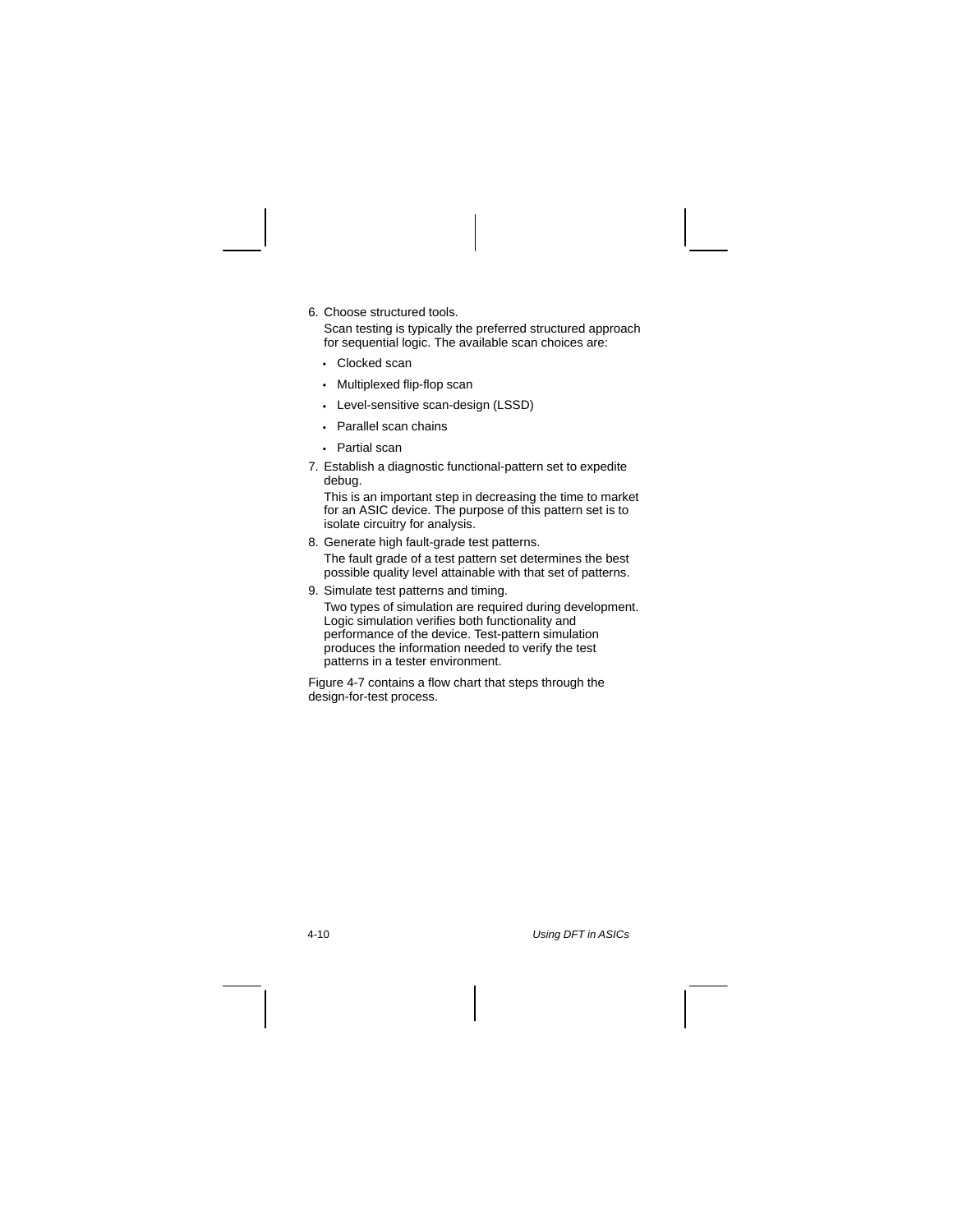

**Figure 4-7. Testability Development Flow**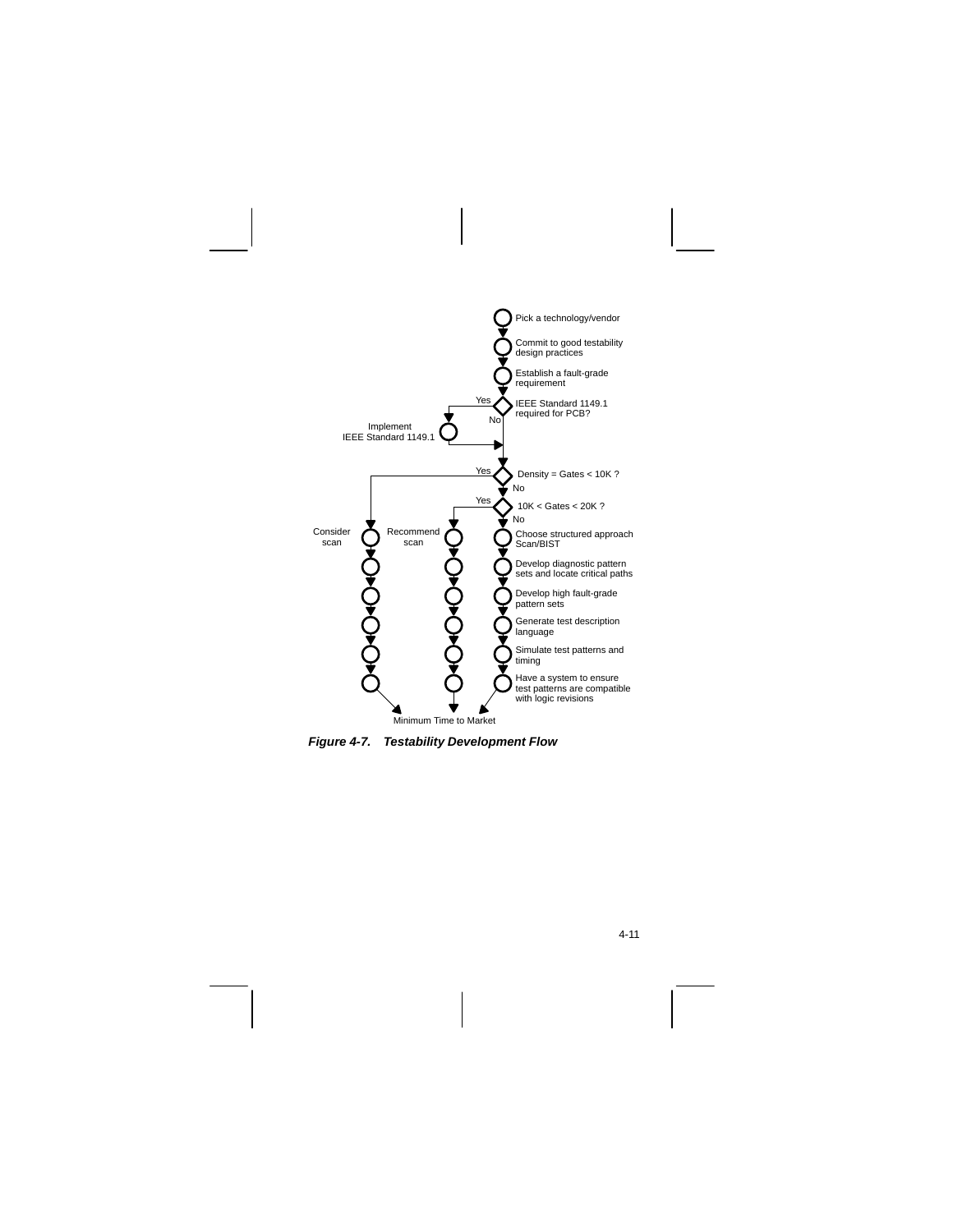# **Chapter 5 Data Formats**

Several data formats have emerged to make IEEE Std 1149.1 successful and well supported by tools. This chapter discusses the most widely accepted data formats that support IEEE Std 1149.1 - BSDL, HSDL, and SVF.

## **Boundary-Scan Description Language (BSDL)**

In 1990, IEEE Std 1149.1 was approved and implementation of the standard accelerated. As more people became aware of and used the standard, the need for a standard method for describing IEEE Std 1149.1-compatible devices was recognized. The IEEE Std 1149.1 working group established a subcommittee to develop a device description language to address this need.

The subcommittee has since developed an industry standard language called Boundary-Scan Description Language (BSDL). BSDL is a subset and standard practice of VHDL (VHSIC Hardware Description Language) that describes how IEEE Std 1149.1 is implemented in a device and how it operates. BSDL captures the essential features of any IEEE Std 1149.1 implementation. BSDL has been formally adopted as part of IEEE Std 1149.1b-1994.

IEEE Std 1149.1 is a structured design-for-test approach well suited for tools and automation. Tools developed to support the standard can control the test access port (TAP). If they know how the boundary-scan architecture was implemented in the device, such tools can also control the I/O of the device. BSDL provides a standard machine- and human-readable data format for describing how IEEE Std 1149.1 boundary-scan architecture is implemented in a device.

#### **How BSDL Is Used**

Many IEEE Std 1149.1 tools already on the market support BSDL as a data input format. These tools offer different capabilities to customers implementing IEEE Std 1149.1 into their designs, including board interconnect automatic test-pattern generation (ATPG) and automatic test equipment (ATE).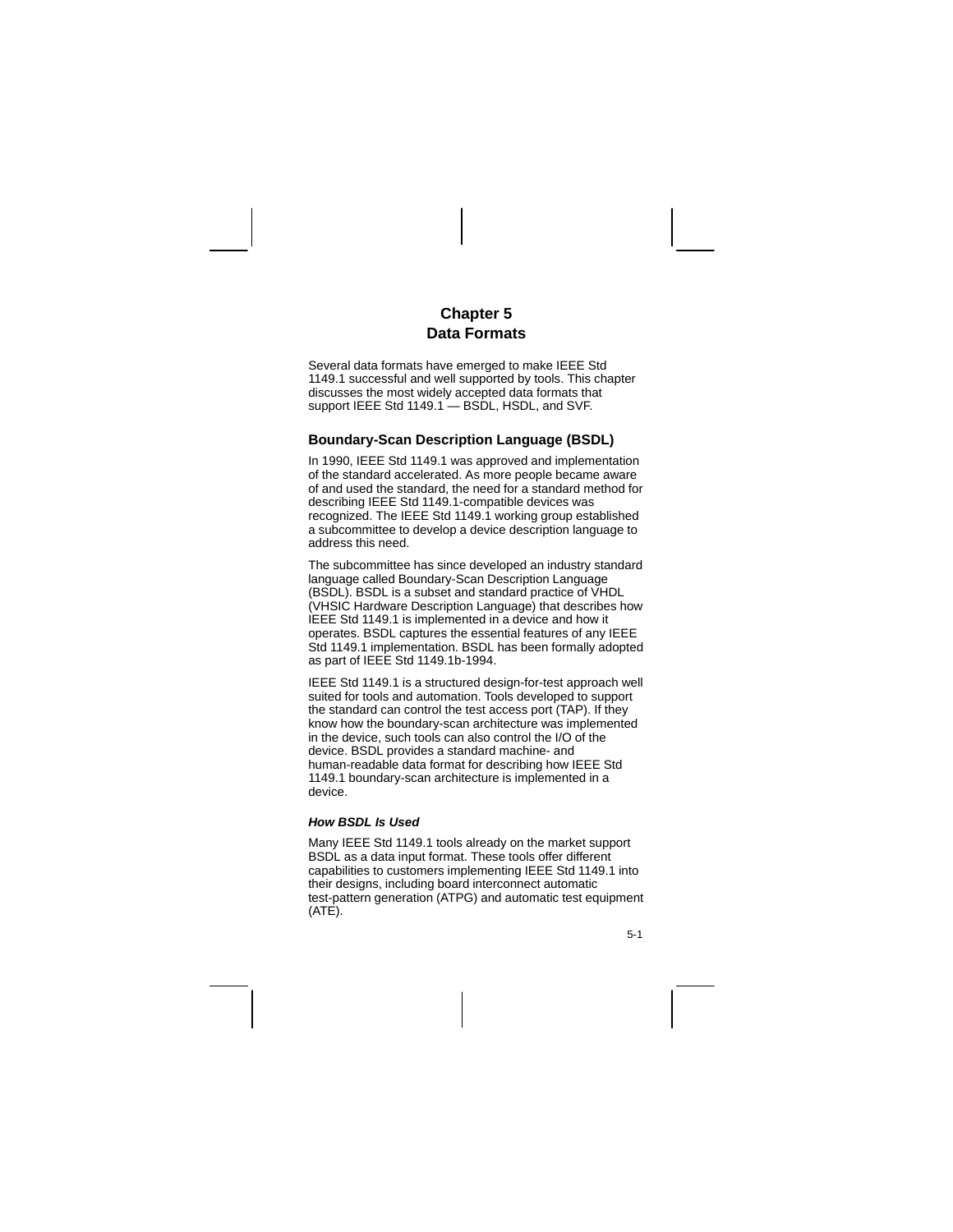When tools that support BSDL are used, such BSDL is often received from the semiconductor vendor. This can result in significant time and cost savings.

Teradyne estimates that to create in-circuit test patterns for a leading microprocessor normally can take as long as seven weeks:

- One week to study the device
- Four weeks to develop in-circuit test patterns
- Two weeks to verify the patterns on ATE

The development cost estimate for this approach is \$14,000.

If the microprocessor supports IEEE Std 1149.1, and the BSDL is supplied by the vendor, the time to develop in-circuit test patterns is less than two hours (less than \$100) using today's tools.

### **Elements of BSDL**

A BSDL description for a device consists of the following elements:

- Entity descriptions
- Generic parameter
- Logical port description
- Use statement(s)
- Component conformance statement
- $\bullet$  Pin mapping(s)
- Scan port identification
- Instruction register description
- Optional register decription
- Register access description
- Boundary register description

Entity Descriptions — The entity statement names the entity, such as the device name (e.g., SN74BCT8245A). An entity description begins with an entity statement and terminates with an end statement.

```
entity XYZ is
 {statements to describe the entity go here}
end XYZ;
```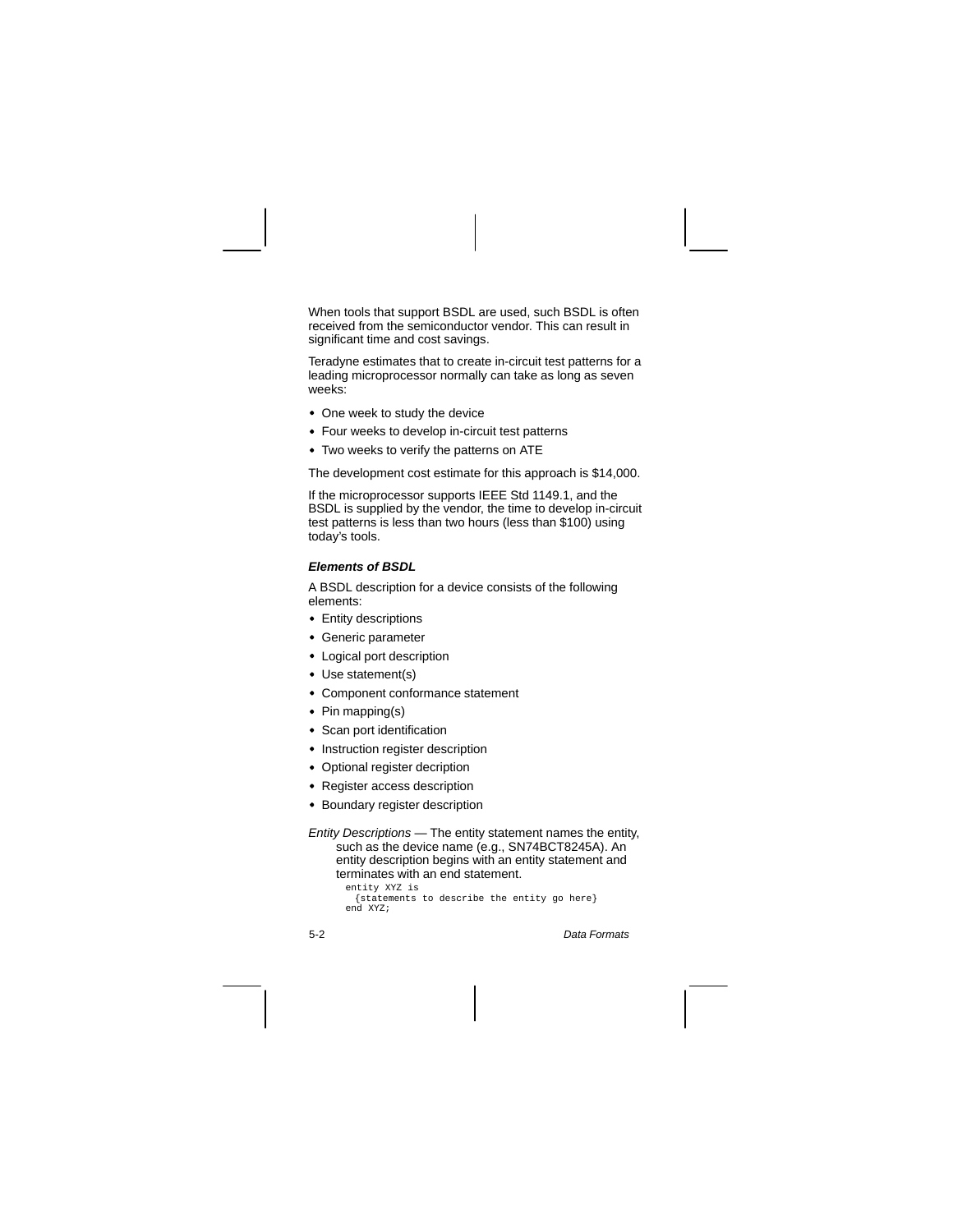Generic Parameter — A generic parameter is a parameter that can come from outside the entity, or it can be defaulted, such as a package type (e.g., "DW"). generic (PHYSICAL\_PIN\_MAP : string := "DW");

Logical Port Description — The port description gives logical names to the I/O pins (system and TAP pins), and denotes their nature, such as input, output, bidirectional, linkage (analog or power supply/return) and so on.

```
port (OE:in bit;
 Y:out bit vector(1 to 3);
 A:in bit_vector(1 to 3);
 GND, VCC, NC:linkage bit;
 TDO:out bit;
 TMS, TDI, TCK:in bit);
```
- Use Statement(s) The use statement refers to external definitions found in packages and package bodies. use STD 1149 1 1994.all;
- Component Conformance Statement The component conformance statement indicates the latest issue of IEEE Std 1149.1 to which the device conforms.

```
attribute COMPONENT_CONFORMANCE of XYZ : entity is 
     "STD 1149 1 1993";
```
*Pin Mapping(s)* — The pin mapping provides a mapping of logical signals onto the physical pins of a particular device package.

```
attribute PIN_MAP of XYZ : entity is
PHYSICAL_PIN_MAP;
constant DW:PIN_MAP_STRING:=
  "OE:1, Y:(2,3,4), A:(5,6,7), GND:8, VCC:9, " & 
"TDO:10, TDI:11, TMS:12, TCK:13, NC:14";
```
#### Scan Port Identification — The scan port identification statements define the device's TAP.

attribute TAP\_SCAN\_IN of TDI : signal is TRUE; attribute TAP\_SCAN\_OUT of TDO : signal is TRUE; attribute TAP SCAN MODE of TMS : signal is TRUE; attribute TAP\_SCAN\_CLOCK of TCK : signal is (50.0e6, BOTH);

Instruction Register Description — The instruction register description identifies the device-dependent characteristics of the instruction register.

```
attribute INSTRUCTION_LENGTH of XYZ : entity is 2;
attribute INSTRUCTION_OPCODE of XYZ : entity is
 "BYPASS (11),"&
 "EXTEST (00),"&
 "SAMPLE (10),"&
 "IDCODE (01)"
attribute INSTRUCTION_CAPTURE of XYZ : entity is 
     "01";
```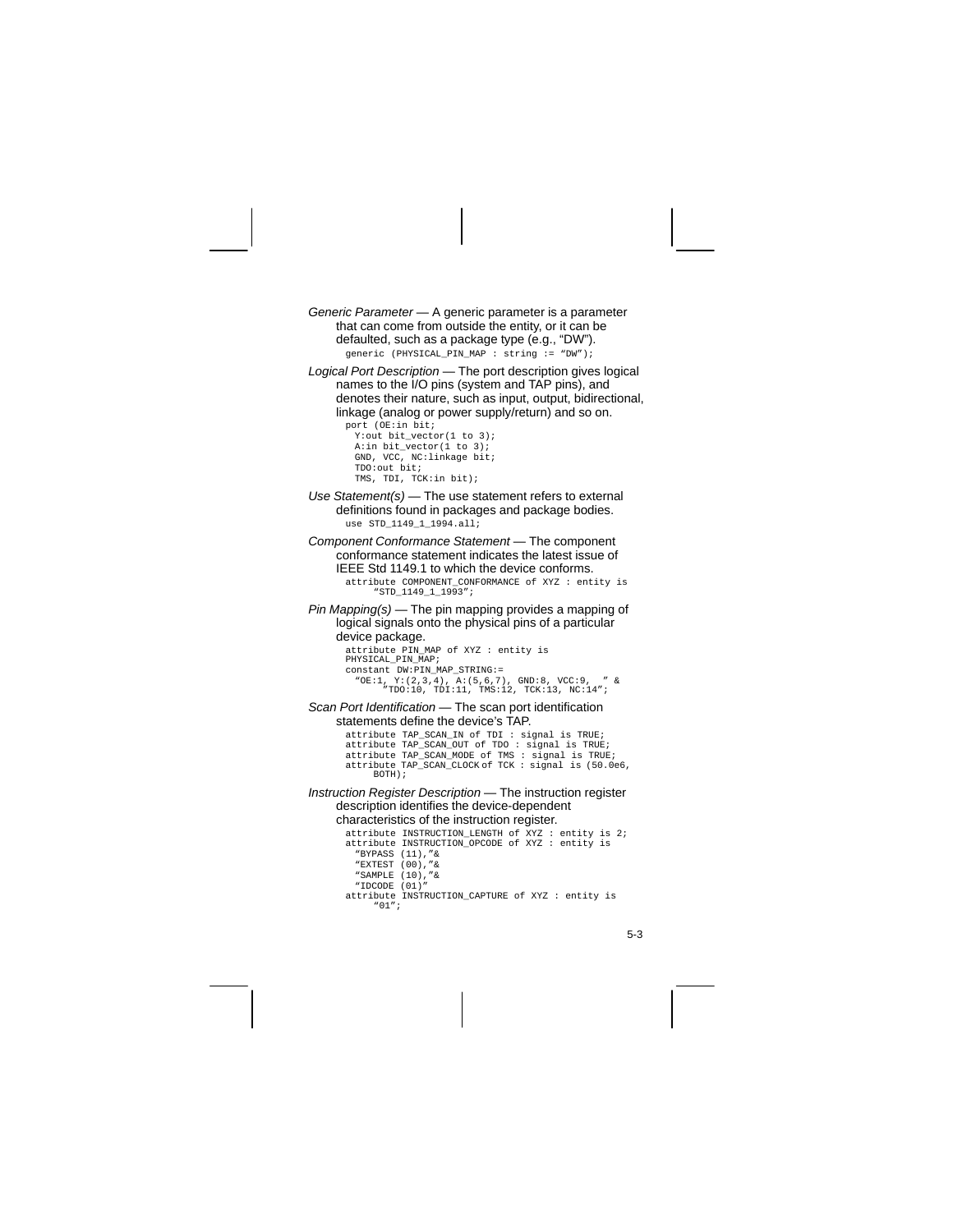Optonal Register Description — The optional register description identifies the values captured in the device identification register for the optional *IDCODE* and USERCODE instructions, if supported.

attribute IDCODE\_REGISTER of XYZ : entity is "0101010000001111111000000000101111";

Register Access Description — The register access description defines which register is placed between TDI and TDO for each instruction.

```
attribute REGISTER_ACCESS of XYZ : entity is
 "BOUNDARY (EXTEST, SAMPLE),"&
 "BYPASS (BYPASS)";
```
Boundary Register Description — The boundary register description contains a list of boundary-scan cells, along with information regarding the cell type and associated control.

```
attribute BOUNDARY LENGTH of XYZ : entity is 7;
attribute BOUNDARY_REGISTER of XYZ : entity is
 "0 (BC_1, Y(1), output3, X, 6, 0, Z),"&
  "1 (BC_1, Y(2), output3, X, 6, 0, Z),"&
"2 (BC_1, Y(3), output3, X, 6, 0, Z),"&
 "3 (BC_1, A(1), input , X),"&
 "4 (BC_1, A(2), input , X),"&
 "5 (BC_1, A(3), input , X),"&
 "6 (BC_1, OE , input , X),"&
 "6 (BC_1, * , control, 0)";
```
#### **Verifying BSDL Accuracy**

Creating a BSDL file that is syntactically and semantically correct is only the beginning. A syntactically and semantically correct BSDL file can still contain descriptive errors and result in time-consuming debugging of board-level tests and diagnostics. A BSDL file must be validated (compared) against the silicon.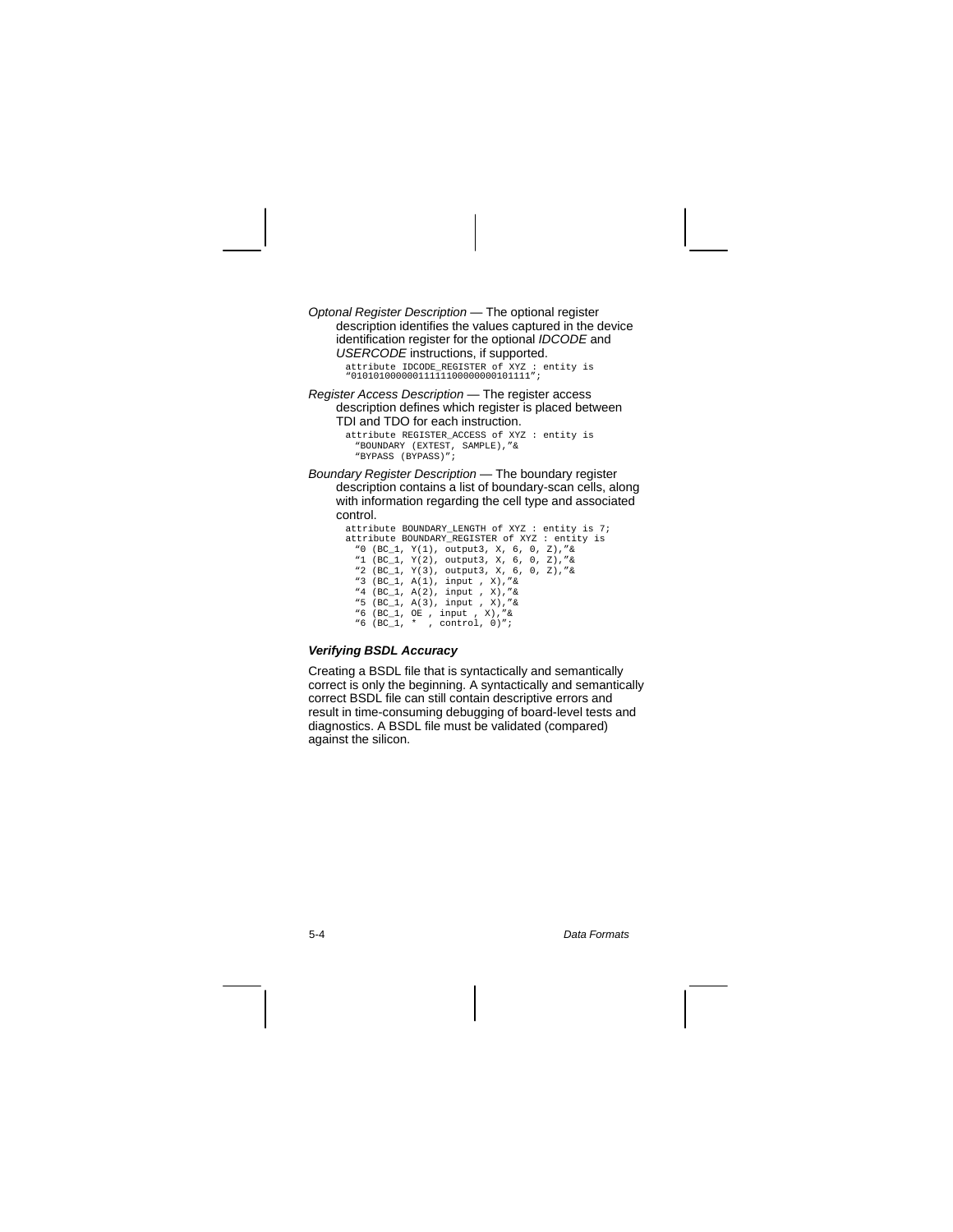### **Potential BSDL Errors**

As with any hand-entered data, typographical errors potentially exist. BSDL contains many commas and semicolons that contribute error possibilities. Fortunately, syntax and semantics errors can easily be identified and corrected using syntax and semantics checking tools during the authoring process.

Other common errors are:

- Wrong pinout
- Wrong cell types
- Wrong boundary-scan register order
- Wrong boundary-scan register length
- Wrong instruction register opcodes
- Wrong control cell locations
- Wrong control cell disable value
- Wrong I/O pin control cell
- Wrong identification code value
- Wrong capture-IR value

Typographical errors or device documentation errors can result in implementation errors.

### **How to Receive the BSDL Specification**

Contact the IEEE (1-800-678-IEEE) and refer to Supplement to IEEE Std 1149.1-1990, IEEE Standard Test Access Port and Boundary-Scan Architecture, IEEE Std 1149.1b-1994 to receive a copy of the Boundary-Scan Description Language (BSDL) specification.

### **Obtaining BSDL for TI Devices**

Texas Instruments makes catalog-device BSDL files available to customers through the World-Wide Web. As of this writing, these files can be located on the Texas Instruments IEEE Std 1149.1/JTAG/Boundary-Scan Silicon Products page located at URL http://www.ti.com/sc/docs/ jtag/silicon.htm; or, on the main Texas Instruments home page at URL http://www.ti.com. Search for keyword BSDL.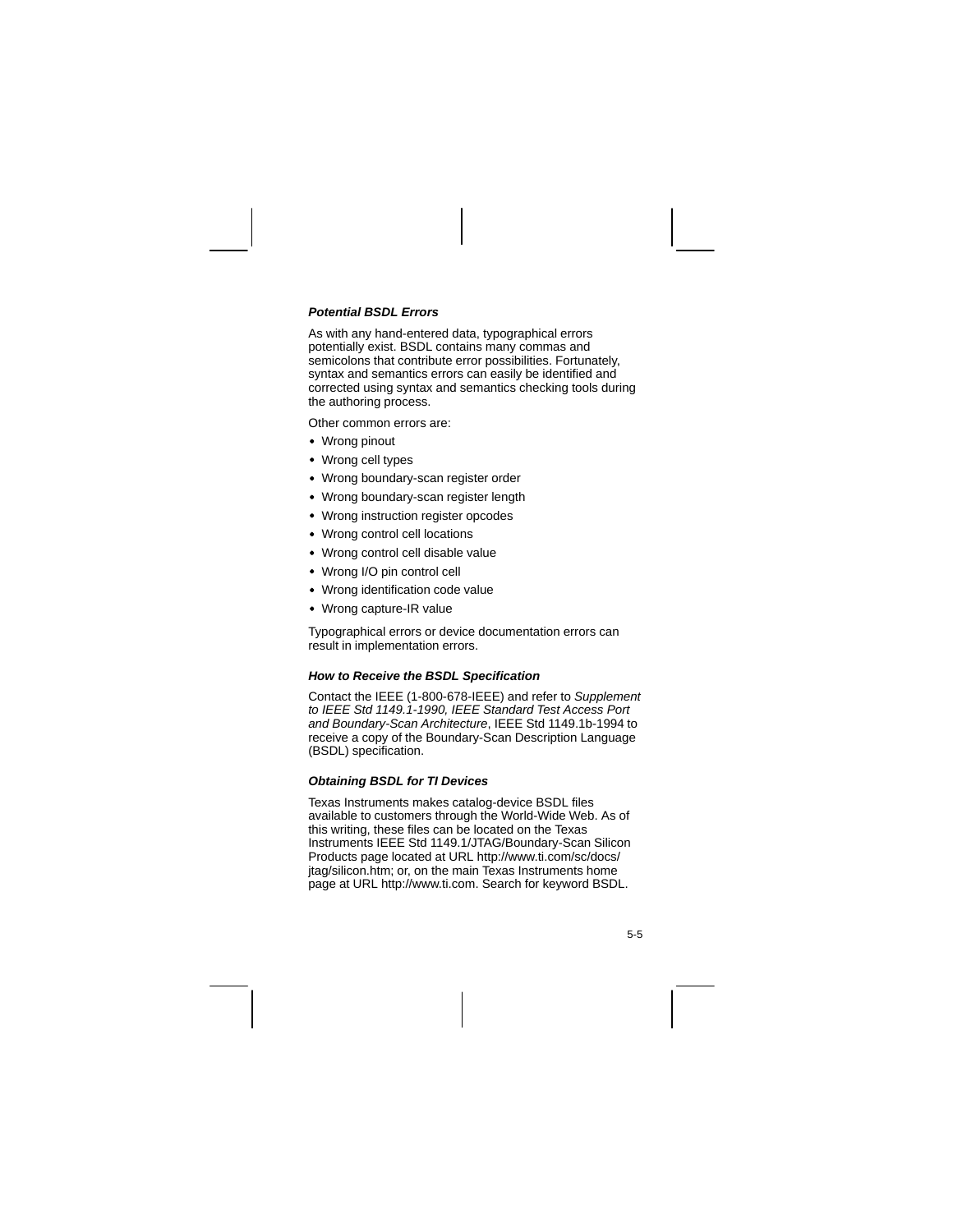## **Hierarchical Scan Description Language (HSDL)**

Texas Instruments developed the hierarchical scan description language (HSDL) to complement BSDL, using the same subset of VHDL statements as BSDL. HSDL picks up where BSDL stops to describe additional attributes of IEEE Std 1149.1 devices and how IEEE Std 1149.1 devices are connected at the board and system levels.

HSDL uses the BSDL entity and package in new ways. Entities in HSDL are used to describe modules as well as devices. A module is any level of architecture above the device level, including boards, multichip modules, backplanes, subsystems, and systems. In addition, HSDL provides two new packages used to indicate that an entity is an HSDL device or module.

BSDL is ideal for describing how IEEE Std 1149.1 is implemented in a device, but stops there. HSDL provides a method for describing how IEEE Std 1149.1 devices are connected at the board, module, and system levels. HSDL serves two needs not addressed by BSDL:

- Describes the test-bus interconnections of IEEE Std 1149.1 at the board or module level
- Improves ease of use and reduces risk during interactive design debug and verification
- Allows descriptions of boards with dynamic and reconfigurable architectures

#### **Elements of HSDL**

HSDL module statements use much of the same syntax as BSDL. New statements have been added to describe the members and scan paths of the module and to simplify interactive use.

- Entity description
- Generic parameter
- Logical port description
- Use statement(s)
- [Optional module description(s)]
- [Optional port description(s)]
- $\bullet$  Pin mapping(s)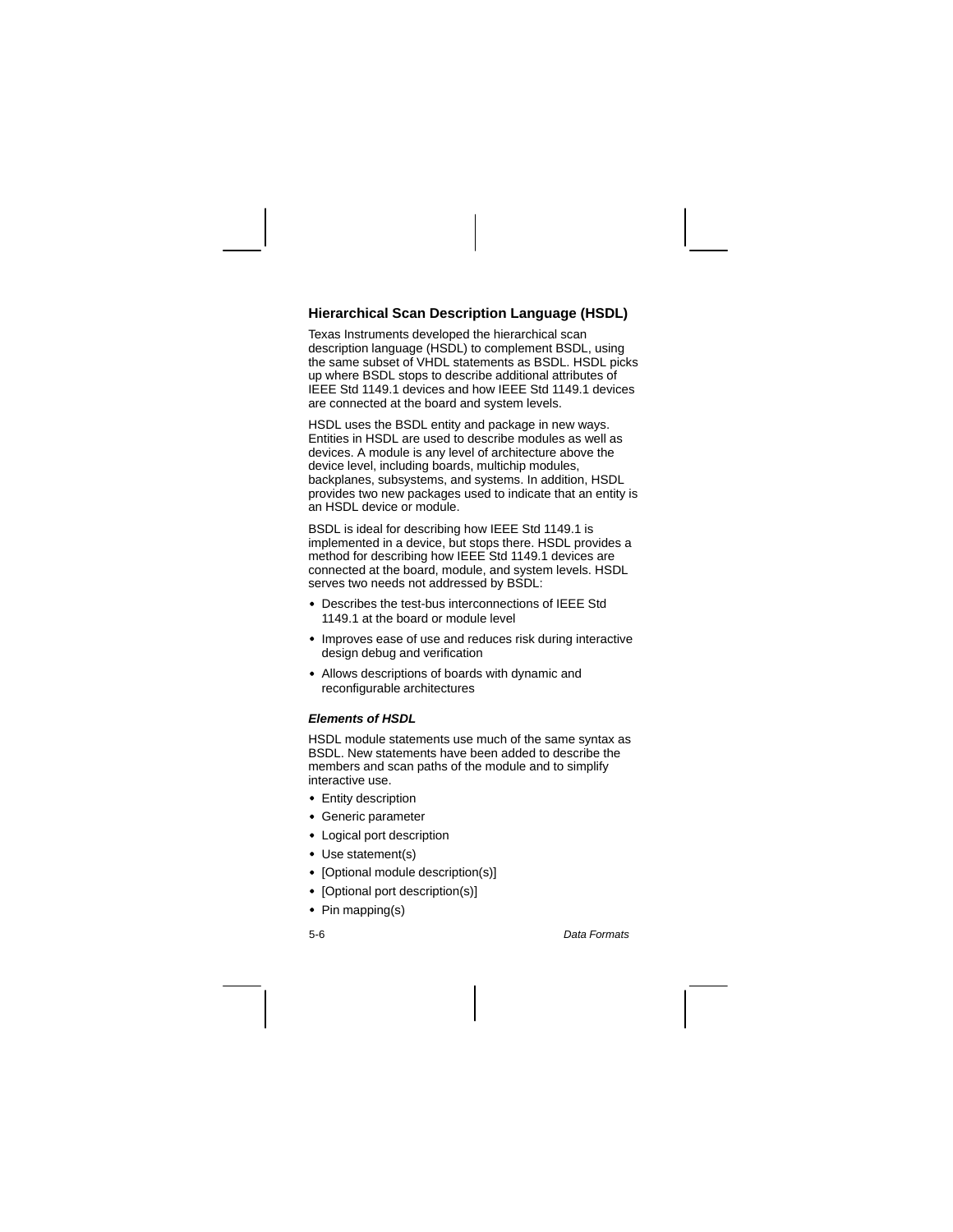- Scan port identification
- [Optional members description(s)]
- [Optional bus composition(s)]
- Path description
- [Optional member connections]
- [Optional constraint description(s)]
- [Optional design warning]

```
Entity Description — The entity statement names the entity,
    such as the module name (e.g., BOARD). An entity
    description begins with an entity statement and
    terminates with an end statement.
```

```
entity BOARD is
 {statements to describe the entity go here}
end BOARD;
```
Generic Parameter — A generic parameter may come from outside the entity or it may be defaulted, such as a package type (e.g., "UNDEFINED").

```
generic (PHYSICAL_PIN_MAP : string := "UNDEFINED");
```
Logical Port Description — The port description gives logical names to the I/O pins (system and TAP pins), and denotes their nature such as input, output, bidirectional, linkage (analog or power supply/return) and so on.

```
port (TDI:in bit;
 TDO:out bit;
 TMS:in bit;
 TCK:in bit;
 GND:linkage bit);
```
Use Statement(s) — The use statement refers to external definitions found in packages and package bodies. use STD 1149 1 1994.all;

```
use HSDL module.all;
```
*Pin Mapping(s)* — The pin mapping provides a mapping of logical signals onto the physical pins of a particular entity.

```
attribute PIN_MAP of BOARD : entity is
PHYSICAL_PIN_MAP;
 constant PINOUT1 : PIN_MAP_STRING :=
 "TDI:1, TDO:2, TMS:3, TCK:4, GND:5";
```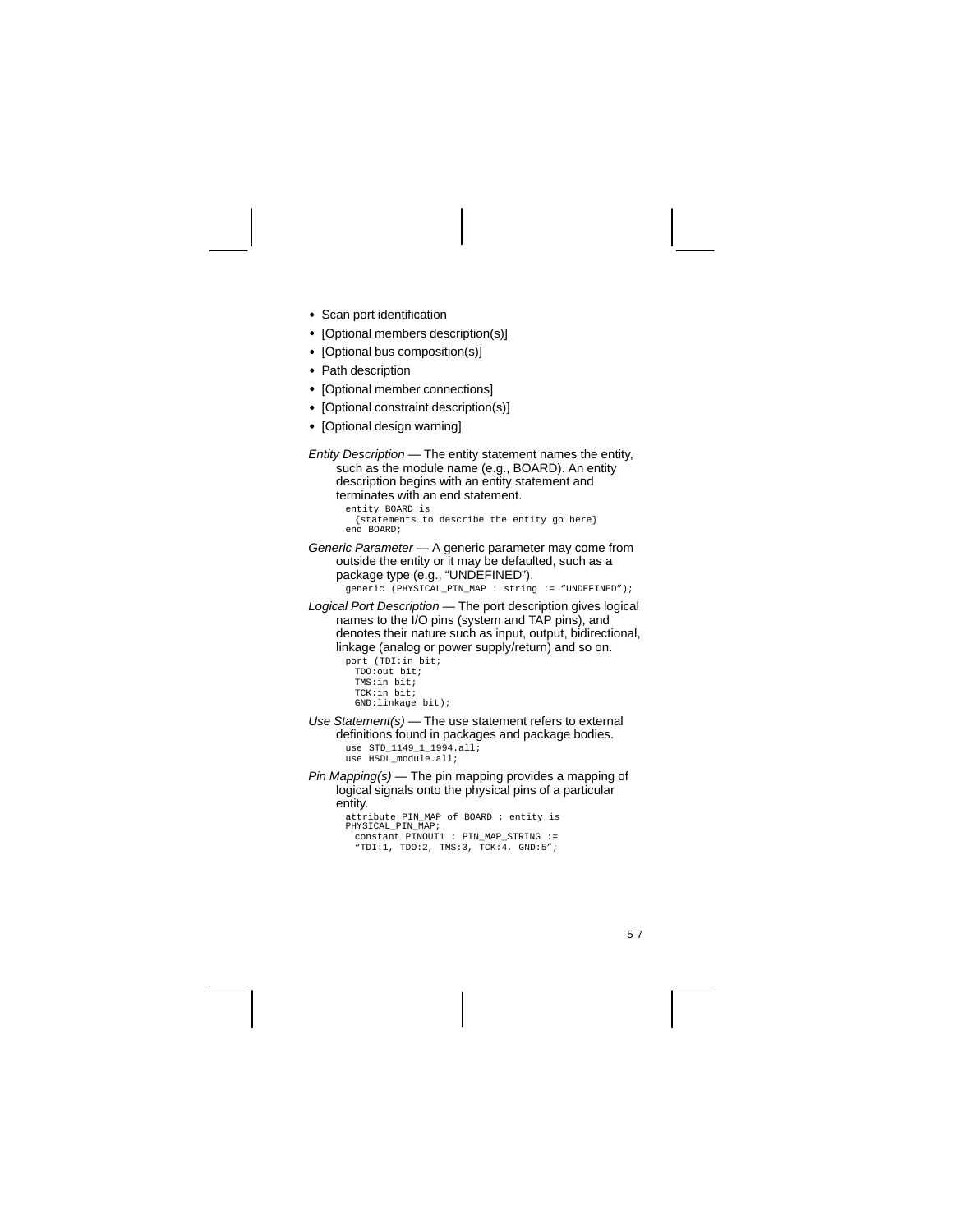Scan Port Identification — The scan port identification statements define the entity's TAP.

> attribute TAP SCAN IN of TDI : signal is TRUE; attribute TAP\_SCAN\_OUT of TDO : signal is TRUE; attribute TAP\_SCAN\_MODE of TMS : signal is TRUE; attribute TAP\_SCAN\_CLOCK of TCK : signal is (5.0e6, LOW);

Members Description (Optional) — Members represent devices or other modules that are on the module. Usually members represent components, but some boards may contain scannable daughtercards, card slots, etc. that require member modules to describe them.

```
attribute MEMBERS of BOARD : entity is
 "U1 (XYZ1, DW),"&
 "U2 (XYZ2, DW)";
```
Bus Composition (Optional) — Buses in an HSDL module can be built of module buses, member module buses, member device buses, and member device test registers.

```
attribute BUS_COMPOSITION of BOARD : entity is
 "bus1[4] (U1.Boundary[3,0]),"&
 "bus2[4] (U2.Boundary[3,0])";
```
Path Description — Module paths are intended to describe the netlist of TAP signals (scan paths) on the board.

```
constant boardpath1 : STATIC PATH :=
 "U1, U2";
end BOARD;
```
#### **How to Receive the HSDL Specification**

Originally developed by Texas Instruments primarily in support of its ASSET business, HSDL is now supported by ASSET InterTech, which acquired ASSET™ in 1995.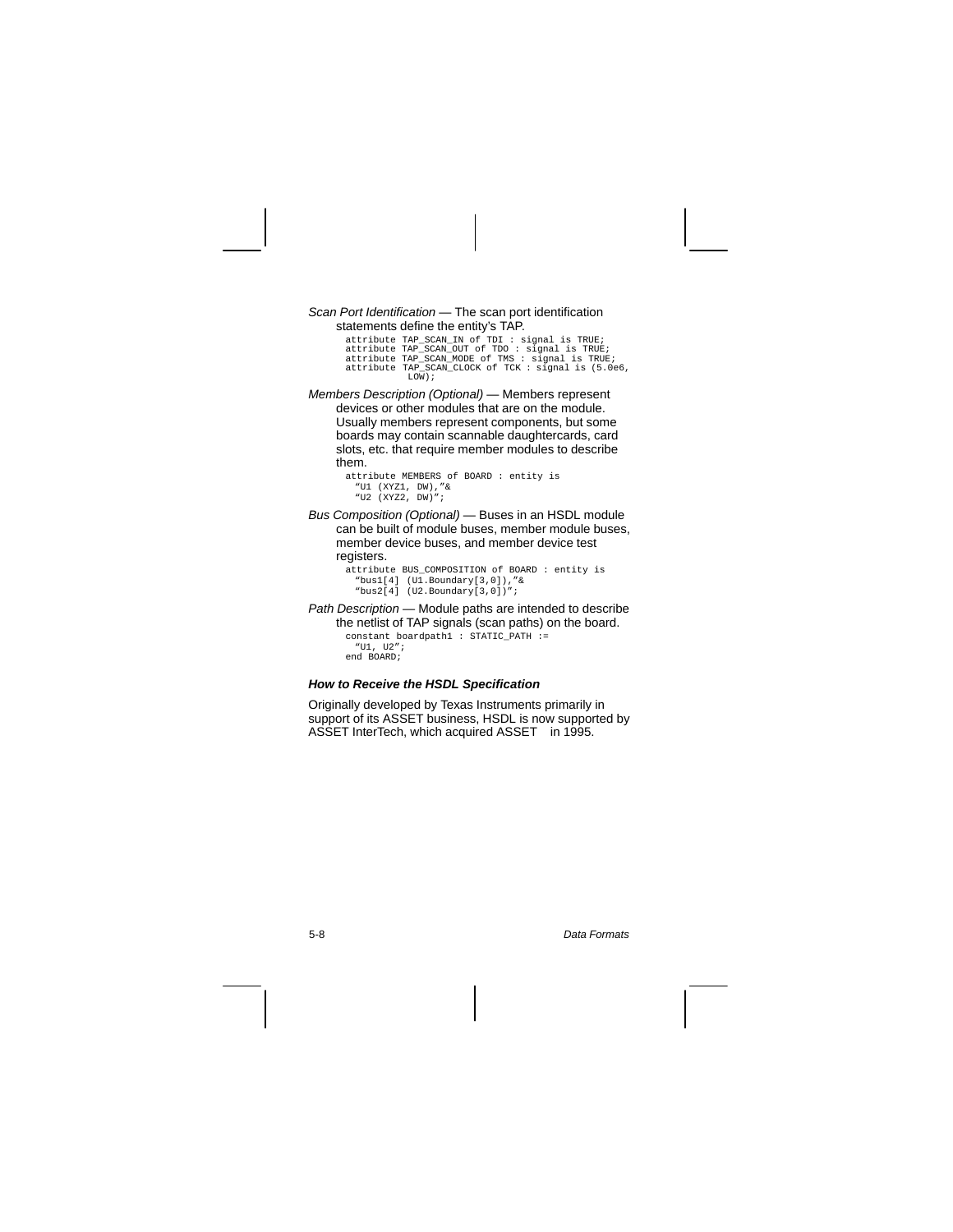## **Serial Vector Format (SVF)**

Serial Vector Format, commonly referred to as SVF, was jointly developed by Texas Instruments and Teradyne in 1991. SVF is a standard ASCII format for expressing test patterns that represent the stimulus, expected response, and mask data for IEEE Std 1149.1-based tests. The need for SVF arose from the desire to have vendor-independent IEEE Std 1149.1 test patterns that are transportable across a wide selection of simulation software and test equipment — from design verification through field diagnostics.

Boundary-scan test execution is controlled by the sequencing of TAP signals on the pins of the devices. Each device's behavior is determined solely by the states of its TAP pins. Boundary-scan tools must maintain knowledge of the sequences required to exert certain behaviors within a device and where that device is located in the serial scan path.

SVF controls the IEEE Std 1149.1 test bus using commands that transition the TAP from one steady state to another. Rather than describe the explicit state of the IEEE Std 1149.1 bus on every TCK cycle, SVF describes it in terms of transactions conducted between stable states. For instance, the process of scanning in an instruction is described merely in terms of the data involved and the desired stable state to enter after the scan has been completed. The Capture, Update, Pause, etc. states are inferred rather than explicitly represented. The data to be scanned in, expected data out, and compare mask are all grouped in an easily understandable manner. A command is provided to support deterministic navigation of TAP states where required.

In addition to supporting higher level depictions of scan operations, SVF also supports combined serial and parallel operations. This allows SVF to accommodate ATE environments where some stimulus/response is handled via parallel I/O, and serial signals are accessed via an IEEE Std 1149.1-control environment.

SVF also supports the concept of scan offsets. Offsets allow a test to be applied to a component or cluster of logic embedded in the middle of a scan path. In Figure 5-1, a device exists in multiple instances on a board. Serially applied tests were generated by the designer that are available in SVF format. To reuse this test, it is necessary to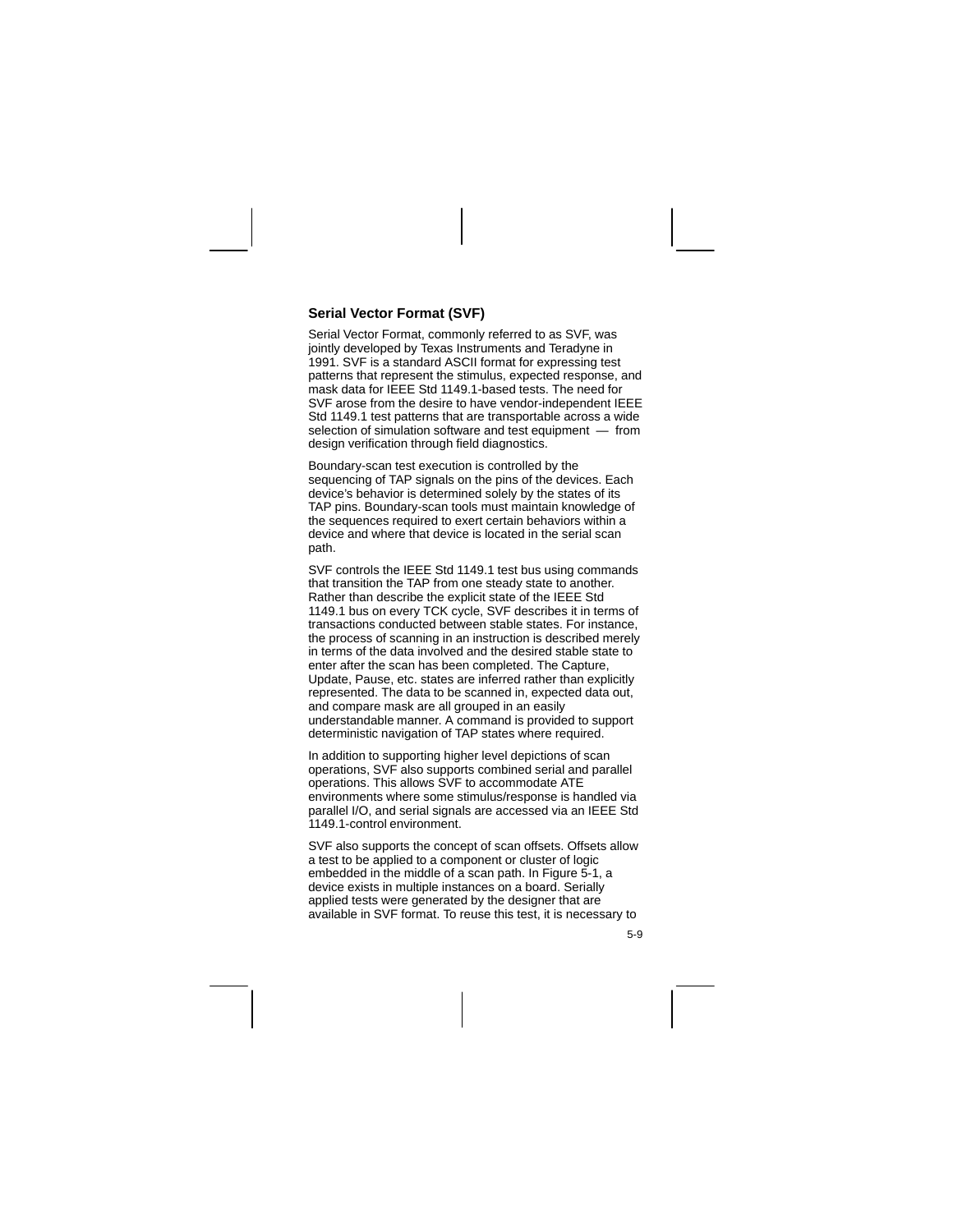put all other devices on the scan path into the BYPASS mode. The IEEE Std 1149.1 test controller must therefore comprehend 24 instruction register bits (8-bit IR x 3 devices) before and 16 instruction register bits (8-bit IR x 2 devices) after the target device. Once in BYPASS, the devices introduce three data register bits before and two data register bits after the target device.

SVF allows a header and trailer to be defined once, which maintains the instruction register and data registers of the nontargeted devices in the desired BYPASS state. No modifications are required to the SVF for the device. In Figure 5-1, if the same test were targeted toward another device downstream, this would be accommodated merely by changing the headers and trailers.



### **Figure 5-1. Scan Path of Six ICs**

The offset approach is capable of installing any instruction register and data register stimulus, provided these values are constant for the entire process of applying the SVF device sequence.

#### **SVF Structure**

The SVF file is defined as an ASCII file that consists of a set of SVF statements. Statements are terminated by a semicolon (;) and may continue for more than one line. The maximum number of ASCII characters per line is 256. SVF is not case sensitive, and comments can be inserted into an SVF file after an exclamation point (!) or a pair of slashes (//).

Each statement consists of a command and parameters associated with that specific command. Commands can be grouped into three types: state commands, offset commands, and parallel commands.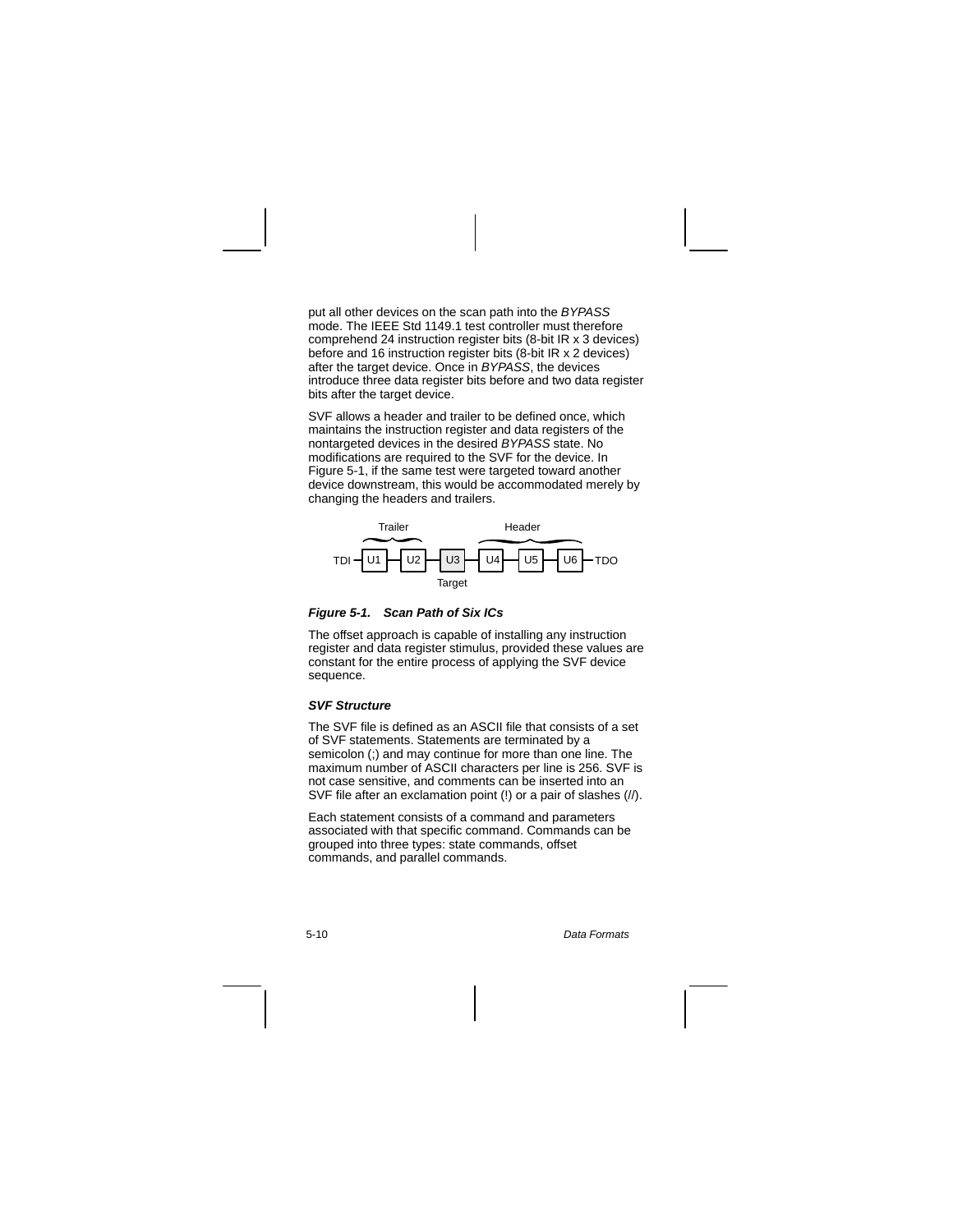#### State Commands

State commands are used to specify how the test sequences will traverse the IEEE Std 1149.1 TAP state machine. The following state commands are supported:

| SDR            | Scan data register                          |
|----------------|---------------------------------------------|
| SIR            | Scan instruction register                   |
| <b>ENDDR</b>   | Define end state of DR scan                 |
| ENDIR          | Define end state of IR scan                 |
| <b>RUNTEST</b> | Enter Run-Test/Idle state                   |
| STATE          | Go to specified stable state                |
| TRST           | Drive the TRST line to the designated level |
|                |                                             |

SDR performs an IEEE Std 1149.1 data register scan. SIR performs an IEEE Std 1149.1 instruction register scan. ENDDR and ENDIR establish a default state for the bus following any data register scan or instruction register scan, respectively. RUNTEST goes to Run-Test/Idle state for a specific number of TCKs. For each of the above commands, a default path through the state machine is used. Each of these commands also terminates in a stable, nonscannable state.

STATE places the bus in a designated IEEE Std 1149.1 stable state. TRST activates or deactivates the optional test-reset signal of the IEEE Std 1149.1 bus.

#### Offset Commands

Offset commands allow a series of SVF commands to be targeted toward a contiguous series of points in the scan path. Examples would be a sequence for executing self-test on a device, or a cluster test where all devices involved in the cluster test are grouped together. The following offset commands are supported:

| HDR  | Header data for data bits         |
|------|-----------------------------------|
| HIR. | Header data for instruction bits  |
| TDR  | Trailer data for data bits        |
| TIR  | Trailer data for instruction bits |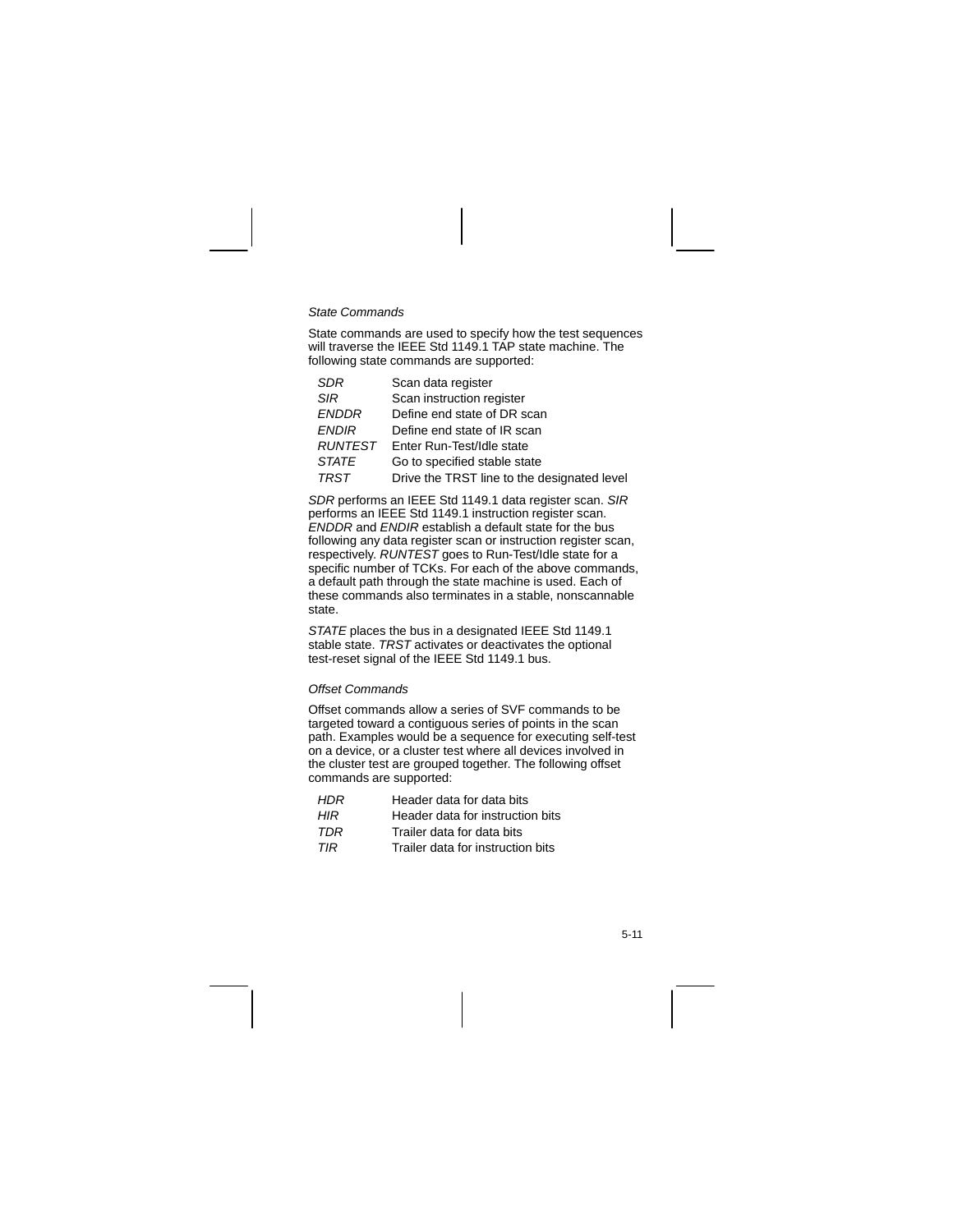HDR specifies a particular pattern of data bits to be padded onto the front of every data scan. HIR specifies the same for the front of every instruction register scan. TDR and TIR specify data to be injected on the back of each scan. These patterns need only be specified once and are included on each scan unless changed by a subsequent HDR, HIR, TDR, or TIR command.

#### Parallel Commands

Parallel commands are used to map and apply the following commands:

PIO — Specifies a parallel test pattern PIOMAP — Designates the mapping of bits in the PIO command to logical pin names

Parallel commands allow SVF to combine serial and parallel sequences. PIOMAP commands are used by parallel I/O controllers to map data bits in the command into parallel I/O channels using the ASCII logical pin name as a reference. The PIO command specifies the execution of a parallel pattern application/sample. SVF does not specify any other properties of parallel I/O such as drive, levels, or skew.

#### **Default State Transitions**

SVF uses names for the TAP states that are similar to the IEEE Std 1149.1 TAP state names. Table 5-1 lists the SVF equivalent names for the TAP states.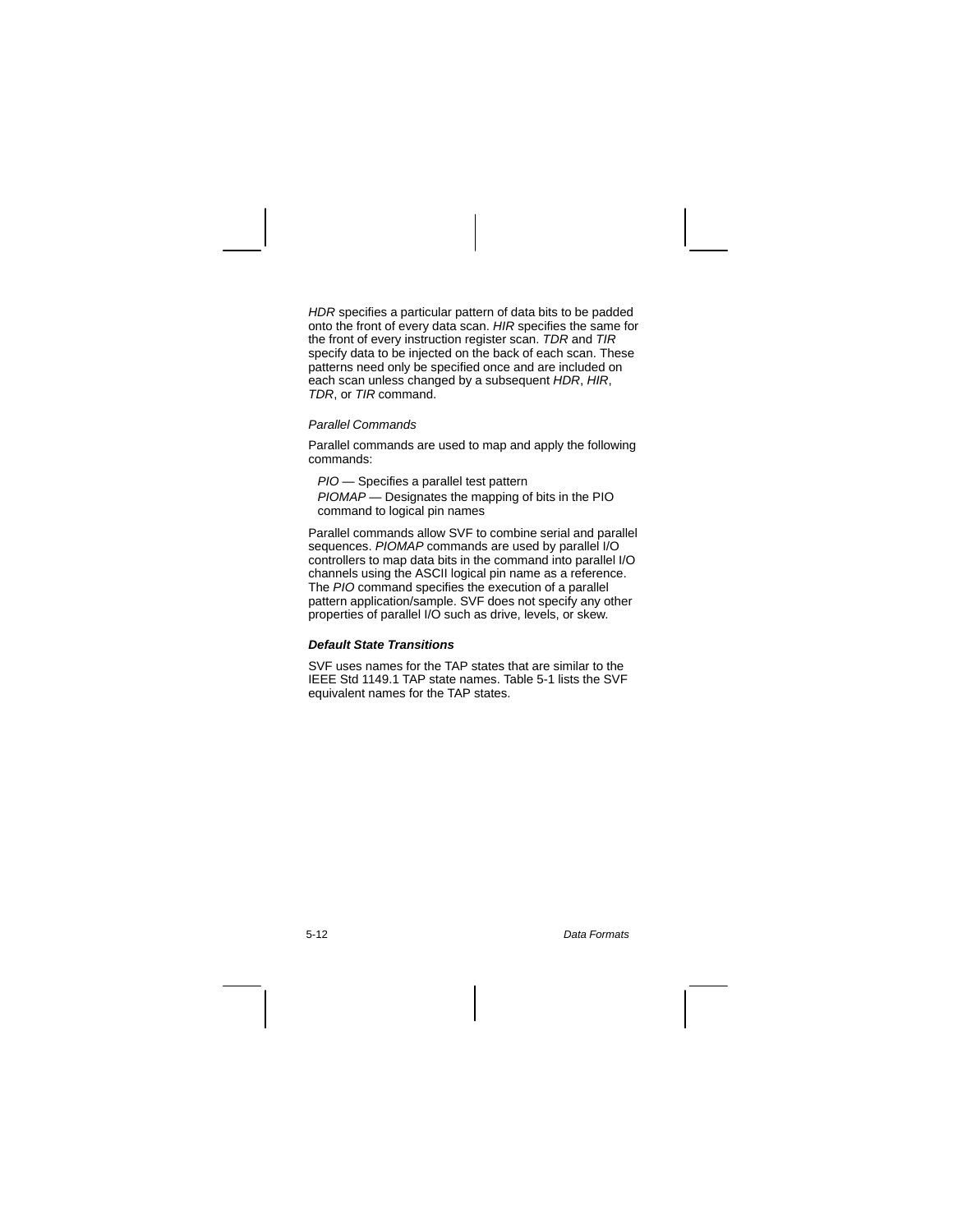| IEEE Std 1149.1 TAP<br><b>State Name</b> | <b>SVF TAP</b><br><b>State Name</b> |
|------------------------------------------|-------------------------------------|
| Test-Logic-Reset                         | RESET                               |
| Run-Test/Idle                            | IDLE                                |
| Select-DR-Scan                           | <b>DRSELECT</b>                     |
| Capture-DR                               | <b>DRCAPTURE</b>                    |
| Shift-DR                                 | <b>DRSHIFT</b>                      |
| Pause-DR                                 | <b>DRPAUSE</b>                      |
| Exit1-DR                                 | DREXIT <sub>1</sub>                 |
| Exit2-DR                                 | DREXIT2                             |
| Update-DR                                | <b>DRUPDATE</b>                     |
| Select-IR-Scan                           | <b>IRSELECT</b>                     |
| Capture-IR                               | <b>IRCAPTURE</b>                    |
| Shift-IR                                 | <b>IRSHIFT</b>                      |
| Pause-IR                                 | <b>IRPAUSE</b>                      |
| Exit1-IR                                 | IREXIT1                             |
| $Exit2-IR$                               | IREXIT2                             |
| Update-IR                                | <b>IRUPDATE</b>                     |

**Table 5-1. SVF TAP State Names**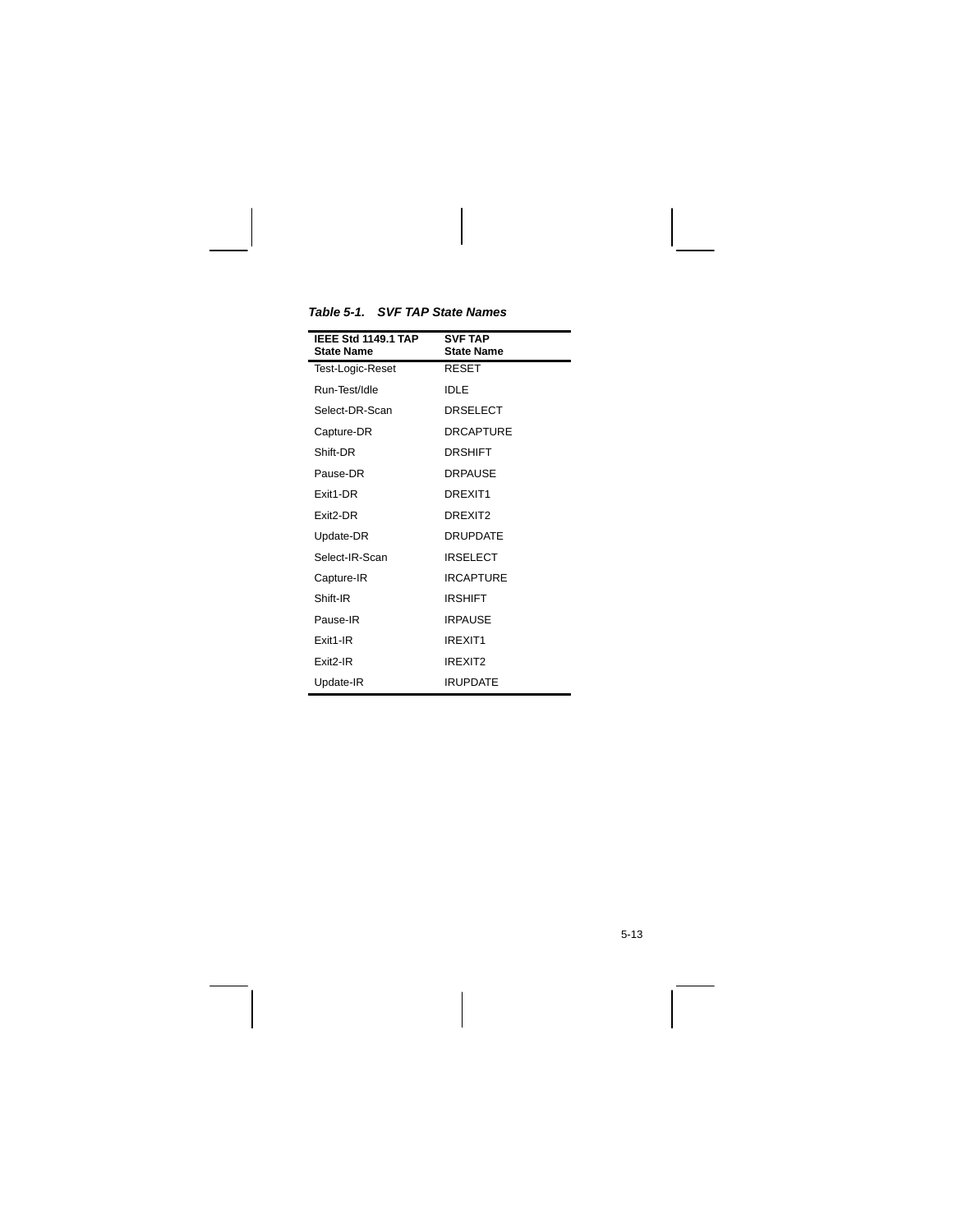Table 5-2 identifies sample default paths taken when transitioning from one state to a specified new state. For example, if the current state is RESET and DRPAUSE is selected as the end state, the TAP moves from RESET through IDLE, DRSELECT, DRCAPTURE, DREXIT1 to DRPAUSE. One must only specify the current and end states and not each intermediate step. See the TAP controller state diagram on page 3-5 of Chapter 3, Boundary-Scan Architecture and IEEE Std 1149.1 to determine state transition paths not shown in Table 5-2.

| <b>Current State</b> | <b>End State</b> | <b>State Path</b> |
|----------------------|------------------|-------------------|
| <b>RESET</b>         | <b>RESET</b>     | <b>RESET</b>      |
| <b>RESET</b>         | <b>IDLE</b>      | <b>RESET</b>      |
|                      |                  | <b>IDLE</b>       |
| RESET                | <b>DRPAUSE</b>   | <b>RESET</b>      |
|                      |                  | <b>IDLE</b>       |
|                      |                  | <b>DRSELECT</b>   |
|                      |                  | <b>DRCAPTURE</b>  |
|                      |                  | DREXIT1           |
|                      |                  | <b>DRPAUSE</b>    |
| <b>RESET</b>         | <b>IRPAUSE</b>   | <b>RESET</b>      |
|                      |                  | <b>IDLE</b>       |
|                      |                  | <b>DRSELECT</b>   |
|                      |                  | <b>IRSELECT</b>   |
|                      |                  | <b>IRCAPTURE</b>  |
|                      |                  | IREXIT1           |
|                      |                  | <b>IRPAUSE</b>    |

**Table 5-2. Stable-State Path Examples**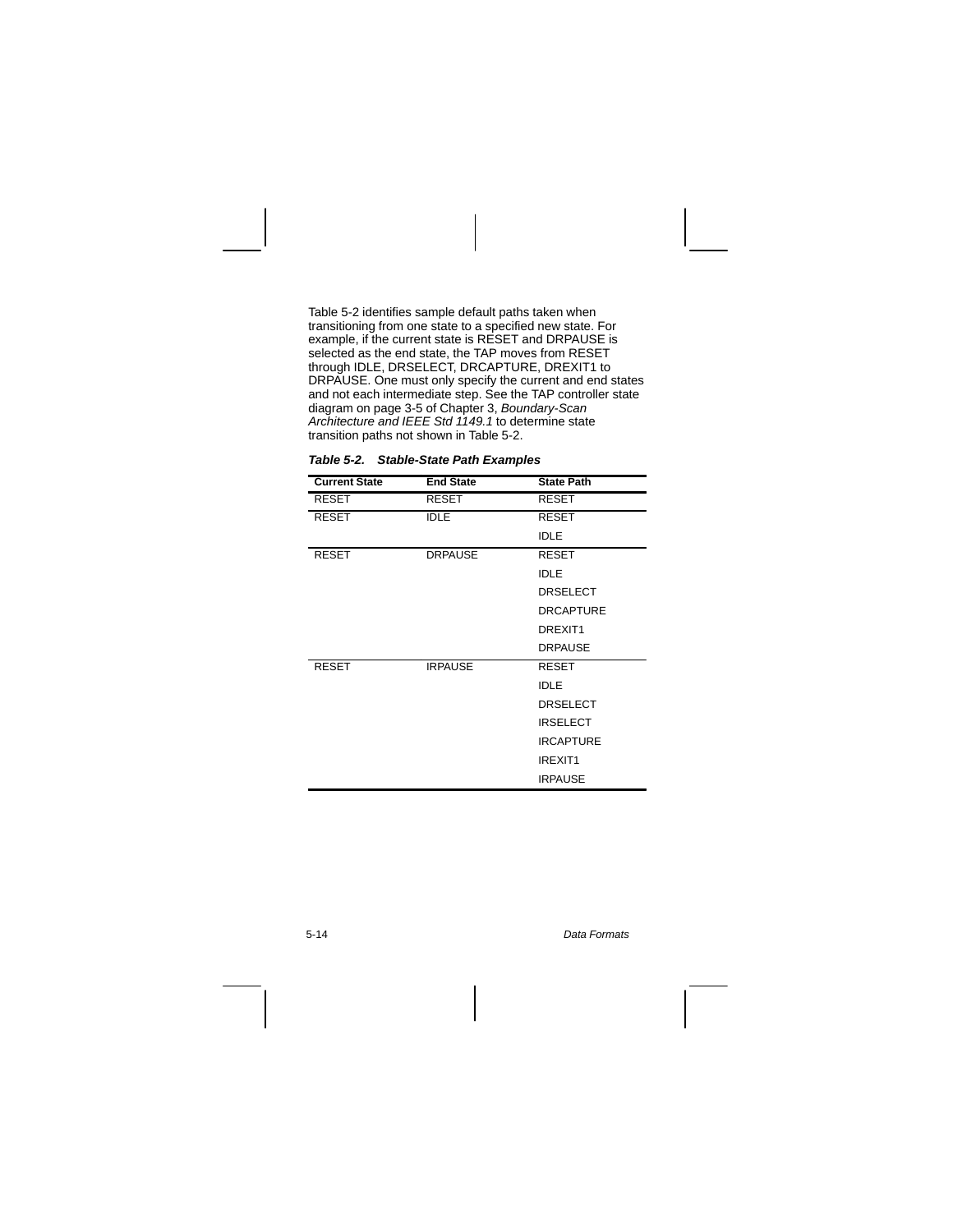### **SVF Example**

The following is an example SVF file:

```
! Begin Test Program<br>! Disable Test Reset
! Disable Test Reset line<br>TRST OFF;<br>! Initialize UUT<br>STATE RESET;
STATE RESET; ! ENDIR DRPAUSE;<br>! End DR scans in DRPAUSE<br>! ENDDR DRPAUSE;<br>! ENDDR DRPAUSE;<br>! 24 bit IR header
     HIR 24 TDI (FFFFFF);
! 3 bit DR header
     HDR 3 TDI (7);
! 16 bit IR trailer
      TIR 16 TDI (FFFF);
! 2 bit DR trailer
      TDR 2 TDI (3);
! 8 bit IR scan, load BIST opcode
      SIR 8 TDI (41) TDO (81) MASK (FF);
! 16 bit DR scan, load BIST seed
      SDR 16 TDI (ABCD);
! RUNBIST for 95 TCK Clocks RUNTEST 95 TCK ENDSTATE IRPAUSE; ! 16 bit DR scan, check BIST status
      SDR 16 TDI (0000) TDO(1234) MASK(FFFF);
! Enter Test-Logic-Reset STATE RESET; ! End Test Program
```
The test begins by deasserting TRST. The DRPAUSE state is established as the default end state for instruction register scans and data register scans. Twenty-four bits of header and 16 bits of trailer data are specified for instruction register scans. No status bits are checked. Three bits of header data and two bits of trailer data are specified for data register scans.

In the example above, a single device in the middle of the scan is targeted. Notice from the 24-bit IR header (3 x 8-bit IR) and the 3-bit DR header (3 x 1-bit DR) that the targeted device has three devices before it in the scan path. From the 16-bit IR trailer (2 x 8-bit IR) and the 2-bit DR trailer (2 x 2-bit DR), the targeted device has two devices following it in the scan path. After the header and trailer offsets are established, all subsequent scans are the concatenation of the header, scan data, and trailer bits. The targeted device supports BIST, which is initialized by scanning hex 41 into the instruction register, followed by hex ABCD into the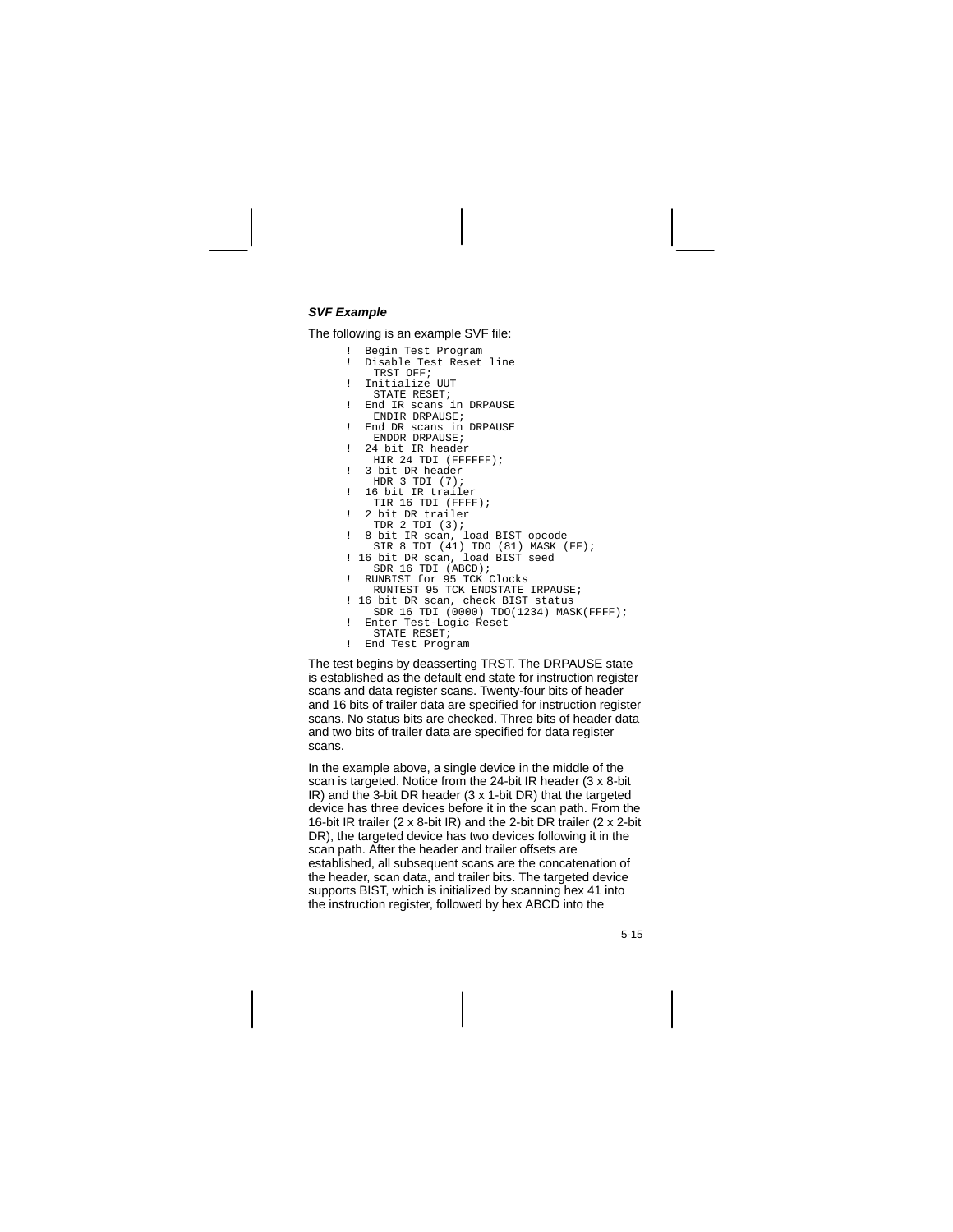selected data register. The BIST in the targeted device is then executed by entering the Run-Test/Idle state for 95 clock cycles. Next, the BIST result is scanned out and the status bits compared against a deterministic value to determine pass/fail.

### **How to Receive the SVF Specification**

Orignally developed by Texas Instruments (with Teradyne) primarly in support of its ASSET business, SVF is now supported by ASSET InterTech, which acquired ASSET<sup>™</sup> in 1995.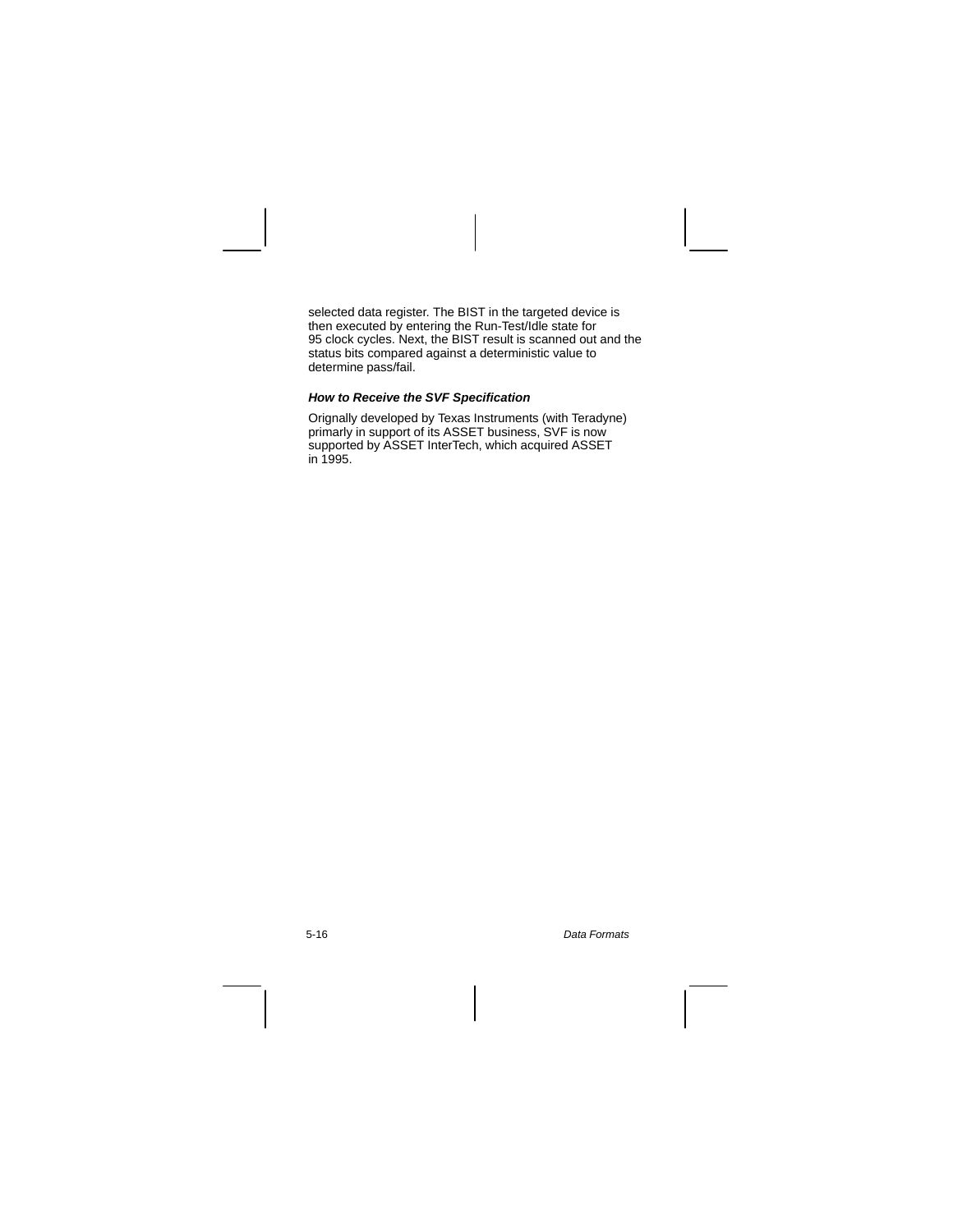# **Chapter 6 Suggested Design-for-Test Flow**

The designer of any new product must plan for testing at any time in the life cycle of the product. This process is called design for test (DFT). The test methodology, defined by IEEE Std 1149.1, is used to ease problems associated with both product development and all levels of testing. Once boundary-scan architecture is built into a device, tests developed for that device can be reused after it is in a product. Figure 6-1 summarizes the concerns applicable to any new product design.



**Figure 6-1. Initial DFT Concerns**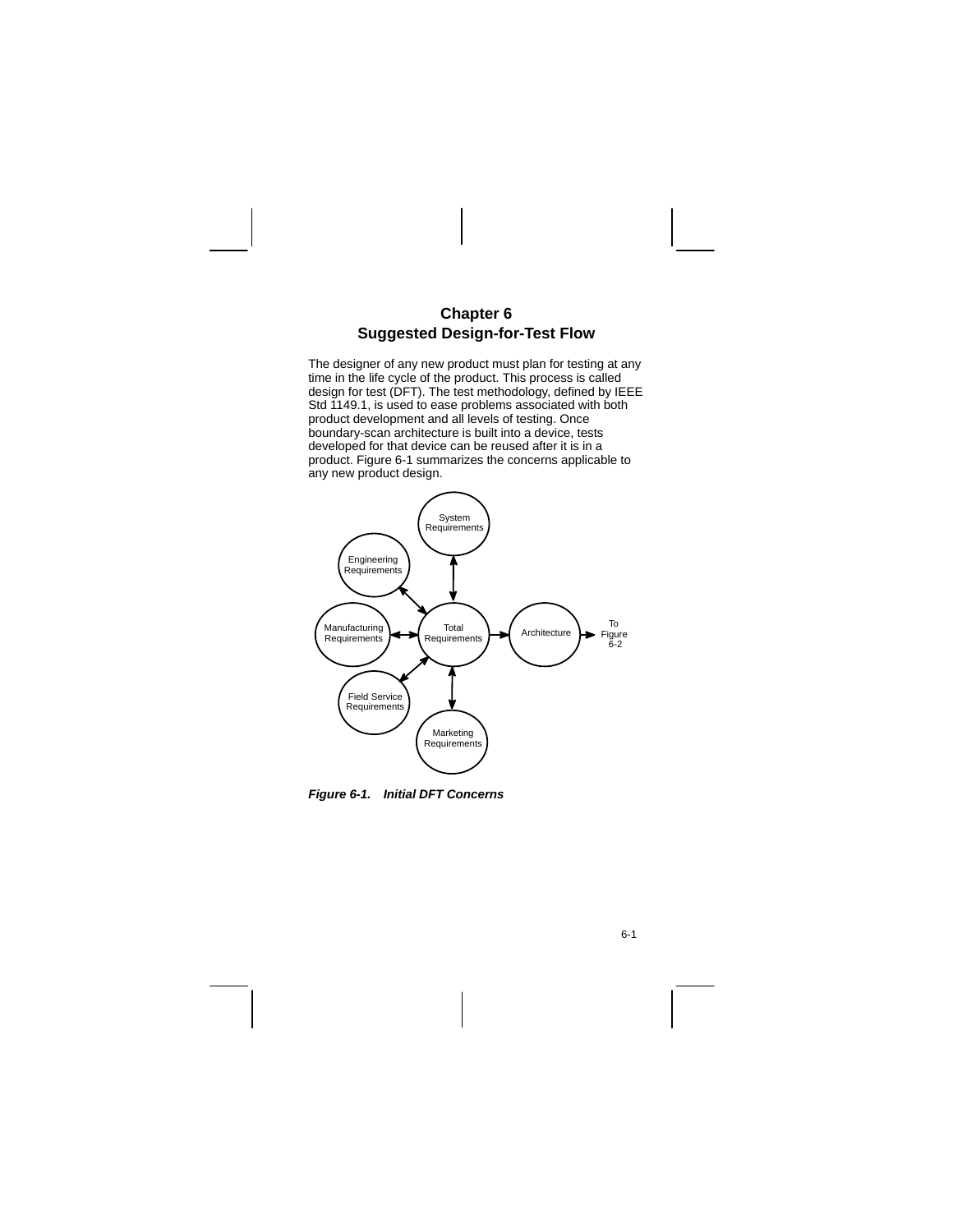## **Test Requirements**

Before implementing a boundary-scan test scheme, the designer must define test requirements for the following phases of the product life cycle:

- Design verification
- Manufacturing test
- Field test (also can be used for incoming inspection)

These studies must ensure that the necessary controls are designed into the hardware to support the following requirements:

- During design verification, an engineer requires controllability of the circuitry, both internal to the IC and at board and system levels. Design engineers need controllability and observability of every logic node in the system. If this proves to be unrealistic, reasonable coverage is achievable with partial scan in a boundary-scan design.
- Manufacturing test may include interconnect testing and functional logic validation.
- Field or embedded testing typically may only include the ability to report faults and to isolate a fault to a field-repairable unit (board or subsystem).

For both manufacturing test and field test, IEEE Std 1149.1 logic and test vectors can be used to test clusters or blocks of logic.

Internal IC testing at the board or system level requires a subset of the complete IC logic-verification patterns to validate basic IC logic functions. Each level of hierarchical testing has a different set of fault characteristics. IEEE Std 1149.1 logic can be used throughout the testing life cycle of the product.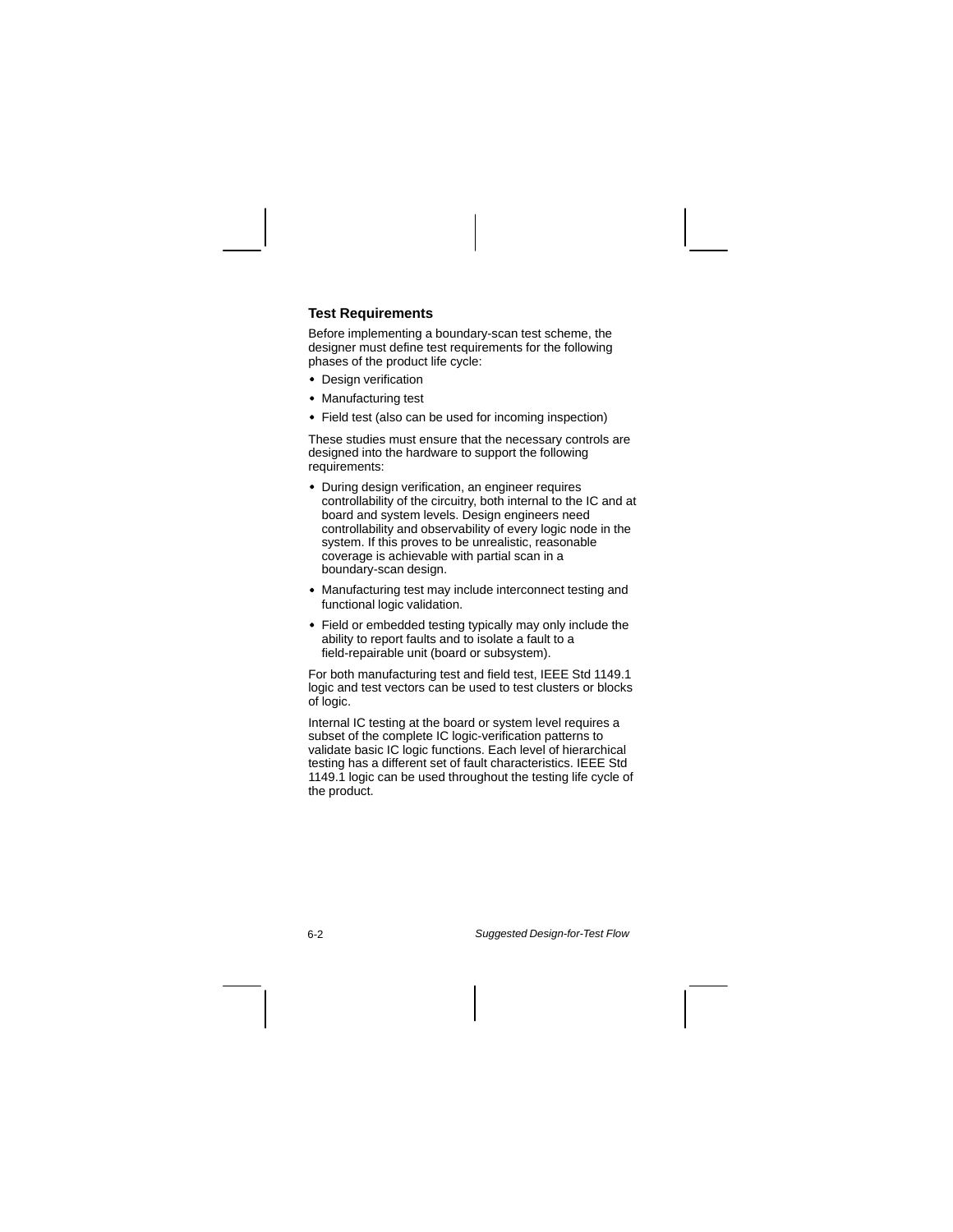# **Built-In Self-Test (BIST) Methodology**

BIST usually consists of special circuitry built as part of an IC's internal design. BIST tests typically perform these functions:

- Pseudorandom pattern generation (PRPG)
- Parallel signature analysis (PSA)
- Serial signature analysis (SSA)
- State machine-based generation/comparison

IEEE Std 1149.1 commands can initiate BIST tests and return the test results.

## **Internal Scan Test Methodology**

Many high-density microprocessors and ASICs now include internal IEEE Std 1149.1-compliant scan circuitry. High-pin-count and fine-pitch packages limit physical access to package pins and devices with high gate count limit observation of the internal logic states. Internal scan, either partial or full, can do the following:

- Provide access to internal registers
- Partition the design
- Reduce the design to combinatorial networks surrounded by scannable registers
- Provide fast, efficient testing of internal logic

Internal scan also allows on-chip emulation control and circuit observability within a device to provide design verification. The emulation capability also can aid in software development to control highly complex functions designed into a device.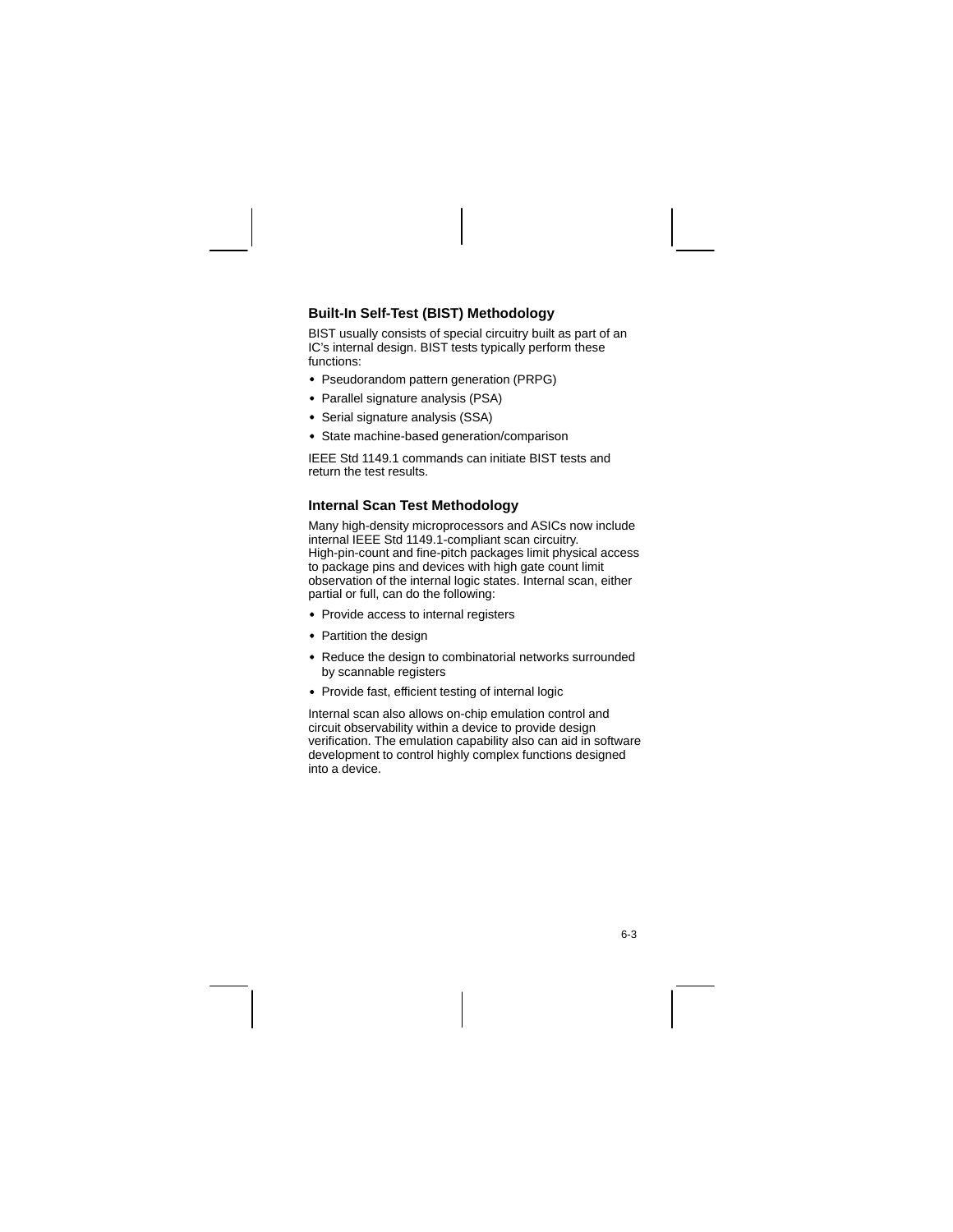## **Design Effort**

Figure 6-2 summarizes the various steps involved in ASIC and board design.



**Figure 6-2. Designing Testability for ASICs and Boards**

### **IC Design Implementation**

Synthesis of ASICs has become a popular approach to ASIC design. ASIC designers faced with DFT for the first time are concerned about lack of knowledge and the additional design time involved. Today, there are several vendors supporting synthesis and/or insertion tools that can automatically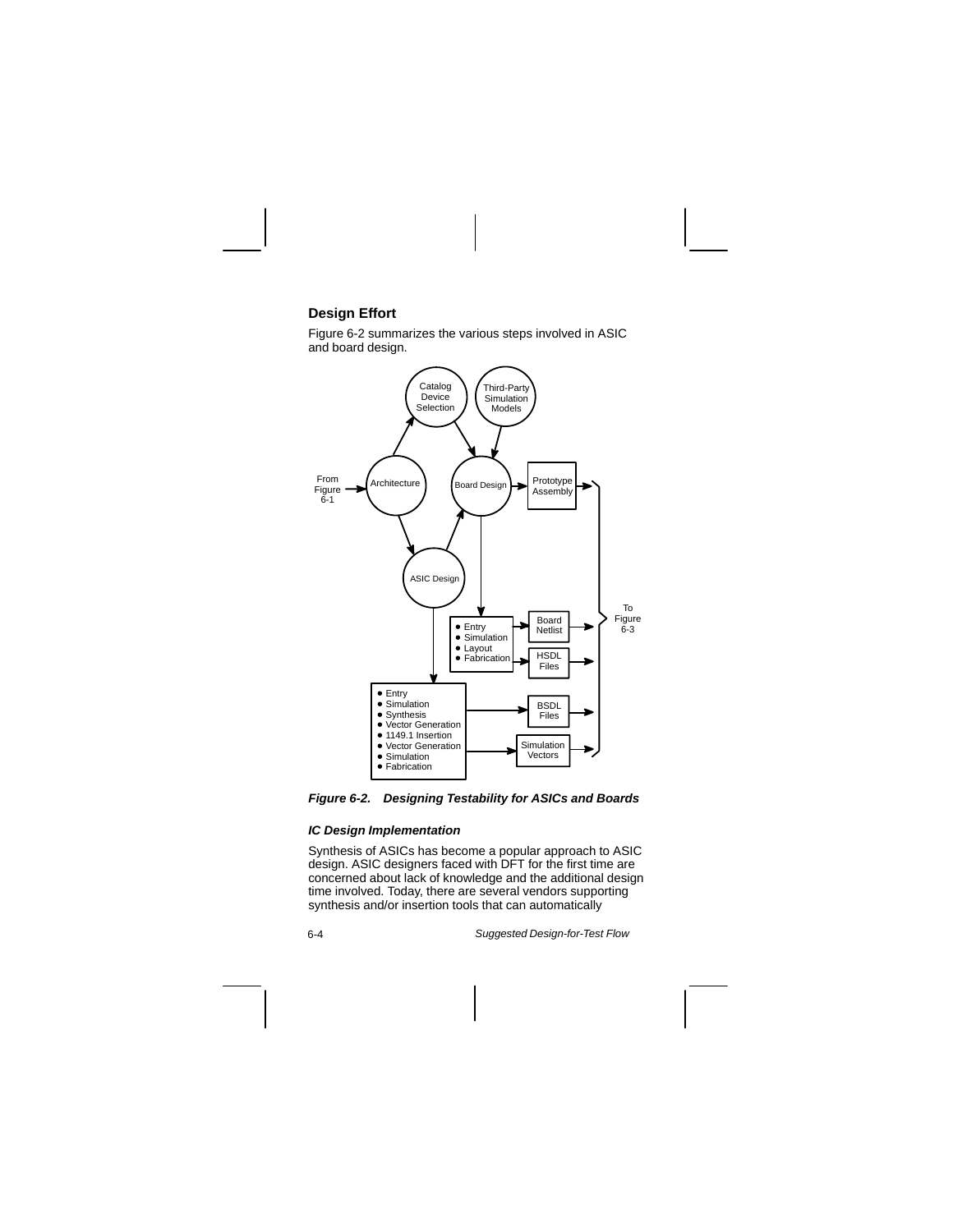generate the following elements of an IEEE Std 1149.1 architecture:

- Test access port (TAP) controller
- Instruction register
- Instruction decode logic
- Bypass register
- Boundary-scan register

Such tools also can automatically generate test vectors for IEEE Std 1149.1-compliant designs. This means that a designer can quickly and correctly implement basic IEEE Std 1149.1 test circuitry in an ASIC.

If synthesis is not available, most ASIC vendors offer a library of macros that the designer can use to implement IEEE Std 1149.1 into their designs. Using vendor macros requires considerably more effort and knowledge to implement IEEE Std 1149.1 into an ASIC, compared to using synthesis. However, in the absence of synthesis or boundary-scan insertion tools, using vendor macros is significantly easier than implementing boundary-scan architecture using a library that has no such macros. Texas Instruments offers a family of IEEE Std 1149.1-compliant ASIC macros for gate array and standard cell designs.

The ASIC designer is required to provide a Boundary-Scan Description Language (BSDL) file that describes the finished ASIC. This information becomes the basis for tools that automatically create board interconnect test vectors. These vectors can be used by the board designer for debug and validation and by manufacturing test departments for quality assurance.

Several DFT tool vendors plan to implement automatic BSDL creation that is available once the ASIC design has been completed. The creation of a BSDL file by the ASIC designer is straightforward if the design tool used does not automatically create it.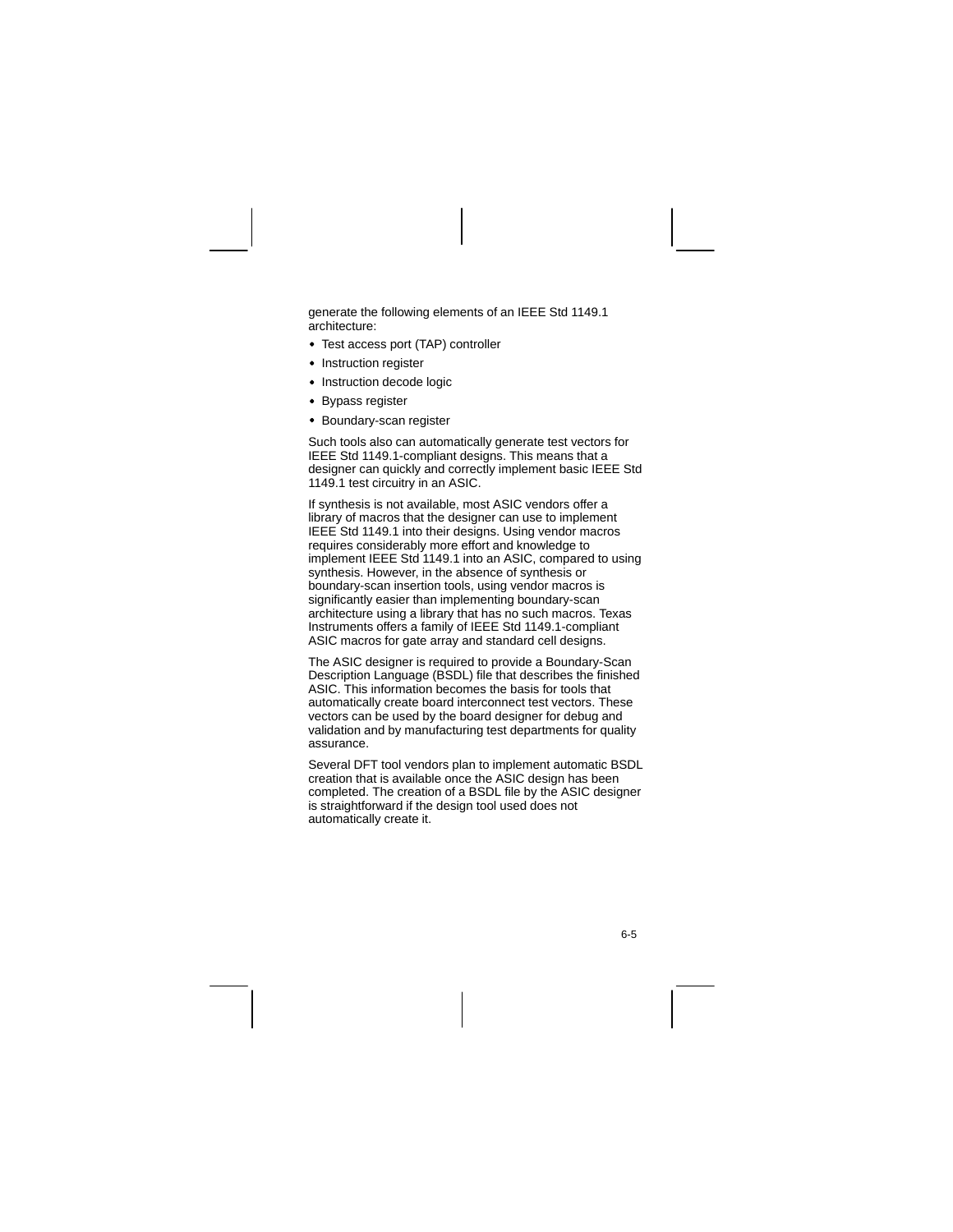### **IC Simulation**

During IC simulation, the designer can use IEEE Std 1149.1 logic to simplify the simulation patterns required to validate the design. First, patterns must be developed to verify that the IEEE Std 1149.1 interface is operating properly. Simple IR and DR scan patterns can be developed to perform this check. If internal scan is implemented, then simulation pattern sets can be written to test internal logic clusters using the internal scan registers. This partitioned approach simplifies design validation.

### **Using SVF for IC Design Validation**

Many IEEE Std 1149.1-compliant tools use Serial Vector Format (SVF) as the primary test pattern data format and interfaces between simulators and ATE testers also support SVF.

A collection of manually-generated SVF patterns, simulation patterns translated into SVF and ATPG-generated SVF patterns can be used to validate the IEEE Std 1149.1 logic. Initial tests must first verify that serial data can be scanned into and out of the IC. Proper use of internal scan registers to partition the internal functional logic can simplify fault detection and isolation.

IC testing usually is broken into three parts; static functional tests at 1 MHz, at-speed functional tests, and parametric tests. Because IEEE Std 1149.1 architecture relies on serially scanning control and test data, only static functional testing and DC parametric testing can be performed via the IEEE Std 1149.1 architecture. However, the IEEE Std 1149.1 TAP can be used to access user-defined test instructions (such as RUNBIST), which can be operated at speed.

INTEST patterns generated by a simulator can be used to validate the internal logic of the IC. By comparing these patterns with simulation results and by observing internal scan register contents, the designer can isolate faulty internal logic. Figure 6-3 summarizes the design validation flow for all products, from IC through system-level products.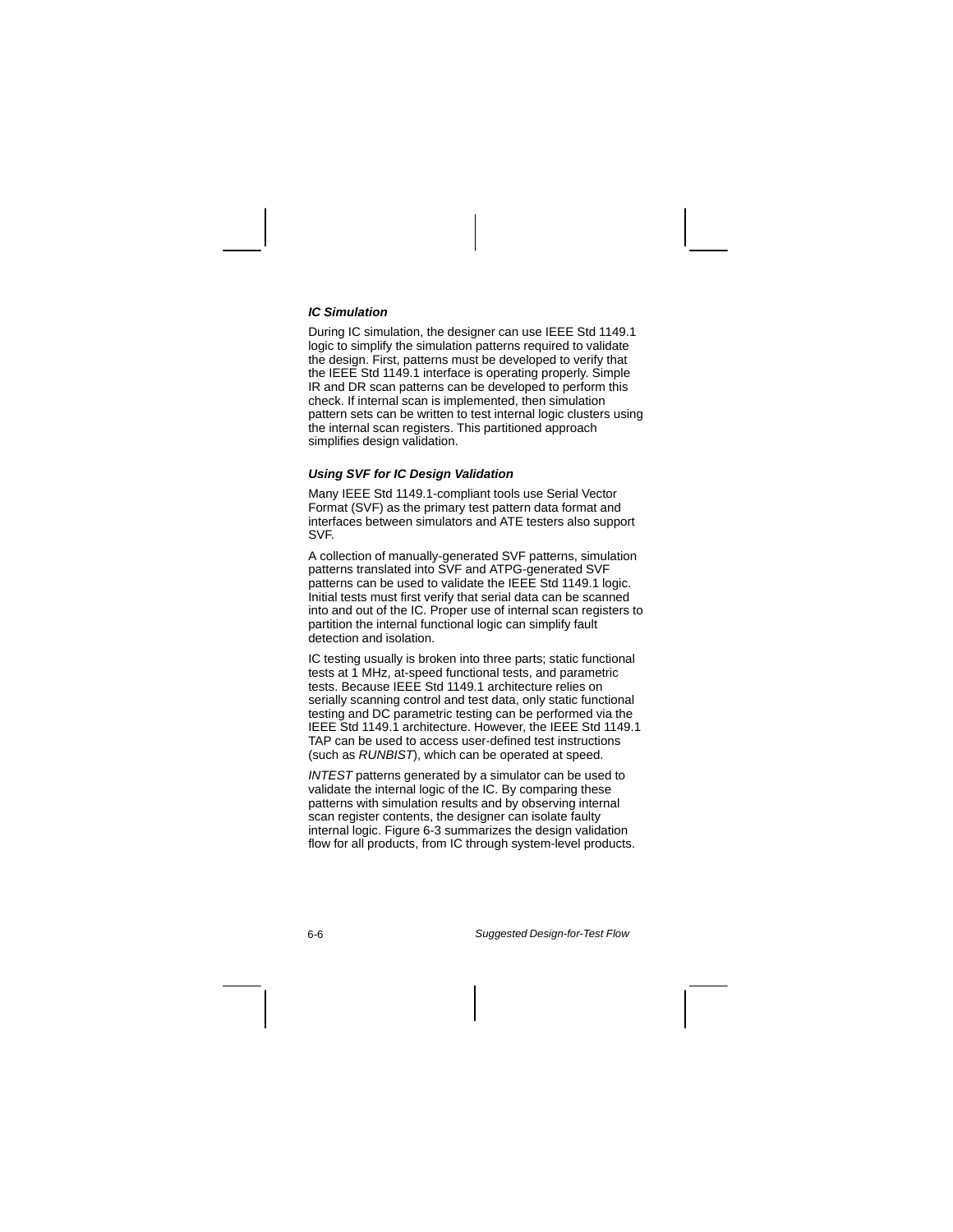

**Figure 6-3. Debug and Verification of a Boundary-Scan Design**

### **Data Passed to Board Designer**

The board designer needs test data to use during the design debug and validation phase. This data includes:

- BSDL for the ASICs as developed by the ASIC designer
- BSDL for catalog devices from the device vendor

The BSDL that the designer creates for the ASIC must be validated to ensure that it is correct since it will be used by tools that develop more tests for board debug and validation. The new tests are then applicable for manufacturing test and field service test vector generation. BSDL created by a synthesis tool should accurately reflect a device's construction.

Along with the BSDL file for the device, the ASIC designer may also be asked to provide a subset of the ASIC simulation patterns if the ASIC supports the optional INTEST instruction. A subset of the simulation patterns may consist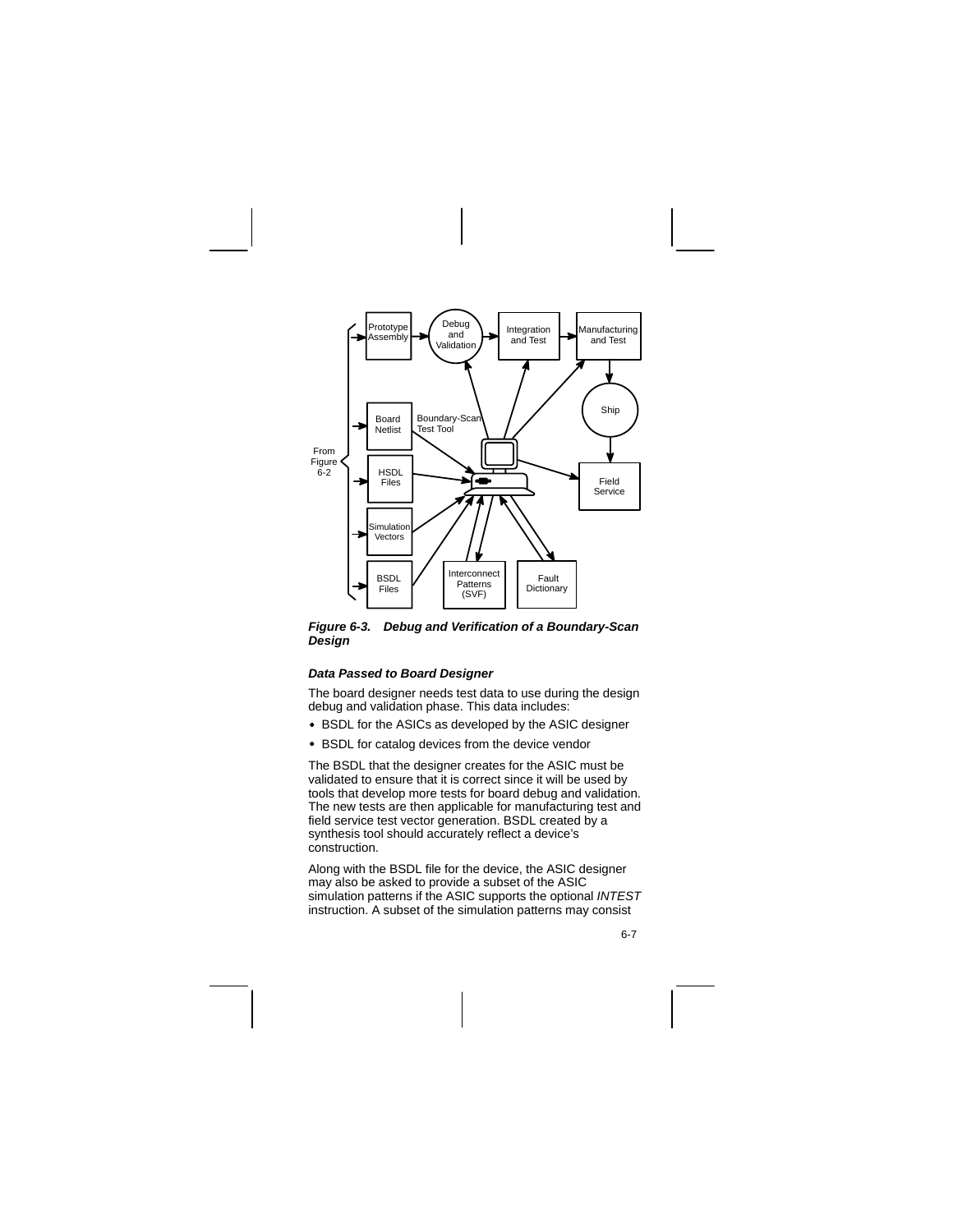of the static (1-MHz) functional patterns. Only a subset of patterns may be needed because it may be impractical to reapply the entire static functional test pattern set at the board level. Many companies have found that they can achieve an acceptable level of confidence that the ASIC is functioning correctly using only a portion of the entire static functional pattern set.

## **Board Design**

Most of the concepts described for IC design also apply to board and system integration. BSDL is used to describe the IEEE Std 1149.1 scan architecture of an IC, and Hierarchical System Description Language (HSDL) is used to describe subsystems and systems. HSDL is used to describe the scan architecture, group discrete signals into logical groups (e.g., ADDR0–15, DATA0–7) and to define constraints.

## **Constraints**

A constraint defines a logic condition that can apply potentially harmful signals to a circuit. IEEE Std 1149.1 gives direct control of all scannable signals, so it is possible to create logic states that functionally would not be entered. For example, bus-arbitration logic can be overridden and dangerous hardware conditions or conflict can occur. An example of a constraint is to inhibit any test pattern that would cause two scannable output nodes to drive a common bus net at the same time.

## **Partitioned Scan Path**

At the board level, the designer must consider how to partition the IEEE Std 1149.1 scan path. Commercial devices are available (such as TI's SN74ACT8997† SPL) to switch a single primary scan path to one or more multiple secondary scan paths. The designer should consider the benefits and penalties associated with partitioned scan paths.

<sup>†</sup> SN54ACT8997, SN74ACT8997 Scan Path Linkers With 4-Bit Identification Buses, Literature Number SCAS157C, Texas Instruments 1996.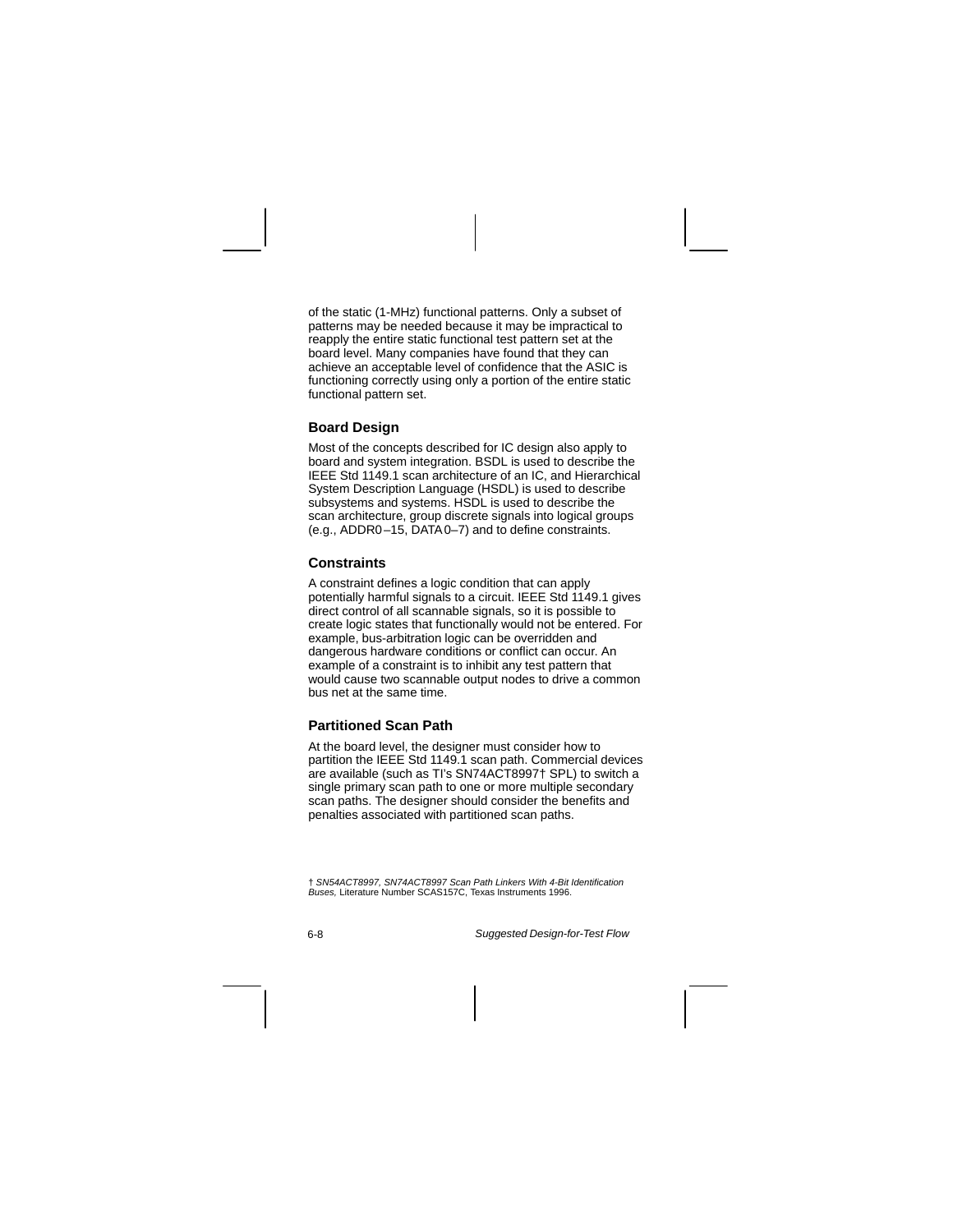Penalties associated with partitioned scan paths include:

- Scan overhead required to switch from one partition to another
- Timing delays in routing TMS (affecting scan frequency)
- Added complexity of the IEEE Std 1149.1 test program

Benefits associated with partitioned scan paths include:

- Shorter scan paths
- Additional fault tolerance
- Somewhat simplified test software

### **Board Validation/Manufacturing Test**

The IEEE Std 1149.1 architecture has the ability to detect, and in many cases, isolate a scan path fault. The instruction register definition requires that the two (2) least-significant bits (those closest to TDO) of a device be, respectively, a logic 1, followed by a logic 0 during an IR scan. This rule allows the IEEE Std 1149.1-compliant bus controller to perform a simple IR scan to prove all devices on the bus can drive a logic 1 and logic 0 on the TDI–TDO path. There are ATPG tools available that automatically generate SVF bus validation patterns that can be applied by the bus controller.

The primary objective of IEEE Std 1149.1 is to allow control and observation of device input and output pins for the purpose of interconnect testing. The reduced size of IC packages has made interconnect testing of PWBs difficult and expensive when using conventional interconnect testing. Commercial tools are available that automatically generate SVF patterns for interconnect testing. Such tools input a board netlist and the BSDL of the scannable components and output an SVF pattern set. This pattern set, along with a fault dictionary lookup table, allows an IEEE Std 1149.1 bus controller to apply the interconnect patterns to the board and detect/isolate faulty interconnections.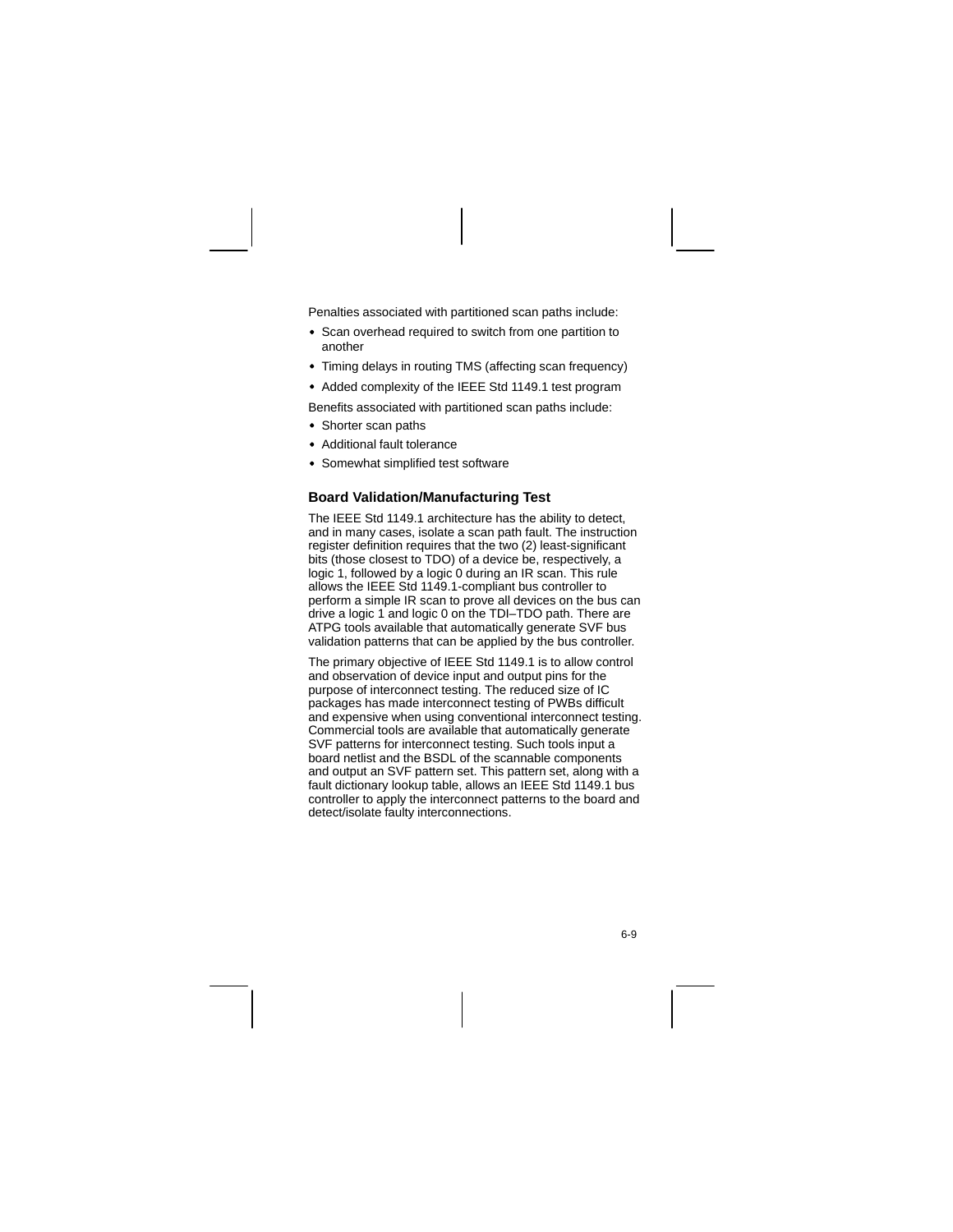After proving correct operation of the IEEE Std 1149.1 bus and board interconnect, the designer can control and observe all boundary-scan nodes. Commercially available boundary-scan test tools allow interactive, macro, or high-level-language programming control for the designer. The board designer also can import and reapply the SVF patterns developed by the IC designer. This reuse of pattern sets provides these benefits:

- Knowledge is passed from one designer to another.
- Overall product development cycle is reduced.
- Using common SVF patterns reduces ambiguity between hierarchical test levels.

The SVF pattern set developed by the IC designer tests an individual IC. The board designer has to be able to relocate the relative scan position of the IC SVF test to match its scan position on the board dynamically. SVF headers and trailers can be manipulated by the boundary-scan test tool to allow such dynamic test relocation.

## **Summary**

As designers become better acquainted with IEEE Std 1149.1, they will no doubt find benefits well beyond those discussed in this chapter. The standard became available just in time to offer solutions and benefits to customers experiencing complex problems introduced by new technology.

The benefits that customers can realize from IEEE Std 1149.1 architecture include:

- Reuse test data throughout the product life cycle
- Apply off-the-shelf components, tools, and ATE solutions from multiple vendors
- Maintain common data base formats for these benefits:
	- Shared common databases between IC, board, and system designers (BSDL, HSDL)
	- Reusable pattern sets (SVF)
	- Reusable test pattern set (TPS) code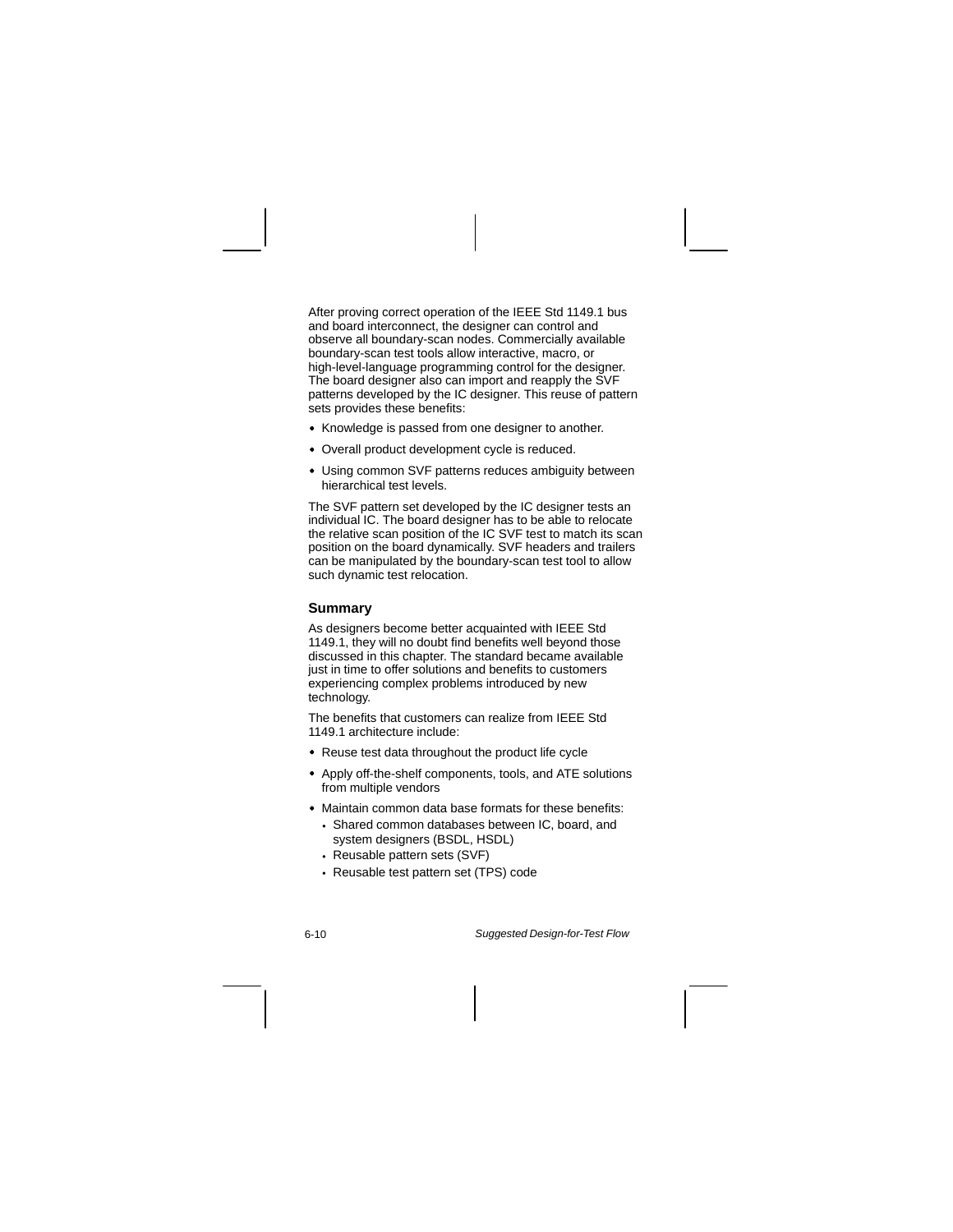# **Chapter 7 Applications**

This chapter presents a number of testing problems and shows how boundary-scan testing and TI products can be used to solve them.

## **Board-Etch and Solder-Joint Testing**

The current approach to detecting board-etch and solder-joint faults in today's electronics industry uses two forms of automatic test equipment (ATE): bare-board testers and digital in-circuit testers. Bare-board test is done after board fabrication. Tests for open-etch circuits between nodes force a voltage onto one circuit node and sense the voltage at another circuit node. This technique is used only on a raw, unassembled board.

An in-circuit test is done after board assembly and checks for:

- Correct orientation of parts
- Correct value and type of parts
- Correct solder joints between all parts and the board

Software models of each part on a board are used to generate the test patterns used by the in-circuit tester. The main assumption is that both board and in-circuit testers require physical access to nodes or points on the board to perform the necessary testing. Both testers require the ability to inject a voltage or current onto a nodal network and sense the voltage or current at another point on the network.

Higher-density packaging technologies, finer-pitch board etch, and more complex digital integrated circuits have made bare-board and in-circuit testing much more expensive.

### **Solution**

Several testability products from Texas Instruments lend themselves to support IC-to-IC continuity testing. The techniques outlined allow detection and, in most cases, isolation of board-etch and solder-joint faults, without forcing any additional requirements on the electrical design engineer. ASIC devices and bus-interface components with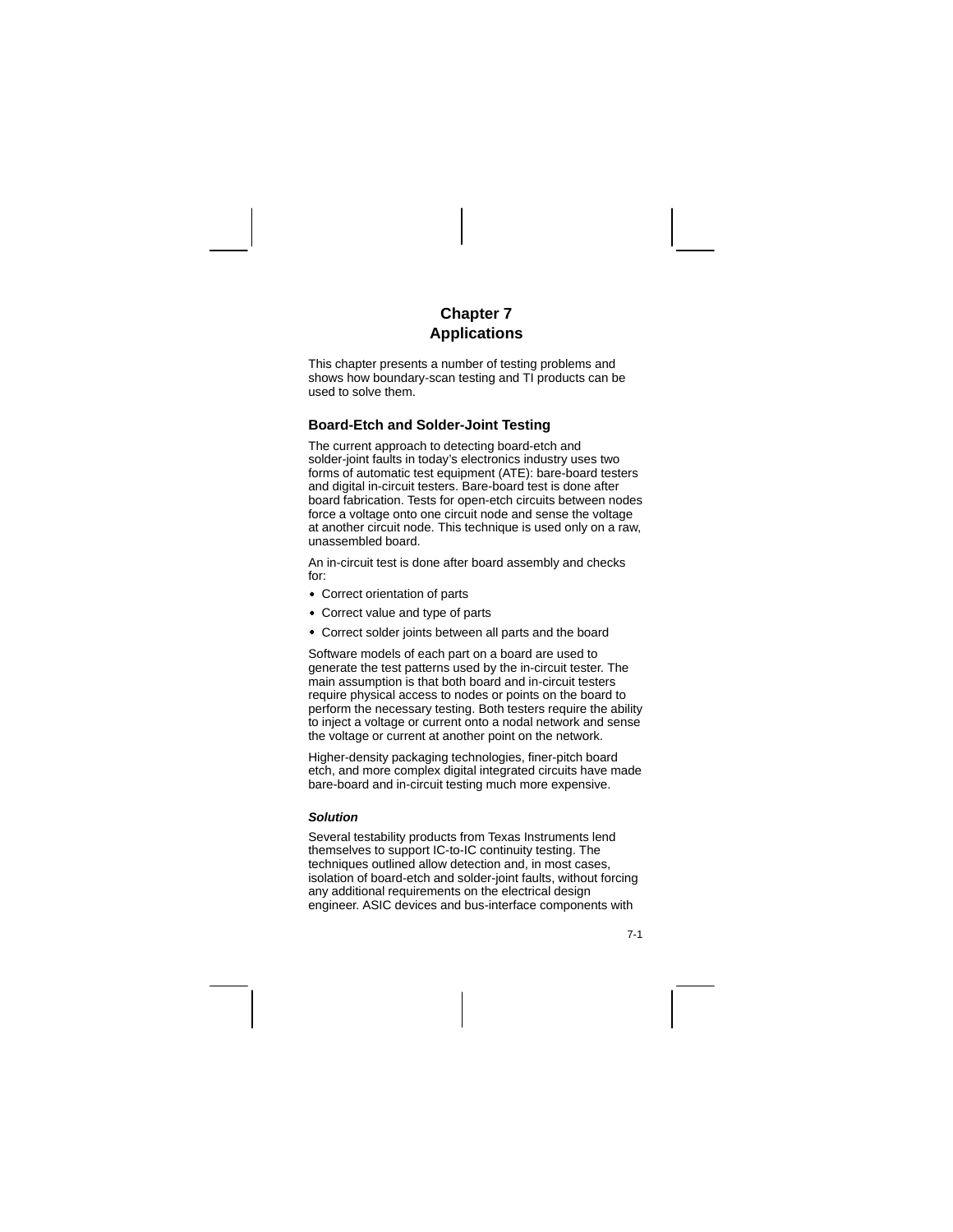boundary-scan cells (BSCs) allow controlled insertion of digital logic values onto a nodal network and provide the means to sample the digital logic values on the nodal network. Broken-etch and solder-joint faults can be detected and isolated in this manner.

### **Detailed Description**

In the simple circuit shown in Figure 7-1, one driver (IC #1) on a network drives digital logic values while the other receivers (ICs #2 and 3) sense changing values on the net. If multiple driver lCs exist on a network, each driver is allowed to drive, in turn, while all receivers sense to detect and isolate a fault to a specific driver or portion of the net.



#### **Figure 7-1. Etch**/**Interconnect Testing**

If an etch is broken on a network or an IC is not soldered to the board properly, then nodes of some ICs are not connected to nodes on others, as shown in Figure 7-2 and Figure 7-3 . When driver IC #1 drives, only IC #2 senses the correct logic value; IC #3 does not.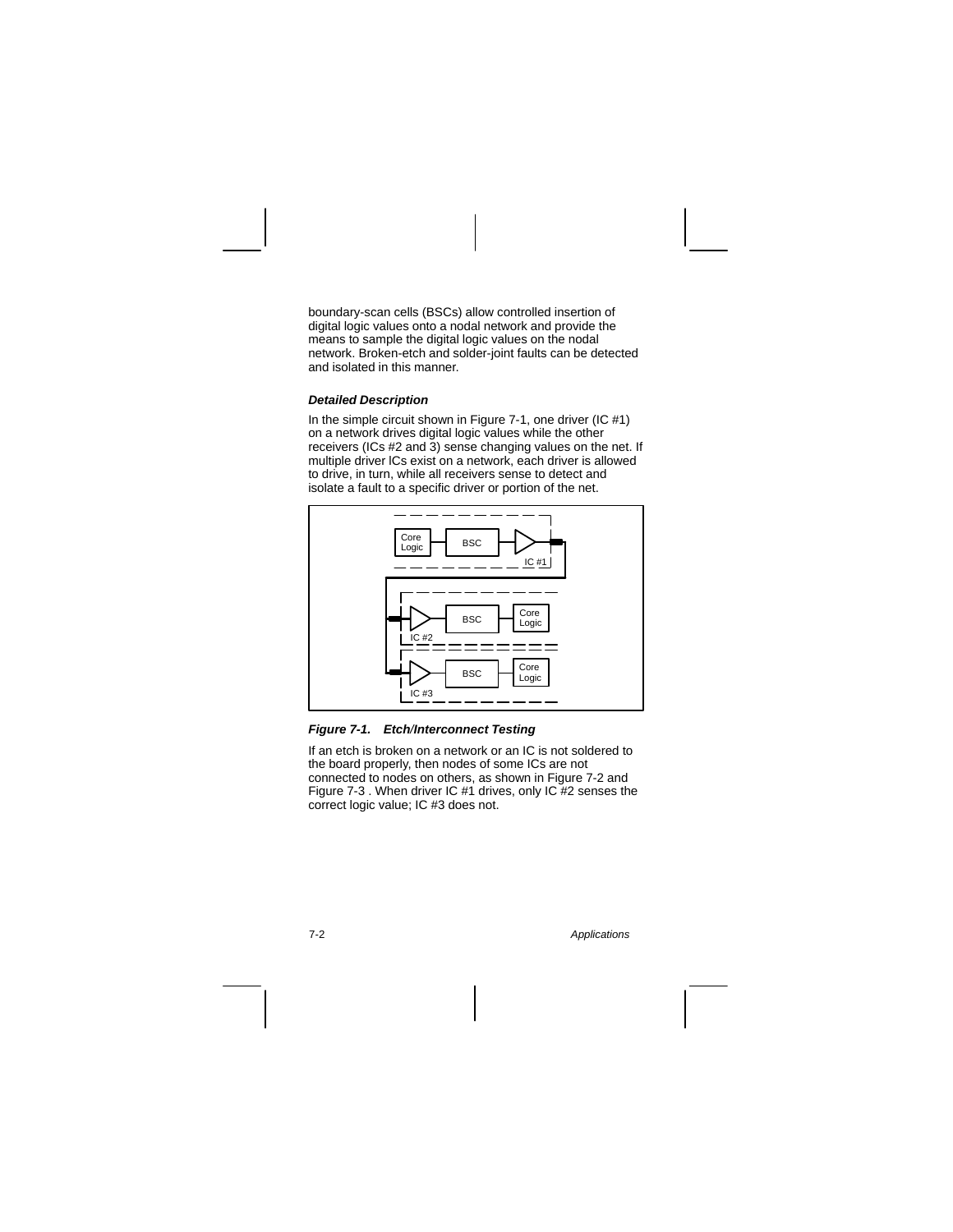





## **Figure 7-3. Open-Solder-Joint Condition**

If an etch is shorted to ground or power due to a solder fault, then none of the ICs are able to drive or sense the correct logic values. See Figure 7-4.



## **Figure 7-4. Short-to-Ground Condition**

The overall coverage of etch- and solder-fault detection and isolation depends on the percentage of a board's circuitry that has boundary-scan architecture. Only networks driven by BSCs or IEEE Std 1149.1-compliant ICs can be tested in this way; nonscan-controlled networks require conventional approaches.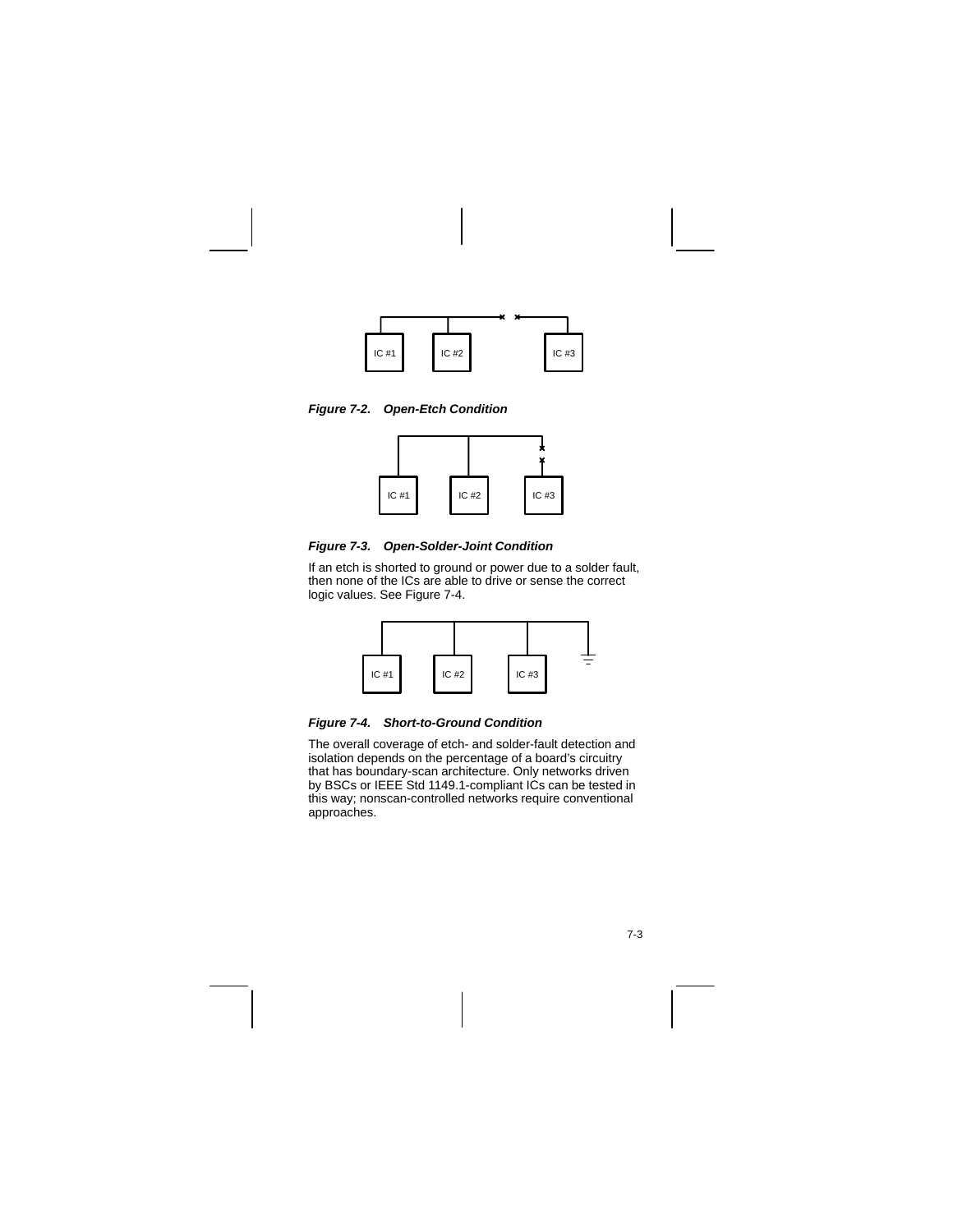Because the driver and receiver BSCs are in silicon within the ASIC, this technique can be used to test silicon bonding to package pins in the integrated-circuit foundry. A simple bond-out tester can drive a logic value to an input pin of an IC and the sensing function can occur on the BSC buffering the input to the core logic of the ASIC. The reverse procedure can be used on an output pin of an IC; the BSC driving the output of the core logic forces a logic value that the bond-out tester senses and records. See Figure 7-5.



**Figure 7-5. Bond-Wire Testing**

## **Summary**

The current technique used to detect and isolate board-etch and solder-joint faults remains unaltered. With TI's suite of testability products, board testing can be performed without external digital in-circuit testers. Boundary-scan architecture eliminates the need for physical probe points on printed-circuit boards that contain advanced-packaged, surface-mount integrated circuits. The need to develop part models for in-circuit test generation also is eliminated.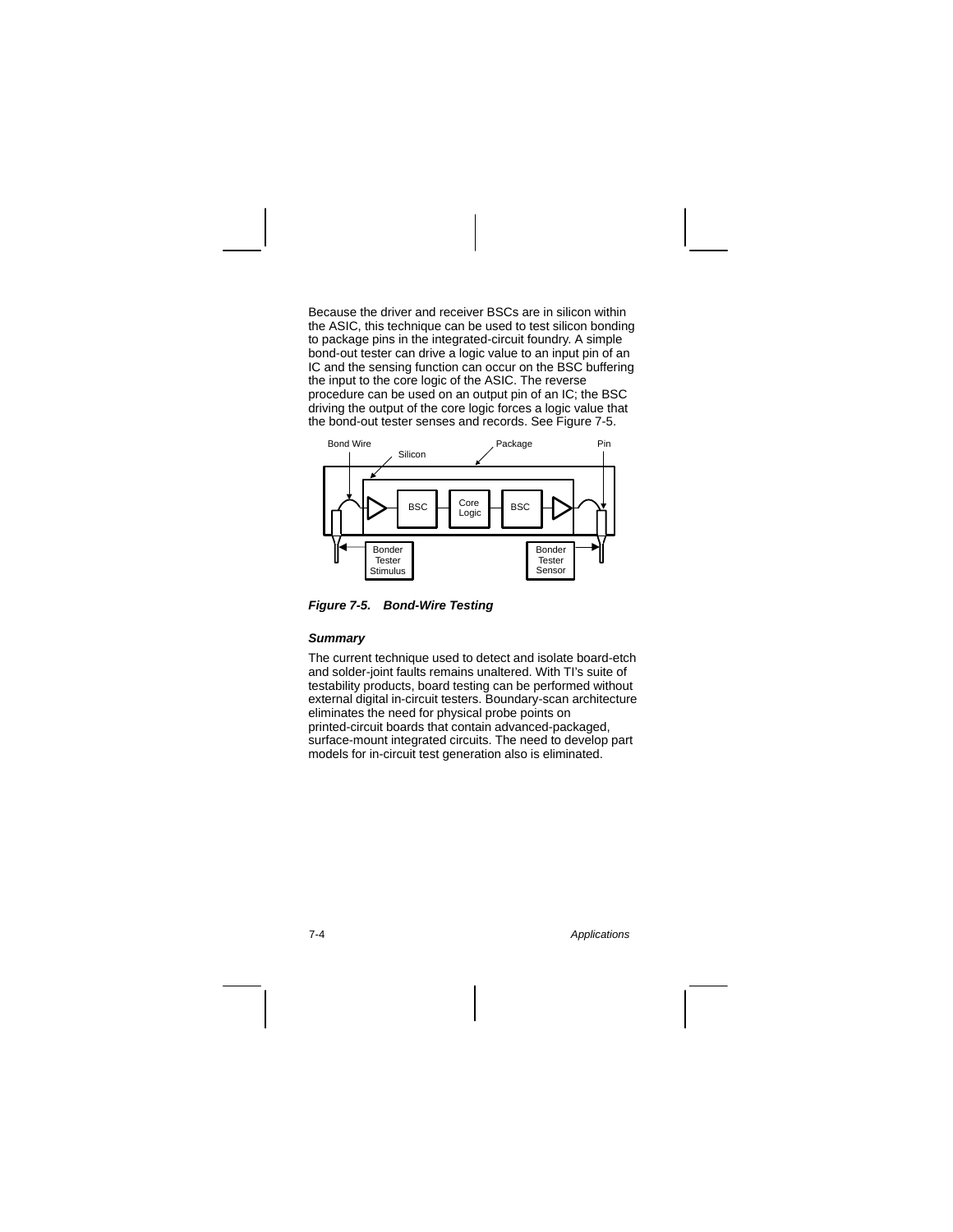## **Cluster Testing**

Complex digital designs use large-scale integrated circuits and ASICs to accomplish many functions on compact circuit boards. Not all logic functions are integrated, so discrete devices are still used for some functions. Discrete logic seldom includes boundary-scan test architecture due to the expense and complexity; these parts must be tested another way.

## **Solution**

Testing discrete logic functions on a board has to be done from the boundary of the logic cluster. Combinatorial logic is normally driven by and into sequential elements such as a register or a clocked ASIC. By replacing the register with a IEEE Std 1149.1-compliant device, or by using Texas Instruments IEEE Std 1149.1-compliant macro cells at the boundary of the ASIC, the cluster logic may be easily tested. By using members of TI's family of testability products, a higher percentage of circuitry may be tested while reducing the vector count necessary to perform a functional test.

## **Detailed Description**

Figure 7-6 shows a simple circuit incorporating combinational logic sandwiched between sequential logic.



**Figure 7-6. Cluster Testing**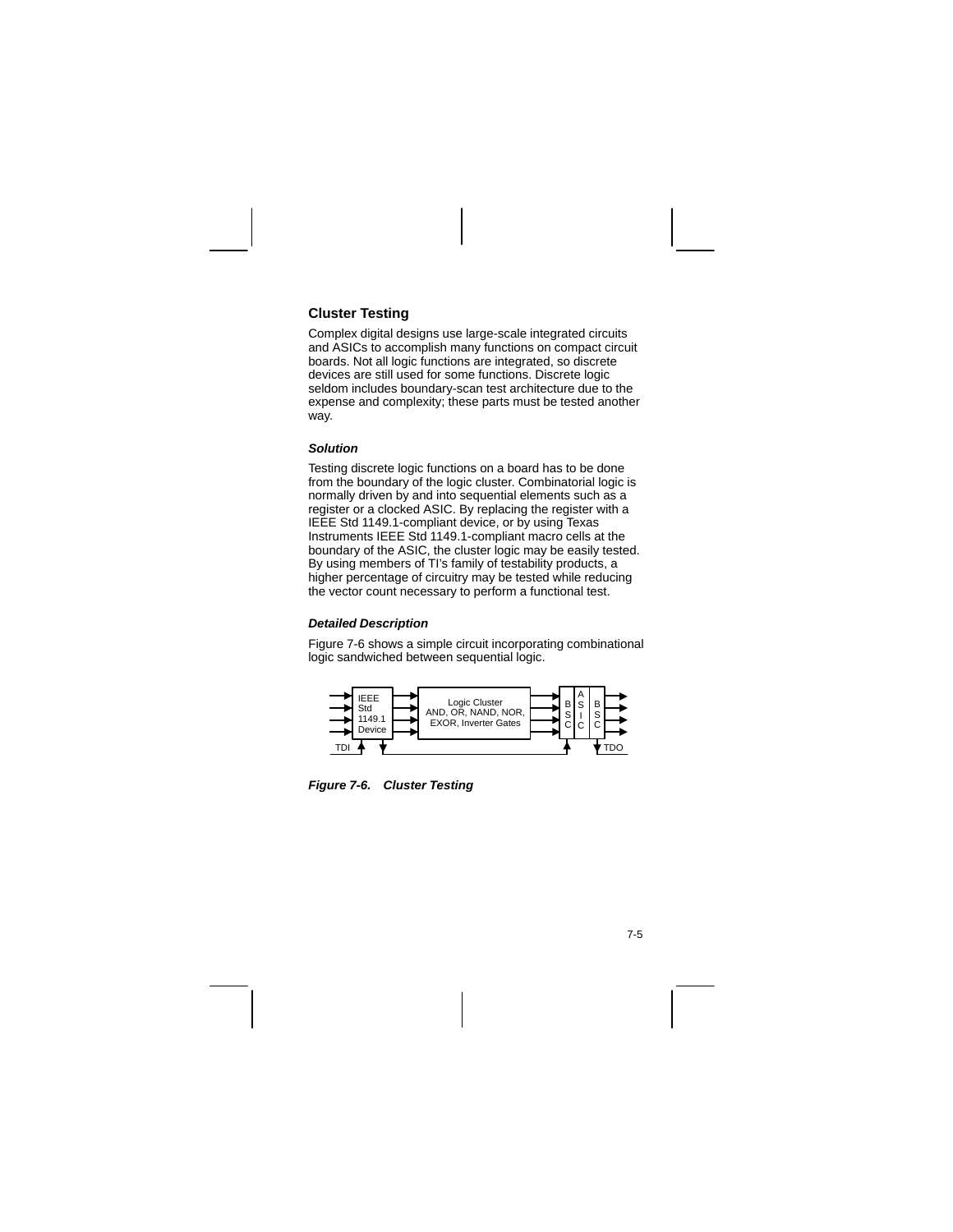During normal circuit operation, the IEEE Std 1149.1-compliant device drives the glue logic through to the BSCs in the ASIC. Two methods may be used to perform a test of the logic cluster using the TI family of testability products. There are benefits and drawbacks to both methods.

- 1. Method one is to scan a fixed-order set of test patterns called deterministic test vectors into the IEEE Std 1149.1-compliant device and sample the resultant data at the ASIC boundary.
- 2. Method two is to command the IEEE Std 1149.1-compliant device to output a pseudorandom pattern of data while the ASIC performs a parallel signature analysis of its inputs.

#### Deterministic Test Vectors

Deterministic test vectors scanned into the UUT can pinpoint a problem more easily than signature analysis. Since the exact input stimulus is known, the failing response can be detected. Deterministic test vectors perform a complete and meaningful test, but consume a lot of time and enough memory to store all vector data for both stimulus and response.

#### Signature Analysis

Signature analysis can be performed quickly and virtually automatically. After valid pattern generation and signature analysis seed values are obtained, the resultant signature can be checked against the correct value. This test can be performed at the scan clock speed and requires very little memory for data storage. However, the fault cannot be located without using an extensive fault dictionary.

Signature analysis requires that the IEEE Std 1149.1-compliant device be able to generate stimulus patterns and the ASIC be able to capture a signature of its inputs. This means that appropriate macro cells must be used as outputs of the driving device and as inputs to the boundary of the ASIC. These cells require additional space and additional circuitry to be incorporated into each BSC.

## **Summary**

Using the IEEE Std 1149.1-compliant family of testability products from Texas Instruments enables designers to add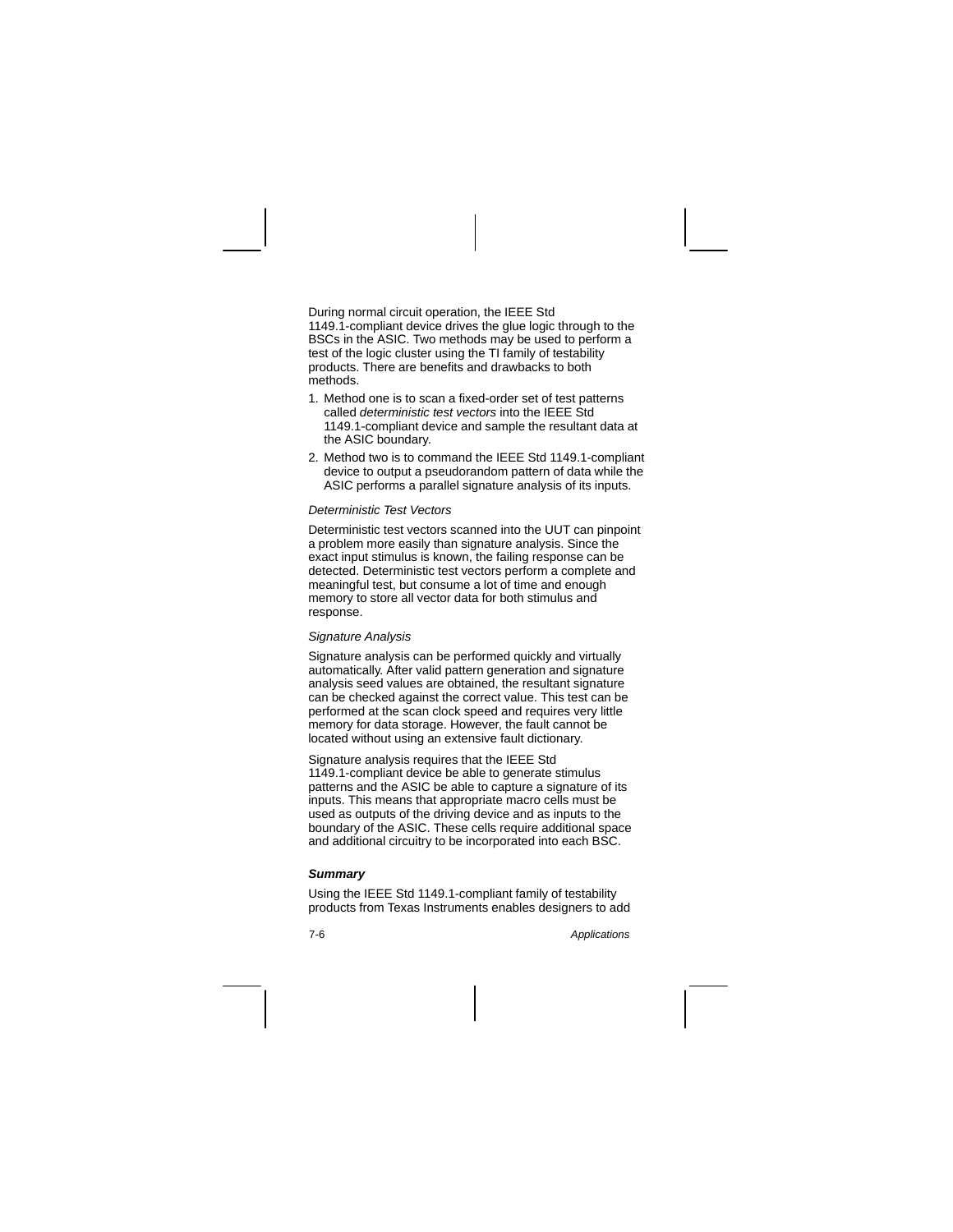features previously unachievable in their designs. It is beneficial to test glue-logic clusters using existing boundary-scan components that surround the logic cluster. This provides added value to the boundary-scan overhead built into a design's larger devices.

## **Board-Edge Connector Testing**

Board-to-board fault detection and isolation within a digital system have historically depended primarily on built-in test (BIT) software. This approach is adequate for detecting functional faults on boards, assuming that the processor executing BIT software can access the boards installed in the system. Backplane faults typically manifest themselves in these ways:

- Broken or bent pins on connectors
- Broken etch on a backplane motherboard
- Termination-network fault
- Bus contention on a bused network

Many bus faults in today's digital processor environments are so catastrophic in nature that the processor executing BIT cannot access the boards installed within the system to isolate the fault.

## **Solution**

In much the same way that boundary scan allows detection and isolation of etch and solder-joint faults on a PWB, surrounding the bus interface of a board with IEEE Std 1149.1-compliant devices allows detection and isolation of bus and connector faults. By placing IEEE Std 1149.1-compliant devices in a controlled test mode, each board, in turn, can drive the backplane bus while the other boards receive the driven logic values.

## **Detailed Description**

Broken etch on a motherboard backplane presents problems similar to that of broken etch on a PWB connecting integrated circuits; some boards cannot communicate to others past the etch break (see Figure 7-7). By placing the testability devices on each board into a controlled test mode,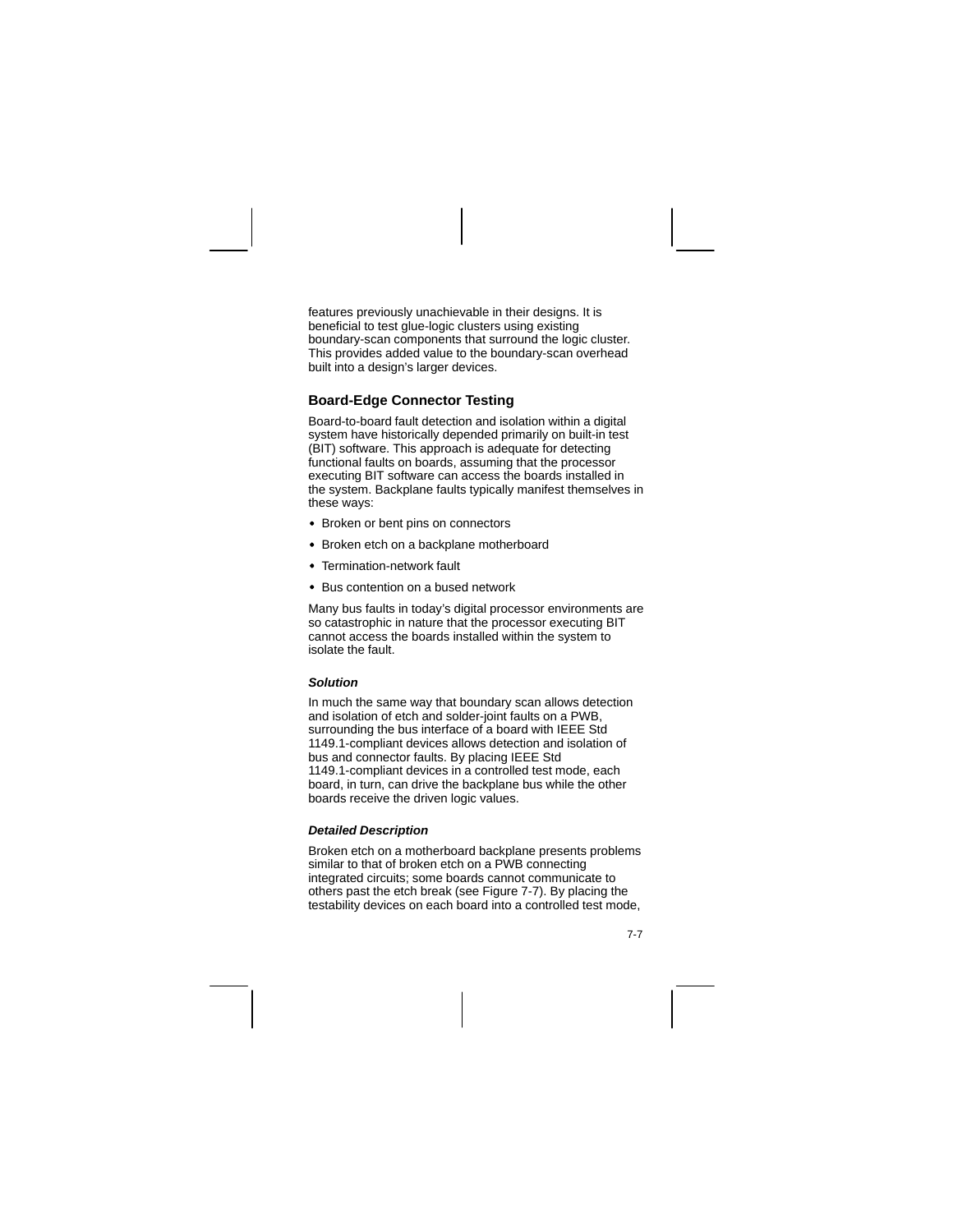one board at a time can drive logic data onto the bus while the others are receiving logic data. This method provides enough conclusive data to detect and isolate the continuity break.



## **Figure 7-7. Backplane Open-Circuit Fault**

A broken connector pin fault can be detected and isolated in the same manner as etch breaks; the board with a bad pin is not able to drive and receive data onto a particular channel on the backplane. See Figure 7-8.



## **Figure 7-8. PWB Connector Fault**

Termination network open or short to  $V_{CC}/$  ground shows up as a channel on the backplane that cannot be driven to a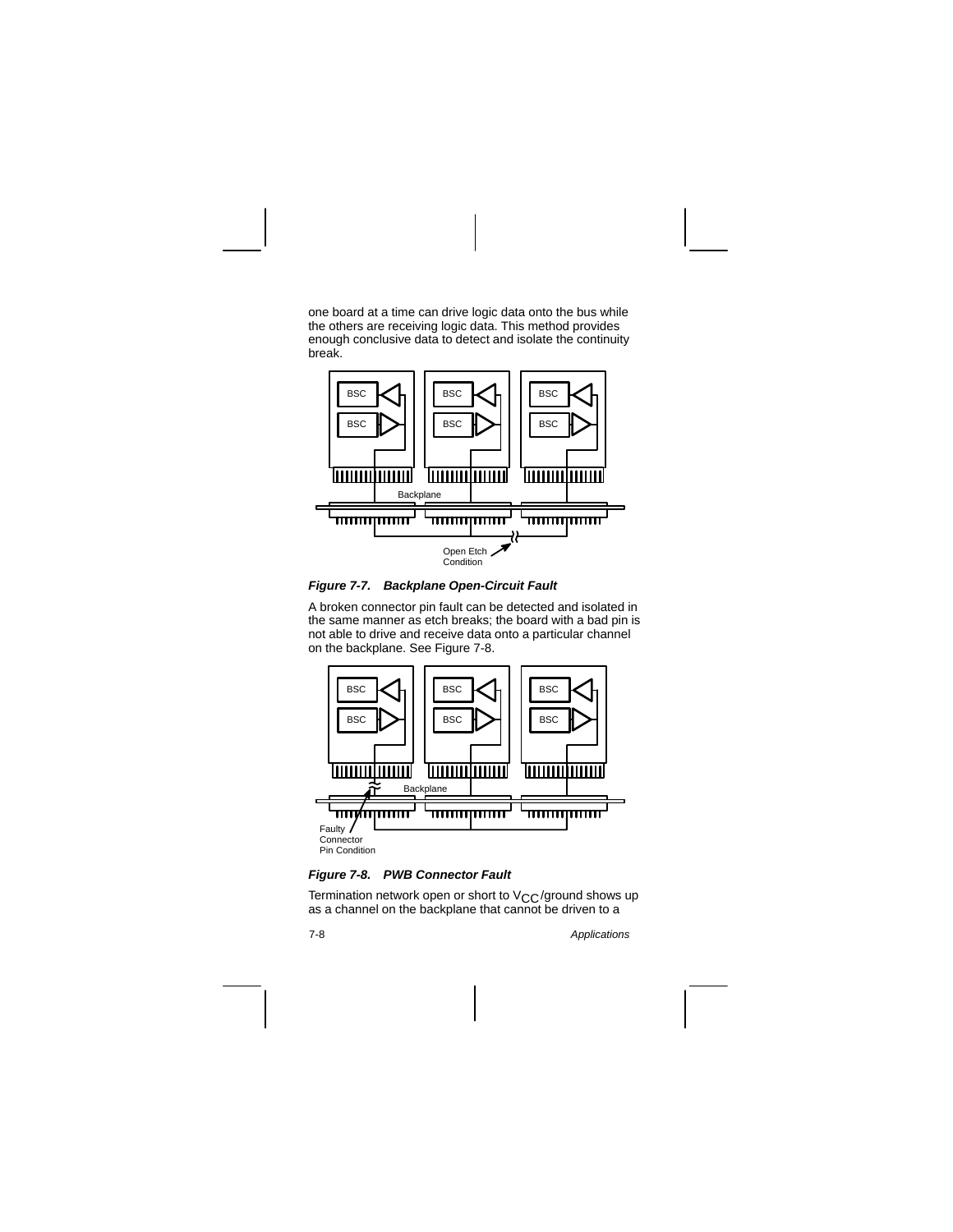certain logic state. The characteristic of this fault could be confused with a bus contention fault. See Figure 7-9.



**Figure 7-9. Backplane Short-to-Ground Fault**

Bus contention faults occur when a three-state bus driver is stuck in a functional-enable mode. The BSCs in a controlled mode can be disabled by the test circuitry, thus bypassing the functional-enable control. All of the tests described can be executed offline in a test mode or by built-in test (BIT) software interfacing to an IEEE Std 1149.1-compliant serial scan controller in the system.

## **Summary**

Board-to-board fault detection and isolation in a controlled offline test mode and concurrent background BIT execution can be dramatically improved by using boundary-scan testability devices within the bus interface circuitry of each board installed in a system. Boundary-scan architecture at the backplane-interface can increase fault isolation by masking some interface logic from the circuitry under test.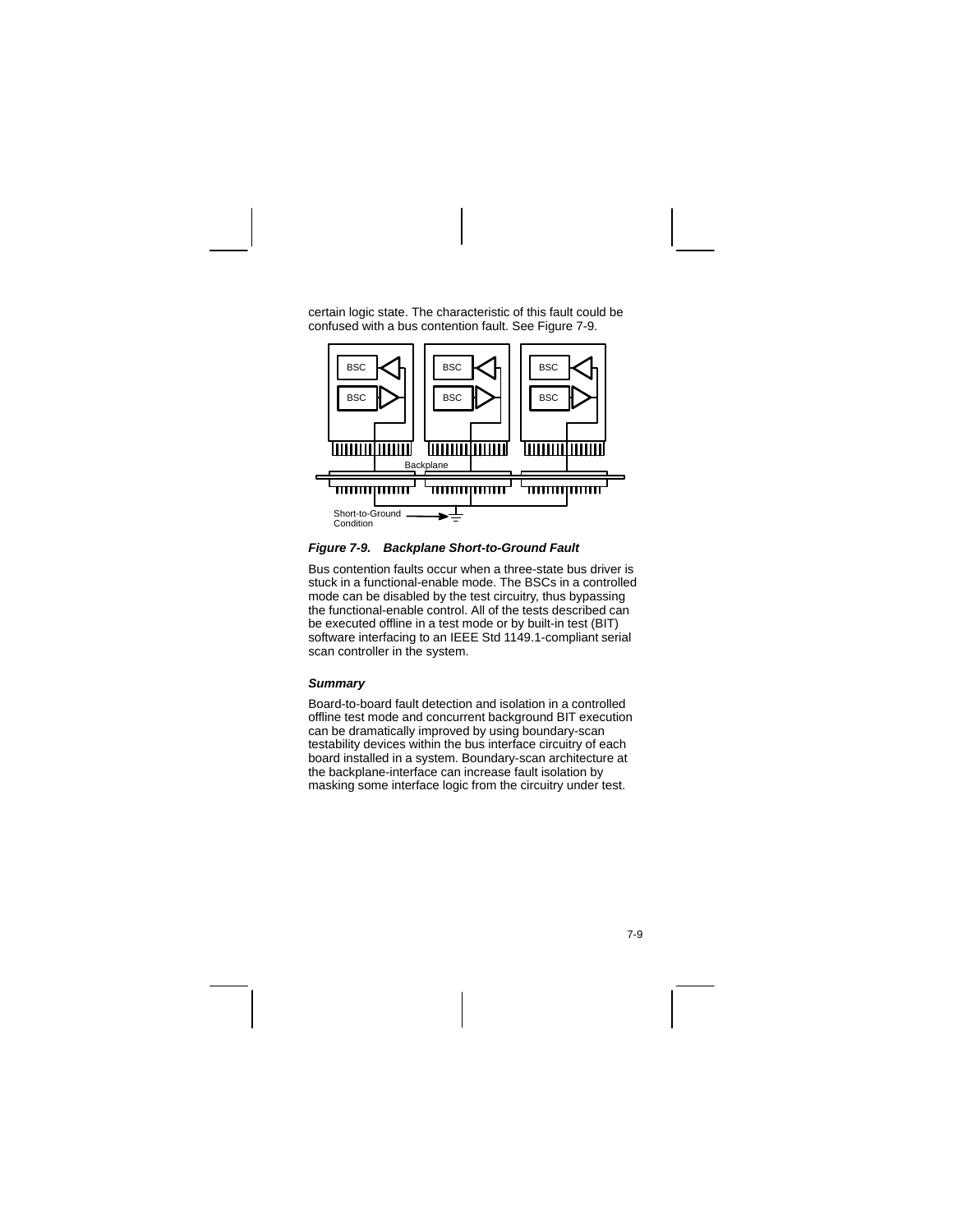## **ASIC Verification**

Very-high-density ASIC devices pose severe barriers to all testing, beginning with design verification and continuing with test and verification of the manufactured part.

### **Solution**

IEEE Std 1149.1-based testing can be used for testing and verifying ASIC devices if the design process, beginning with design specifications, includes scan-based testing. This example cites the development of a vector processor ASIC with 165,000 gates.

### **Detailed Description**

The test logic in the vector processor includes internal scan and built-in emulation logic, in addition to boundary scan and the optional INTEST capability. The emulation capability includes control of the processor, implementing RUN, STOP, SINGLE-STEP, and EXAMINE/MODIFY internal registers, and real-time breakpoints.

#### Test Development

Design verification, test hardware, and test software are developed concurrently with the ASIC. Verification code consists of two types of tests:

- Scan-based tests and diagnostics
- Embedded test code

A boundary-scan test tool is used to execute and monitor boundary-scan tests. The tests are used to verify test bus operation, scan path integrity, internal-register access, core-logic operation, and IC-to-IC interconnects. An expanding set of scan-based utilities and special-purpose test programs are written to perform specific tests or troubleshoot hardware problems. These utilities are developed from the time hardware integration is begun.

In addition to the scan-based tests, embedded test code is developed in microcode to verify instruction set execution, register and memory decode, memory access, and input/output operations. The embedded tests target functional logic and verify at-speed operations.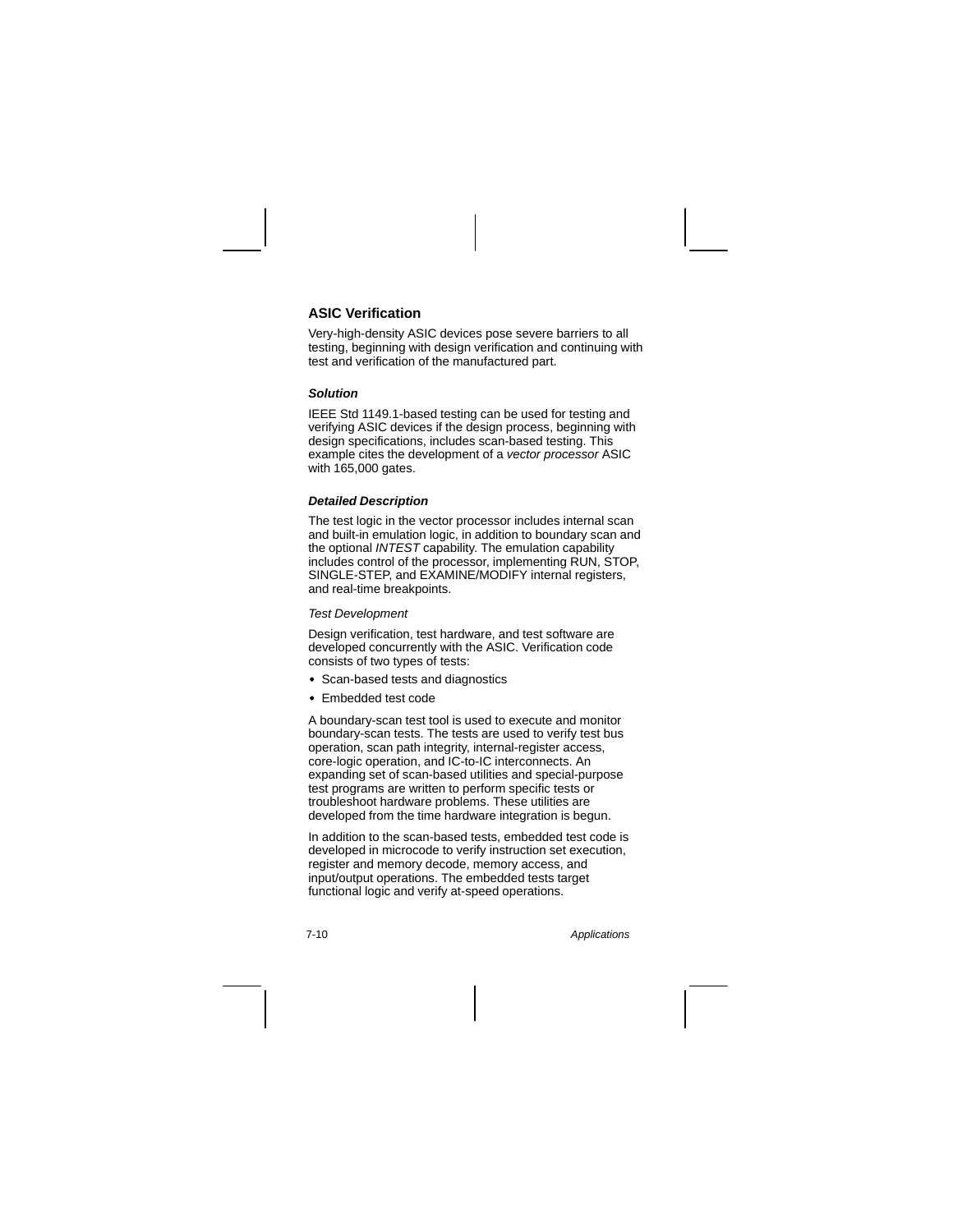#### Design Verification

The vector processor ASIC in the design incorporates extensive internal scan paths and breakpoint logic controlled via the IEEE Std 1149.1 test bus. Key registers that are accessible via scan include the address and data register files, ALU and multiplier pipeline registers, and the program instruction register.

Initial checkout of the vector processor includes scan path integrity and internal register access using internal scan and boundary scan. The first devices contain nonfunctional microcode RAM, therefore an alternate plan is devised to use IEEE Std 1149.1 to validate all other circuitry.

The vector processor checkout uses the boundary-scan architecture to perform register reads and writes and simple operations to verify microcode execution. Simple microcode operations are tested by scanning an opcode into the instruction register and clocking the processor using boundary scan.

A test routine is developed in C++ that automates the microcode execution steps. The program reads microcode-object files, scans the instruction into the instruction register, clocks the processor, and reads the program counter to locate the next instruction. As each instruction is executed, the program dumps the accumulator and status registers to allow monitoring of each instruction. This process is repeated for each microcode routine until all microcode is executed and nearly all processor functions are verified using the "bad" vector processors. Many weeks are saved while waiting for new vector processors.

#### **Summary**

Design verification, hardware test, and software integration represent significant challenges. Anticipating this, many design-for-test and integration capabilities need to be incorporated into the device to ensure controllability and observability of embedded functions. IEEE Std 1149.1 provides the primary method for design verification, hardware/software integration, and hardware test.

Test and interaction issues in this case were aggravated by the lack of physical access caused by the small geometry of the module. Boundary-scan testing saved a significant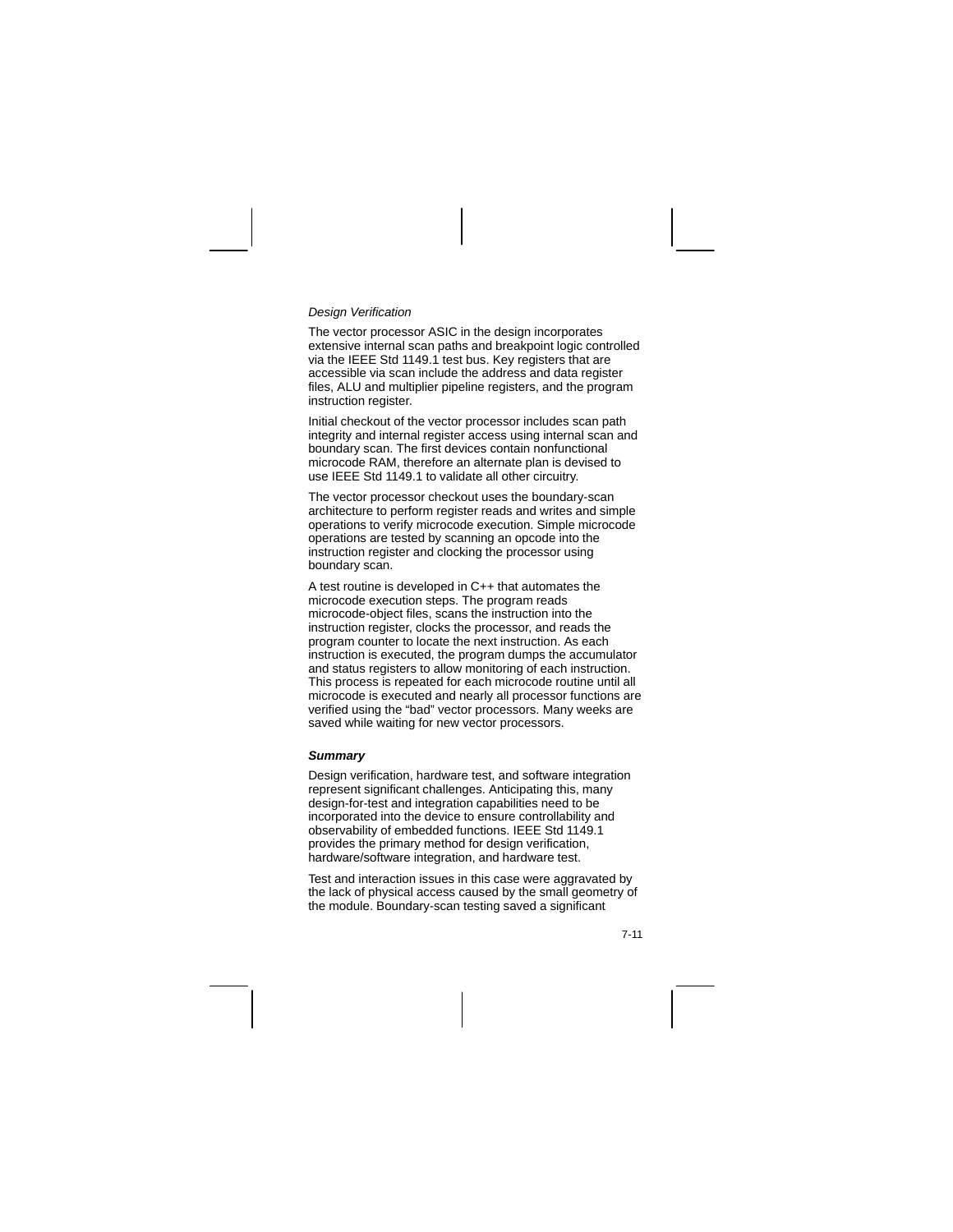portion of the design verification effort that would have been required for the less-effective conventional physical access methods.

## **Memory-Testing Techniques**

The steady increase in memory density has led to the increased use of high-capacity memory boards in today's electronic systems. It has also encouraged the use of embedded memory within microprocessors, digital signal processors (DSP), and ASICs. As a result, testing of these boards and devices has become more complex. Large-capacity memory boards require very long test execution times for adequate fault detection. Large bus sizes (32 bits) and high bus fanout further complicate the problem of isolating component faults. Embedded memories, which often make up a significant portion of the device area, create additional difficulties due to a lack of test access.

## **Solution**

The use of scan-path technologies can simplify the problem of testing large memory arrays within a system or embedded memories within a device. Scan-path devices such as TI's bus-interface components can be used to partition large memory device arrays into smaller, more easily testable arrays to increase component fault isolation. In addition, the use of TI's IEEE Std 1149.1-compliant macro cells within ASIC devices provides controllability and observability of embedded memory that is normally inaccessible. Memory test times can be reduced through the efficient partitioning and testing of several memory arrays (on a board or within a device) in parallel.

## **Detailed Description**

Figure 7-10 shows a 256  $\times$  8 memory array, associated bus interface, and control logic configured to test various memory-pattern-generation techniques. This configuration allows for explicit read/write operations using IEEE Std 1149.1 EXTEST and SAMPLE instructions. In addition, the components have a BIST capability (controlled by IEEE Std 1149.1 instructions) used to perform memory read/write operations. The test results shown in Table 7-1 compare explicit scanning in the RAM array address, data, and strobe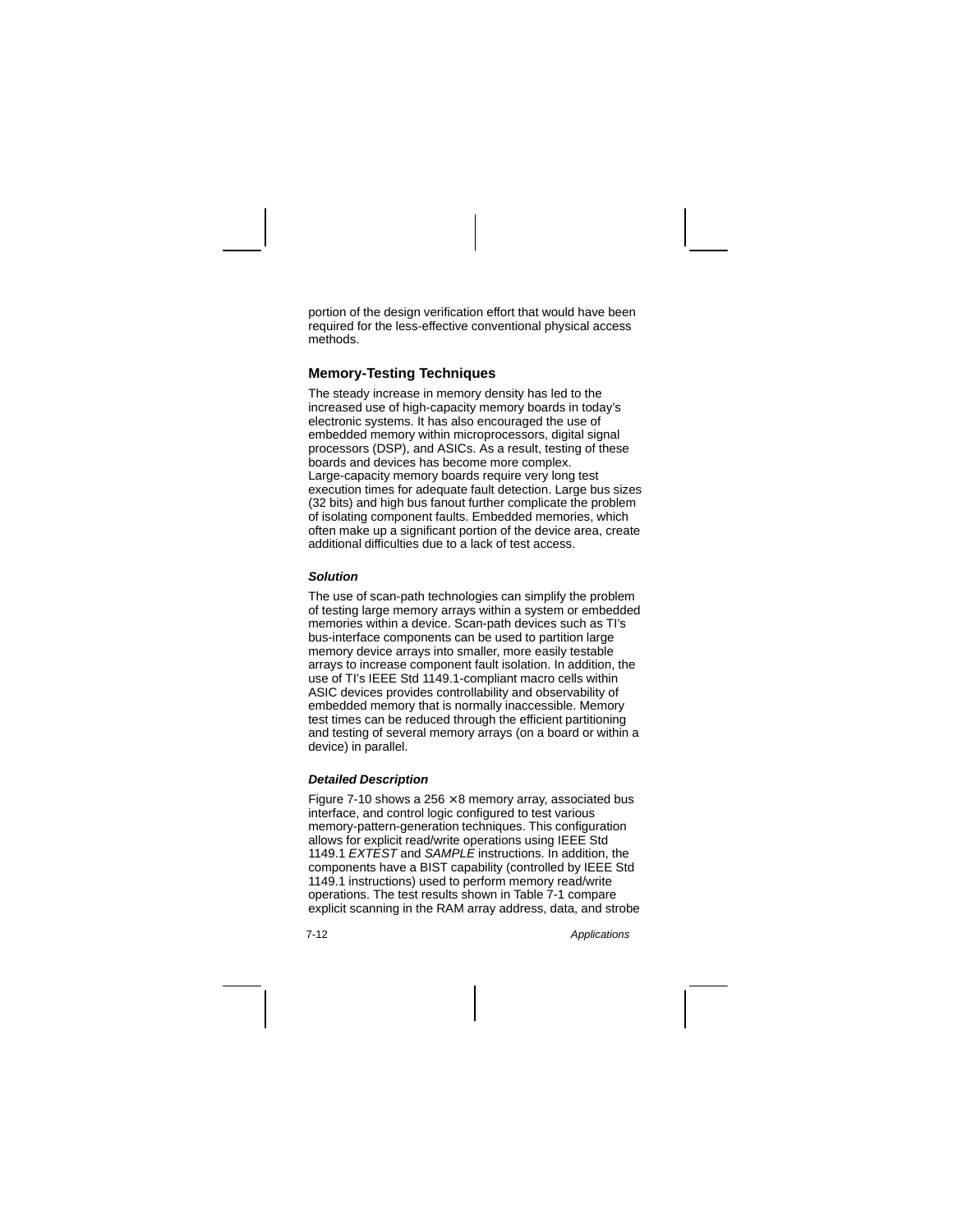signal to using an IEEE Std 1149.1-instruction-controlled BIST to generate address, data, and strobe signals automatically at the test clock (TCK) rate of 6.25 MHz.



**Figure 7-10. Block Diagram of Simplified Boundary-Scannable RAM Interface**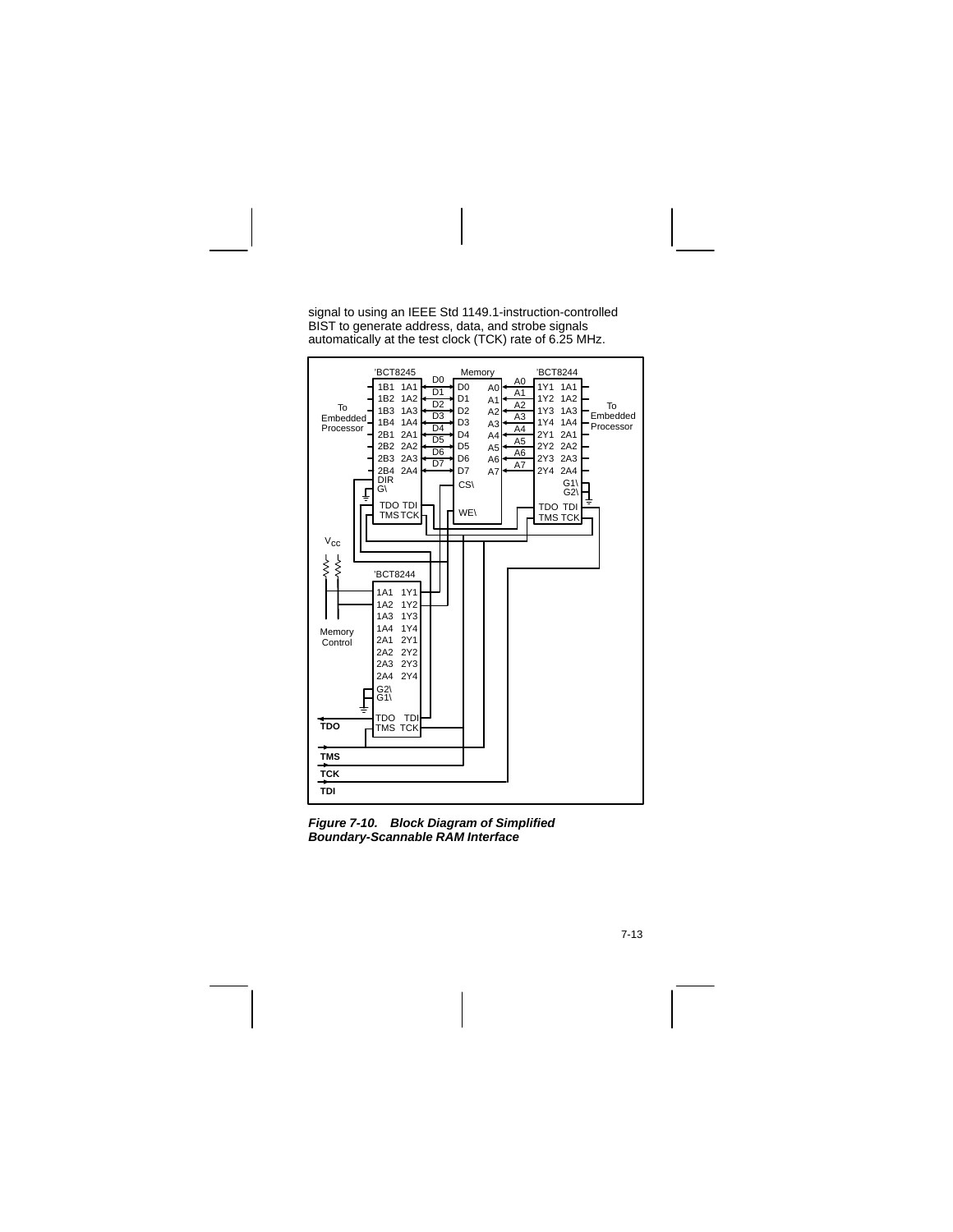| Mode                                                | 256<br>Accesses   | 1,000,000<br>Accesses |
|-----------------------------------------------------|-------------------|-----------------------|
| <b>IEEE Std 1149.1</b><br>(With BIST Capabilities)  |                   |                       |
| Time to Apply                                       | $0.00041$ seconds | $< 0.01$ minutes      |
| Number of Scans                                     | 7                 | 28,000                |
| Number of Patterns                                  | 512               | 2.000.000             |
| <b>IEEE Std 1149.1</b><br>(Using EXTEST and SAMPLE) |                   |                       |
| Time to Apply                                       | 5.625 seconds     | 375.00 minutes        |
| Number of Scans                                     | 512               | 2.000.000             |
| Number of Patterns                                  | 512               | 2.000.000             |

#### **Table 7-1. Access Rates of IEEE Std 1149.1 Devices With and Without BIST**

Table 7-1 shows that the BIST controlled by IEEE Std 1149.1 instructions overcomes the limitations of conventional memory testing. Using boundary-scan EXTEST and SAMPLE/PRELOAD solves the direct physical access problem, but it is time consuming. By using BIST circuitry embedded within the functional logic surrounding large memory arrays, IEEE Std 1149.1 tests can be designed to emulate closely the characteristics and timing speeds of the memory being accessed. TI's bus-interface components offer the IEEE Std 1149.1-controlled BIST functionality required to test memory, while providing the electrical signal conditioning and buffering a design engineer typically designs around a microprocessor.

In a similar fashion, TI's family of IEEE Std 1149.1-compatible cells can be used within an ASIC device to provide access to embedded memory normally inaccessible through external pins. The IEEE Std 1149.1-compatible cells support the same self-test features as the bus-interface devices (PRPG, PSA, Toggle 1/0 modes), which further simplify memory testing. Additional features such as programmable PRPG and PSA taps, built-in comparison logic, maskable PSA/comparison inputs, and bidirectional cells provide even more flexibility in self-test design. These features can be used with a built-in test controller to create an autonomous BIST for the memory array and/or other functions within the device.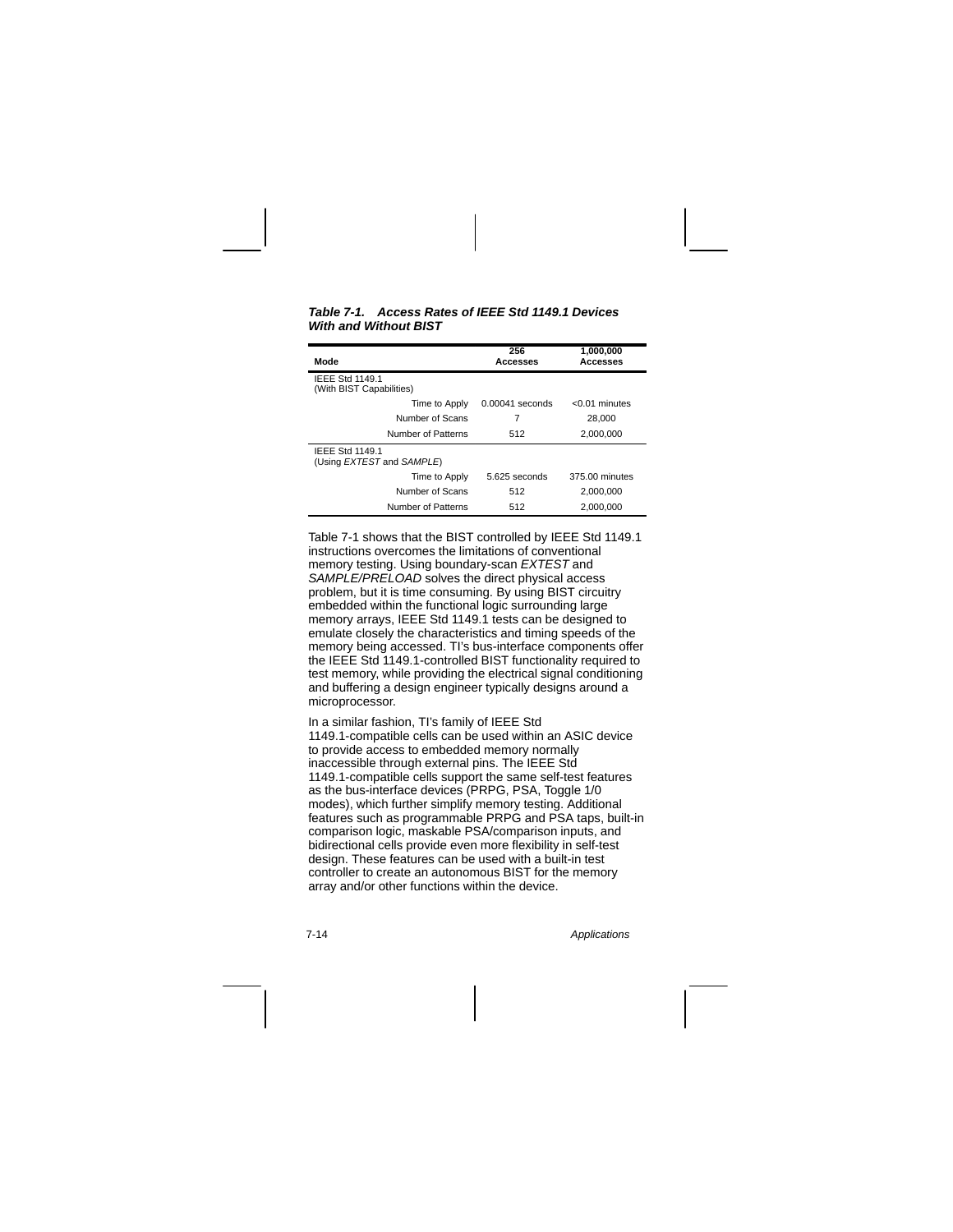The use of IEEE Std 1149.1 cells in performing read/write tests on RAM is shown in Figure 7-11. Address sequencing is performed using the PRPG mode. The PRPG and toggle modes automatically generate data patterns to be written to the memory cells under test while the memory write enable is controlled by direct scan. When reading from memory, data patterns are verified using the comparison logic in the IEEE Std 1149.1-compatible cells. This is possible since each IEEE Std 1149.1-compatible cell can latch and remember the last data pattern that was written when configured correctly. During memory reads, the latched pattern is fed back for comparison with the data being read. A pass/fail signal for the test can be generated by combining the comparison outputs of each IEEE Std 1149.1-compatible cell.



**Figure 7-11. Testing Embedded RAM**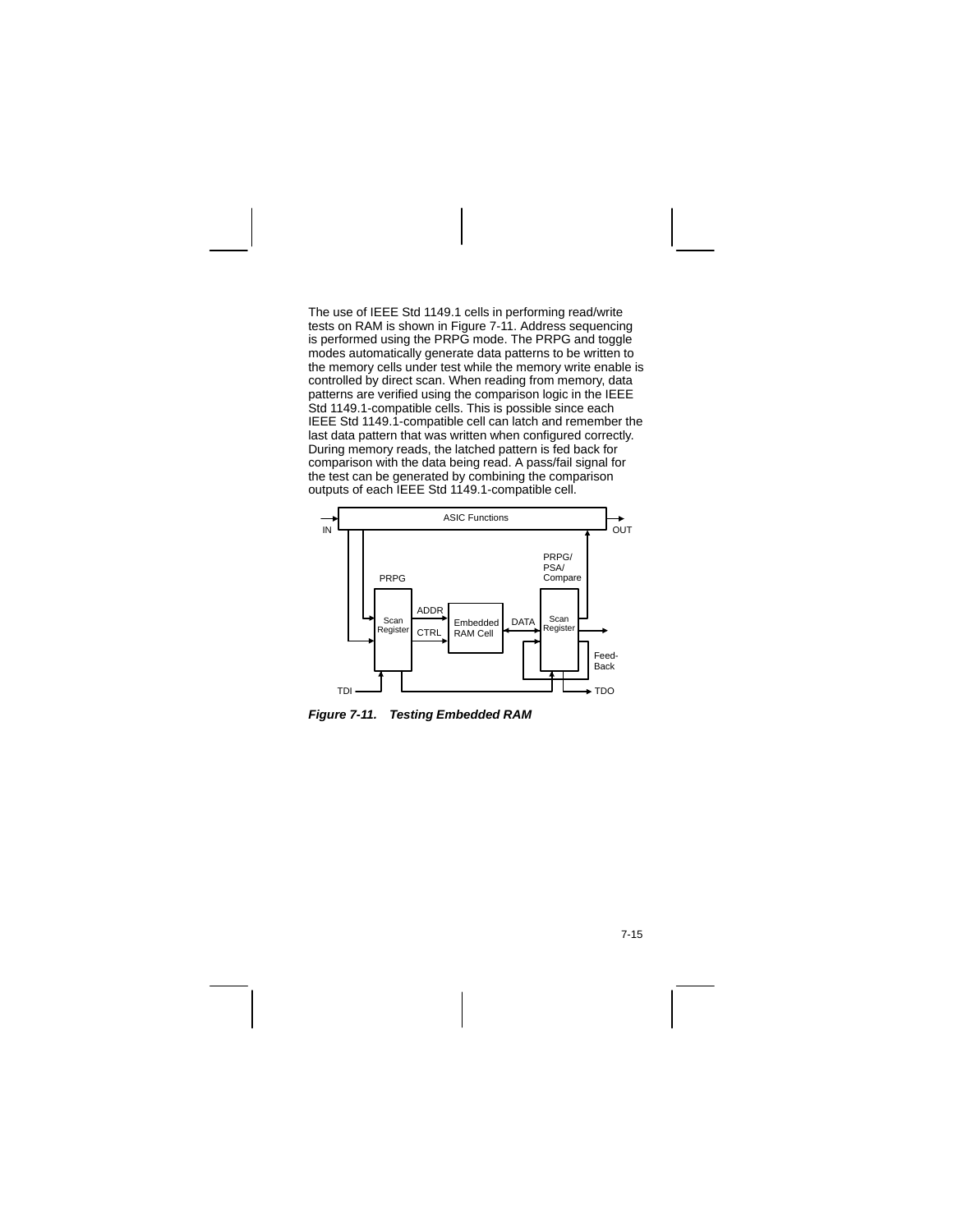A similar testing method can be used when testing read-only memory (ROM) embedded within a device, as shown in Figure 7-12. During ROM tests, address sequencing and read enables are controlled as in Figure 7-11, and the PSA mode is used to compress the data output into a representative signature. If desired, comparison logic can be used to compare the calculated signature with a known good signature to generate a memory pass/fail signal.



**Figure 7-12. Testing Embedded ROM**

#### **Summary**

The use of TI's bus-interface components and boundary-scan cells provides increased fault detection and isolation capabilities when used to partition large-capacity memory boards and devices with embedded memory. The increased partitioning allows the use of parallel testing and autonomous built-in self test, greatly reducing the overall test execution times normally attributed to memory testing. IEEE Std 1149.1 bus-interface components provide simple replacements for buffers and transceivers that are normally used in memory system design, while creating little impact on system performance. TI's boundary-cell library is a completely configurable set of test cells that allows the designer to create sophisticated test structures (such as built-in self test for memories), while requiring only a minimal knowledge of test engineering principles.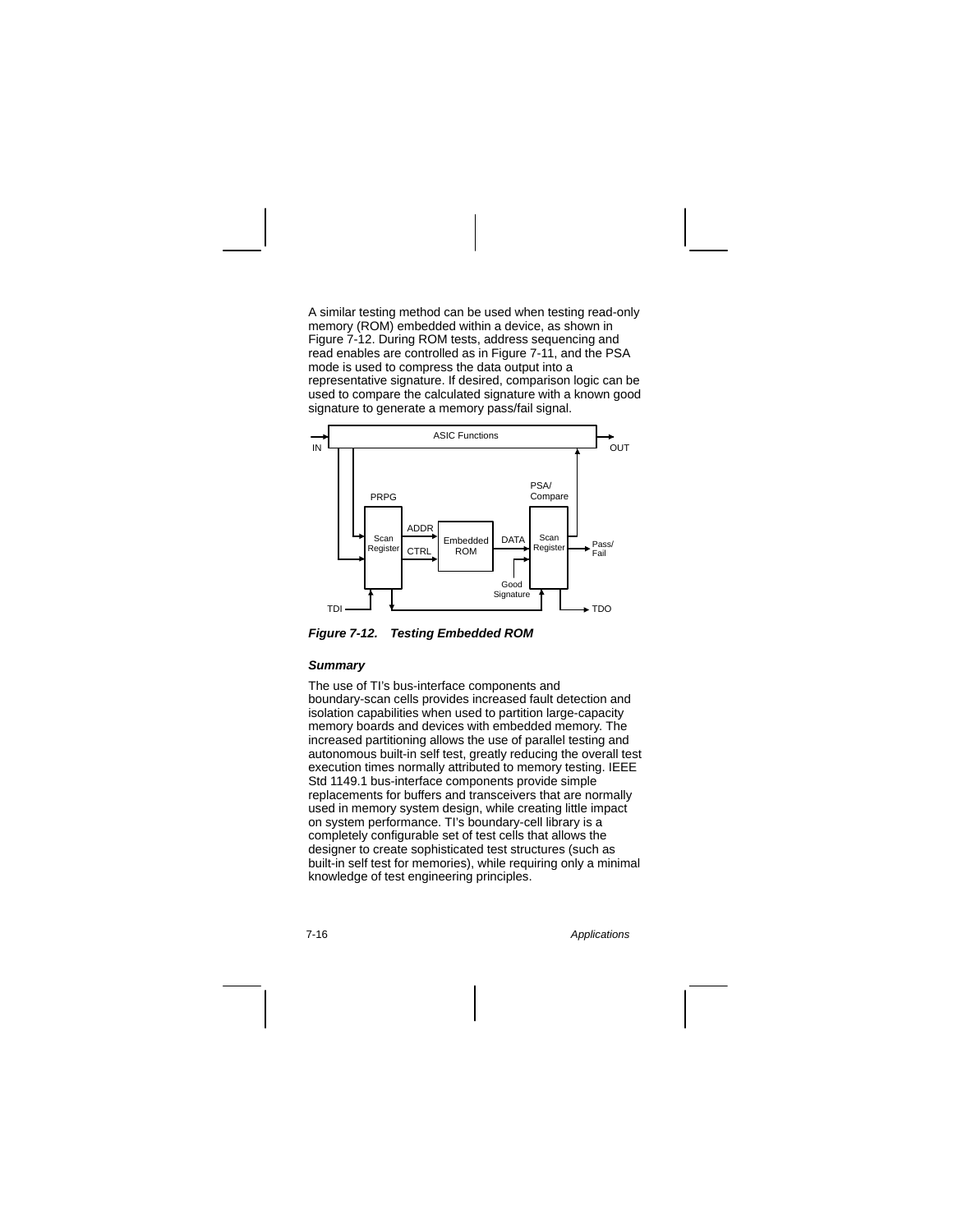## **Backplane Multidrop Environment**

The backplane environment, which carries many signals in parallel to all the boards, contains certain conditions not found in other test situations. A typical backplane with a complement of boards (such as a computer that uses different accessory boards) may be configured differently for different purposes. In other cases, certain boards may be capable of interacting independently of normal backplane activity, and some boards may include BIST. For maximum usefulness and short test times, a test program must accommodate a partially populated backplane, while allowing more than one board to be active at a time.

IEEE Std 1149.1 was developed to serially access ICs on a board, but it also can be used to access boards installed in a backplane. By making simple hardware modifications to the backplane circuitry, ring or star backplane configurations can be accessed using normal IEEE Std 1149.1 commands.

In a backplane configured as a ring (see Figure 7-13), all boards directly receive the TCK and TMS control outputs from a primary test-bus controller (TBC). The scan path is daisy chained between the TBC's TDO output and TDI input. During a test, the TBC drives TMS and TCK to scan data through all boards in the backplane, through the TDO/TDI bus connections. A serial path works only if all the boards are present and can scan data from their TDI input to TDO output. A missing or faulty board breaks the path, so the TBC cannot scan data through the backplane.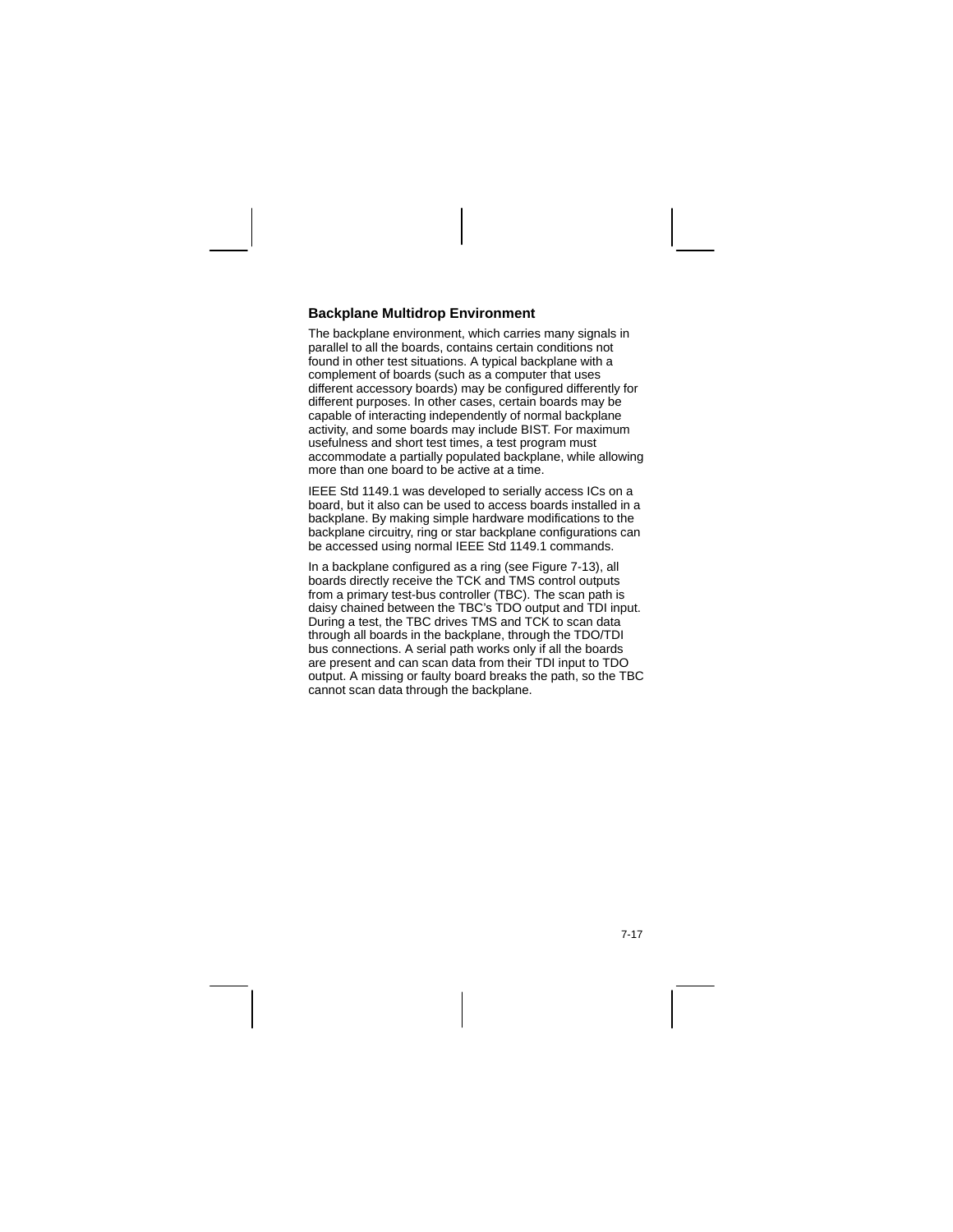

## **Figure 7-13. Backplane Ring Configuration**

In a backplane star configuration (see Figure 7-14), the TBC drives TCK and TDI directly to all boards and each board outputs a TDO signal to the TBC. Each board requires a unique TMS signal from the TBC and a separate circuit trace for each signal. During testing, only one board is enabled at a time and only the TMS signal for that board is active. In a backplane with 50 boards, the TBC needs 50 individual TMS signals, with circuit traces for each. Another drawback is that only one board can be scanned at a time.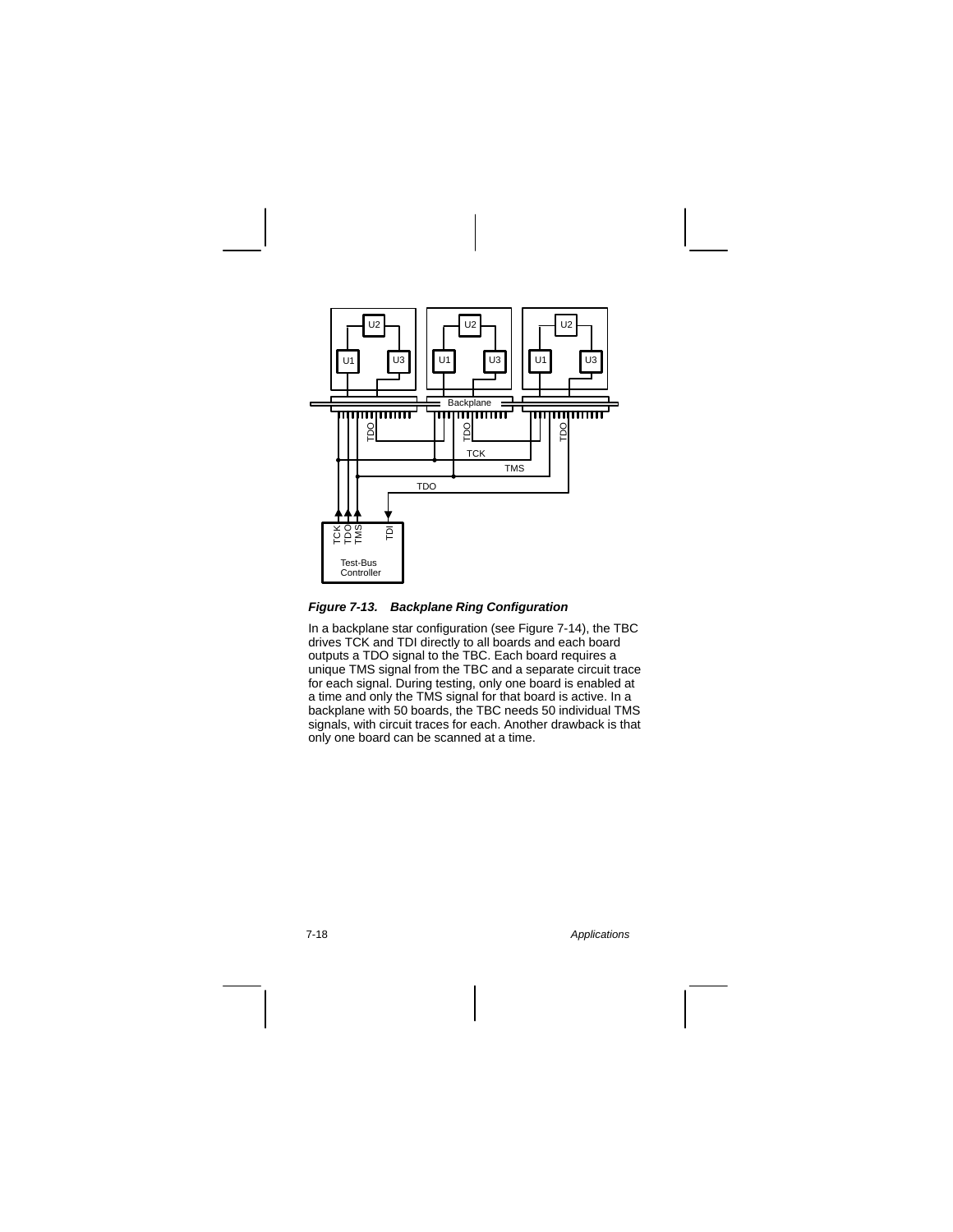

**Figure 7-14. Backplane Star Configuration**

## **Solution**

A new serial bus protocol has been developed by Texas Instruments that is interpreted by a TI device called the Addressable Scan Port (ASP) (SN74ABT8996<sup>+</sup>). This device provides linkage between IEEE Std 1149.1-compatible boards and a backplane. The ASP becomes the IEEE Std 1149.1 input bus for each board in the backplane. It intercepts the protocol on the normal incoming IEEE Std 1149.1 signal wires, allowing it to connect or disconnect its board with the IEEE Std 1149.1 bus on the backplane. Once connected, the board can communicate using the IEEE Std 1149.1 protocol.

The ASP protocol is invoked when the IEEE Std 1149.1 bus is in one of the following four TAP states: Test-Logic-Reset, Run-Test/Idle, Pause-IR, or Pause-DR.

SN54ABT8996, SN54ABT8996 10-Bit Addressable Scan Ports Multidrop Addressable IEEE 1149.1 (JTAG) TAP Transceivers, Literature Number SCBS489A, Texas Instruments 1996.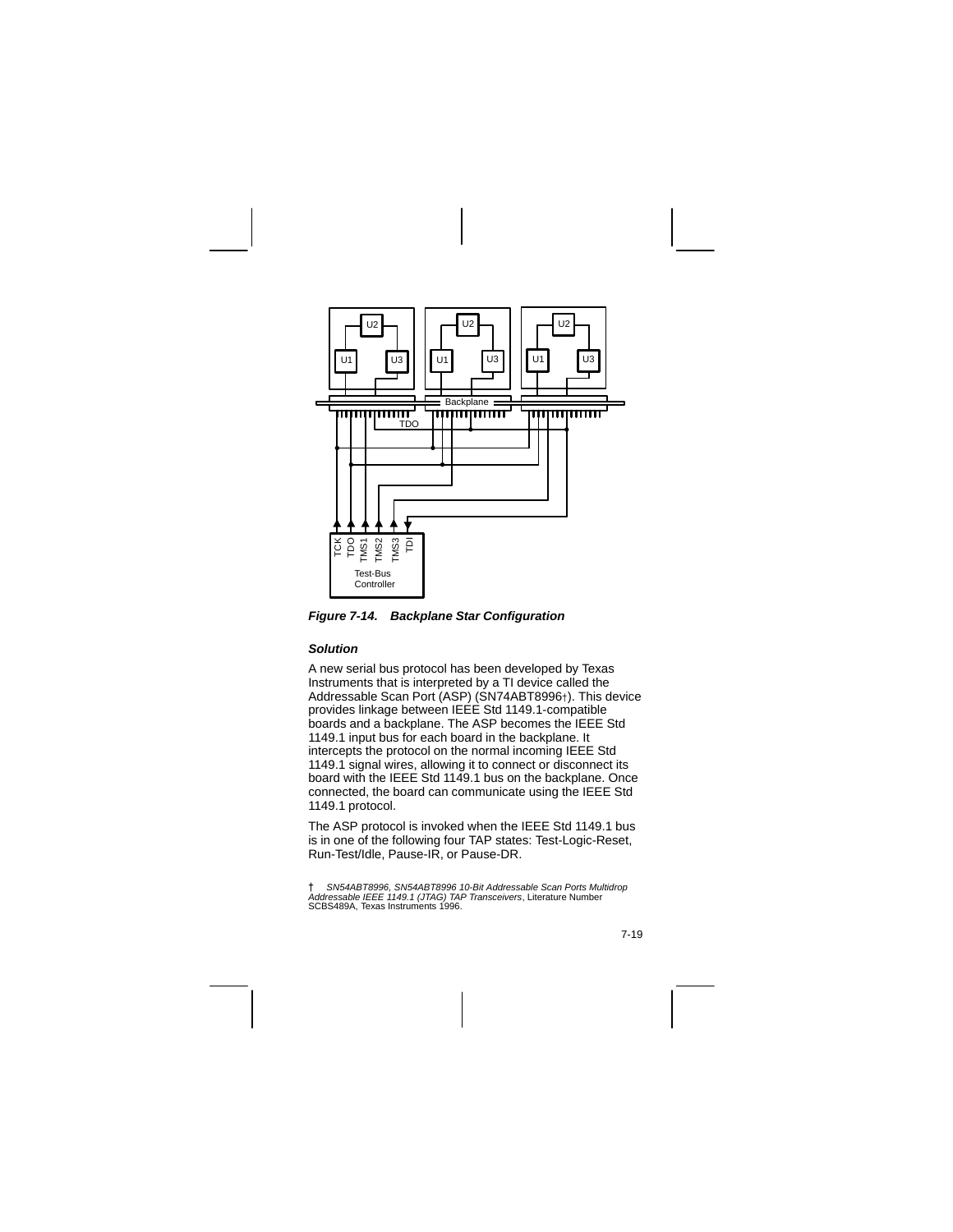The protocol can address and select any ASP-equipped board in the backplane. After the board is connected to the IEEE Std 1149.1 bus, the ASP simply passes data through to the bus so normal operation can resume.

## **Detailed Description**

Figure 7-15 shows a backplane with ASP devices on each board, allowing individual boards to be configured and active simultaneously.



## **Figure 7-15. Backplane With ASP-Equipped Boards**

For example, if the interconnects between two boards are to be tested, it is necessary to select and scan the first board to output a test pattern, then select the other board to receive the test pattern. The ASP makes it possible to select and scan the second board without resetting the first board. During operation, each pattern of the interconnect test is scanned out of the receiving board before a new pattern is scanned into the driving board.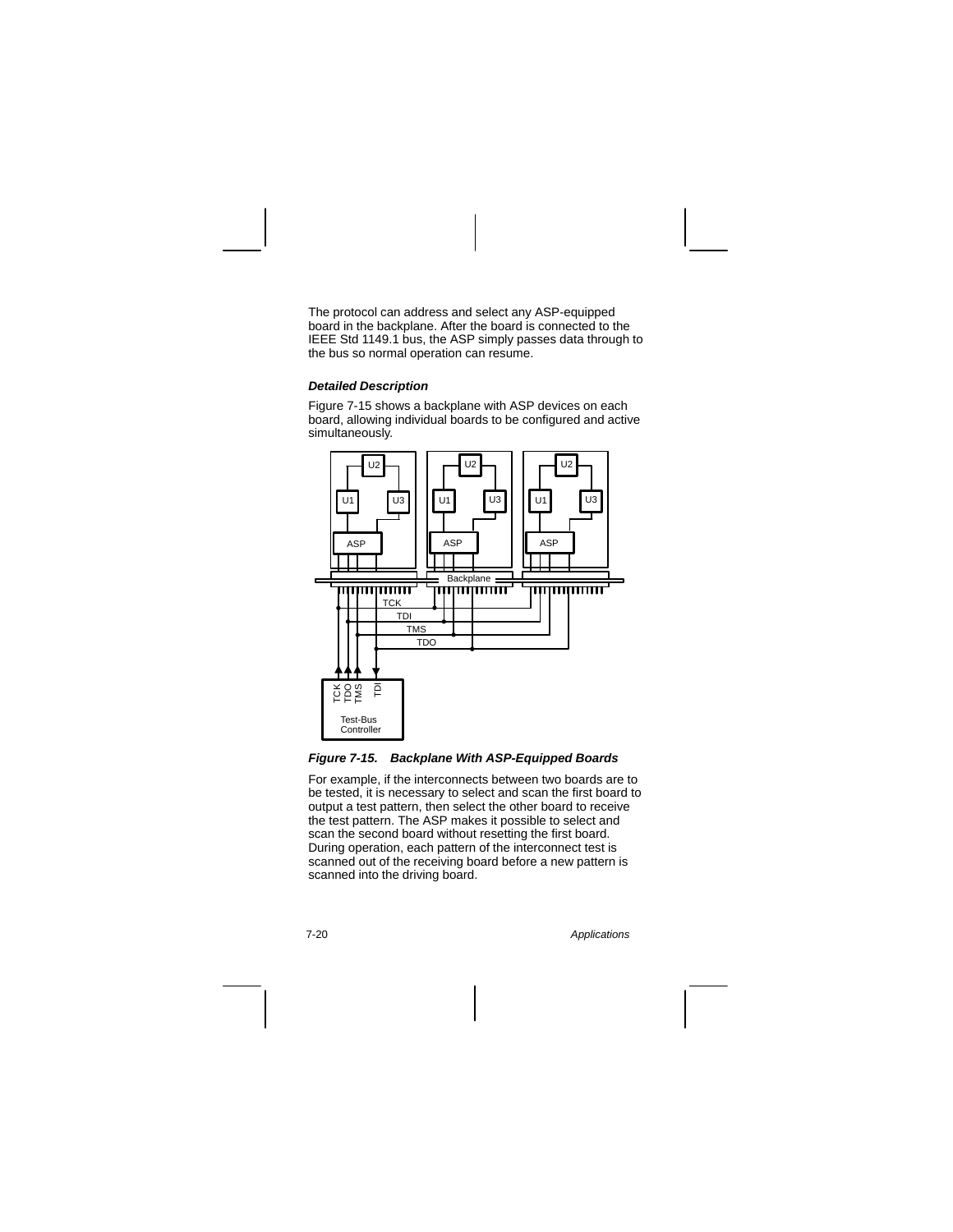Another test may be to select and initiate self-tests in a selected group of backplane boards. The ASP allows BIST to start on each board and run while other board tests are initialized. Each board is then polled to read the test results, one board at a time.

#### **Summary**

The special problems associated with backplane testing can be accommodated when the SN74ABT8996 Addressable Scan Port is added to individual boards.

## **Embedded Applications**

Field testing can be simplified if equipment is configured to take advantage of embedded IEEE Std 1149.1 functions.

#### **Solution**

TI's SN74ACT8990† Test-Bus Controller (TBC) and SN74LVT8980‡ Embedded Test-Bus Controller (eTBC) devices can be embedded in system circuitry to provide autonomous IEEE Std 1149.1-based testing. A licensable, embeddable "C" source code product called Scan Engine, which includes test vector translators, is available to simplify embedded boundary-scan test applications.

#### **Detailed Description**

TI's test-bus controller devices operate under the control of a host processor to master one or more IEEE Std 1149.1 scan paths. Appearing to the host as memory- or I/O-mapped peripherals, they accept parallel command and test data and convert it to appropriate IEEE Std 1149.1 protocols, as required. Thus, they allow the host software to operate at a high-level (essentially, at the level of SVF) rather than requiring that it encode knowledge of TMS state, sequencing, etc.

† SN54ACT8990, SN74ACT8990 Test-Bus Controllers, Literature Number SCAS190C, Texas Instruments 1996.

‡ SN54LVT8980, SN74LVT8980 Embedded Test-Bus Controllers, Literature Number SCBS676, Texas Instruments 1996.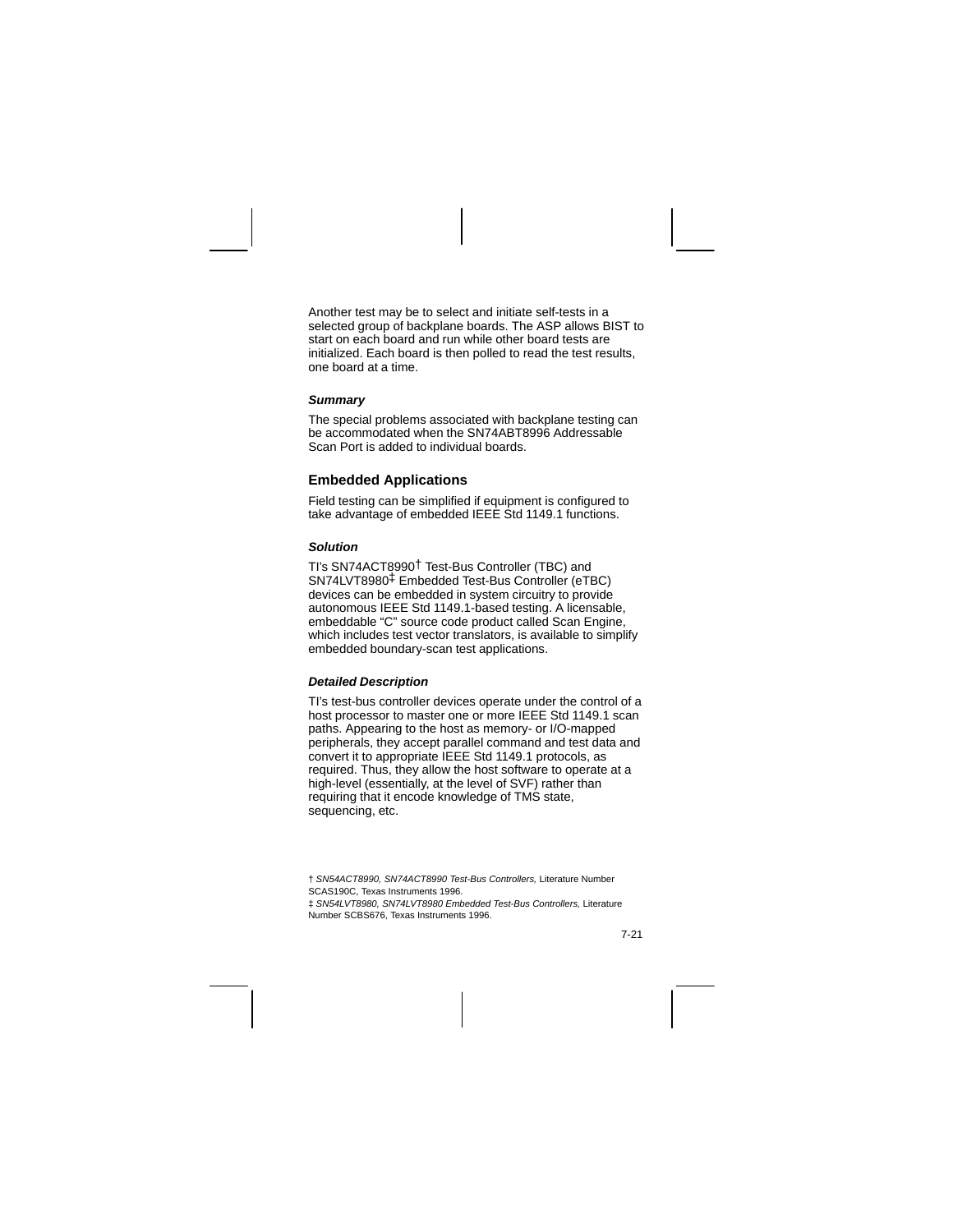#### Host Interface

Both TBC and eTBC devices implement a generic host interface. Each contains a set of memory- or I/O-mappable registers that can be read/written by the host to control its operation and monitor its status.

The host interface of the TBC consists of a 16-bit data bus, 5-bit address bus, read strobe, and write strobe. The 24-register set includes two command registers, in addition to scan-data FIFOs, configuration registers, status registers, and counter registers.

The host interface of the eTBC consists of an 8-bit data bus, 3-bit address bus, read/write select and read/write strobe. The 8-register set includes one command register in addition to scan-data FIFOs, configuration registers, status register, and counter register.

#### IEEE Std 1149.1 Interface

The TBC implements six separate TMS output signals allowing it to directly master up to six separate star-configured scan paths. The TBC also has two separate TDI inputs that can be used to support scan paths with different requirements for buffering of their TDO signals (for example, scan path(s) that are on the same PCB as the TBC versus scan path(s), which are on remote PCBs).

The eTBC implements a single set of TAP-mastering outputs, allowing it to directly master only one scan path. However, the eTBC provides a wealth of features that provide exceptional flexibility in control of scan test operations:

- Programmable division of TCK output frequency allows support for slow-scan-rate components while still operating fast-scan-rate components at higher speed.
- Discrete mode of TAP control enables arbitrary TMS/TDO sequences to allow for support of non-compliant components or specialized test extensions.
- Gated mode of TCK output provides mechanism for directly supporting 'ABT8996 Addressable Scan Port (ASP) shadow protocols in multidrop configurations.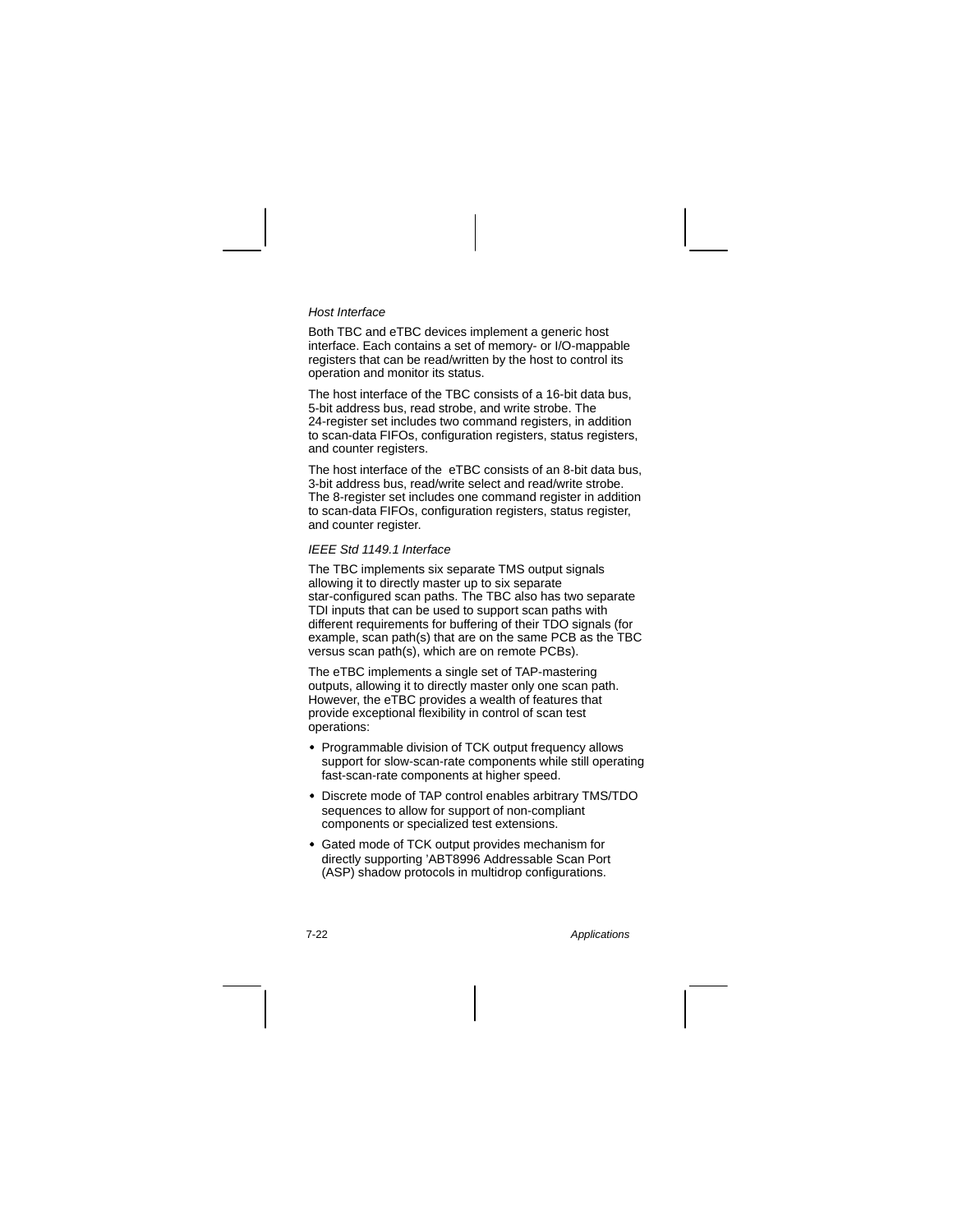#### Command Set

Both TBC and eTBC devices support high-level command sets that allow the host to directly request IEEE Std 1149.1 state changes, scan operations, or periods of execution in the Run-Test/Idle state.

While the TBC can be made to generate ASP shadow protocols by proper sequencing of configuration changes and scan operations, the eTBC command set contains direct ASP scan commands.

## Isolating the TBC From the IEEE Std 1149.1 Bus

Each of the TBC and eTBC devices provides a mechanism for allowing its IEEE Std 1149.1 interface to be disabled. When the TOFF\* of the TBC is asserted or the OE\* of the eTBC is released, the respective TAP-mastering outputs are forced to a high-impedance state. By so disabling the IEEE Std 1149.1 interface, an external controller (for example, a scan-based ATE) is allowed to take control over the embedded scan path.

#### Host Requirements

A host processor executing embedded test software (for example, Scan Engine) needs three primary hardware resources:

- Memory- (or I/O-) mapped parallel access to the TBC/eTBC
- ROM/EPROM space for the object code
- RAM or ROM space for the test vectors. These test vectors are broken into two primary blocks, stimulus data and response data.

It should be noted that the stimulus data could either be downloaded into RAM or be permanently programmed into ROM/EPROM.

#### **Summary**

The SN74ACT8990 Test-Bus Controller and SN74LVT8980 Embedded Test-Bus Controller devices offer the designer of high-reliability equipment a way to embed automatic IEEE Std 1149.1-compliant test circuitry into products. Scan Engine software provides an easy way to control the TBC in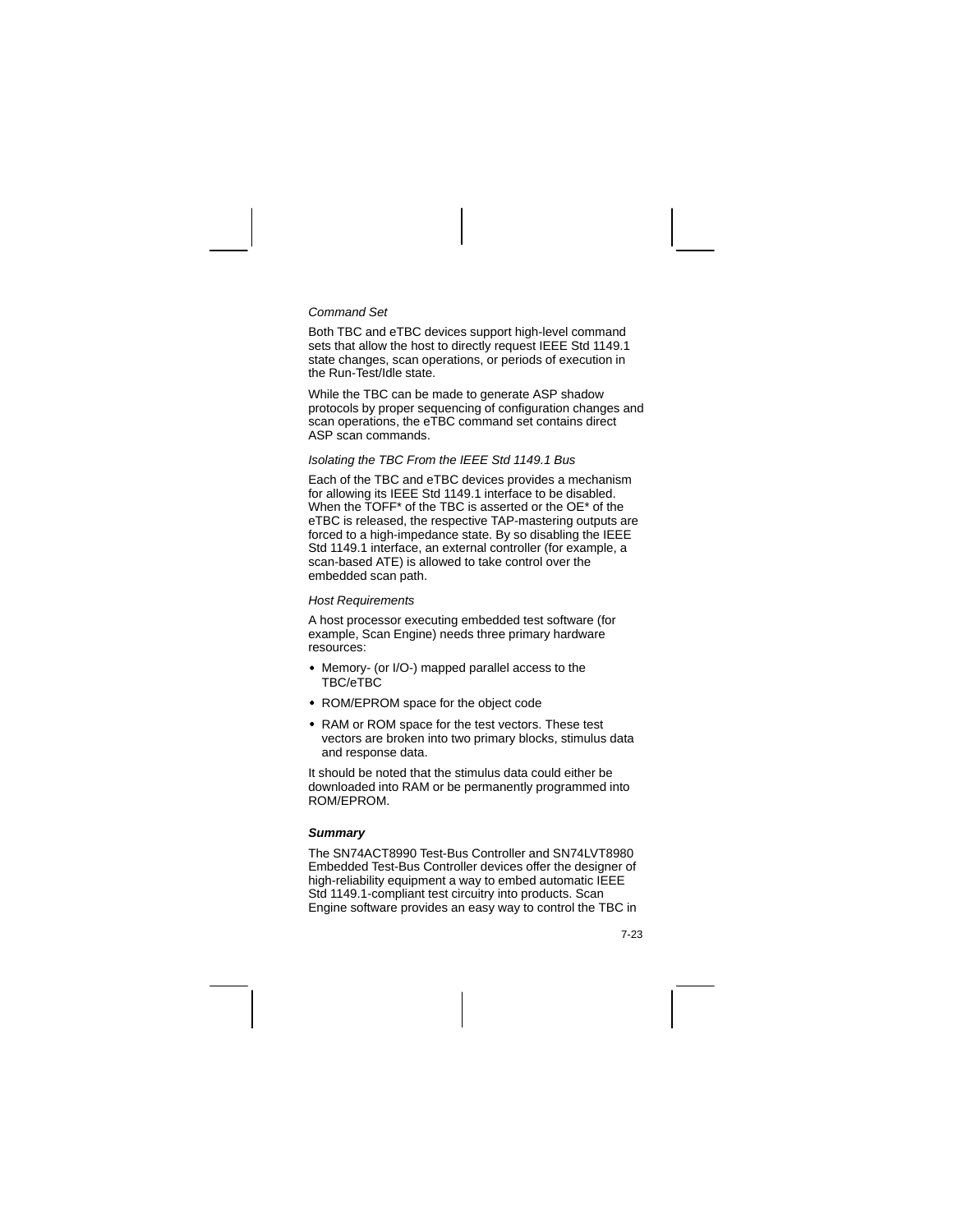an embedded system. The solution discussed here maintains IEEE Std 1149.1-compatibility and access to test vectors developed during design verification. The result is continuous quality assurance with direct traceability to development data.

## **Boundary-Scan Test Flow**

When new ASICs or boards come from the manufacturing line, the first concern is that the devices work as designed. High-density ASICs and multi-layer PWBs with surface mount devices cannot be adequately tested without boundary-scan testing.

#### **Solution**

Use boundary-scan techniques and tools on products designed with IEEE Std 1149.1-1990-compatible components.

#### **Detailed Description**

Figure 7-16 summarizes an efficient verification process using BSDL supplied by manufacturers of IEEE Std 1149.1-compatible ICs and HSDL developed for the ASICs and PWB.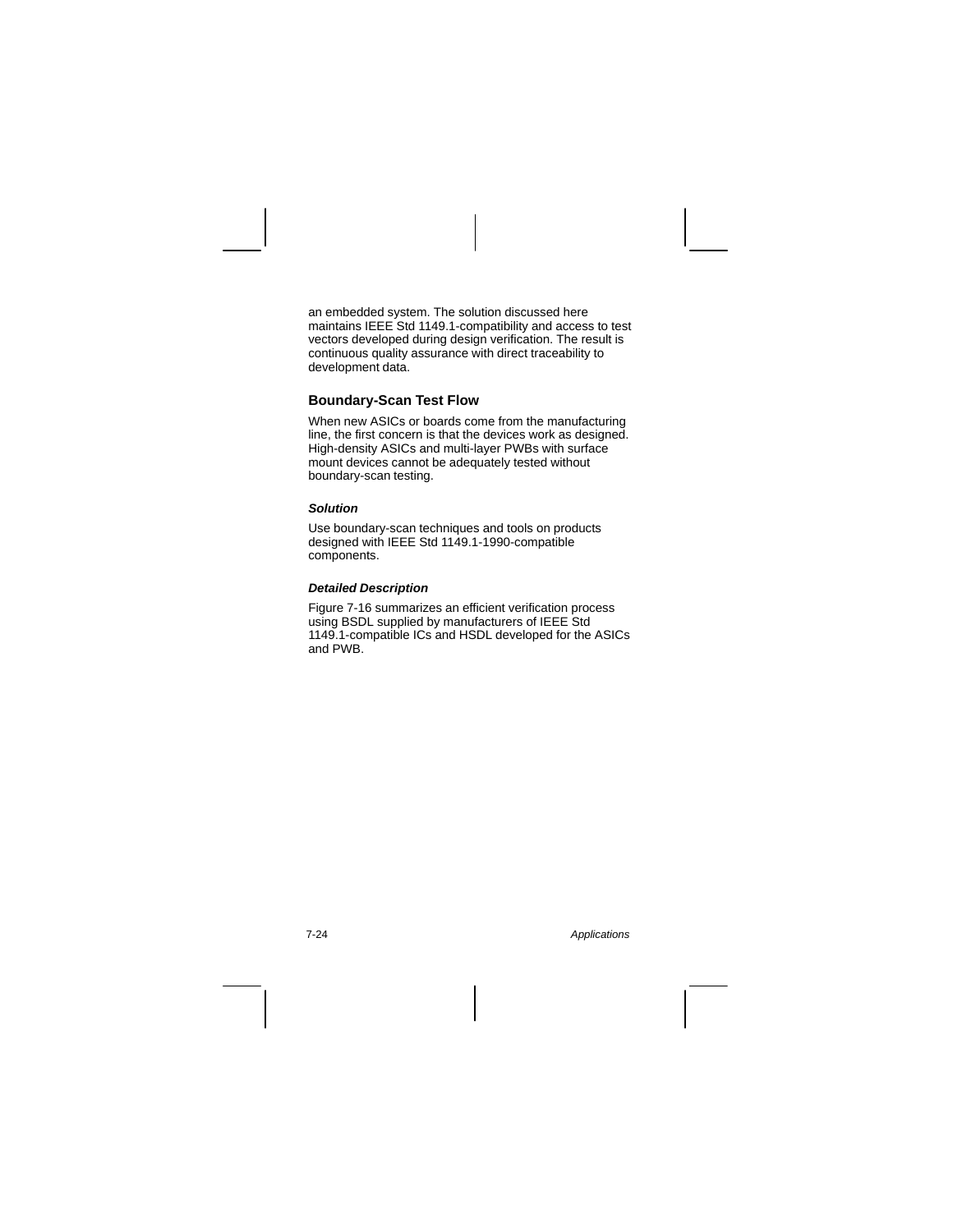

**Figure 7-16. General Boundary-Scan Test**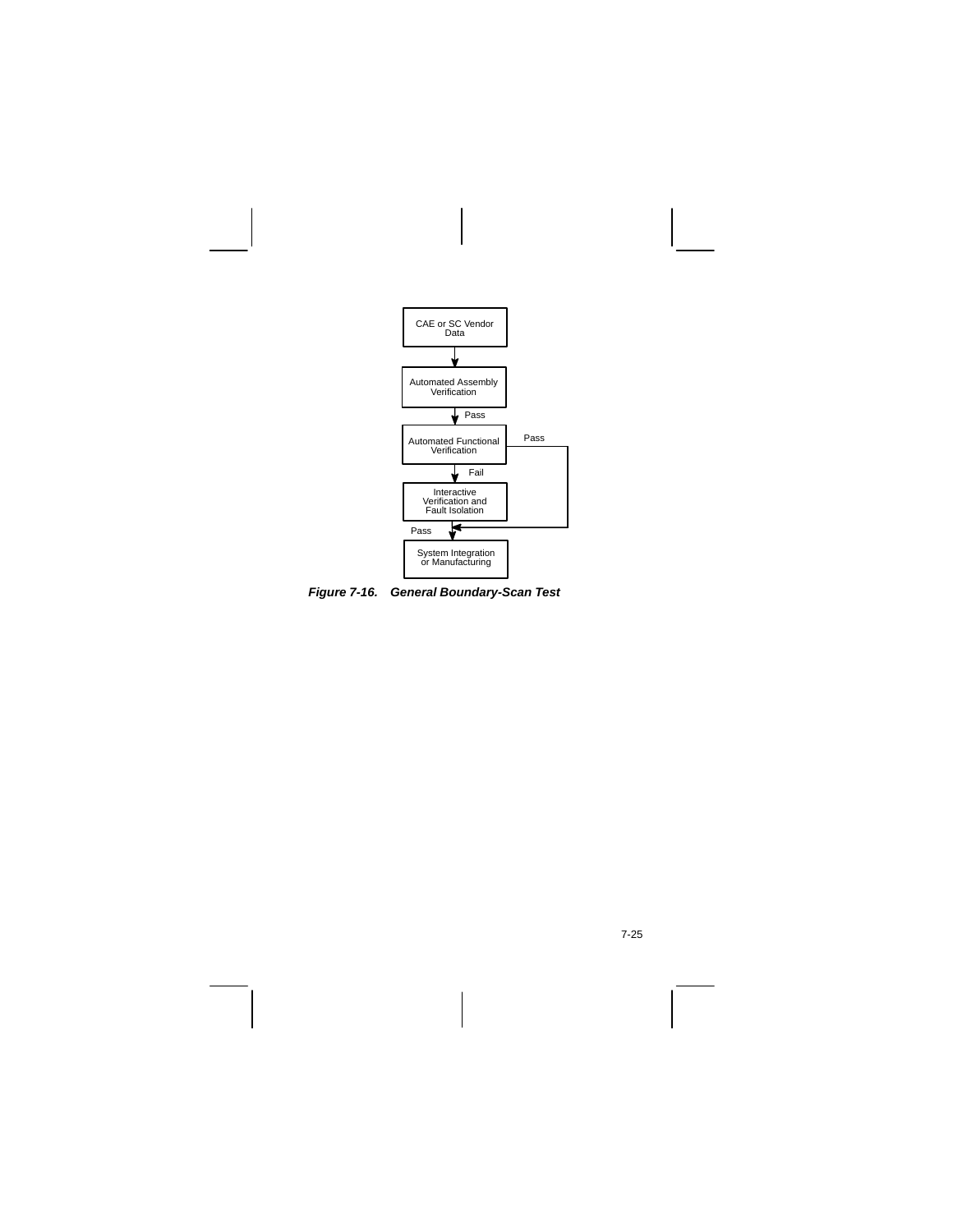#### Automated Assembly Verification

Automated assembly verification depends on getting BSDL or HSDL descriptions for IEEE Std 1149.1-compatible devices from the manufacturer and developing corresponding HSDL for modules, boards, and systems. Figure 7-17 shows the flow that verifies a correct scan path and interconnections between boundary-scan cells.



**Figure 7-17. Assembly Verification Flow**

Devices that pass assembly verification must then be tested for functionality.

#### Automated Functional Verification and Fault Detection

Functional verification begins with IC testing, followed by virtual component or cluster testing and system verification. These flows and the tools involved are shown in Figure 7-18.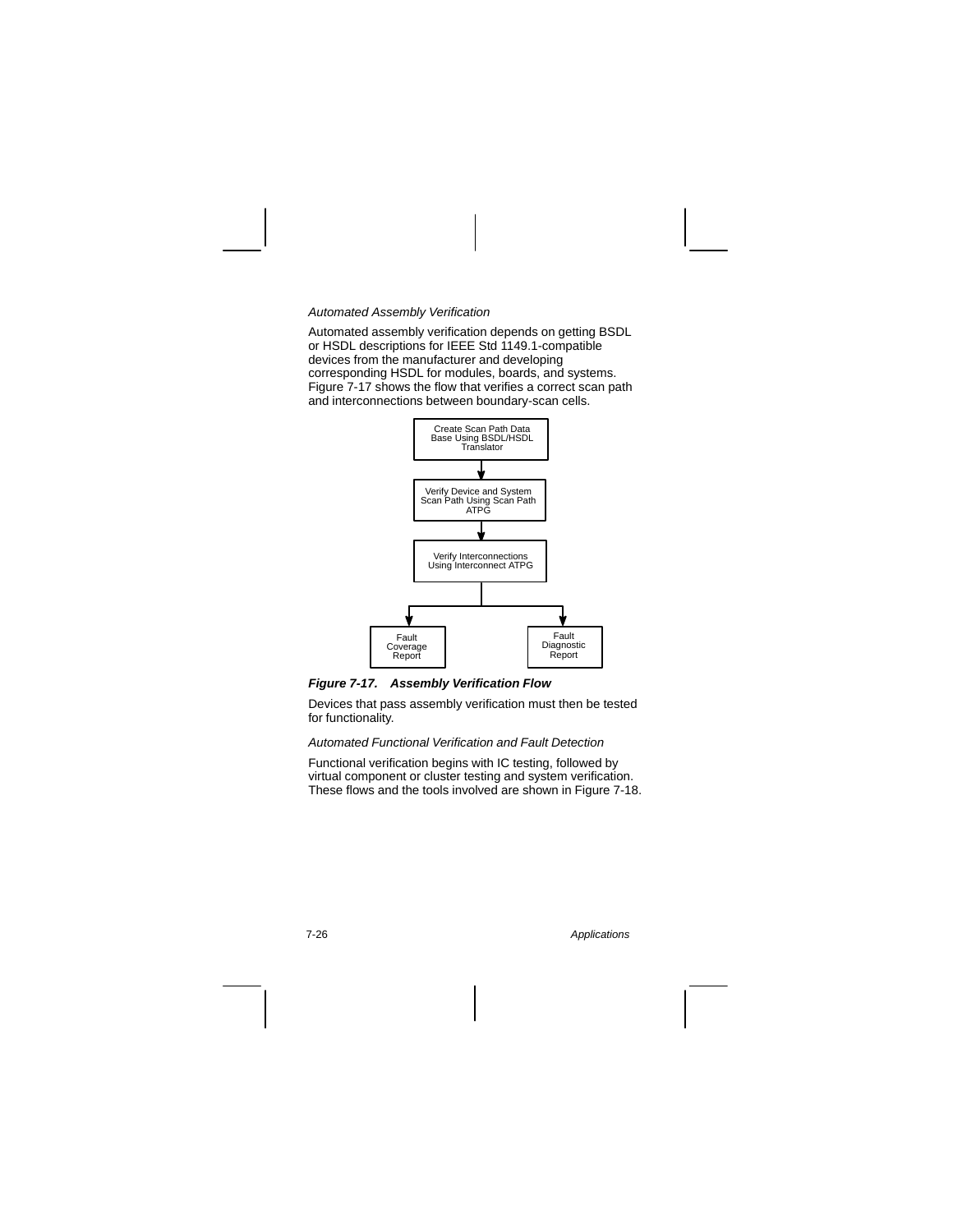

#### **Figure 7-18. Automated Functional Verification and Fault Detection**

No matter which flow is used, the goal is to reuse data whenever possible. For functional verification we want to reuse any serial or parallel vectors developed in the CAE system; those vectors become a pass/fail test. When CAE vectors are not available, boundary-scan test tools support test stimulus development approaches such as vector recording, macros, and high-level-language programs.

All functional tests highlight failures down to the vector level. Knowing which vector failed can reduce the time spent in interactive testing to isolate the problem to a device, register, or pin.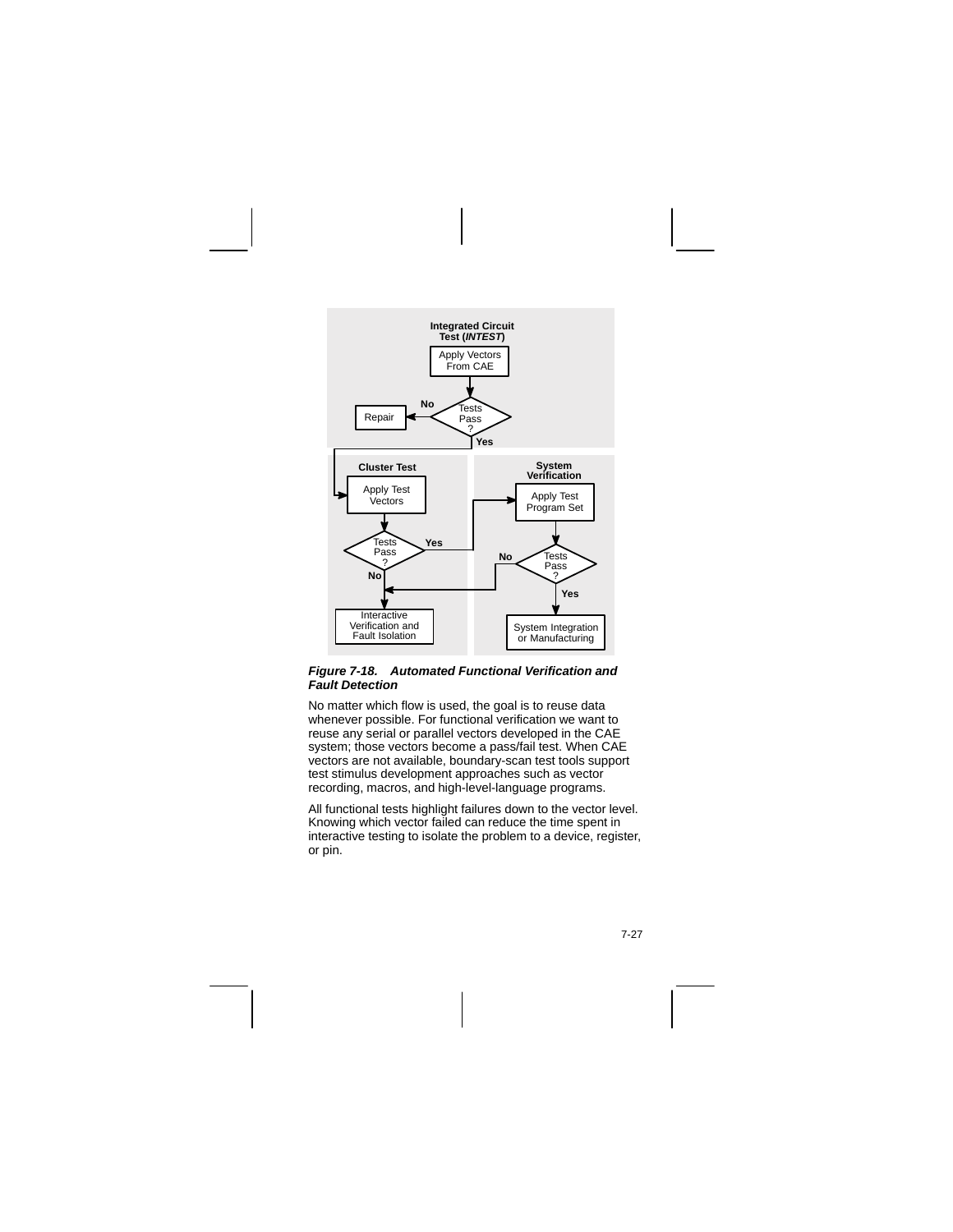Interactive Verification and Fault Isolation

Figure 7-19 shows how faults in units failing previous tests can be isolated using scan-based test tools.



**Figure 7-19. Interactive Verification and Fault Isolation**

#### **Summary**

Design verification and fault isolation processes are greatly enhanced when a full suite of boundary-scan tools and techniques are used.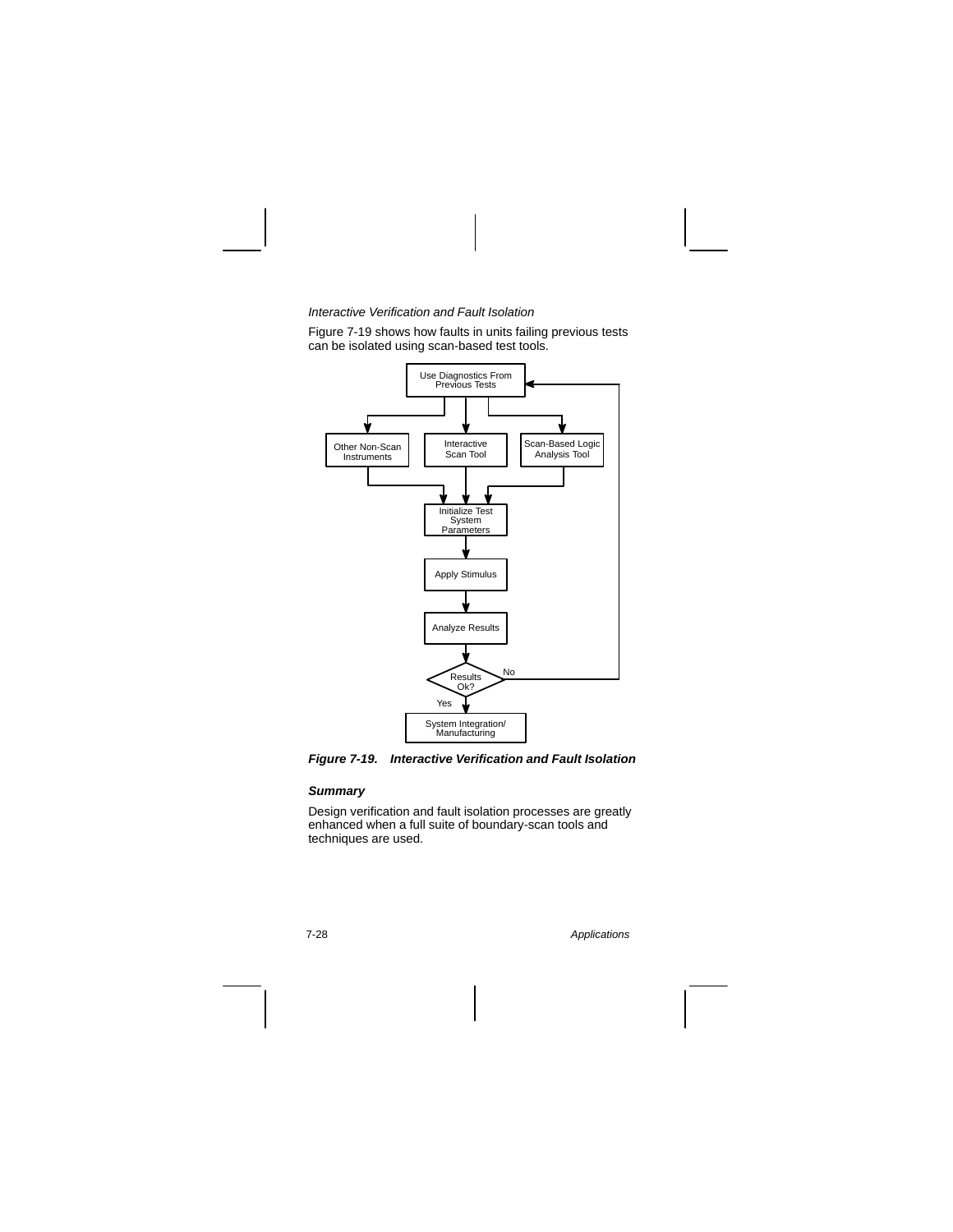# **Chapter 8 Product Summary**

This chapter provides a brief description of TI's comprehensive offering of IEEE Std 1149.1-compatible components and a listing of TI's IEEE Std 1149.1 (JTAG) boundary-scan logic product family.

## **IEEE Std 1149.1-Compatible Components**

TI has a long history of involvement with JTAG and IEEE Std 1149.1 and of support for integrated circuits that incorporate IEEE Std 1149.1-compatible boundary scan. Starting with release of the first commercially available boundary-scan logic ICs in May 1990, only 3 months after ratification of IEEE Std 1149.1, TI has lead the semiconductor industry in its offerings of products that support board- and system-level testability.

In addition to TI's broad line of boundary-scan logic devices (see below), which are implemented primarily for the purpose of building board- and system-level test architectures, TI supports IEEE Std 1149.1-compatible ICs across its broad product lines. From ASIC to DSP, networking to multimedia, TI's portfolio includes many boundary-scan devices.

## **Highlights**

ASIC — To facilitate the implementation of IEEE Std 1149.1-compliant boundary scan in TI's ASIC products, boundary-scan-cell modules have been developed for CMOS standard-cell and gate-array libraries.

DSP — Select functions in TI's 'C4x, 'C5x, 'C54x, and 'C8x (MVP) generations incorporate IEEE Std 1149.1 boundary scan. In addition, all functions in these generations and in the 'C2xx generation use the test access port (TAP), as specified by IEEE Std 1149.1, to access on-chip emulation features.

Networking — Currently, several functions from ThunderLAN™ (Ethernet™) and ThunderCELL™ (Asynchronous Transfer Mode) families offer IEEE Std 1149.1 boundary scan.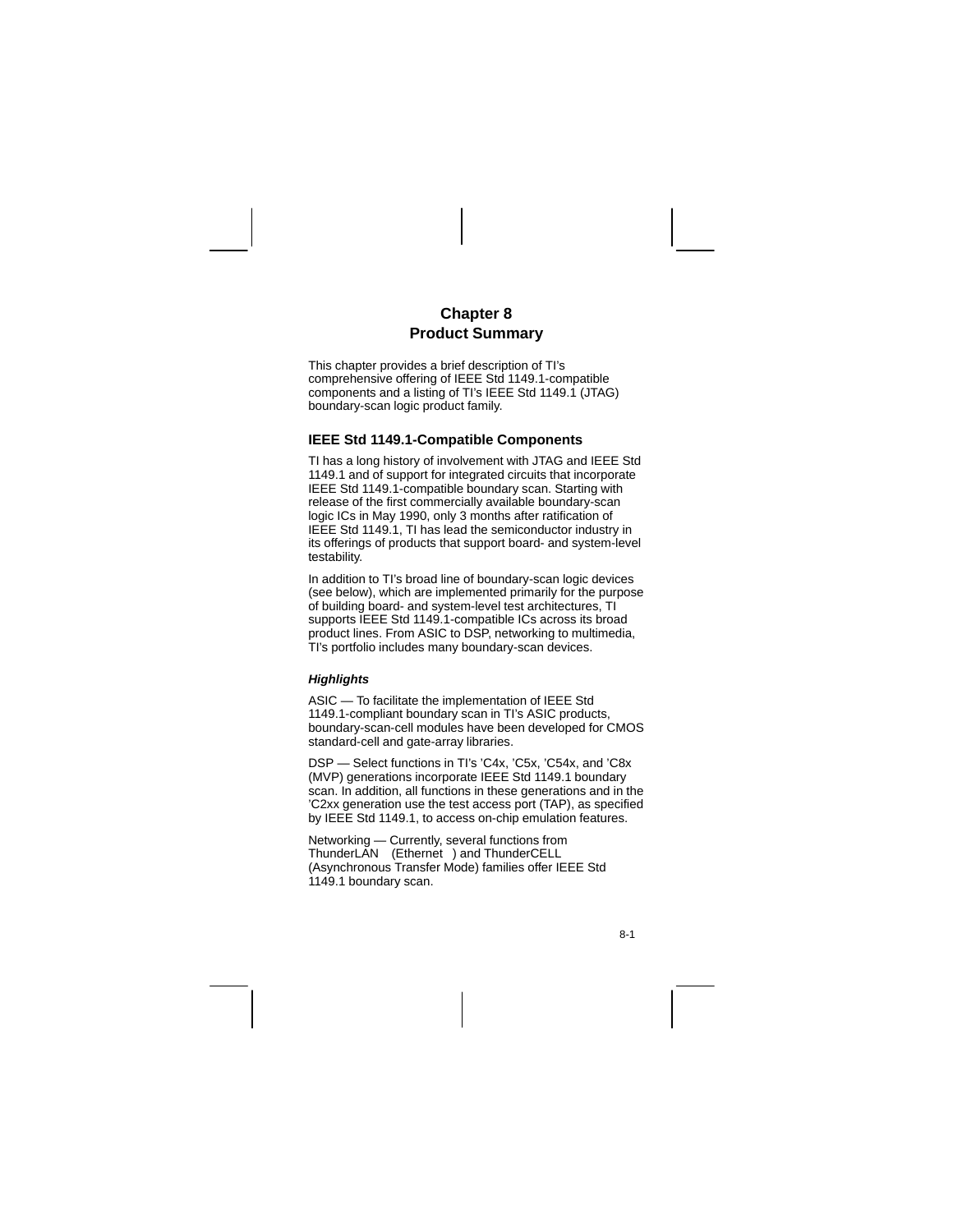## **IEEE Std 1149.1 (JTAG) Boundary-Scan Logic**

TI's family of IEEE Std 1149.1 (JTAG) boundary-scan logic includes octal bus interface, Widebus™, and scan-support functions that incorporate circuitry that allows them, and the electronic systems or subsystems in which they are used, to be tested without reliance on traditional probing techniques.

In all, over 30 devices, composed of a wide selection of BCT and ABT octal bus interface, ABT(H) and LVTH Widebus™, and scan-support functions, are currently available.

For data sheets and documentation, see the 1997 Boundary-Scan Logic, IEEE Std 1149.1 (JTAG) 5-V and 3.3-V Bus-Interface and Scan-Support Products Data Book, literature number SCTD002.



**Figure 8–1. TI's Family of IEEE Std 1149.1 (JTAG) Boundary-Scan Logic**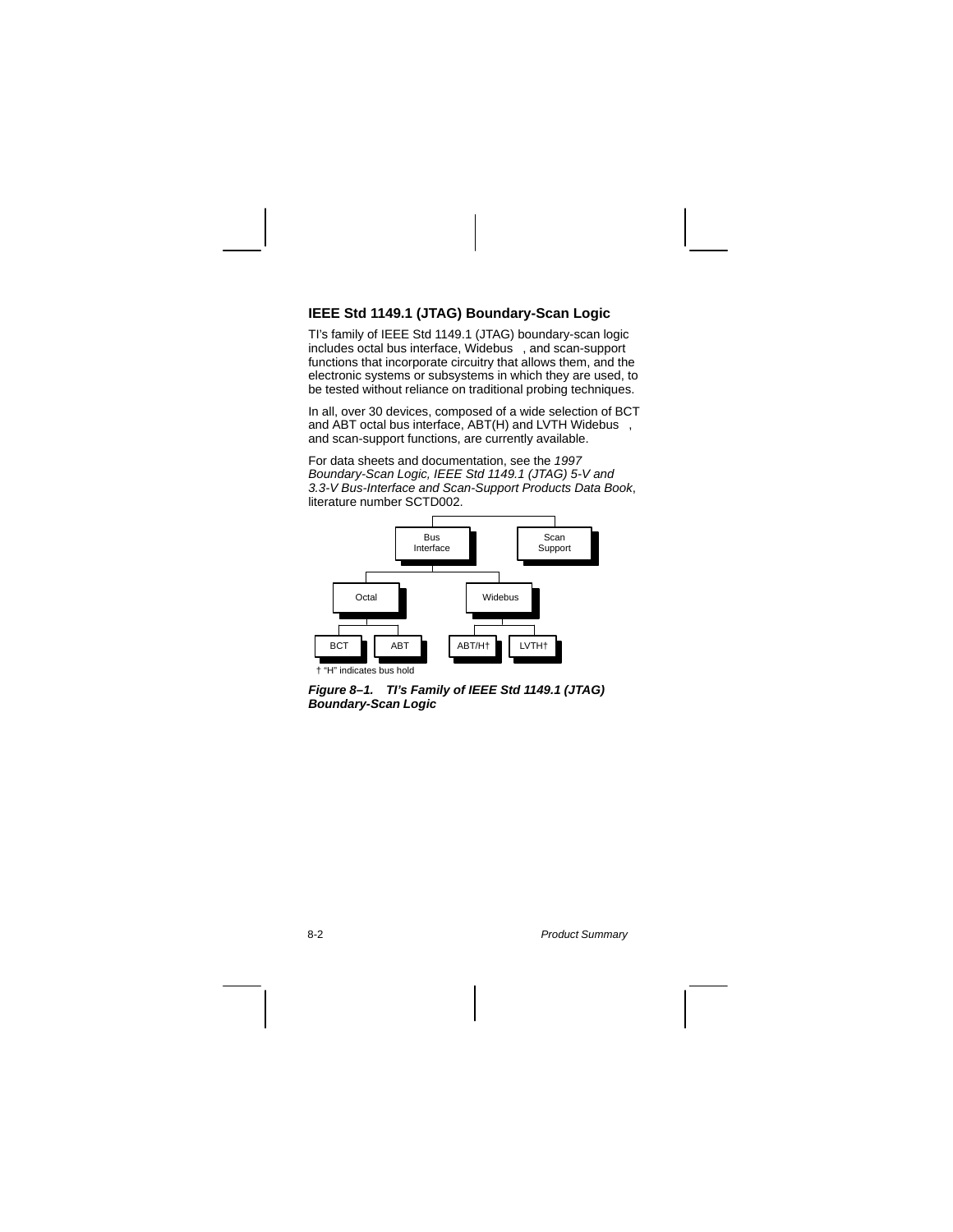## **Bus Interface**

Bus-interface functions are available in BCT, ABT, and LVT (3.3-V ABT) technologies, in octal and Widebus™ (18- and 20-bit) options of standard buffers, latches, flip-flops, transceivers, and registered transceivers. Featured is the universal bus transceiver (UBT™) which, in a single package, can serve all of these common bus-interface roles. In addition, ABT and LVT technologies offer devices with bus-hold inputs and integrated series-damping resistors. Package options for the bus-interface devices include plastic dual in-line (PDIP), small-outline integrated circuit (SOIC), shrink small-outline package (SSOP), thin shrink small-outline package (TSSOP), and plastic thin quad flat package (TQFP).

#### Octal Bus Interface

| SN74BCT8240A                | 24 | Octal Inverting Buffer/ Driver    |
|-----------------------------|----|-----------------------------------|
| SN74BCT8244A                | 24 | Octal Buffer/Driver               |
| SN74BCT8245A                | 24 | Octal Bus Transceiver             |
| SN74BCT8373A                | 24 | Octal Transparent D-Type Latch    |
| SN74BCT8374A                | 24 | Octal D-Type Flip-Flop            |
| SN74ABT8245                 | 24 | Octal Bus Transceiver             |
| SN74ABT8543                 | 28 | Octal Registered Bus Transceiver  |
| SN74ABT8646                 | 28 | Octal Registered Bus Transceiver  |
| SN74ABT8652                 | 28 | Octal Registered Bus Transceiver  |
| SN74ABT8952                 | 28 | Octal Registered Bus Transceiver  |
| Widebus <sup>™</sup> — TQFP |    |                                   |
| SN74ABT18502                | 64 | 18-Bit Universal Bus Transceiver  |
| SN74ABT18504                | 64 | 20-Bit Universal Bus Transceiver  |
| SN74ABT18646                | 64 | 18-Bit Registered Bus Transceiver |
| SN74ABT18652                | 64 | 18-Bit Registered Bus Transceiver |
| SN74ABTH18502A              | 64 | 18-Bit Universal Bus Transceiver  |
| SN74ABTH18504A              | 64 | 20-Bit Universal Bus Transceiver  |
| SN74ABTH18646A              | 64 | 18-Bit Registered Bus Transceiver |
| SN74ABTH18652A              | 64 | 18-Bit Registered Bus Transceiver |
| SN74LVT18502                | 64 | 18-Bit Universal Bus Transceiver  |
| SN74LVTH18502A              | 64 | 18-Bit Universal Bus Transceiver  |
| SN74LVTH18504A              | 64 | 20-Bit Universal Bus Transceiver  |
| SN74LVTH18646A              | 64 | 18-Bit Registered Bus Transceiver |
| SN74LVTH18652A              | 64 | 18-Bit Registered Bus Transceiver |
|                             |    |                                   |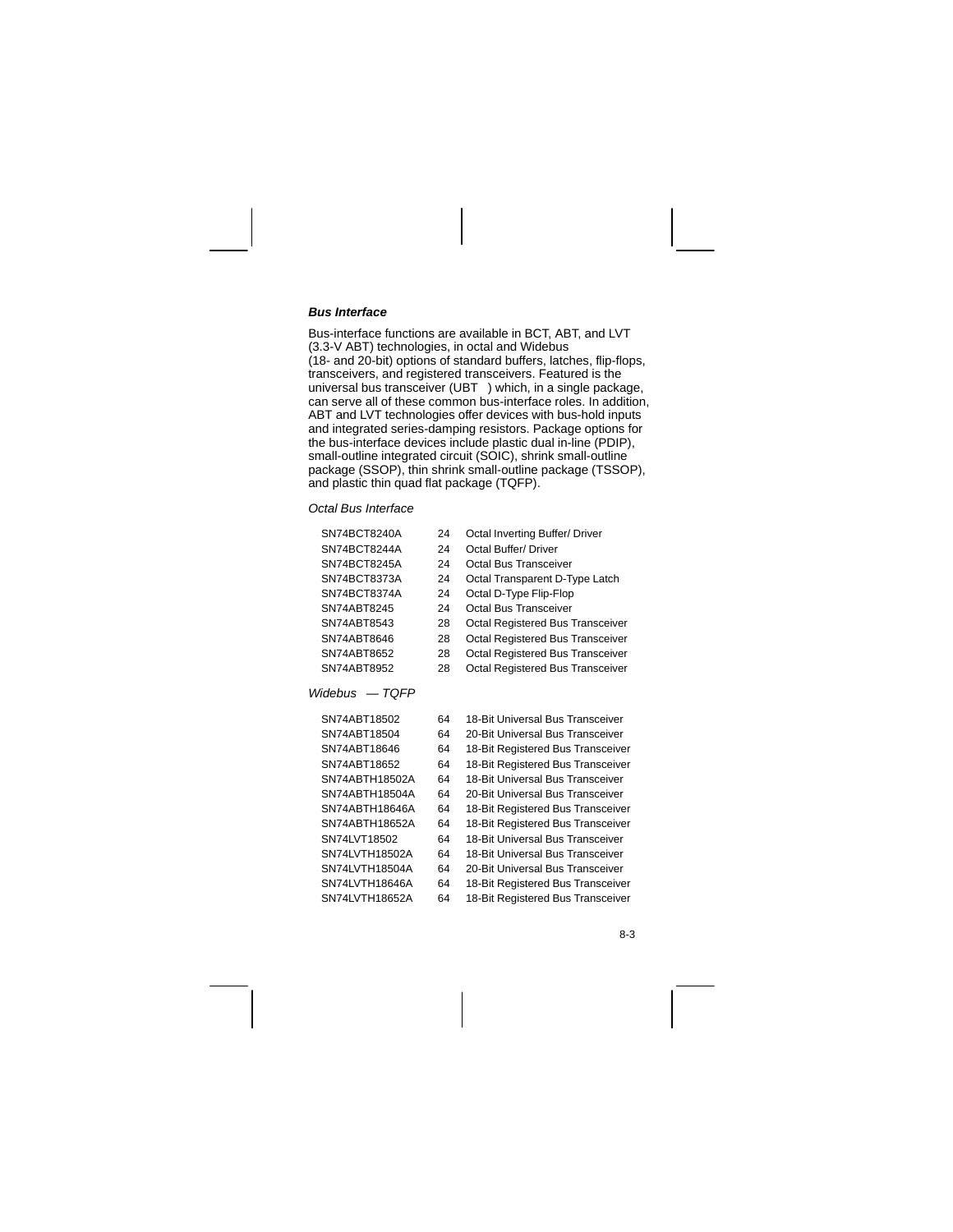#### Widebus<sup>™</sup>— TQFP, with series-damping resistors

| SN74ABTH182502A                                             | 64 | 18-Bit Universal Bus Transceiver  |  |
|-------------------------------------------------------------|----|-----------------------------------|--|
| SN74ABTH182504A                                             | 64 | 20-Bit Universal Bus Transceiver  |  |
| SN74ABTH182646A                                             | 64 | 18-Bit Registered Bus Transceiver |  |
| SN74ABTH182652A                                             | 64 | 18-Bit Registered Bus Transceiver |  |
| SN74LVT182502                                               | 64 | 18-Bit Universal Bus Transceiver  |  |
| SN74LVTH182502A                                             | 64 | 18-Bit Universal Bus Transceiver  |  |
| SN74LVTH182504A                                             | 64 | 20-Bit Universal Bus Transceiver  |  |
| SN74LVTH182646A                                             | 64 | 18-Bit Registered Bus Transceiver |  |
| SN74LVTH182652A                                             | 64 | 18-Bit Registered Bus Transceiver |  |
| <i>Widebus</i> ™ — $TSSOP$                                  |    |                                   |  |
| SN74ABT18245A                                               | 56 | 18-Bit Bus Transceiver            |  |
| SN74ABT18640                                                | 56 | 18-Bit Inverting Bus Transceiver  |  |
| SN74LVTH18245                                               | 56 | 18-Bit Bus Transceiver            |  |
| SN74LVTH18512                                               | 64 | 18-Bit Universal Bus Transceiver  |  |
| SN74LVTH18514                                               | 64 | 20-Bit Universal Bus Transceiver  |  |
| SN74LVTH18516                                               | 64 | 18-Bit Universal Bus Transceiver  |  |
| SN74LVTH18640                                               | 56 | 18-Bit Inverting Bus Transceiver  |  |
| Widebus <sup>™</sup> — TSSOP, with series-damping resistors |    |                                   |  |
|                                                             |    |                                   |  |

| SN74LVTH182245 | 56 | 18-Bit Bus Transceiver           |
|----------------|----|----------------------------------|
| SN74LVTH182512 | 64 | 18-Bit Universal Bus Transceiver |
| SN74LVTH182514 | 64 | 20-Bit Universal Bus Transceiver |
| SN74LVTH182516 | 64 | 18-Bit Universal Bus Transceiver |
| SN74LVTH182640 | 56 | 18-Bit Inverting Bus Transceiver |
|                |    |                                  |

#### **Universal Bus Transceiver (UBT)**

The UBT is the flagship of TI's IEEE Std 1149.1 bus-interface offerings. With its dual-ranked latch storage and generalized control logic, the basic UBT can perform all of the most common bus-interface roles: driver, latch, flip-flop, transceiver, latched transceiver, and registered transceiver. Enhanced UBT functions offer additional features such as clock enable and stored/real-time data multiplexers. With the added feature of boundary scan, TI's IEEE Std 1149.1 UBTs are the ideal solution for nearly all bus-interface needs.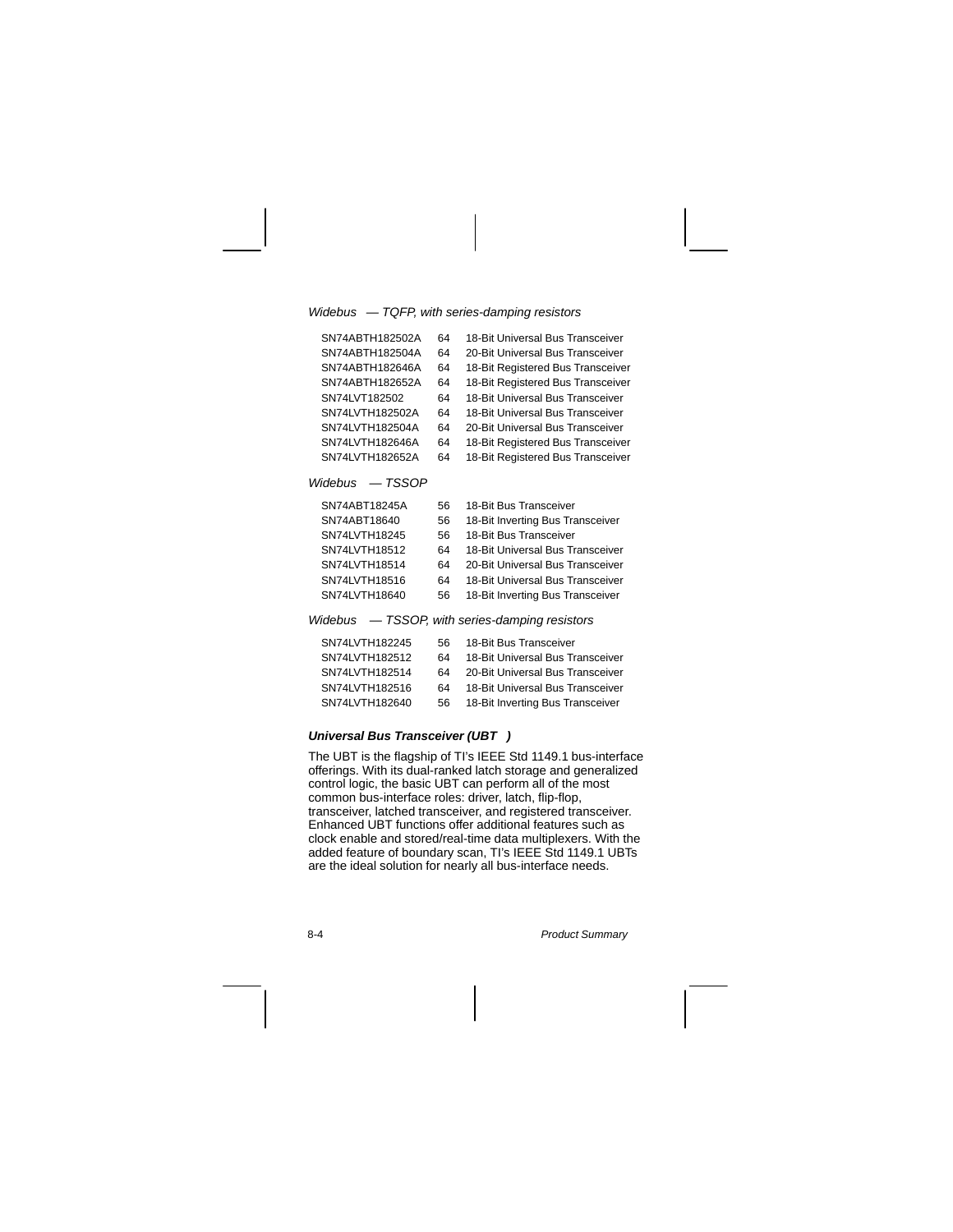#### **Table 8-1. IEEE Std 1149.1 UBTs Replace 50+ Bus Functions**

| <b>FUNCTION</b>                                    | 8 BIT            | 9 BIT | 10<br><b>BIT</b> | <b>16 BIT</b>            | 18 BIT            | <b>20 BIT</b> |
|----------------------------------------------------|------------------|-------|------------------|--------------------------|-------------------|---------------|
| Transceiver                                        | '245, '623, '645 | '863  | '861             | '16245,'16623            | '16863            | '16861        |
| Buffer/<br>Driver                                  | '241,'244,'541   |       | '827             | '16241,'16244,<br>'16541 | '16825            | '16827        |
| Latched<br>Transceiver                             | 1543             |       |                  | '16543                   | '16472            |               |
| Latch                                              | 373, 573         | '843  | '841             | '16373                   | '16843            | 76841         |
| Registered<br>Transceiver                          | '646,'652        |       |                  | '16646.<br>16652         | '16474            |               |
| Flip-Flop                                          | '374.'574        |       | '821             | '16374                   |                   | '16821        |
| Standard<br>UBT*                                   |                  |       |                  |                          | '16500.<br>'16501 |               |
| Universal<br><b>Bus Driver</b>                     |                  |       |                  |                          | '16835            |               |
| '18502 and '18512 UBTs Replace Above Functions     |                  |       |                  |                          |                   |               |
| Registered<br>Transceiver<br>w/CLK<br>Enable       | '2952            |       |                  | '16470.'16952            |                   |               |
| Flip-Flop<br>w/CLK<br>Enable                       | '377             | '823  |                  |                          | '16823            | '16721        |
| Std UBT*<br>w/CLK<br>Enable                        |                  |       |                  |                          | '16600.<br>16601  |               |
| '18516 UBT Replaces Above Functions                |                  |       |                  |                          |                   |               |
| '18504 and '18514 UBTs Replace All Above Functions |                  |       |                  |                          |                   |               |

\*Non-Boundary-Scan Device

#### **Scan Support**

Scan-support functions facilitate implementation of boardand system-level test architectures. These include devices for mastering the IEEE Std 1149.1 test bus, adapting the IEEE Std 1149.1 test bus to multidrop configuration, performing at-speed functional test, and partitioning the scan path into smaller, more manageable segments.

| SN74LVT8980 | 28 | Embedded Test-Bus Controller |
|-------------|----|------------------------------|
| SN74ACT8990 | 44 | Test-Bus Controller          |
| SN74ABT8996 | 24 | Addressable Scan Port        |
| SN74ACT8994 | 28 | Digital Bus Monitor          |
| SN74ACT8997 | 28 | Scan-Path Linker             |
| SN74ACT8999 | 28 | Scan-Path Selector           |
|             |    |                              |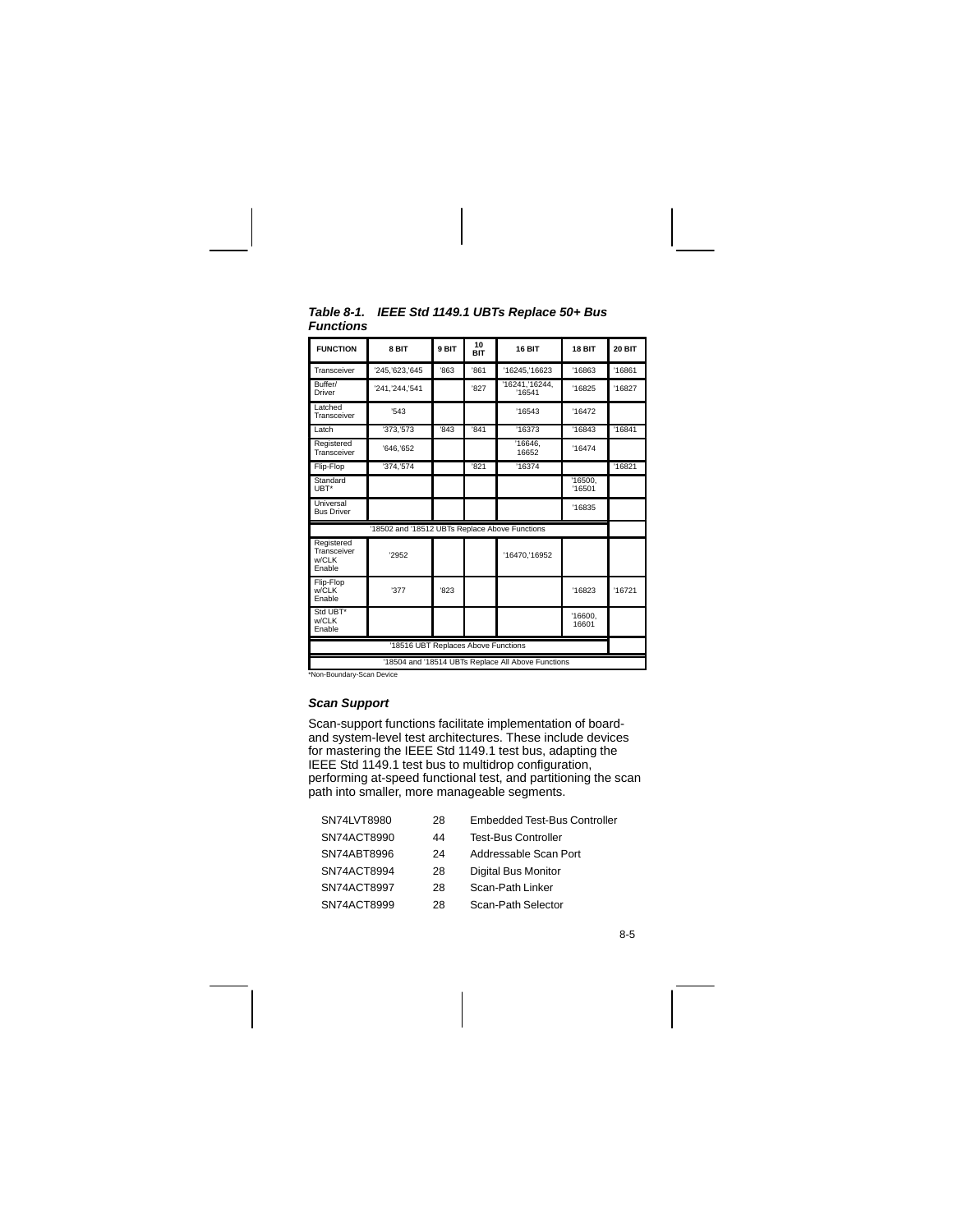#### Test-Bus Controllers

Embedded Test-Bus Controller (eTBC) — The SN74LVT8980 provides a simple, off-the-shelf solution that can be hosted by a low-cost 8-bit microcontroller or microprocessor to generate the signals required to master the IEEE Std 1149.1 test bus. Its LVT implementation means that this device is the industry's first test-bus solution to operate at 3.3 V, while it still interfaces to scan-path devices that use 5-V power.

Test-Bus Controller (TBC) — The SN74ACT8990 provides a simple, off-the-shelf solution that can be hosted by a 16-bit microcontroller/microprocessor to generate the signals required to master the IEEE Std 1149.1 test bus.

#### Backplane/Multidrop Test-Bus Support

Addressable Scan Port (ASP) — IEEE Std 1149.1 defines how to implement boundary scan at the IC level but does not address board- or system-level architectures. With TI's SN74ABT8996 device, backplane or other multidrop applications now can be supported.

### At-Speed Functional Test

Digital Bus Monitor (DBM) — The SN74ACT8994 is a special-function device that provides the capability to emulate the functions of logic and signal analyzers. The DBM can be embedded in systems as a non-intrusive at-speed monitor. A single DBM monitors up to 16 signals, but several can be used in concert for width or depth expansion.

#### Scan-Path Support

Scan-Path Linker (SPL) — The SN74ACT8997 provides for scan-path partitioning by allowing selection, under IEEE Std 1149.1 scan control, of any combination of up to four secondary scan paths. Multiple SPL devices can be cascaded to support any desired number of secondary scan paths, as well as multilevel hierarchies.

Scan-Path Selector (SPS) — The SN74ACT8999 provides for scan-path partitioning by allowing selection, under IEEE Std 1149.1 scan control, of any one of four secondary scan paths.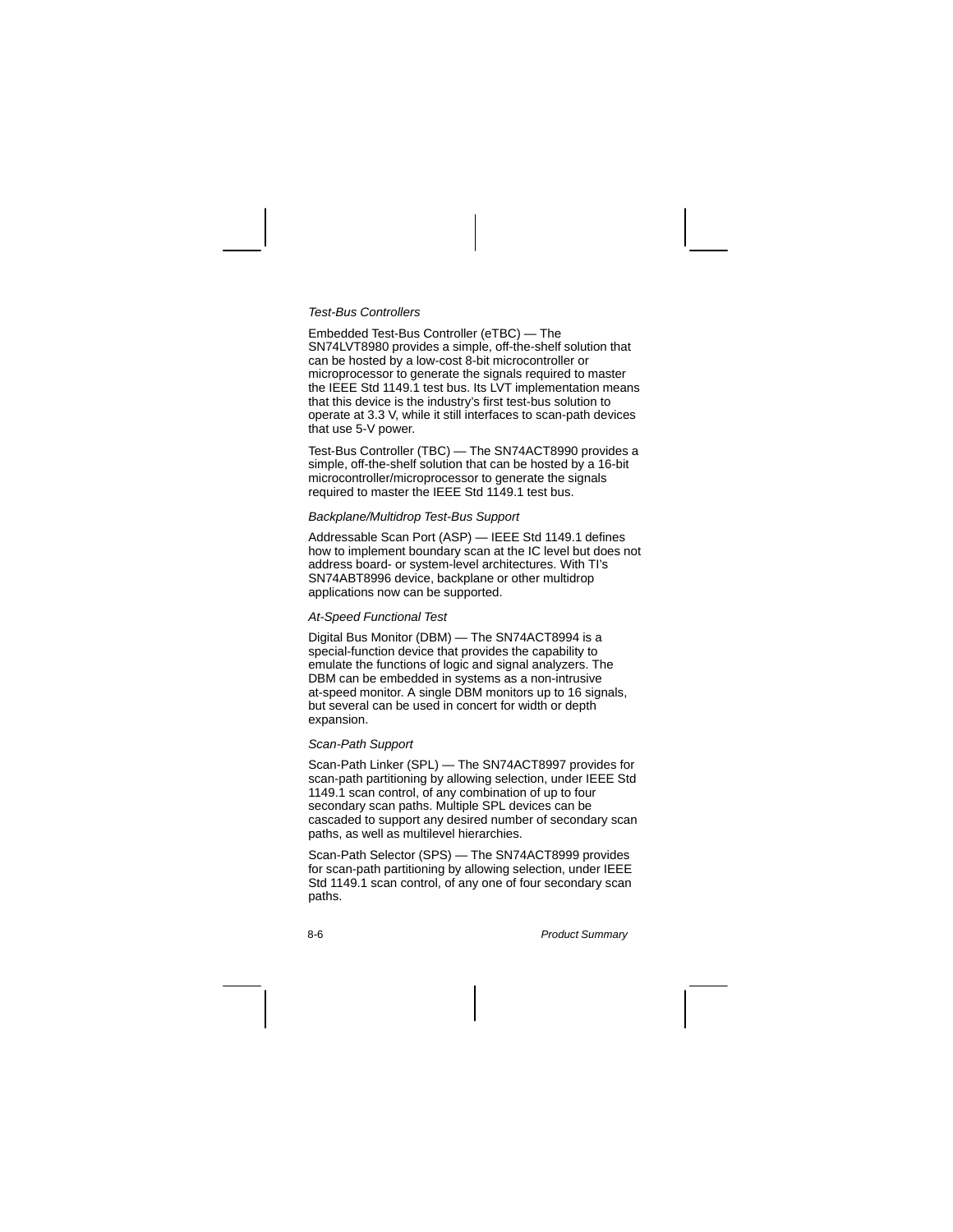## **Note:**

Not all devices mentioned are available at the time of this printing. Contact your TI sales representative or authorized distributor for commercial or military grade availability information.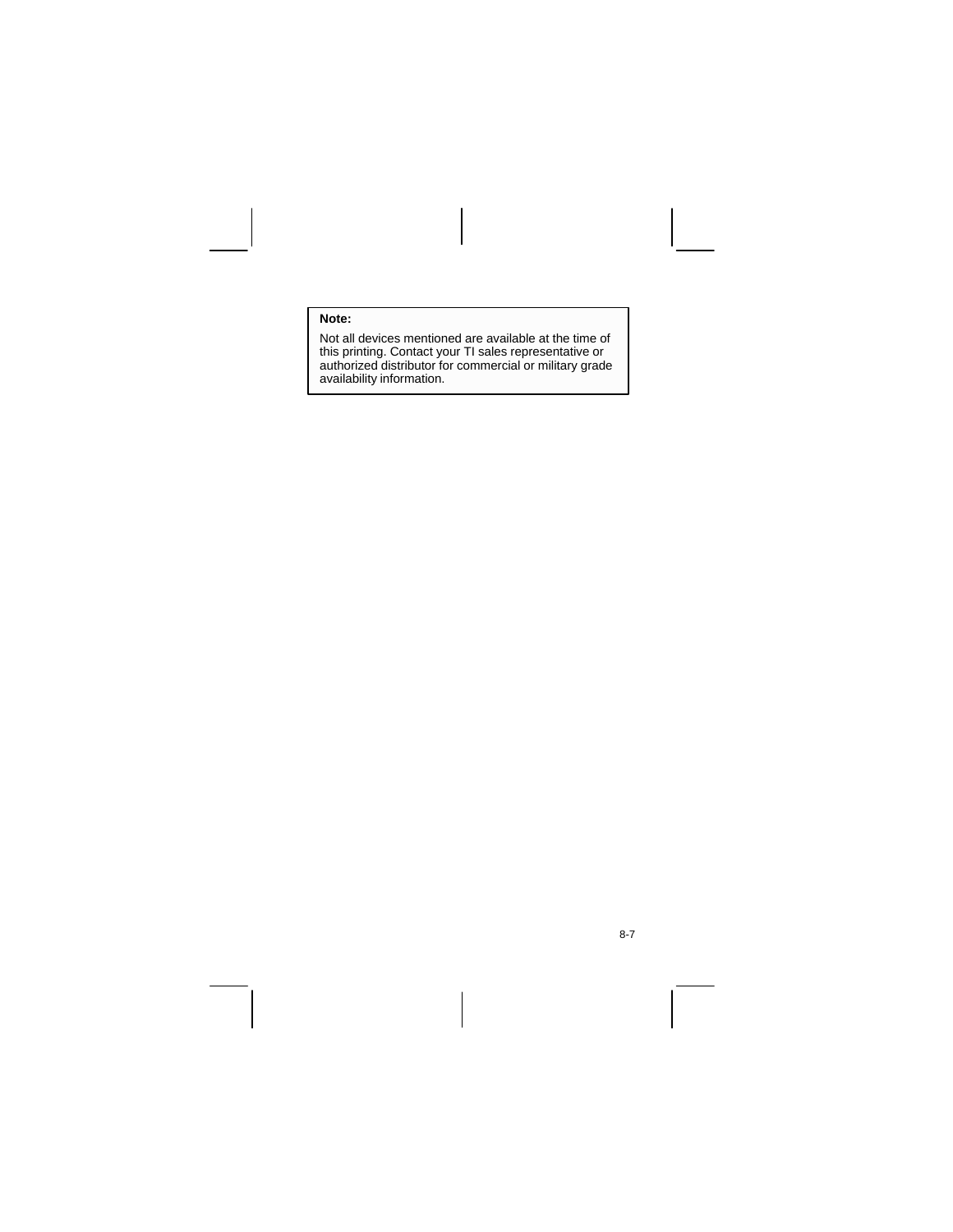# **Chapter 9 Other Support and Learning Products**

This chapter provides information concerning learning tools available for IEEE Std 1149.1-1990.

## **Scan Educator**

The Scan Educator PC-based tutorial software introduces the fundamentals of IEEE Std 1149.1, including architecture, protocols, and required instruction set. Self-paced and menu-driven, it contains both information and animated boundary-scan simulations. Hands-on exercises guide you through a boundary-scan test of an IEEE Std 1149.1-compliant octal at the bit-by-bit and register levels. You also are shown how to use boundary-scan testing with single or multiple devices for in-circuit observability and controllability.

## **Scan Board**

No matter where you are on the boundary-scan learning curve, TI's Scan Board can help you move to higher levels of understanding — quickly and easily. Scan Board can be a learning tool for new users of boundary-scan and a test and evaluation platform for the experienced user. This specially developed board comes with multiple IEEE Std 1149.1-compliant devices that can help you evaluate both the tools and the concepts behind board-level testing. With Scan Board, you can perform boundary-scan interconnect tests and insert various faults and fault types, as well as demonstrate board-level built-in self-test (BIST) for testing memory, internal test (INTEST) of an ASIC, internal BIST of an ASIC, cluster testing, single- and multiple-scan paths, and many other capabilities. Scan Board comes with schematics, netlists, X-Y plots, data sheets, test patterns, BSDL descriptions, and a free executable software program. This software allows you to apply test patterns supplied with Scan Board, or to apply your own.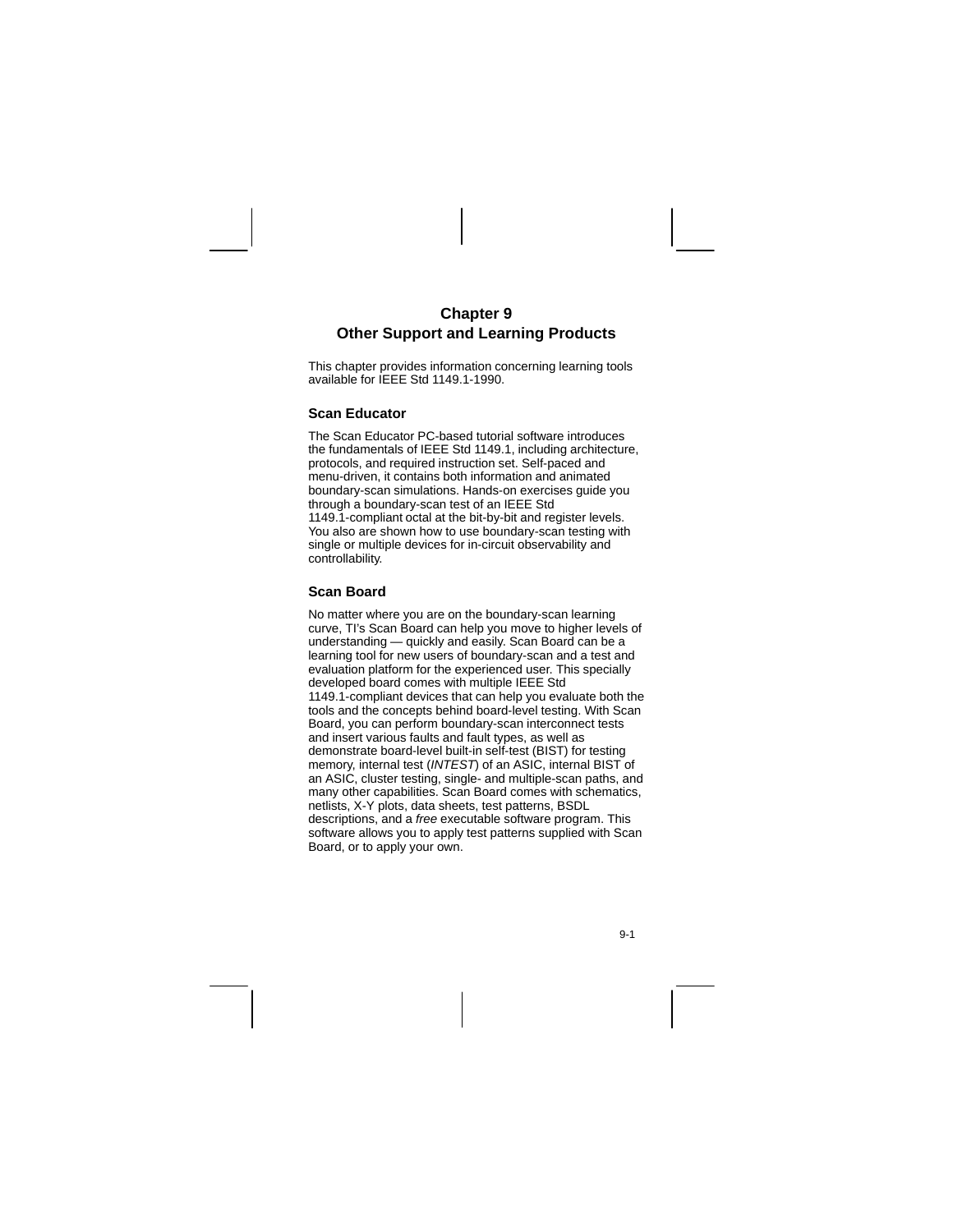Scan Board demonstrates these advanced test techniques and more:

- Scan-path verification
- Interconnect testing
- Pins-in (IC core logic) testing
- BIST methods at the device and board level
- Boundary-scan interconnect automatic test-pattern generation (ATPG)
- Functional cluster logic tests using boundary-scan and BIST capabilities
- Fault detection and isolation
- Control and monitoring of discrete event lines
- Counting, toggle, and pseudorandom pattern generation (PRPG) stimulus methods
- Parallel signature analysis (PSA) response capture
- Scan-path switching

## **Flexibility**

Scan Board incorporates basic boundary-scan features for new users to learn boundary-scan testing, and also incorporates advanced extensions such as BIST, INTEST, internal scan, and multiple scan paths for advanced users. Scan Board's physical layout separates independent multiple functions both electrically and physically, while maintaining a single continuous IEEE Std 1149.1 scan path for ease of test manipulation. Fault-injection switches are provided so the user can practice fault-isolation techniques. Scan Board provides for the injection of 12 different faults. Fault types include: stuck-at-one, stuck-at-zero, bridging, non-adjacent bridging, internal device, and scan path.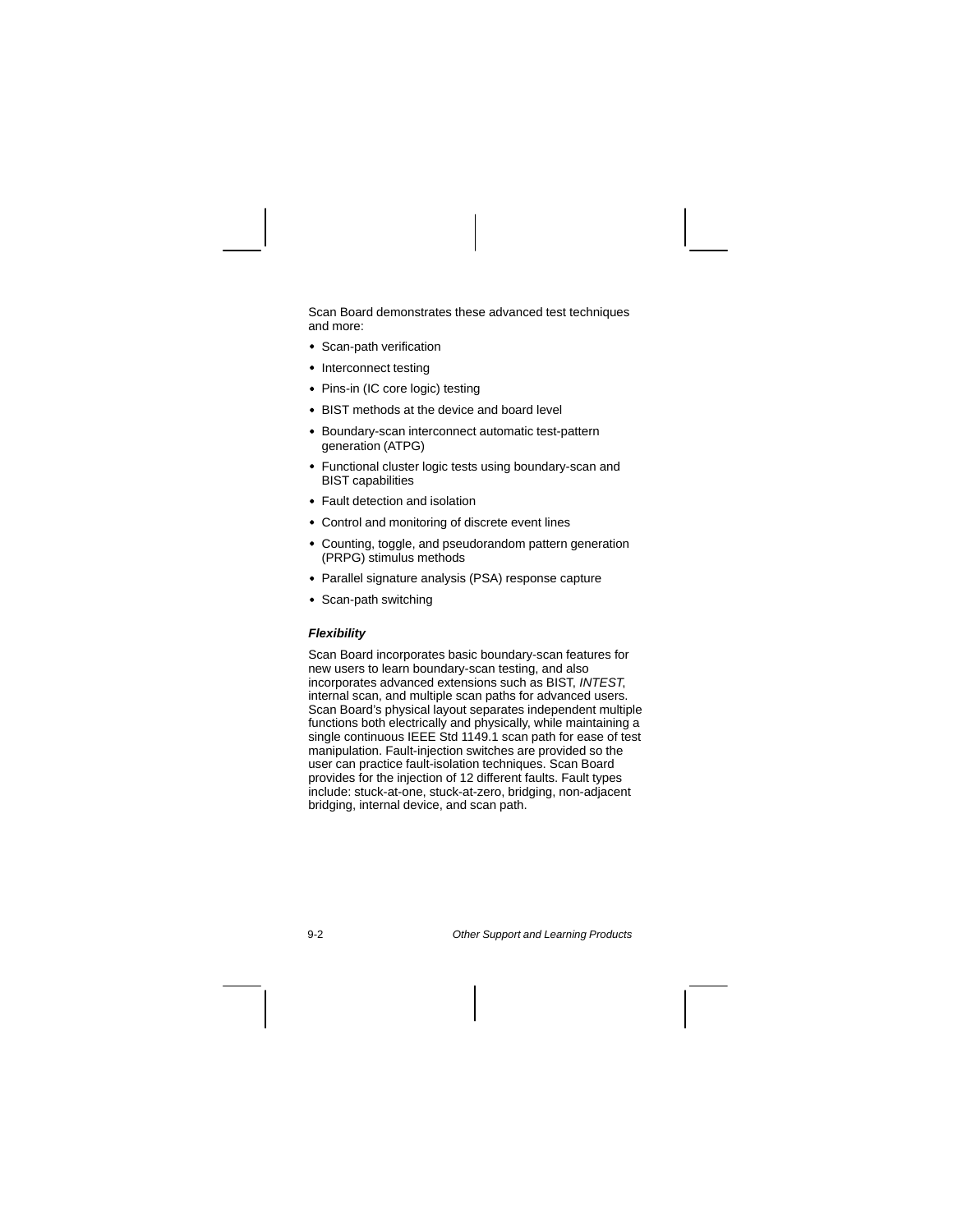#### <span id="page-108-0"></span>**Compatibility**

Scan Board is compatible with in-circuit test fixtures and testers. Nodes are accessible via boundary-scan or from the bottom with adequate and uniform spacing for in-circuit probes. Nets without both the boundary-scan driver and receiver are accessible via 40-mil probe points with 100-mil spacing.

#### **Supporting Documentation Included**

Scan Board comes with board description and operation, schematics and diagrams, X-Y and Gerber plots, a fault table, and boundary-scan device data sheets. Electronic files include BSDL, HSDL, Netlists (Viewlogic, EDIF 2.0.0, and Teradyne CDB), interconnect patterns (SVF), ASIC internal test patterns (SVF), and cluster-logic test patterns (SVF). Scan Board demonstration software is included at no extra charge.

### **CD-ROM**

TI has combined the key elements of IEEE Std 1149.1 on a single CD-ROM. Now the latest versions of the IEEE Std 1149.1-1990 (including IEEE Std 1149.1a-1993) are merged into one searchable document.

Also included are TI's:

- Test-bus evaluation report
- Application notes
- Data sheets for TI boundary-scan products

The test-bus evaluation (TBE) report was written by TI's Defense Systems & Electronics Group to evaluate the applications and impact of standard test buses on overall system testability. The TBE report is based on years of test-bus development and applications experience at TI; since the early 1980s, TI has played a key role in defining test buses, first, for the VHSIC program, and then later as a key contributor in both JTAG and IEEE Std 1149.1.

This CD-ROM brings together current information on IEEE Std 1149.1. Microsoft and UNIX environments are supported.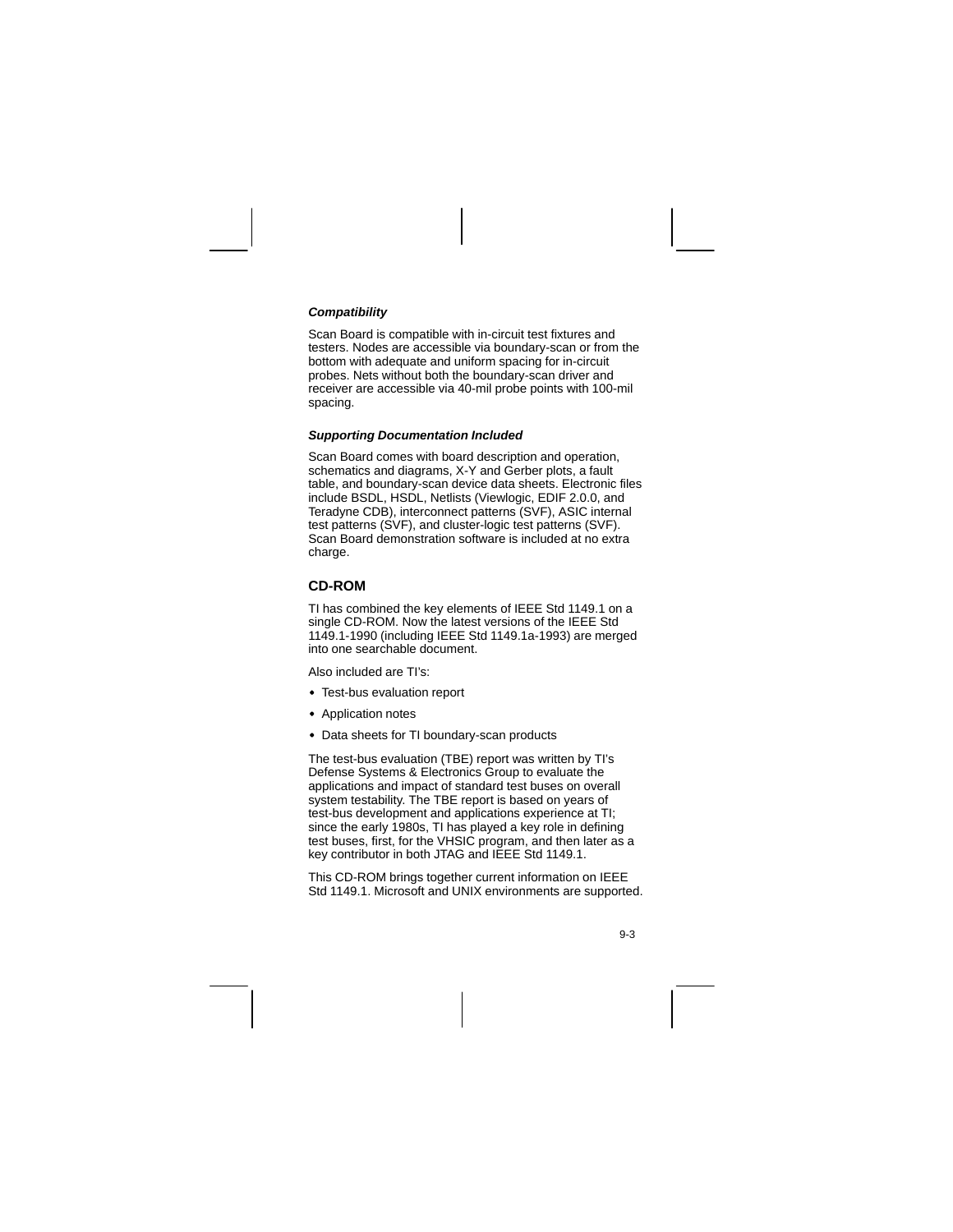### <span id="page-109-0"></span>**Testability Video Tape**

Texas Instruments offers a 74-minute, two-part video to explain the concept of testability. The tapes are available in U.S. (NTSC) and international (PAL) formats.

- **Tape 1** The first tape explains the growing importance of testability and the tremendous potential impact on cost, time, and quality that design for test (DFT) can have. It also describes the work of the Joint Test Action Group (JTAG) and the provisions of IEEE Std 1149.1.
- **Tape 2 —** The second tape examines the standard in more detail. It explains the test-bus architecture and instructions and shows how to use boundary-scan testing on a board or system. The tape includes software-support standards, example application, and information on how boundary-scan test tools help automate boundary-scan testing. The tape clearly explains the function of each component of the standard, and shows how they work together to provide an accurate, dependable test procedure.

Boundary-Scan Video Outline

- Introduction Testing problems and concepts
- Economics Benefits and cost-reduction potential
- Design-for-Testability Concept Controls, diagnosis, DFT strategies, and more
- Introduction IEEE Std 1149.1 Boundary Scan
- Details of IEEE Std 1149.1
- Testing With IEEE Std 1149.1 Boundary Scan During design and development, production, field testing and maintenance. Also in this section: testing the boundary-scan core logic at the board level, optimized interconnect tests, isolating interconnect faults, testing boards with a mix of boundary-scan and nonboundary-scan components, testing mixed-signal boards, and exploiting BIST during tests.
- Digital Applications of IEEE Std 1149.1 Boundary Scan — Data formats supporting boundary scan, plus application notes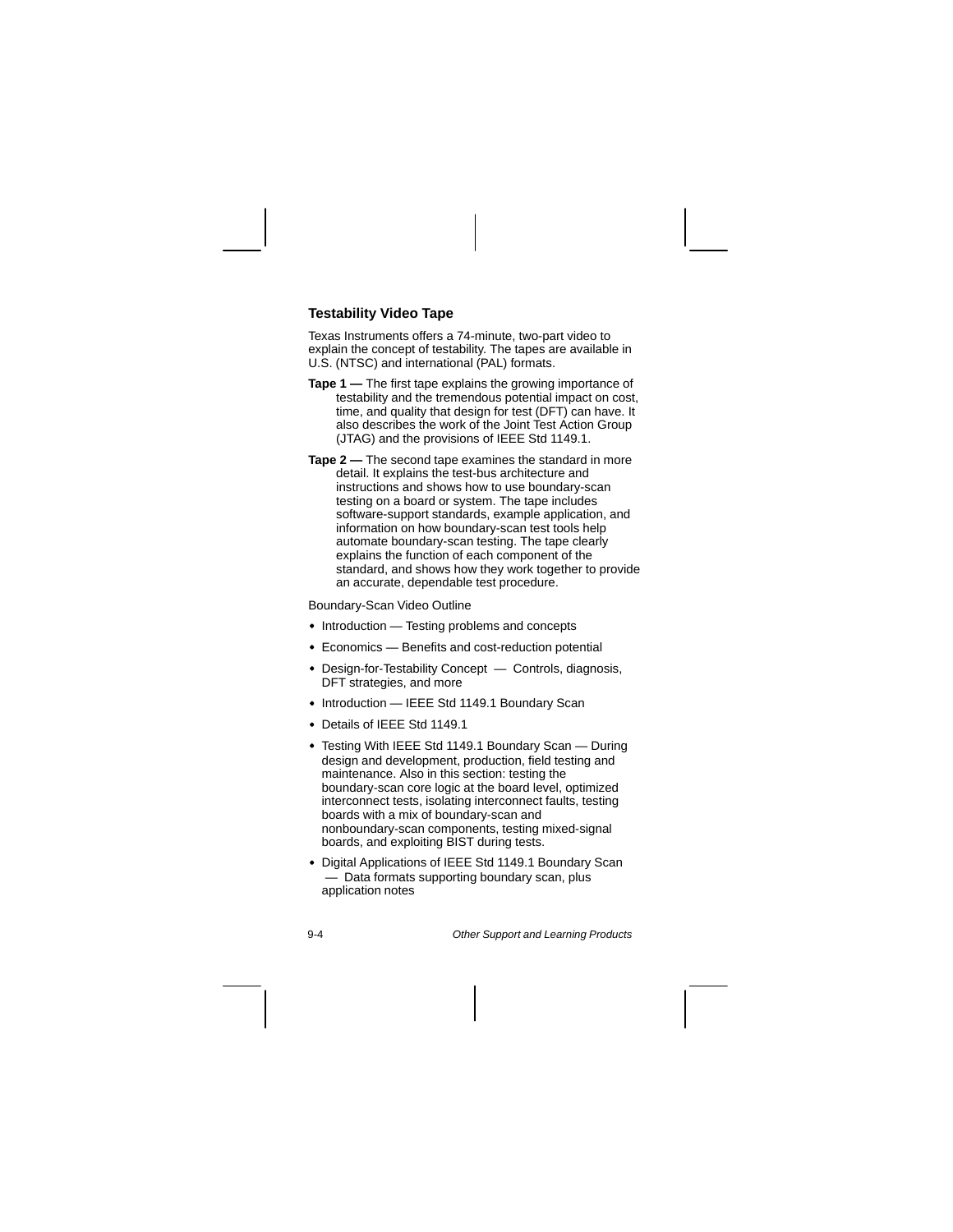- Proposed Product Development and Support Cycle
- Commercially Available Products for DFT
- Available Training on DFT and Boundary Scan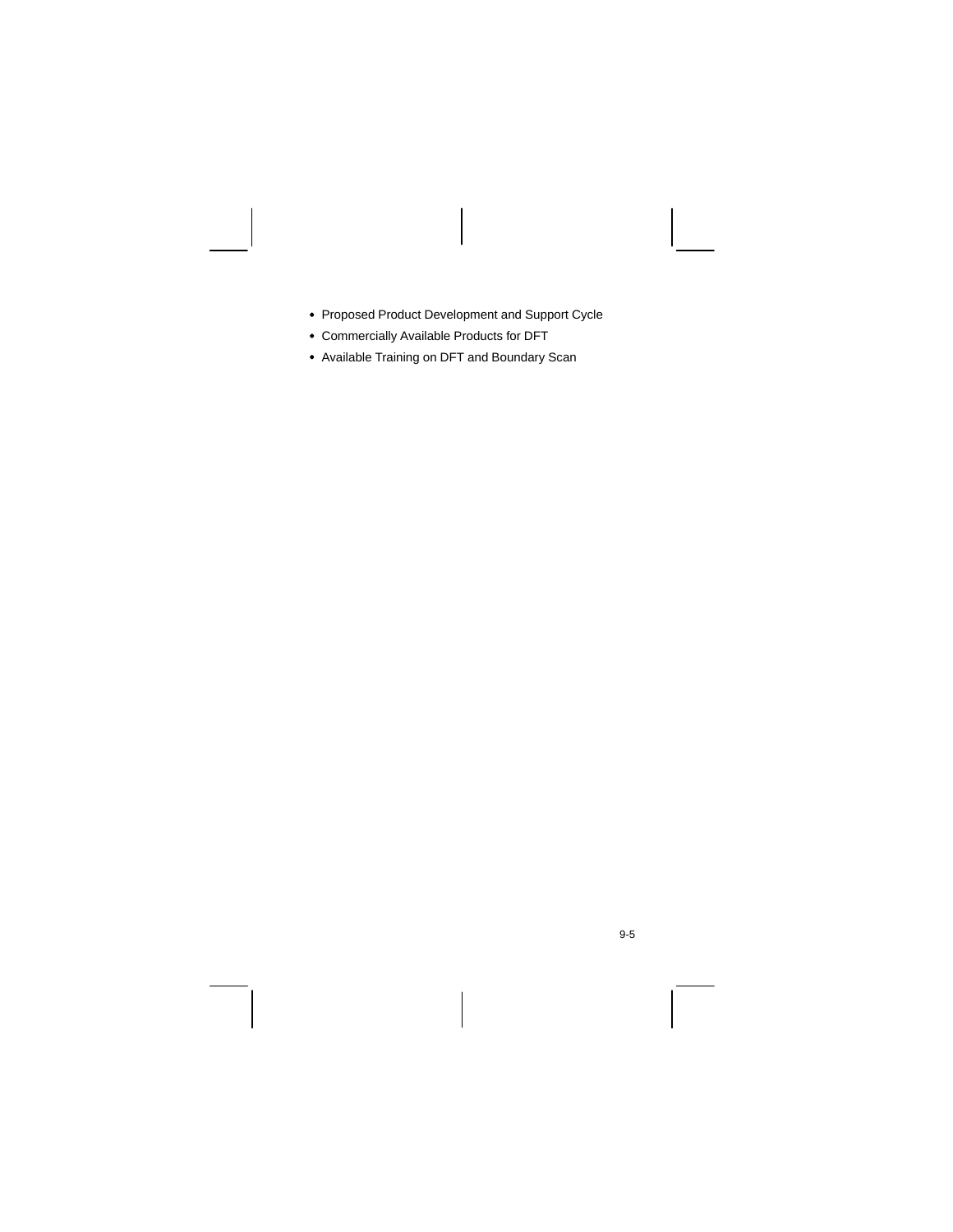## **Appendix A Abbreviations/Acronyms**

| AC           | Alternating Current (dynamic)                     |
|--------------|---------------------------------------------------|
| <b>ASIC</b>  | Application-Specific Integrated Circuit           |
| <b>ASP</b>   | Addressable Scan Port                             |
| <b>ASSET</b> | Advanced Support System for Emulation<br>and Test |
| <b>ATE</b>   | <b>Automatic Test Equipment</b>                   |
| <b>ATG</b>   | <b>Automatic Test Generation</b>                  |
| <b>ATPG</b>  | Automatic Test-Pattern Generation                 |
| <b>BIST</b>  | <b>Built-In Self-Test</b>                         |
| BIT          | <b>Built-In Test</b>                              |
| B/S          | <b>Boundary Scan</b>                              |
| <b>BSC</b>   | Boundary-Scan Cell                                |
| <b>BSDL</b>  | Boundary-Scan Description Language                |
| <b>BSR</b>   | Boundary-Scan Register                            |
| BST          | Boundary-Scan Test                                |
| <b>CAD</b>   | Computer-Aided Design                             |
| <b>CAE</b>   | <b>Computer-Aided Engineering</b>                 |
| <b>DBM</b>   | Digital Bus Monitor                               |
| DC           | Direct Current (static)                           |
| <b>DFT</b>   | Design for Test                                   |
| DIP          | Dual In-Line Package                              |
| DR           | Data Register                                     |
| <b>DSP</b>   | Digital Signal Processor                          |
| <b>EDA</b>   | <b>Electronic Design Automation</b>               |
| <b>ESD</b>   | Electrostatic Discharge                           |
| <b>ETBC</b>  | <b>Embedded Test-Bus Controller</b>               |
| <b>FIFO</b>  | First-In, First-Out (memory)                      |
| HDL          | Hardware Description Language                     |
| <b>HSDL</b>  | Hierarchical Scan Description Language            |
| ΙC           | <b>Integrated Circuit</b>                         |
| ICE          | In-Circuit Emulation                              |
| ICT          | In-Circuit Test                                   |
| ID           | Identification                                    |
| <b>IEEE</b>  | Institute of Electrical and Electronics Engineers |
| <b>I/O</b>   | Input/Output                                      |
|              |                                                   |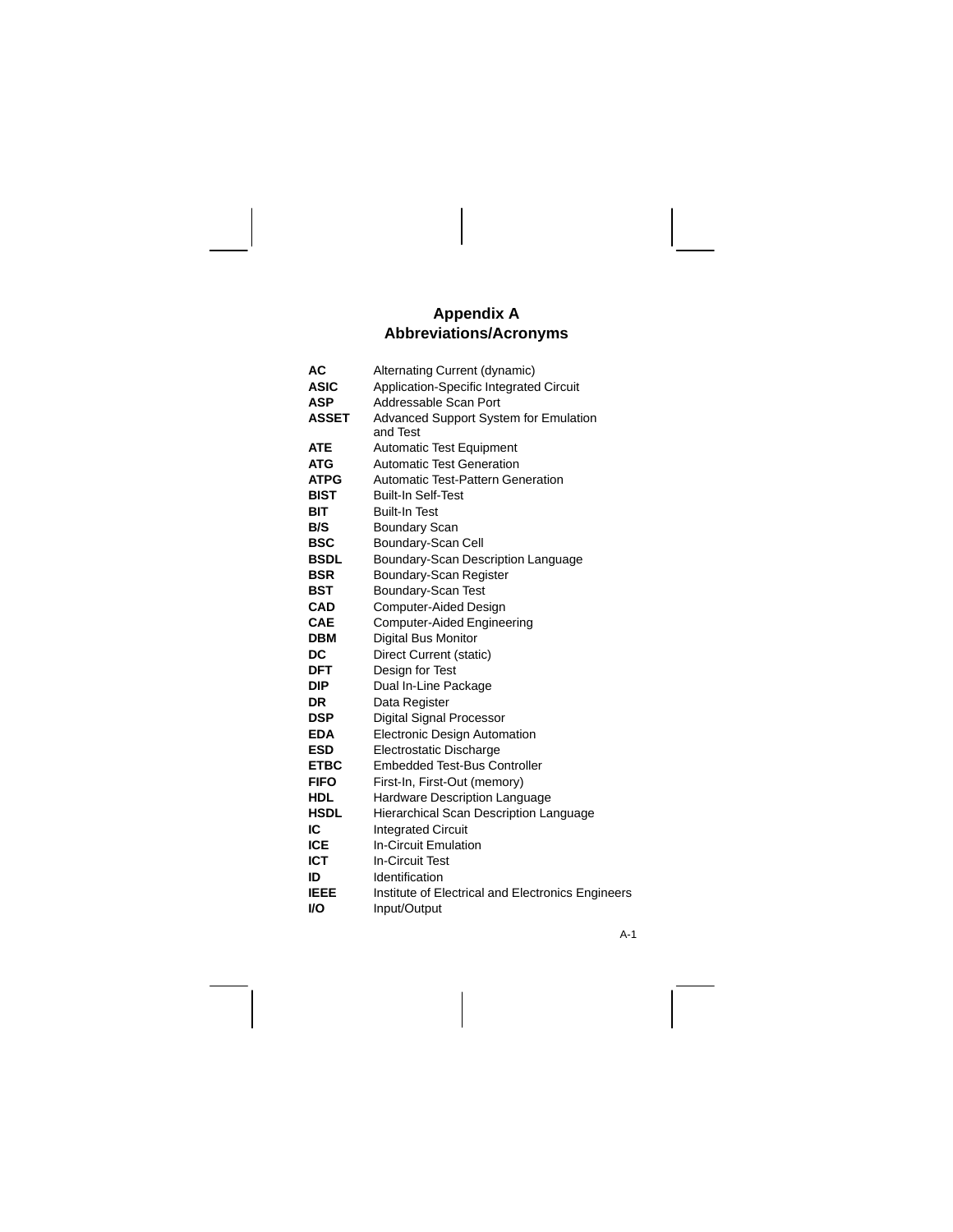| IR           | <b>Instruction Register</b>                 |
|--------------|---------------------------------------------|
| <b>ISP</b>   | In-System Programming                       |
| <b>JEDEC</b> | Joint Electronic Device Engineering Council |
| <b>JIT</b>   | Just-In-Time (manufacturing)                |
| <b>JTAG</b>  | Joint Test Action Group                     |
| <b>LSB</b>   | Least-Significant Bit                       |
| <b>LSSD</b>  | Level-Sensitive Scan Design                 |
| <b>MSB</b>   | <b>Most-Significant Bit</b>                 |
| <b>PCB</b>   | <b>Printed Circuit Board</b>                |
| <b>PPM</b>   | Parts Per Million                           |
| <b>PRPG</b>  | Pseudorandom Pattern Generation             |
| <b>PSA</b>   | <b>Parallel Signature Analysis</b>          |
| <b>PWB</b>   | <b>Printed Wiring Board</b>                 |
| <b>SPL</b>   | Scan-Path Linker                            |
| <b>SPS</b>   | Scan-Path Selector                          |
| <b>SSA</b>   | Serial Signature Analysis                   |
| SVF          | <b>Serial Vector Format</b>                 |
| TAP          | <b>Test Access Port</b>                     |
| <b>TBC</b>   | <b>Test-Bus Controller</b>                  |
| <b>TCK</b>   | <b>Test Clock</b>                           |
| TDI          | <b>Test Data Input</b>                      |
| <b>TDL</b>   | <b>Test Description Language</b>            |
| <b>TDO</b>   | <b>Test Data Output</b>                     |
| <b>TMS</b>   | <b>Test Mode Select</b>                     |
| TPS          | <b>Test Program Set</b>                     |
| <b>UBT</b>   | Universal Bus Transceiver                   |
| <b>UUT</b>   | Unit Under Test                             |
| <b>VHDL</b>  | <b>VHSIC Hardware Description Language</b>  |
| <b>VHSIC</b> | Very High-Speed Integrated Circuit          |
| <b>XCVR</b>  | Transceiver                                 |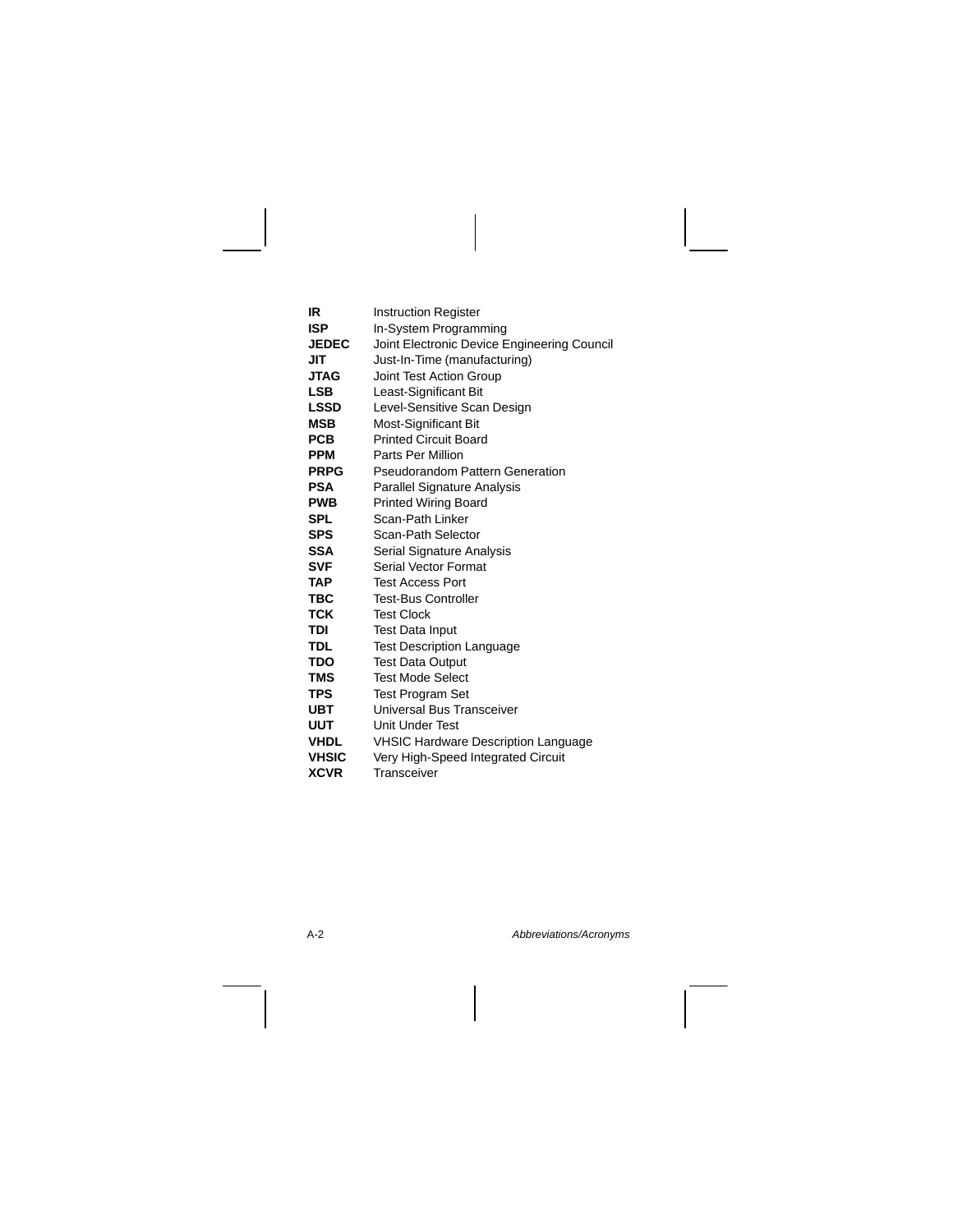## **Appendix B Glossary**

#### <span id="page-113-0"></span>**Automatic Test Generation**

A functional test pattern generation that is done algorithmically on a computer

#### **Boundary-Scan Description Language (BSDL)**

A hardware description language developed to describe devices built to IFFF Std 1149.1. See also HSDL.

#### **Built-In Self Test**

Logic included within a design that can apply test signals and compare results to determine if the design is working correctly

#### **Concurrent Fault Simulation**

A fault simulation method that simulates only fault models that differ from the fault-free model at the node being simulated. The node being simulated is an event-driven node.

#### **Controllability**

The ability to set a logical value on a signal node within the design. Controllability can be a measure of how difficult it is to generate test patterns. If a signal is hard to control, it is difficult to set up values necessary to test design features.

#### **Design for Test**

A method that incorporates rules and techniques in the design process to make testing easier

#### **Detectable Fault**

A possible failure that has at least one test pattern or sequence of patterns that, when applied to a device, detect failure

#### **Deterministic Test Vectors**

A fixed-order set of test patterns

#### **Fault**

A design failure or flaw that causes an incorrect response to input stimuli

#### **Fault Grade**

The percentage of modeled faults that will be detected by a test sequence when applied to a device. The fault grade is determined through fault simulation.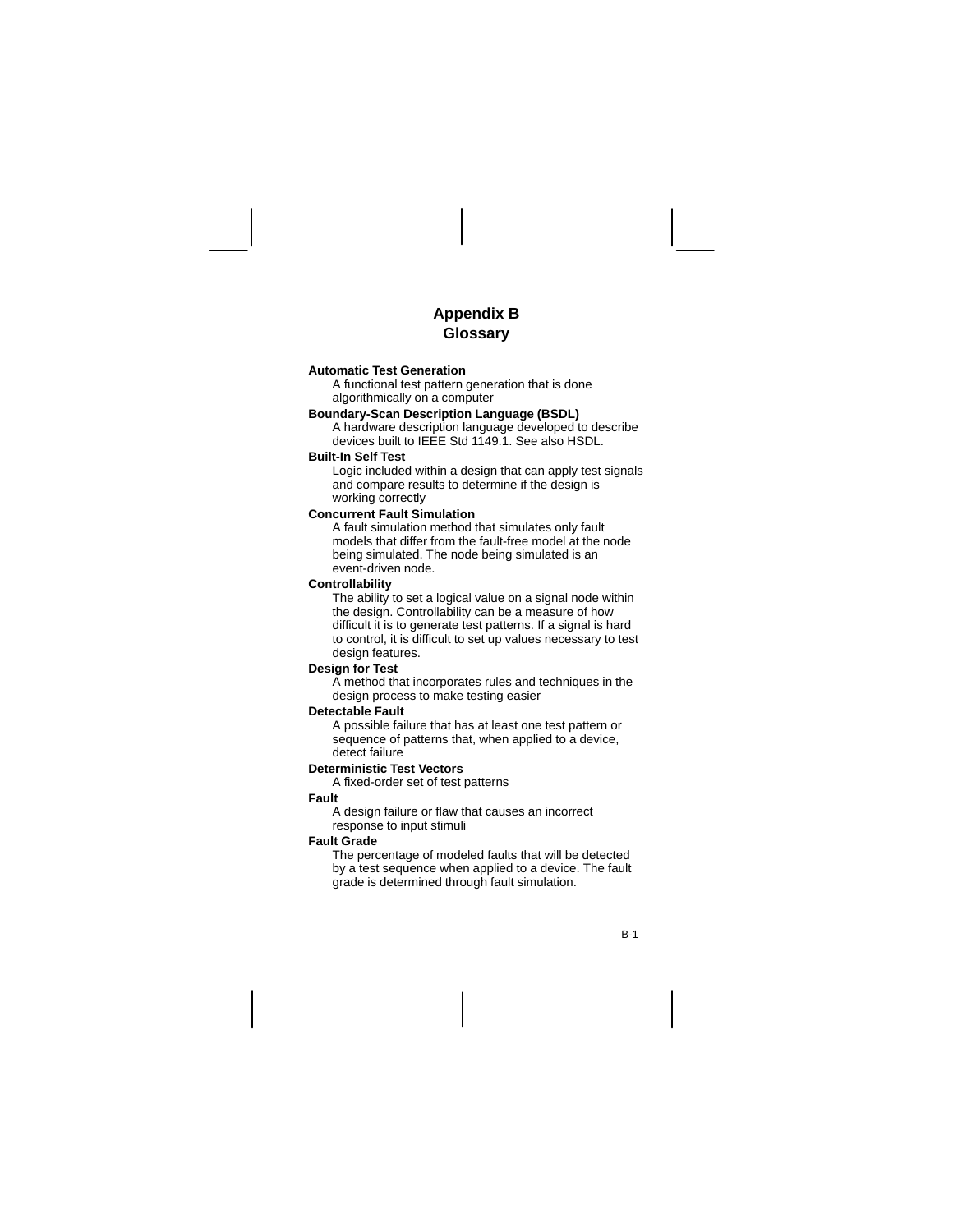#### <span id="page-114-0"></span>**Fault Model**

A simulator representation of a fault to model an unexpected behavior of a failure

#### **Fault Simulation**

The process of simulating test patterns using fault models and a fault-free model to determine whether potential failures will be detected with the test sequence

#### **Gate-Pin Fault**

A fault modeled at the connection of a gate pin to the signal-node net

#### **Hierarchical Scan Description Language (HSDL)**

A superset of BSDL developed by TI. HSDL is used to describe IEEE Std 1149.1-compliant devices, modules, and systems. See also BSDL.

#### **Initialization**

The process of placing a circuit or unit under test into a known state for testing or logic simulation

#### **Interconnect Testing**

A test process that verifies correct connections between ICs and modules on a board

#### **Level-Sensitive Scan Design (LSSD)**

The IBM DFT methodology of scan design. "Level Sensitive" means that all registers are activated with voltage levels rather than clock edges.

#### **Linear Feedback Shift Register (LFSR)**

A shift register counter that can be used for pseudorandom test pattern generation and for compression of test pattern results

#### **Load Fault**

A fault model that is a load on a wired junction

#### **Logical Redundancy**

Design logic that, removed from the design, performs and provides the same static logic responses. Logical redundancy may be purposefully added to improve speed or drive performance.

#### **Modular Testing**

Testing a design by applying independent test sequences to test isolatable modules. Each module has its own test sequence that is not affected by other modules in the design. With modular testing, ATG and fault grading can be performed on a single module at a time.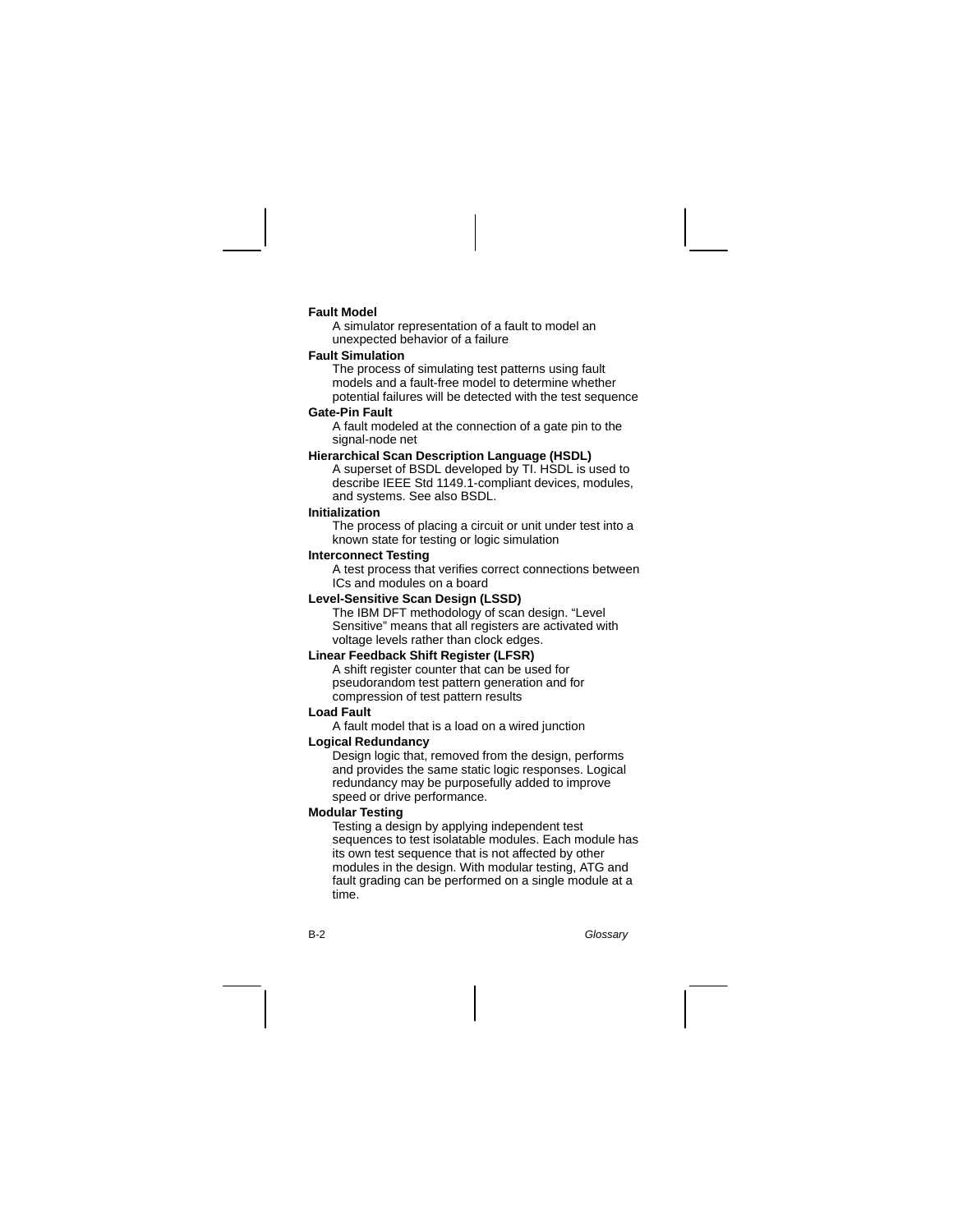#### <span id="page-115-0"></span>**Multiple Fault**

A fault model created by simultaneously representing the fault with multiple stuck-at faults

#### **Node Fault**

A fault model that ties an interconnection net to a fixed logic level. A node fault is equivalent to all sources on a net being source faults with the same logical value.

#### **Observability**

The capability to observe the effect of a node value at an output pin. If the node value changes, the output value also changes.

#### **Parallel Fault Simulation**

A method that simulates a set of fault models at the same time as the fault-free model

#### **Parallel Signature Analyzer**

An LFSR used to compress test data by collecting data from the design and exclusive ORing the resulting test data with register-state data

#### **Parametric Test**

A test that checks the voltage, current, and timing specifications of a design. The ac and dc propagation tests are parametric tests.

#### **Propagation**

The response of an output of a gate (or net) to an input of the gate (or net)

#### **Scan-Path Design**

A DFT methodology where all or a selected group of storage elements can be serially interconnected to facilitate testing of embedded combinational logic in an integrated circuit

#### **Scan-Path Linker (SPL)**

TI's SN74ACT8997 device acts as a scan-path multiplexer, allowing dynamic path switching. The SPL can select any combination of four secondary scan paths.

#### **Scan-Path Selector (SPS)**

TI's SN74ACT8999 device acts as a scan-path multiplexer, allowing dynamic path switching. The SPS can select one of four secondary scan paths at a time.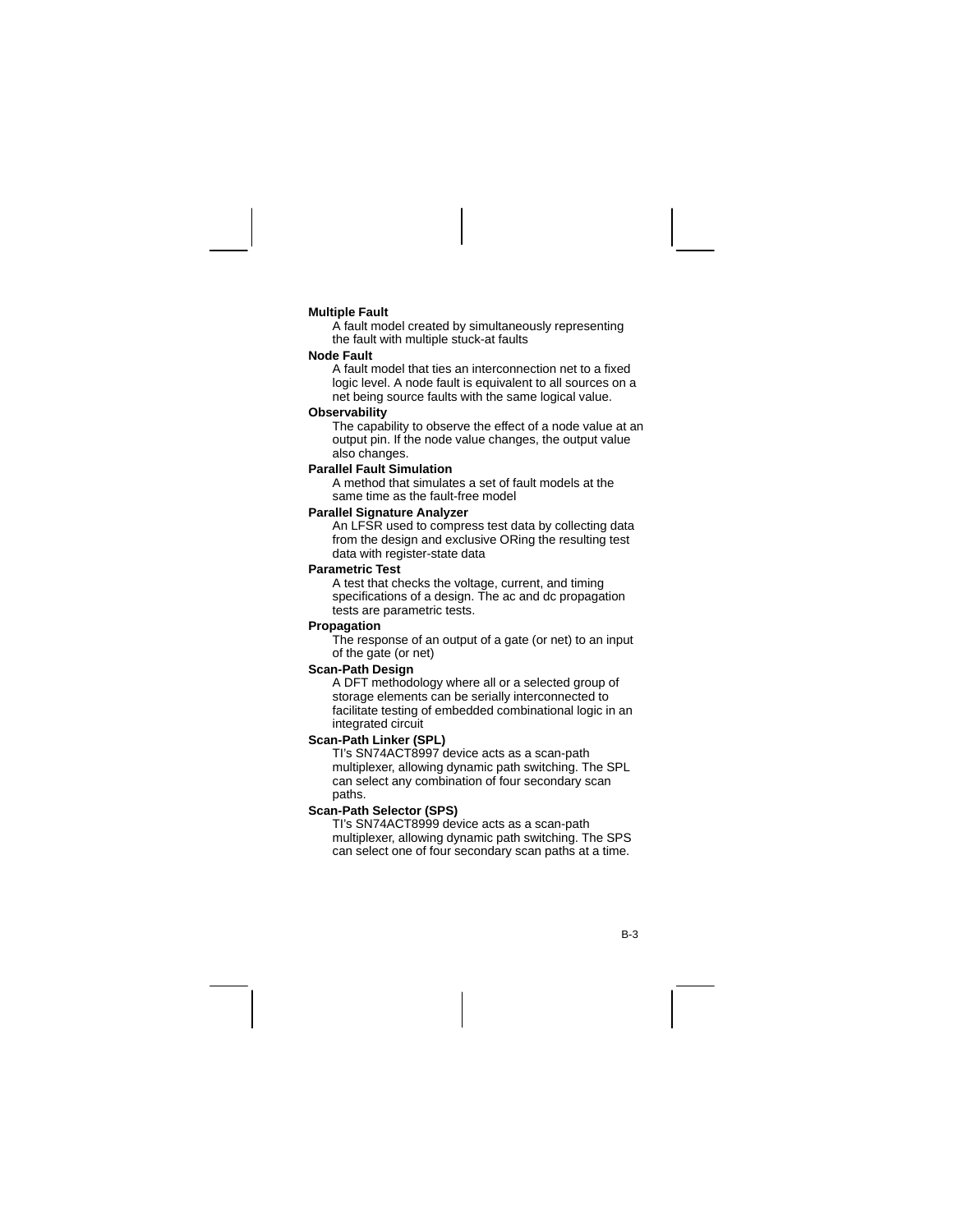#### <span id="page-116-0"></span>**Scan Testing**

The DFT technique that connects all internal registers in a design into a shift register used during test. The scan shift registers, called scan paths, are used to load any desirable state before application of a test over combinational logic between serial (scannable) register latches and unload any resultant state for observation.

#### **Serial Vector Format (SVF)**

A standard ASCII-based pattern format for expressing IEEE Std 1149.1 scan operations and state transitions. This vector format was jointly developed by TI and Teradyne to allow pattern transportability between test tools.

#### **Source Fault**

A fault model that is a source to a wired-junction net. Gate outputs are examples of source faults.

#### **Stuck Closed (Shorted Gate) Fault**

A stuck-at fault model in which the transistor controlled by the gate is always closed. This has the same effect as shorted data lines. This fault model is the same as an SA1 fault on the gate input of an n-p-n transistor or an SA0 fault on the gate input of a p-n-p transistor.

#### **Stuck Fault**

A failure model in which a gate pin is modeled as stuck to VCC (for stuck-at-one, SA1 ) or to GND (for stuck-at-zero, SA0)

#### **Stuck Open (Open Gate) Fault**

A stuck-fault model in which the transistor controlled by the gate is always open. This fault model is the same as an SA0 fault on the gate input of an n-p-n transistor or an SA1 fault on the gate input of a p-n-p transistor.

#### **Test Access Port (TAP)**

Port described in IEEE Std 1149.1-1990. Must contain a minimum of three input connections (TDI, TMS, TCK) and one output connection (TDO). A fourth input connection (TRST\*) is optional. The TAP provides access to test functions built into a component.

#### **Test Description Language (TDL)**

A test pattern format that describes the stimuli and expected results for a test application. TDL tests are applied using I/O connector pins.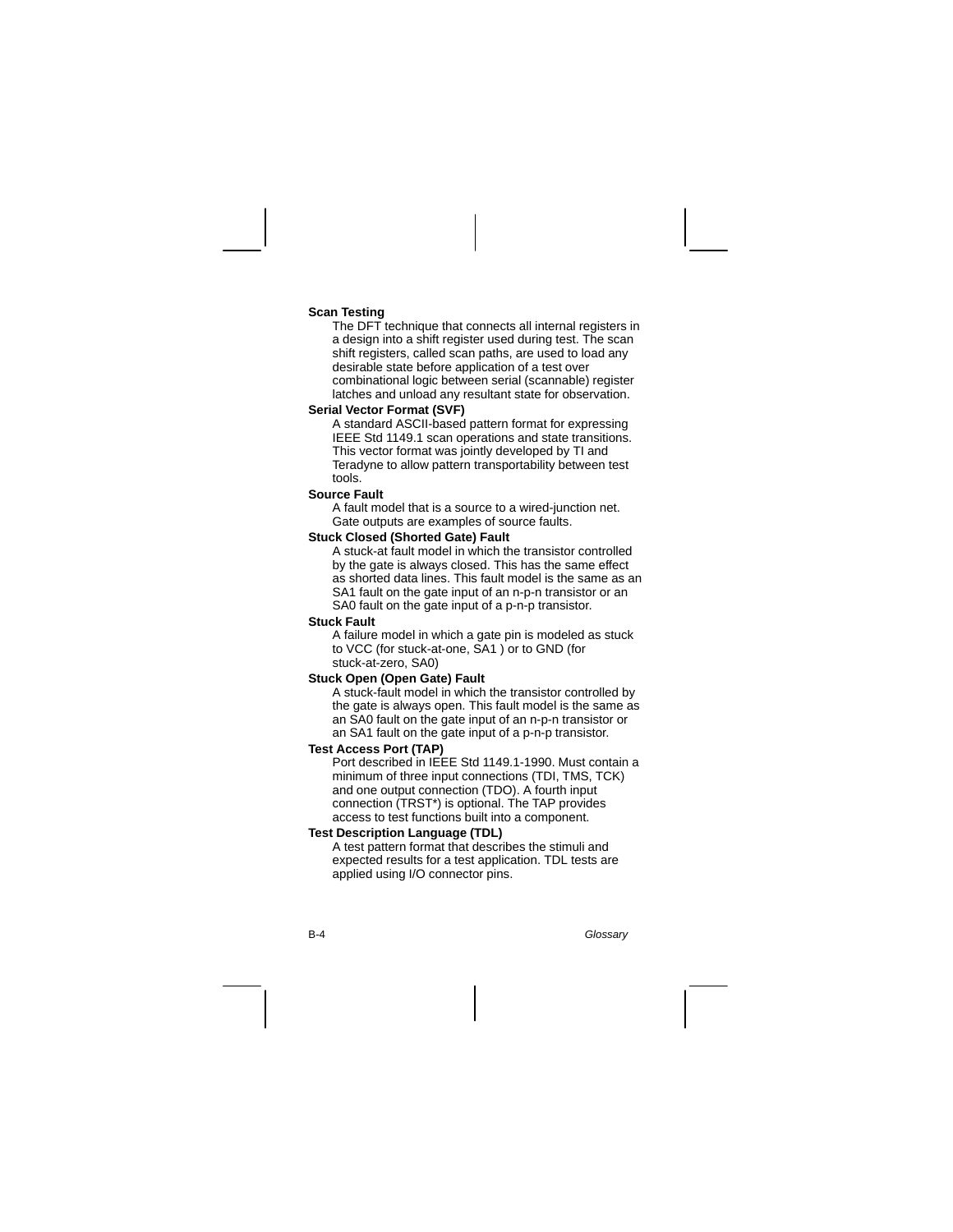#### <span id="page-117-0"></span>**Test Generation**

The process of producing a test sequence to test a design. Three methods of test generation are: automatic test generation (ATG), manual test preparation, and random input values generation.

#### **Test Pattern**

A set of input stimuli values that are applied at the beginning of a period of time and a set of output observation values made at the end of a period of time that are represented by a string of values

#### **Test Pattern Grading**

The process of fault simulating a test pattern sequence to obtain a fault grade

#### **Test Point Insertion**

The DFT technique that includes additional connections to internal nodes for either control or state observation

#### **Test Vector**

Another name for a test pattern

#### **Testability**

The property of a circuit, board, or system that enables testing

#### **Undetectable Fault**

A fault that cannot be detected by any achievable test pattern. Undetectability may be due to logic redundancy or to logic that cannot be observed.

#### **Unpredictable Fault**

A fault that causes the value of a node to be indeterminate, thereby making it impossible to detect a fault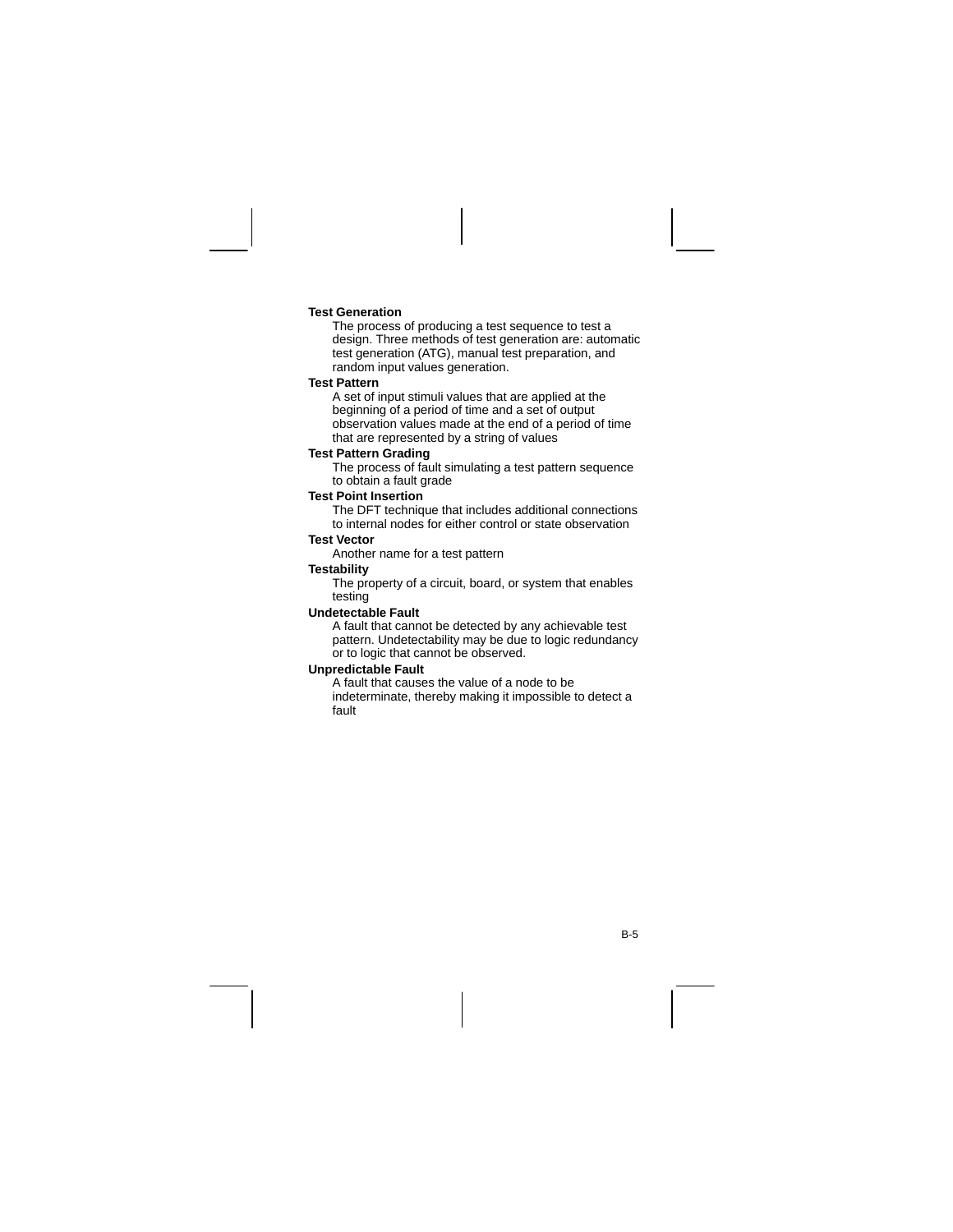## **Appendix C References**

- 1. Agrawal, Vishwani D., "Sampling Techniques for Determining Fault Coverage in LSI Circuits," Journal of Digital Systems, Vol. V., Number 3, pp. 189-203.
- 2. Bennetts, R. G., Introduction to Digital Board Testing, Crane, Russak & Company, Inc., NY, NY, 1982.
- 3. Bhavsar, D. K., and R. W. Heckelman, "Self-Testing by Polynomial Division," Digest of IEEE Test Conferences,1981, pp. 208-216.
- 4. Bleeker, van den Eijnden, de Jong, Boundary-Scan Test — A Practical Approach, ISBN 0-792-9296-5.
- 5. Frohwerk, R. A., "Signature Analysis: A New Digital Field Service Method," Hewlett-Packard Journal, May 1977, pp. 2-8.
- 6. IEEE Std 1149.1-1990 (includes IEEE Std 1149.1a-1993), IEEE Standard Test Access Port and Boundary-Scan Architecture, ISBN 1-55937-350-4.
- 7. IEEE Std 1149.1b-1994, Supplement to IEEE Standard Test Access Port and Boundary-Scan Architecture, ISBN 1-55937-497-7.
- 8. Jandhyala, S. and A.W. Ley, "Design-for-Test Analysis of a Buffered SDRAM DIMM," 1996 Proceedings, International Workshop on Memory Technology, Design, and Testing.
- 9. Ley, A. W., "A Look at Boundary Scan from a Designer's Perspective," 1994 Proceedings, Electronic Design, Automation & Test Asia Conference.
- 10.Maunder, Colin M. and Rodham E. Tulloss, The Test Access Port and Boundary-Scan Architecture, ISBN 0-8186-9070-4.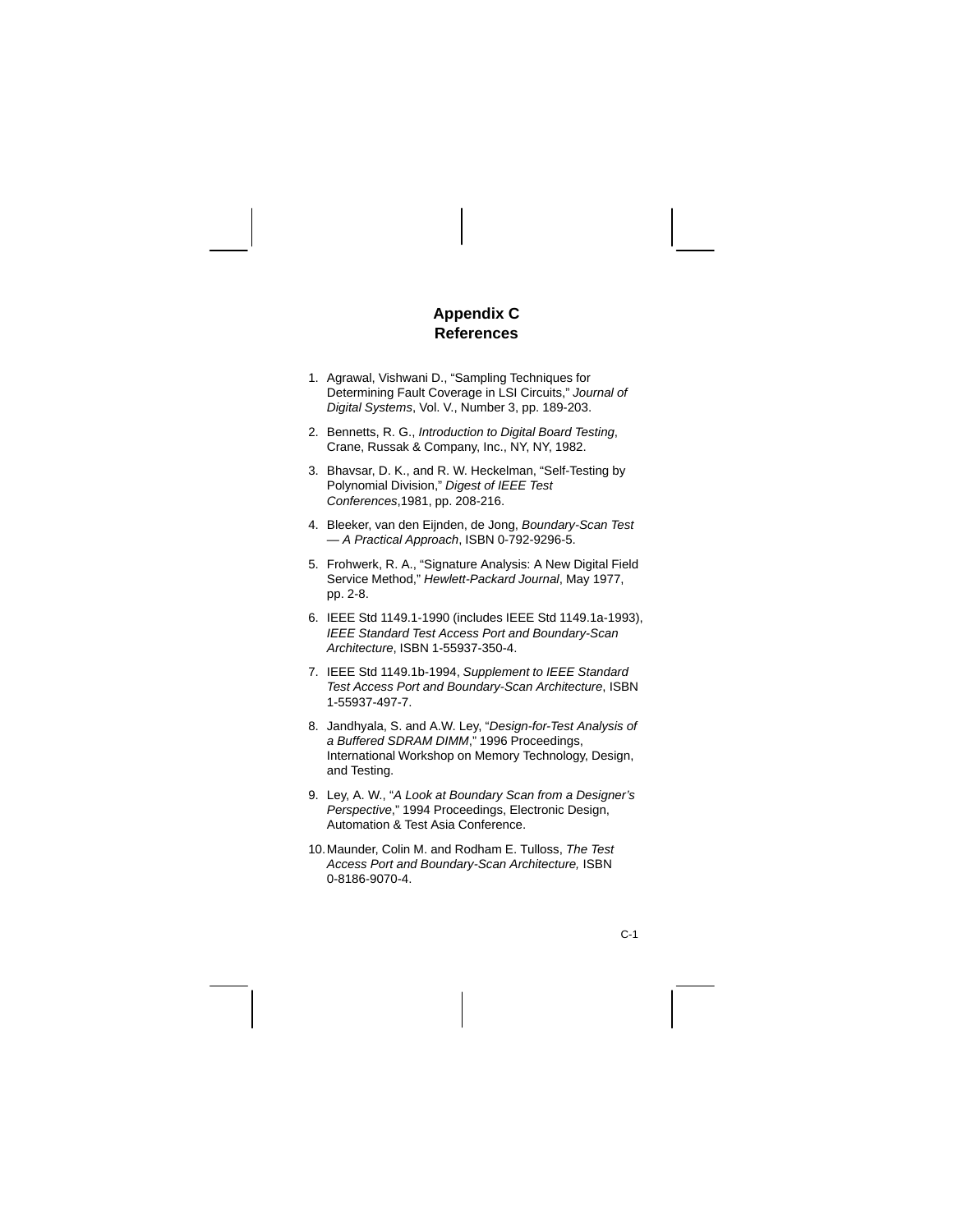- 11. Parker, Kenneth P., The Boundary-Scan Handbook, ISBN 0-7923-9270-1.
- 12.Peterson, W. W., and E. J. Weldon Jr., Error Correcting Codes, MIT Press, Cambridge, MA, 1972.
- 13.Pynn, C., Strategies for Electronics Test, McGraw-Hill, Inc., NY, 1986.
- 14.Sridhar, T., D. S. Ho, T. J. Powell, and S. M. Thatte, "Analysis and Simulation of Parallel Signature Analyzers," 1982 International Test Conference, Philadelphia, PA, November 15-18,1982, pp. 656-661.
- 15.Thatte, S. M., D. S. Ho, H. T. Yuan, T. Sridhar, and T. J. Powell, "An Architecture for Testable VLSI Processors," 1982 International Test Conference, Philadelphia, PA, November 15-18, 1982, pp. 484-493.
- 16.Turner, M.E., D. G. Leet, Ronald J. Prilik, and D. J. McLean, "Testing CMOS VLSI: Tools, Concepts, and Experimental Results," 1985 International Test Conference, Philadelphia, PA, November 19-21, 1985, pp. 322-328.
- 17.Whetsel, L., "A Proposed Standard Test Bus and Boundary Scan Architecture," 1988 IEEE International Conference on Computer Design, Rye Brook, NY, October 3-5, 1988, pp. 330-333.
- 18.Whetsel, L., "A Proposed Method of Accessing 1149.1 in Backplane Environment," 1992 Proceedings, International Test Conference.
- 19.Whetsel, L., "Hierarchically Accessing 1149.1 Applications in a System Environment," 1993 Proceedings, International Test Conference.
- 20.Williams, T. W., "VLSI Testing," Computers, Vol. 17, No. 10, October 1984, pp. 126-136.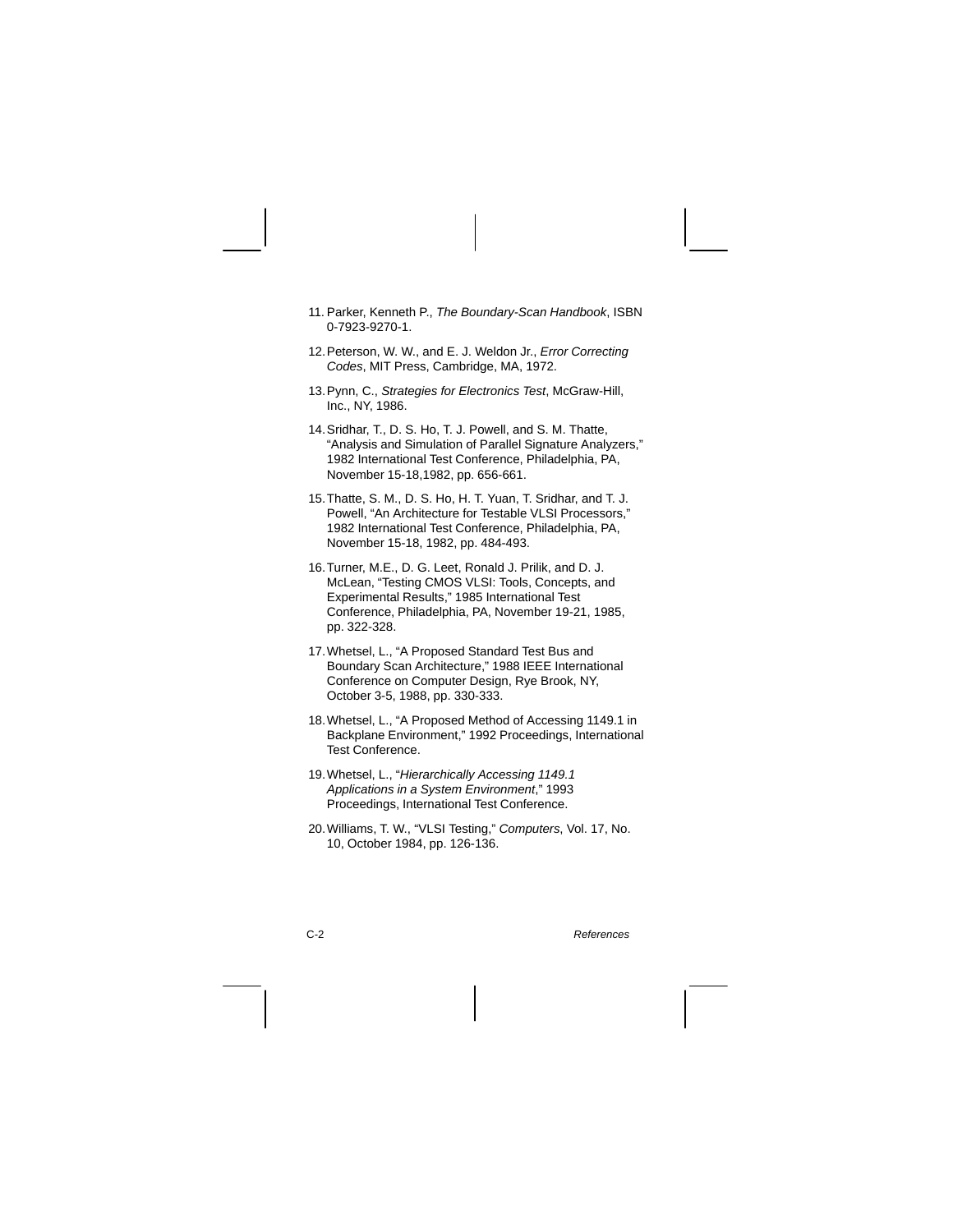## **Appendix D Internet Starting Points**

- Institute of Electrical and Electronics Engineers (IEEE) http://www.ieee.org/index.html
- IEEE Std 1149.1

http://www.computer.org/tab/tttc/standard/s1149-1/ home.html

Test Technology Technical Committee (sponsor for IEEE 1149.x standards) http://www.computer.org/tab/tttc/

Texas Instruments http://www.ti.com

Texas Instruments Semiconductor Group http://www.ti.com/sc/docs/schome.htm

Texas Instruments Advanced System Logic http://www.ti.com/sc/docs/asl/home.htm

Texas Instruments IEEE 1149.1 (JTAG) Boundary Scan http://www.ti.com/sc/docs/jtag/jtaghome.htm

Texas Instruments IEEE 1149.1 Silicon Product and BSDL Availability http://www.ti.com/sc/docs/jtag/silicon.htm

Texas Instruments Product Information Data Sheet Search http://www.ti.com/sc/docs/psheets/pids.htm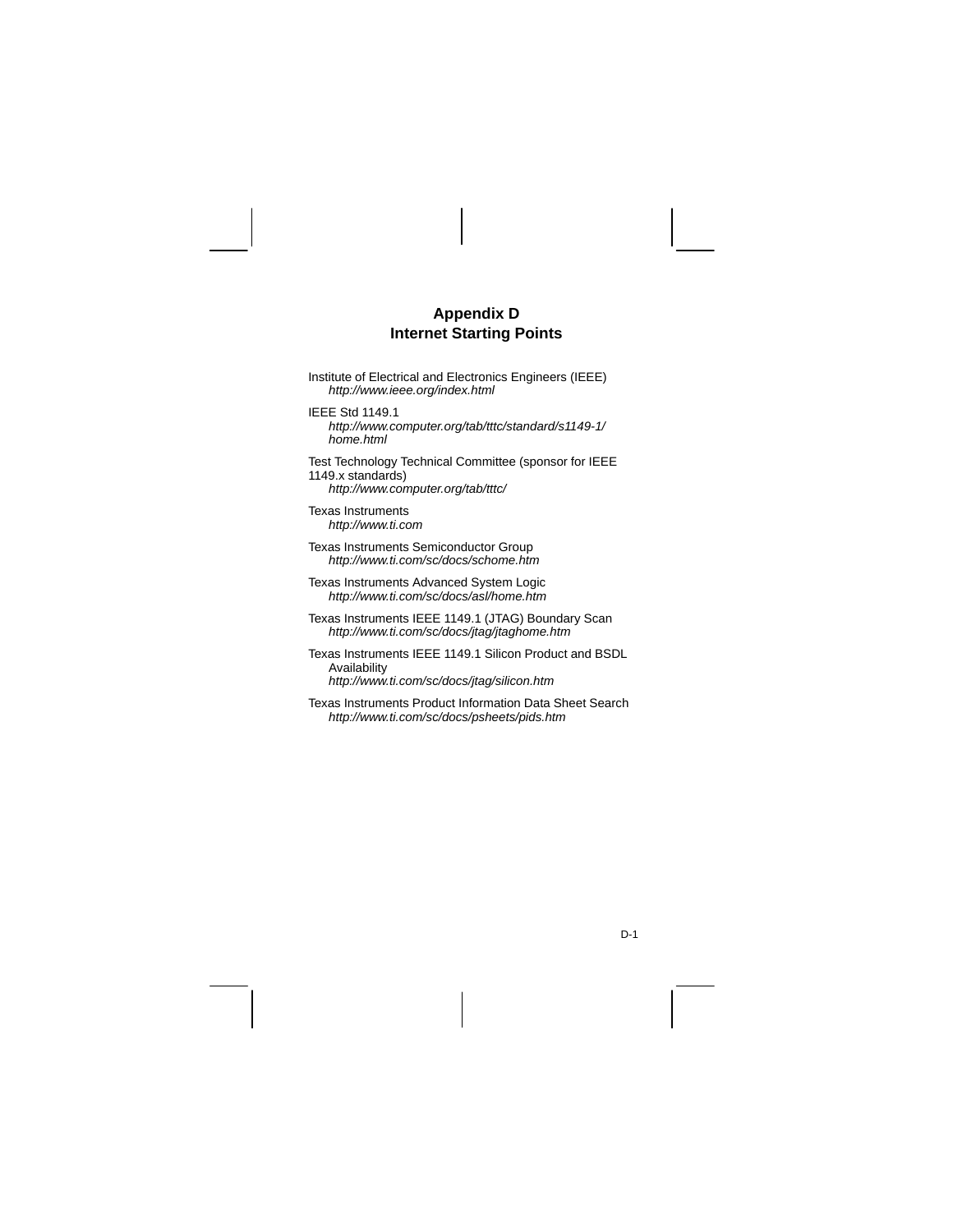## **Index**





ABT octals, [8-2,](#page-100-0) [8-3](#page-101-0) ABT Widebus, [8-2,](#page-100-0) [8-3,](#page-101-0) [8-4](#page-102-0) Addressable Scan Port (ASP), [8-6](#page-104-0) application illustrated[, 7-20](#page-90-0) introduction[, 7-19](#page-89-0) application notes, [9-3](#page-108-0) ASIC, [8-1](#page-99-0)

ASP. See Addressable Scan Port

at-speed functional test[, 8-6](#page-104-0)

automatic test equipment (ATE) board-etch and solder-joint testing, [7-1](#page-71-0) traditional test, [2-1](#page-16-0) use of BSDL, [5-1](#page-45-0) use of SVF, [5-9,](#page-53-0) [6-6](#page-66-0)

automatic test generation (ATG), defined, [B-1](#page-113-0)

automatic test-pattern generation (ATPG) BSDL input, [5-1](#page-45-0) impact on time to market, [4-3](#page-36-0) in assembly verification flow, [7-26](#page-96-0) SVF output, [6-6,](#page-66-0) [6-9](#page-69-0)

backplane configuration multidrop (ASP)[, 7-19,](#page-89-0) [8-6](#page-104-0) illustrated[, 7-20](#page-90-0) ring[, 7-17](#page-87-0) illustrated[, 7-18](#page-88-0) star, [7-18](#page-88-0) illustrated[, 7-19](#page-89-0)

backplane faults, [7-7,](#page-77-0) [7-8,](#page-78-0) [7-9](#page-79-0)

BCT octals, [8-2,](#page-100-0) [8-3](#page-101-0)

board design flow illustrated, [6-4](#page-64-0) principles discussed, [6-8](#page-68-0)

board faults, [1-4](#page-14-0)

boundary-scan, See also IEEE Std 1149.1 ASIC synthesis, [6-4](#page-64-0) ASIC testability, [4-9](#page-42-0) ASIC verification, [7-10](#page-80-0) automated assembly verification[, 7-26](#page-96-0) automated functional verification[, 7-25](#page-95-0) backplane multidrop testing, [7-17,](#page-87-0) [8-6](#page-104-0) illustrated[, 7-20](#page-90-0) benefits, [1-5,](#page-15-0) [2-1,](#page-16-0) [2-2,](#page-17-0) [3-1,](#page-19-0) [3-2](#page-20-0) board testing, [1-4,](#page-14-0) [7-1](#page-71-0) board validation[, 6-9](#page-69-0) CD-ROM, [9-3](#page-108-0)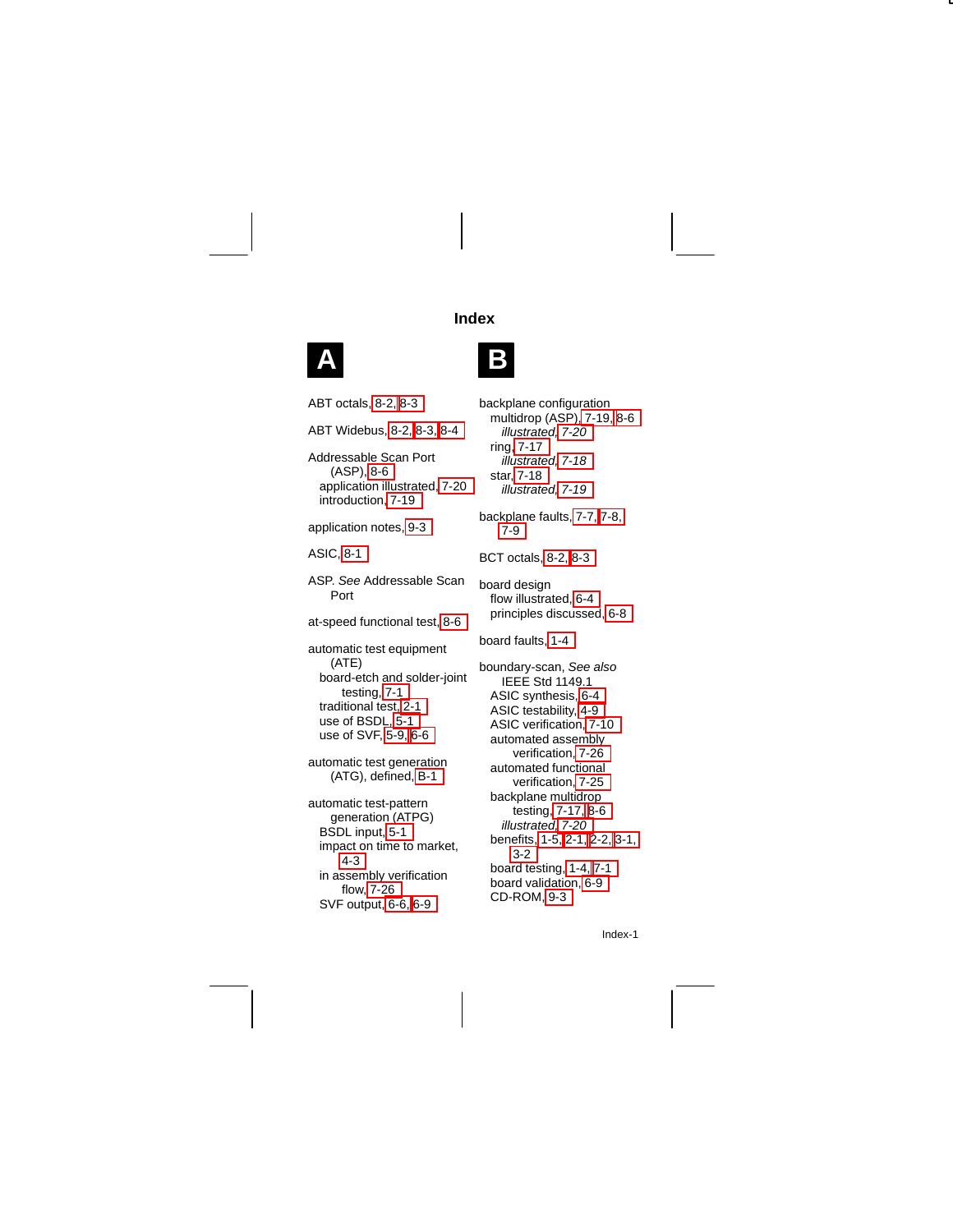boundary-scan (continued) circuit partitioning described, [2-2](#page-17-0) illustrated, [2-3](#page-18-0) cluster testing[, 7-5](#page-75-0) constraints, [6-8](#page-68-0) controllability and observability, [3-2](#page-20-0) described, [3-1](#page-19-0) design considerations illustrated, [6-1](#page-61-0) design debug and verification illustrated, [6-7](#page-67-0) design flow illustrated, [6-4](#page-64-0) edge connector testing, [7-7](#page-77-0) embedded testing[, 7-21](#page-91-0) evaluation, [9-1](#page-106-0) illustrated[, 3-2](#page-20-0) in surface-mount devices, [3-1](#page-19-0) interactive verification, [7-28](#page-98-0) interconnect testing, [3-1,](#page-19-0) [3-2](#page-20-0) manufacturing test, [6-9](#page-69-0) memory test times, table, [7-14](#page-84-0) memory testing[, 7-12](#page-82-0) microcode simulation[, 7-11](#page-81-0) signature analysis, [7-6](#page-76-0) test development[, 7-10](#page-80-0) test flow, [7-24](#page-94-0) testing, design overview, [6-1](#page-61-0) illustrated, [2-3](#page-18-0) tutorial (Scan Educator), [9-1](#page-106-0)

vector processor verification[, 7-10](#page-80-0) video tape, [9-4](#page-109-0) boundary-scan cell (BSC) described, [3-2](#page-20-0) illustrated[, 3-11](#page-29-0) Boundary-Scan Description Language (BSDL) boundary register description, [5-4](#page-48-0) component conformance statement, [5-3](#page-47-0) defined, [B-1](#page-113-0) elements of, [5-2](#page-46-0) entity descriptions, [5-2](#page-46-0) error types, [5-5](#page-49-0) for ASICs, [6-5](#page-65-0) for catalog devices, [5-5](#page-49-0) generic parameter, [5-3](#page-47-0) history, [5-1](#page-45-0) instruction register description, [5-3](#page-47-0) logical port description[, 5-3](#page-47-0) optional register description, [5-4](#page-48-0) pin mapping, [5-3](#page-47-0) register access description, [5-4](#page-48-0) scan port identification[, 5-3](#page-47-0) subset of VHDL syntax, [5-1](#page-45-0) use statements, [5-3](#page-47-0) uses, [5-1](#page-45-0) validation, [5-4,](#page-48-0) [6-7](#page-67-0)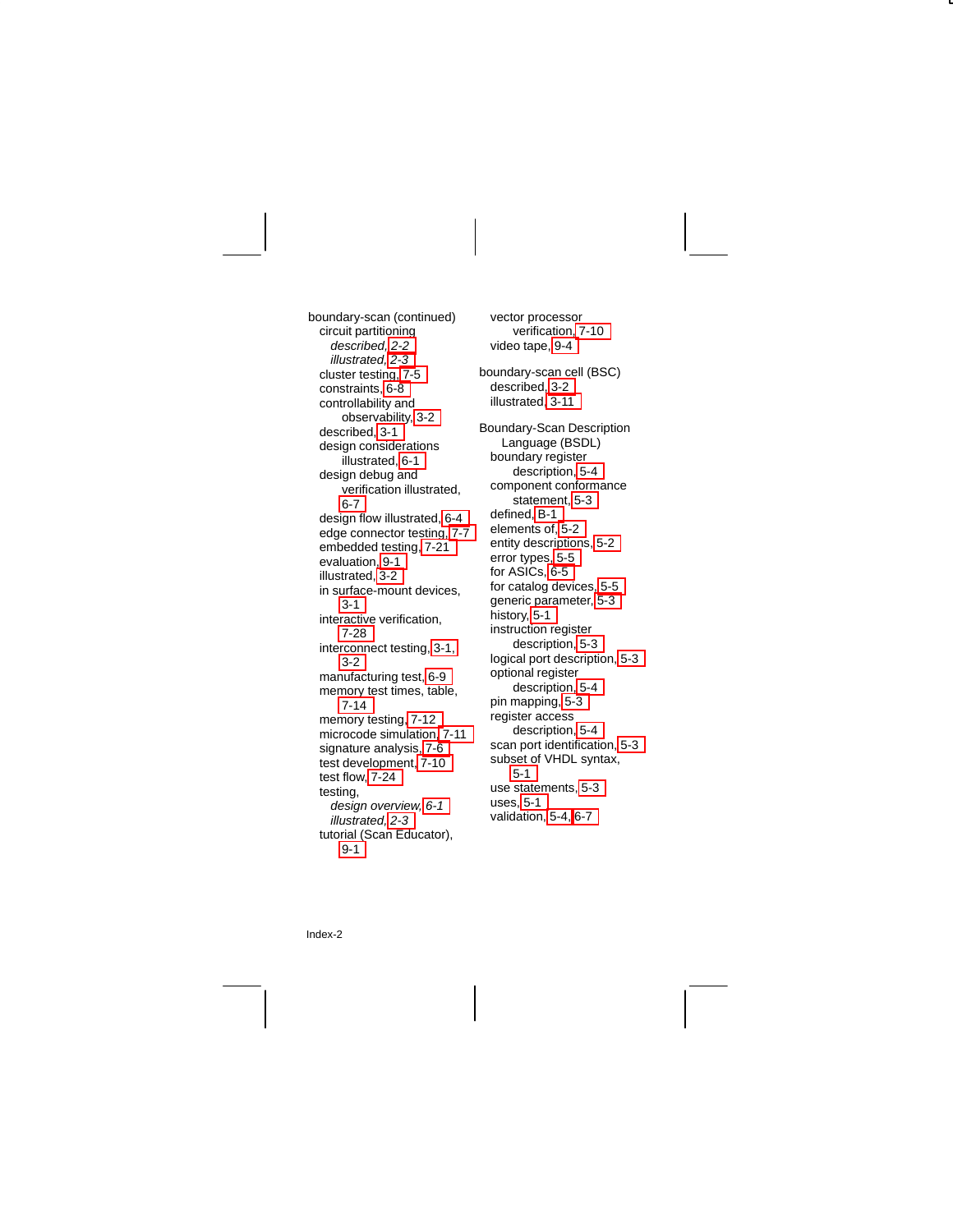boundary-scan register (BSR) described[, 3-10](#page-28-0) illustrated[, 3-4](#page-22-0) in BSDL, [5-4](#page-48-0) in use CLAMP, [3-13](#page-31-0) EXTEST[, 3-14](#page-32-0) INTEST, [3-13](#page-31-0) SAMPLE/PRELOAD, [3-12](#page-30-0)

built-in self-test (BIST) defined[, B-1](#page-113-0) in ASICs, [4-9](#page-42-0) initiated by IEEE Std 1149.1[, 3-13,](#page-31-0) [6-3,](#page-63-0) [7-13](#page-83-0) test functions, [6-3](#page-63-0)

bus interface, [8-3](#page-101-0)

bypass register described[, 3-11](#page-29-0) in use BYPASS[, 3-12](#page-30-0) CLAMP, [3-13](#page-31-0) default[, 3-9](#page-27-0) HIGHZ, [3-14](#page-32-0)

# **C**

CD-ROM with IEEE Std 1149.1, [9-3](#page-108-0) concurrent fault simulation, defined[, B-1](#page-113-0) controllability, [3-2,](#page-20-0) [6-2,](#page-62-0) [7-11](#page-81-0) defined[, B-1](#page-113-0)

in embedded memory, [7-12](#page-82-0)

cost of testing, [1-3,](#page-13-0) [2-1](#page-16-0)



data sheets, for TI IEEE Std 1149.1 testability devices[, 9-3](#page-108-0) DBM. See Digital Bus Monitor design for test additional cost amortized, [2-1](#page-16-0) ASIC fault simulation[, 4-1](#page-34-0) testability, [4-1](#page-34-0) circuit isolation[, 2-2](#page-17-0) concerns, [6-1](#page-61-0) cost of overlooked defects, [4-7](#page-40-0) illustrated[, 4-8](#page-41-0) cycle-time reduction, [4-3](#page-36-0) defined, [1-1,](#page-11-0) [B-1](#page-113-0) design constraints[, 4-2](#page-35-0) design costs, [1-4](#page-14-0) design flow described, [6-1](#page-61-0) illustrated[, 6-1,](#page-61-0) [6-4,](#page-64-0) [6-7](#page-67-0) design impact, [1-4,](#page-14-0) [4-2](#page-35-0) developing test strategies, [4-8](#page-41-0) economic trade-off, [4-4](#page-37-0) effect on hardware, [4-1](#page-34-0) embedded test, [2-1](#page-16-0) improved debugging, [4-4](#page-37-0) in ASICs, [4-1](#page-34-0) in the design process, [4-1](#page-34-0) introduction to, [1-1](#page-11-0) new tool costs, [4-7](#page-40-0)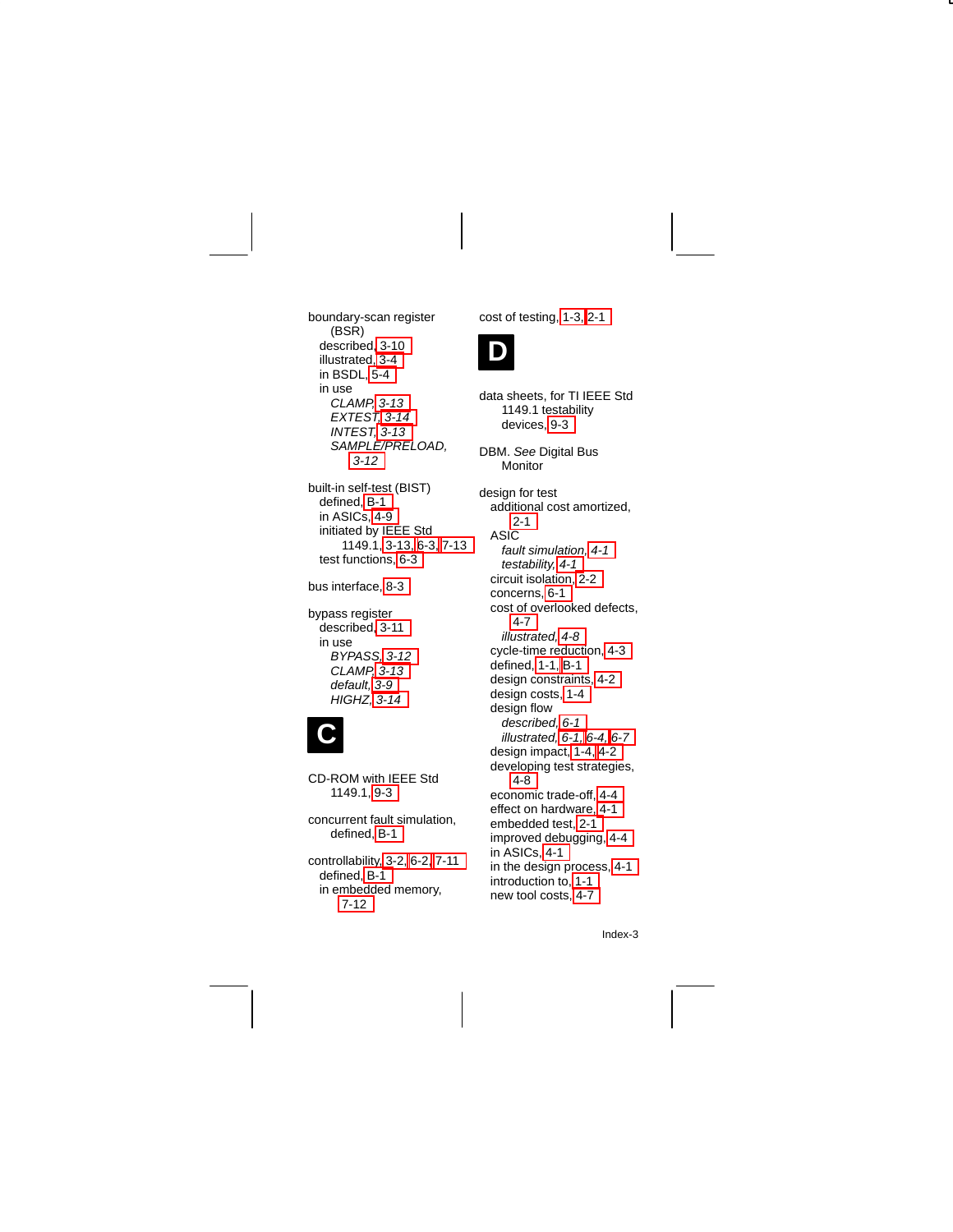design for test (continued) partitioning penalties, [6-9](#page-69-0) rationale, [1-2](#page-12-0) reduced cost and higher quality, [1-3](#page-13-0) reduced manufacturing cost, [2-2](#page-17-0) standard test approach, [2-2](#page-17-0) strategy, [4-3](#page-36-0) system-level approach, [1-3](#page-13-0) test strategy flow illustrated[, 4-11](#page-44-0) test strategy vs. gate density, [4-9](#page-42-0) with ATPG, [4-4](#page-37-0) yield vs. devices/board, [4-6](#page-39-0) yield vs. fault grade, [4-5](#page-38-0)

detectable fault, defined[, B-1](#page-113-0)

deterministic test vectors, defined[, B-1](#page-113-0)

device identification register described[, 3-11](#page-29-0) illustrated[, 3-11](#page-29-0) in BSDL, [5-4](#page-48-0) in use default[, 3-9](#page-27-0) IDCODE[, 3-14](#page-32-0) USERCODE[, 3-14](#page-32-0)

Digital Bus Monitor (DBM), [8-6](#page-104-0)

DSP, [8-1](#page-99-0)



Embedded Test-Bus Controller, (eTBC)[, 7-21,](#page-91-0) [8-6](#page-104-0)



fault, defined[, B-1](#page-113-0)

fault grade defined, [B-1](#page-113-0) simulator results, [4-1](#page-34-0)

fault model defined, [B-2](#page-114-0) examples, [4-1](#page-34-0)

fault simulation defined, [B-2](#page-114-0) in ASIC design, [4-1](#page-34-0)



gate-pin fault, defined[, B-2](#page-114-0)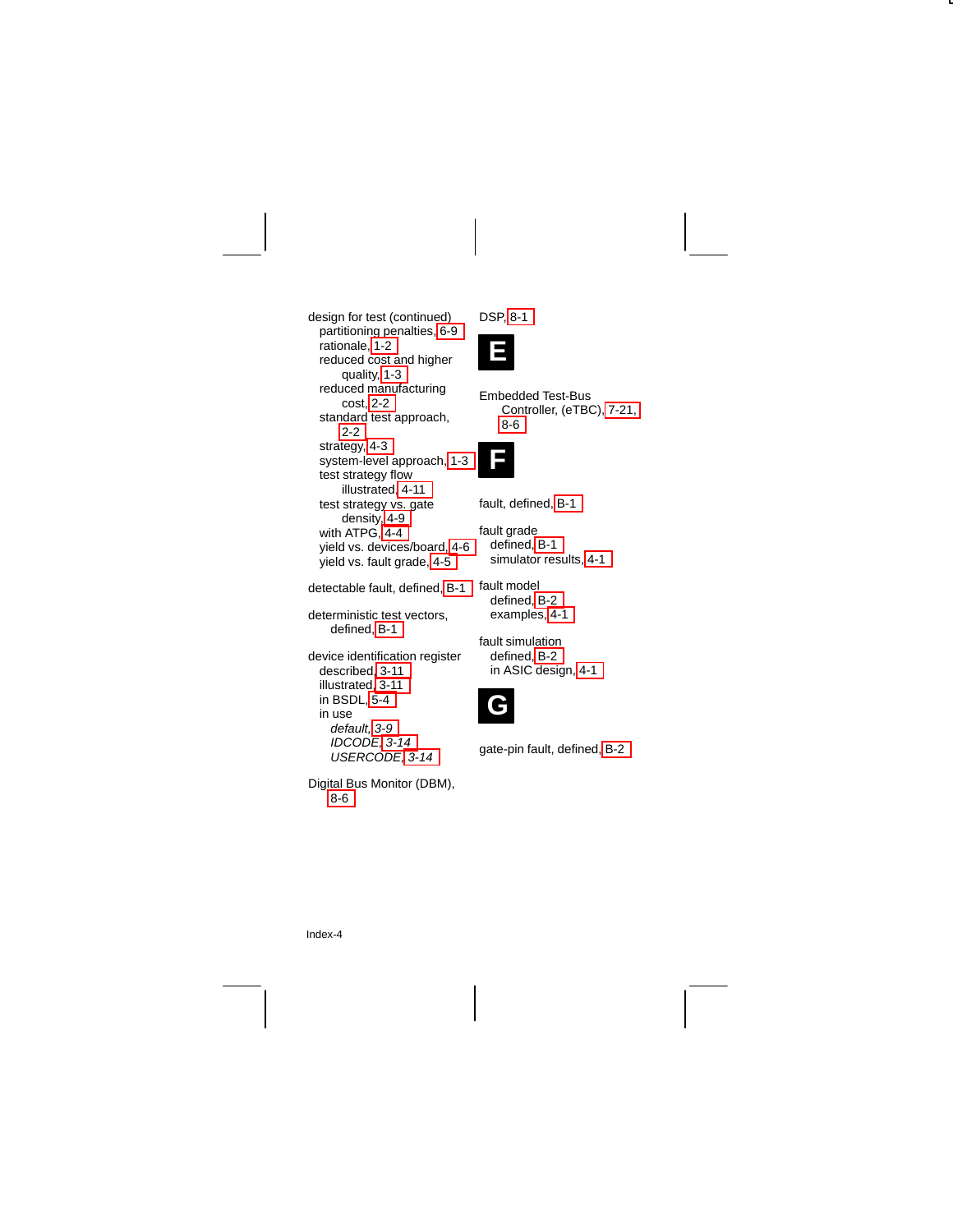# **H**

Hierarchical Scan Description Language (HSDL), See also Boundary-Scan Description Language bus composition, [5-8](#page-52-0) defined[, B-2](#page-114-0) described, [5-6](#page-50-0) elements of[, 5-6](#page-50-0) entity description, [5-7](#page-51-0) generic parameter, [5-7](#page-51-0) history, [5-6](#page-50-0) logical port description, [5-7](#page-51-0) members description, [5-8](#page-52-0) obtaining specifications, [5-8](#page-52-0) path descriptions, [5-8](#page-52-0) pin mapping, [5-7](#page-51-0) scan port identification, [5-8](#page-52-0) use statements, [5-7](#page-51-0) uses, [5-6,](#page-50-0) [6-8](#page-68-0)

## **I**

IC test, explained, [6-6](#page-66-0)

IEEE Std 1149.1, See also boundary scan, Boundary-Scan Description Language architecture described, [3-3](#page-21-0) illustrated, [3-4](#page-22-0) benefits, [6-10](#page-70-0) built-in self-test, [6-3](#page-63-0) bus master. See Test Bus **Controller** 

IEEE Std 1149.1 (continued) internal scan, [6-3](#page-63-0) introduction[, 1-5](#page-15-0) macro libraries[, 6-5](#page-65-0) obtaining specifications, [3-15](#page-33-0) on CD-ROM, [9-3](#page-108-0) optional pins, [B-4](#page-116-0) TRST\*, [3-14](#page-32-0) optional registers, [3-9](#page-27-0) device identification register[, 3-11](#page-29-0) user-defined data register, [3-9](#page-27-0) optional test instructions CLAMP, [3-13](#page-31-0) HIGHZ, [3-14](#page-32-0) IDCODE[, 3-14](#page-32-0) INTEST, [3-13](#page-31-0) RUNBIST[, 3-13](#page-31-0) USERCODE[, 3-14](#page-32-0) origins of, [3-1](#page-19-0) partitioned scan path, [6-8,](#page-68-0) [8-6](#page-104-0) required pins, [1-5,](#page-15-0) [B-4](#page-116-0) TCK, [3-5](#page-23-0) TDI, [3-5](#page-23-0) TDO, [3-5](#page-23-0) TMS, [3-5](#page-23-0) required registers boundary-scan register, [3-10](#page-28-0) bypass register[, 3-11](#page-29-0) instruction register, [3-8](#page-26-0) required test instructions BYPASS[, 3-12](#page-30-0) EXTEST[, 3-13](#page-31-0) SAMPLE/PRELOAD, [3-12](#page-30-0) reuse of test vectors, [3-1,](#page-19-0) [6-10](#page-70-0)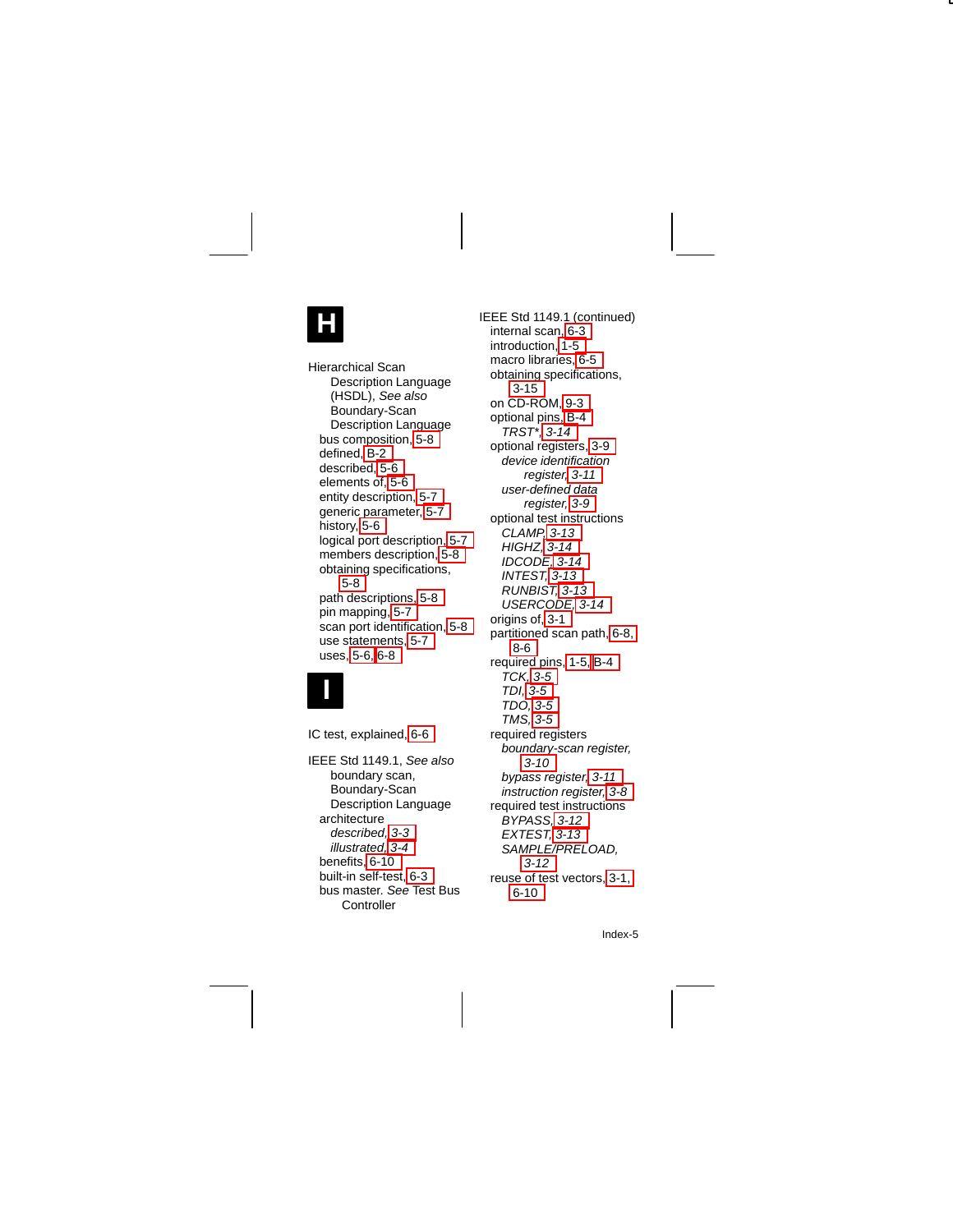IEEE Std 1149.1 (continued) supporting data formats, [5-1](#page-45-0) test data registers described, [3-9](#page-27-0) illustrated[, 3-10](#page-28-0)

IEEE Std 1149.1-compatible components, [8-1](#page-99-0)

IEEE Std 1149.1 (JTAG) Boundary-Scan Logic, [8-2](#page-100-0) bus interface, [8-3](#page-101-0) scan support, [8-5](#page-103-0) Universal Bus Transceiver (UBT), [8-4](#page-102-0)

in-circuit test, described, [7-1](#page-71-0)

initialization, defined, [B-2](#page-114-0)

instruction register described, [3-8](#page-26-0) illustrated[, 3-8](#page-26-0) in BSDL, [5-3](#page-47-0)

interconnect testing, [6-2,](#page-62-0) [6-5,](#page-65-0) [6-9,](#page-69-0) [7-1](#page-71-0) defined[, B-2](#page-114-0) described, [3-2](#page-20-0) illustrated[, 7-2](#page-72-0)

internal scan, described, [6-3](#page-63-0)

## **J**

Joint Test Action Group (JTAG), See also boundary scan, IEEE Std 1149.1

Joint Test Action Group (continued) introduction[, 1-5](#page-15-0)



level-sensitive scan design (LSSD) defined, [B-2](#page-114-0) in ASICs, [4-10](#page-43-0)

linear feedback shift register (LFSR), defined, [B-2](#page-114-0)

load fault, defined, [B-2](#page-114-0)

logical redundancy, defined, [B-2](#page-114-0)

LVT Widebus, [8-2,](#page-100-0) [8-3,](#page-101-0) [8-4](#page-102-0)



memory test controllability[, 7-12](#page-82-0) embedded memory, [7-12](#page-82-0) observability, [7-12](#page-82-0)

modular testing, defined, [B-2](#page-114-0)

multidrop test bus[, 7-19,](#page-89-0) [7-20,](#page-90-0) [8-6](#page-104-0)

multiple fault, defined, [B-3](#page-115-0)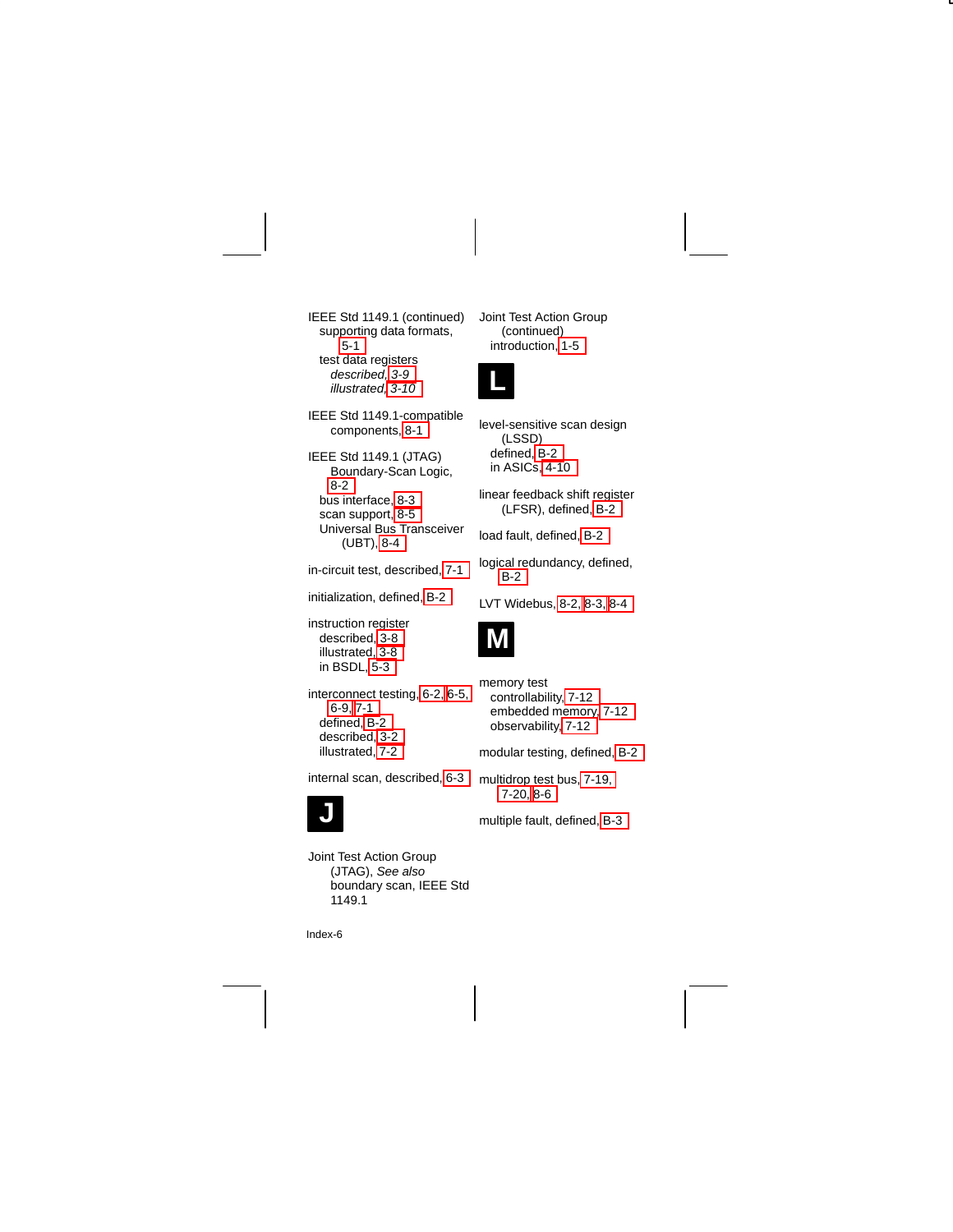# **N**

networking ICs, [8-1](#page-99-0)

node fault, defined[, B-3](#page-115-0)

# **O**

observability, [3-2,](#page-20-0) [6-2,](#page-62-0) [7-11](#page-81-0) defined[, B-3](#page-115-0) in embedded memory, [7-12](#page-82-0)

octals, bus interface, [8-3](#page-101-0)

# **P**

parallel fault simulation, defined[, B-3](#page-115-0)

parallel signature analyzer, defined[, B-3](#page-115-0)

parametric test, defined, [B-3](#page-115-0)

product summary, [8-1](#page-99-0)

propagation, defined, [B-3](#page-115-0)



Scan Board, [9-1](#page-106-0) Scan Educator tutorial[, 9-1](#page-106-0) Scan Engine, [7-21](#page-91-0)

scan path described, [3-2](#page-20-0) illustrated, [3-2](#page-20-0) scan-path design, defined, [B-3](#page-115-0) Scan-Path Linker (SPL), [8-6](#page-104-0) defined, [B-3](#page-115-0) scan-path partitioning, [6-8,](#page-68-0) [8-6](#page-104-0) Scan-Path Selector (SPS), [8-6](#page-104-0) defined, [B-3](#page-115-0) scan testing, defined, [B-4](#page-116-0) Serial Vector Format (SVF) defined, [B-4](#page-116-0) described, [5-9](#page-53-0) headers and trailers illustrated[, 5-10](#page-54-0) history, [5-9](#page-53-0) obtaining specifications, [5-16](#page-60-0) offset commands[, 5-11](#page-55-0) parallel commands[, 5-12](#page-56-0) program example, [5-15](#page-59-0) scan offsets, [5-9](#page-53-0) state commands[, 5-11](#page-55-0) structure, [5-10](#page-54-0) TAP state names, table, [5-13](#page-57-0) uses, [5-9](#page-53-0)

SN74ABT8996 (ASP), See also Addressable Scan Port[, 7-19,](#page-89-0) [8-6](#page-104-0)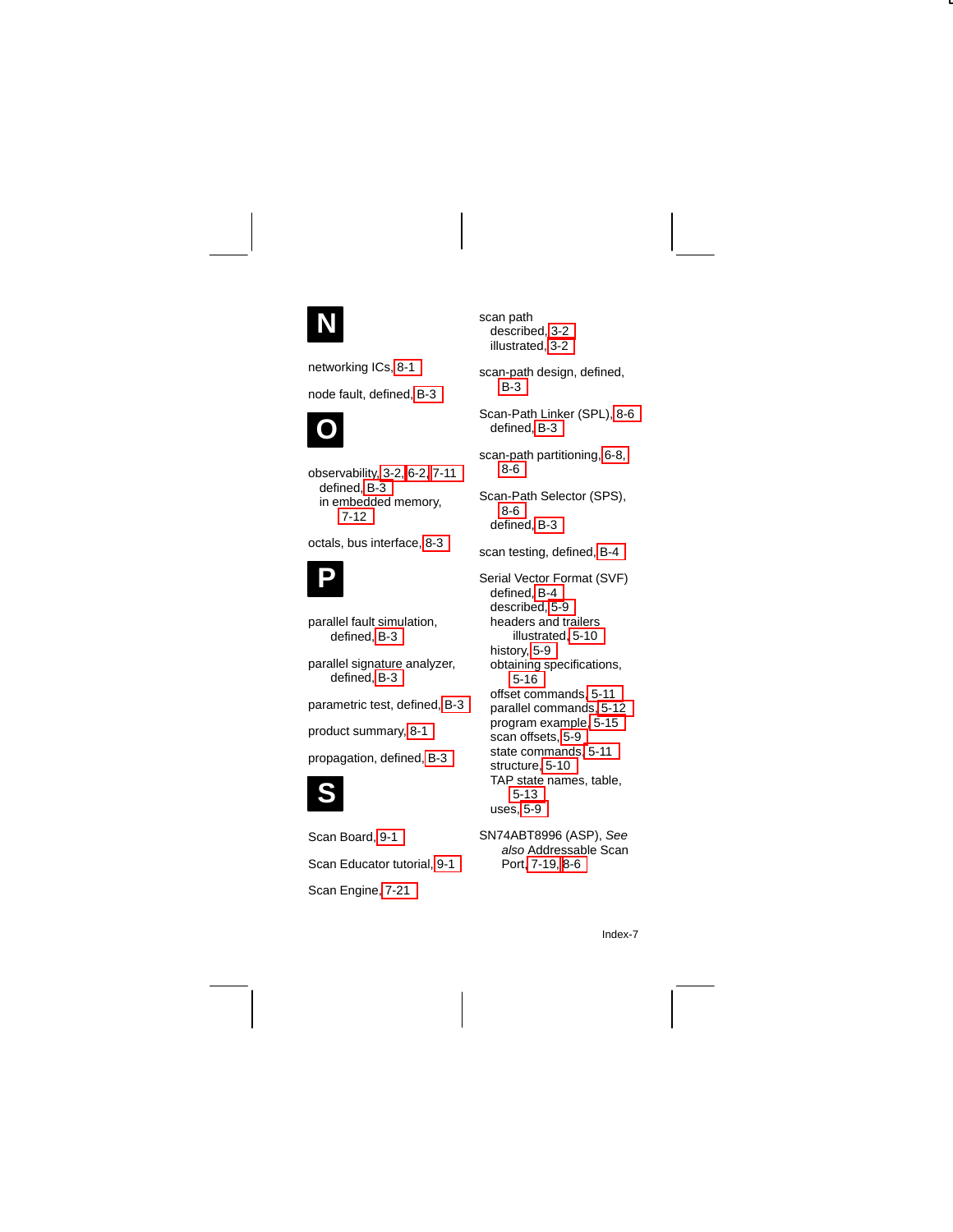SN74ACT8990 (TBC), See also Test-Bus Controller, [7-21,](#page-91-0) [8-6](#page-104-0)



- SN74ACT8997 (SPL), See also Scan-Path Linker, [6-8,](#page-68-0) [8-6](#page-104-0)
- SN74ACT8999 (SPS), See also Scan-Path Selector, [8-6](#page-104-0)
- SN74LVT8980 (eTBC), See also Embedded Test-Bus Controller[, 7-21,](#page-91-0) [8-6](#page-104-0)
- source fault, defined, [B-4](#page-116-0)
- SPL. See Scan-Path Linker

SPS. See Scan-Path Selector

- stuck closed (shorted gate) fault, defined, [B-4](#page-116-0)
- stuck fault, defined [B-4](#page-116-0)
- stuck open (open gate) fault, defined[, B-4](#page-116-0)



TBC. See Test-Bus **Controller** 

test

applications ASIC verification, [7-10](#page-80-0) backplane multidrop testing, [7-17](#page-87-0) board etch/solder joint testing, [7-1](#page-71-0) boundary-scan test flow, [7-24](#page-94-0) cluster testing, [7-5](#page-75-0) edge connector testing, [7-7](#page-77-0) embedded testing[, 7-21](#page-91-0) memory testing[, 7-12](#page-82-0) costs of traditional ATE, [2-1](#page-16-0) design validation, [6-6](#page-66-0) fault isolation, [6-6](#page-66-0) fault simulation and grading, [4-1](#page-34-0) functional, at-speed, [8-6](#page-104-0) IC simulation, [6-6](#page-66-0) product test requirements, [6-2](#page-62-0) reduced manufacturing cost, [2-2](#page-17-0) reusing vectors, [6-10](#page-70-0) traditional ATE bare board test, [7-1](#page-71-0) in-circuit test, [7-1](#page-71-0)